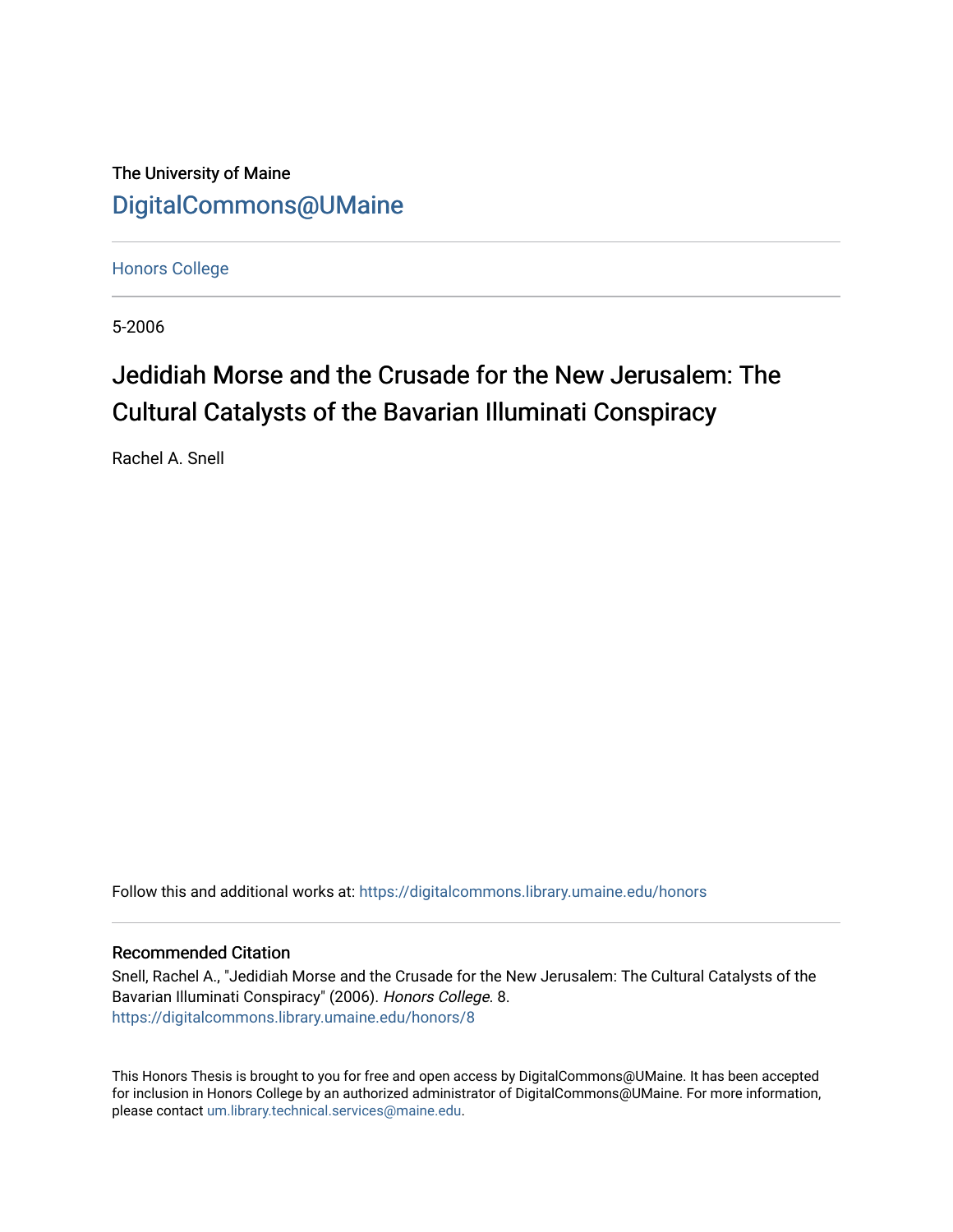## JEDIDIAH MORSE AND THE CRUSADE FOR THE NEW JERUSALEM:

## THE CULTURAL CATALYSTS OF THE BAVARIAN ILLUMINATI CONSPIRACY

by

Rachel A. Snell

A Thesis Submitted in Partial Fulfillment of the Requirements for a Degree with Honors (History)

The Honors College

University of Maine

May 2006

Advisory Committee:

Liam Riordan, Associate Professor of History, Advisor Mimi Killinger, Adjunct Assistant Professor in Honors (History) Mark Haggerty, Adjunct Associate Professor in Honors (Economics) Henry Munson, Professor of Anthropology Charlie Slavin, Associate Professor of Mathematics and Dean, Honors College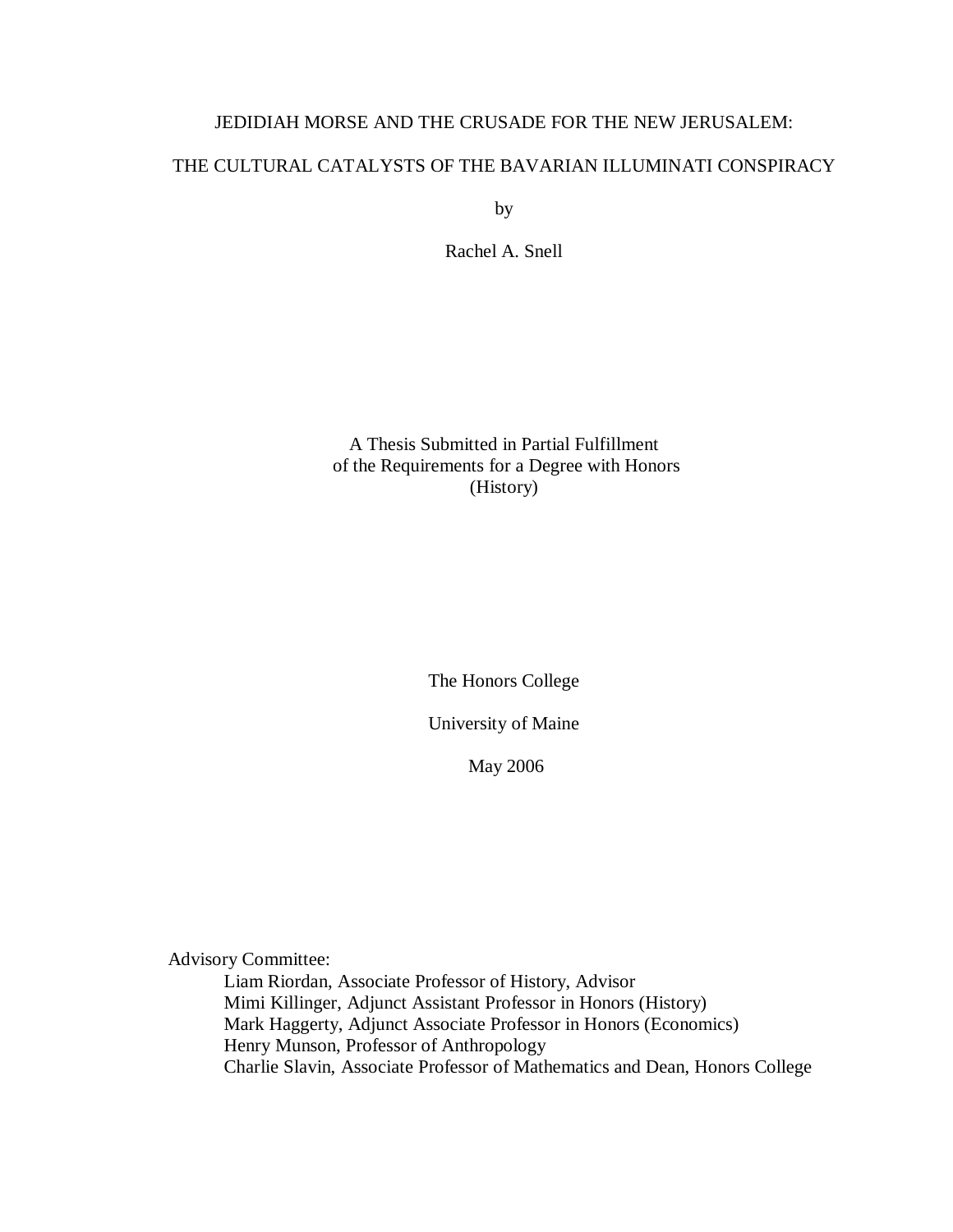© 2005 Rachel A. Snell All Rights Reserved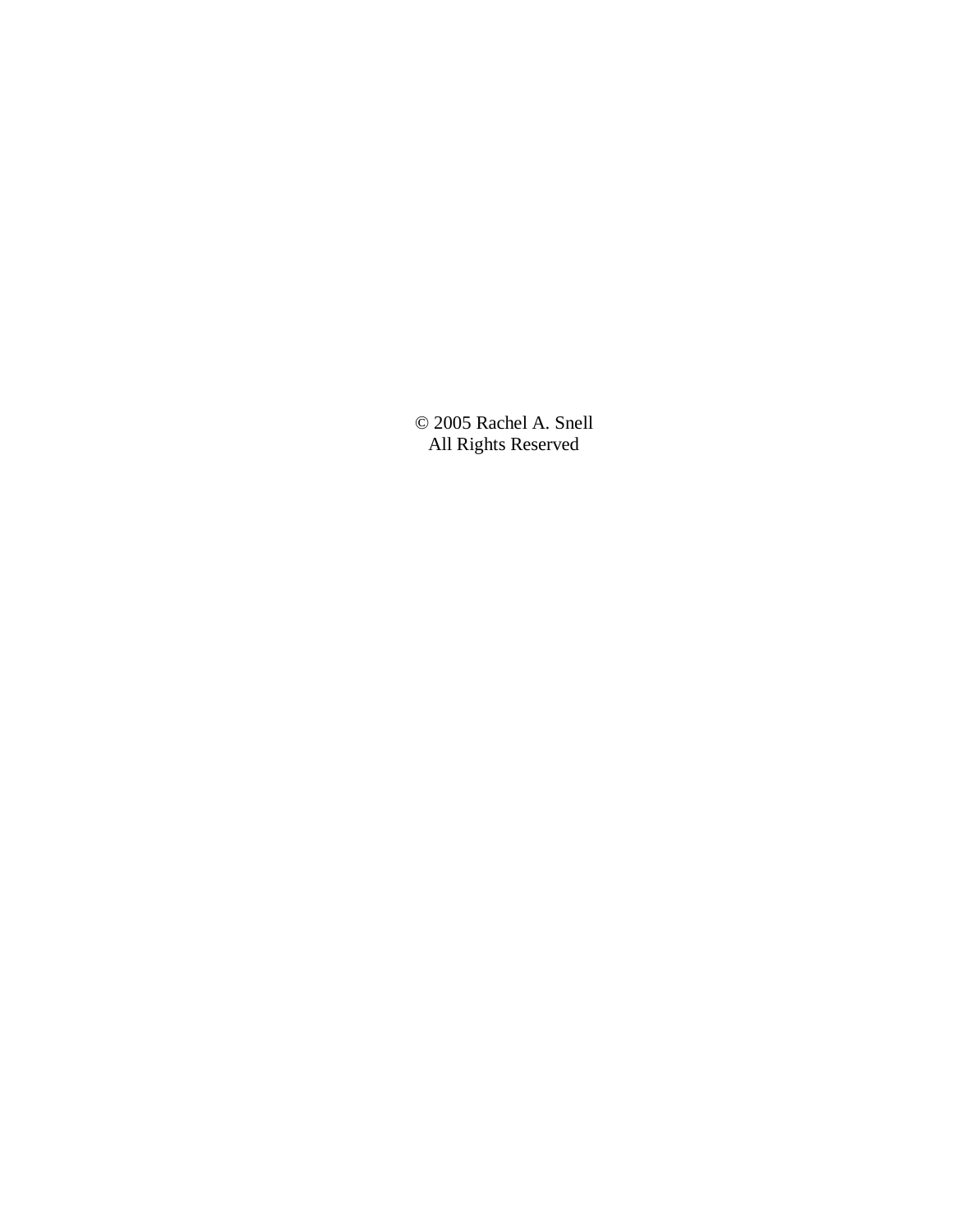Without eyes there is no light; Without knowledge there is no wisdom. Sirach 3:25

For my Parents, Who always supported my yearning for knowledge.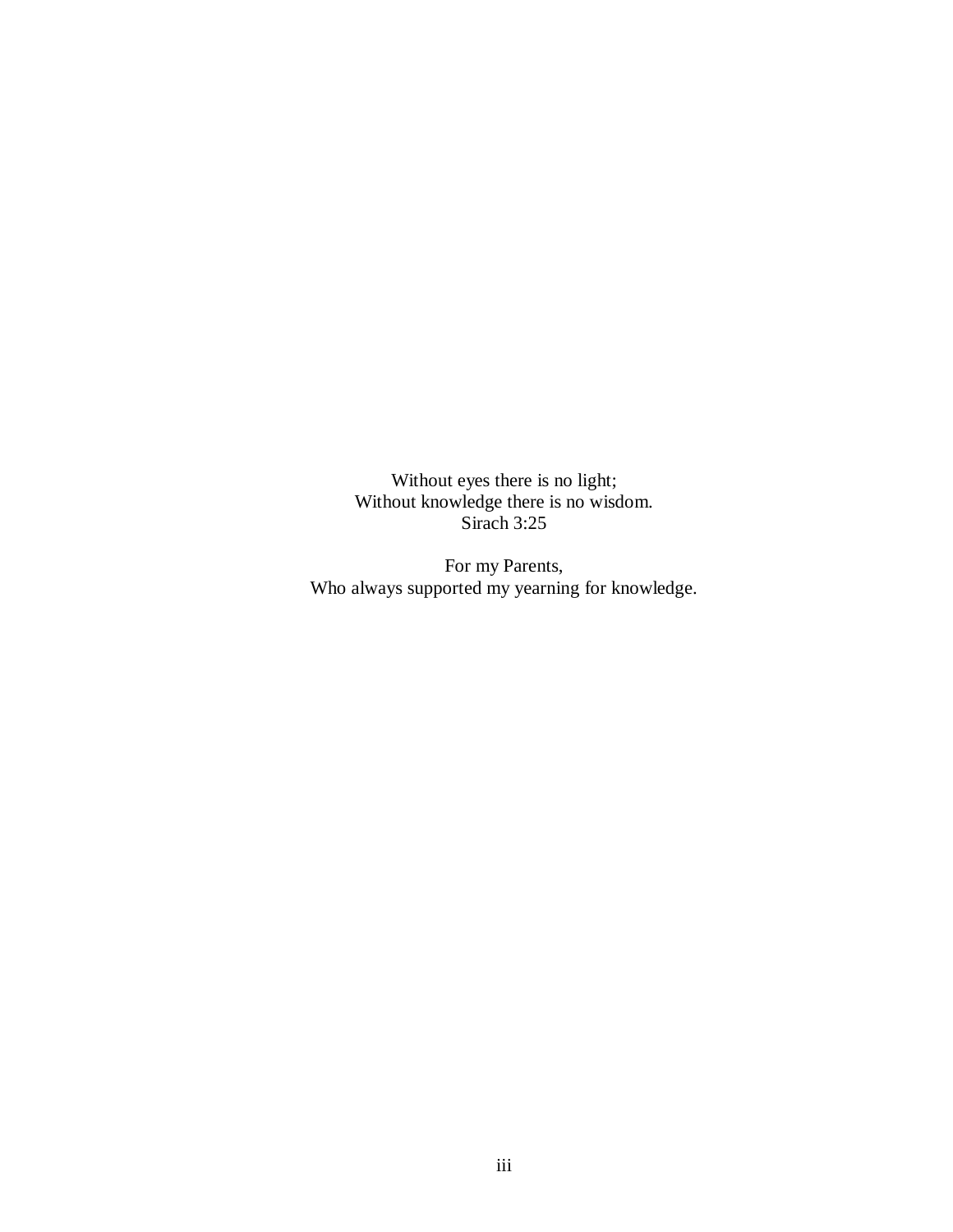#### Acknowledgments

I would be amiss to not acknowledge the great deal of assistance I have received from many individuals over the course of the research, writing and refining of this text. First and foremost, a great deal of heartfelt appreciation goes to my advisor, Liam Riordan, who has offered me advice, suggestions and guidance for the better part of two years in a variety of topics not always related to this text. I thank him for his time, his efforts and the opportunities he has provided for me.

Next, the members of the graduate seminar I had the pleasure of taking this fall, Laura Geoghegan, Tim Brosnihan and Abby Chandler. Each of these individuals painstaking read a series of seemingly unrelated drafts and offered many suggestions and bits of advice that infinitely improved this text. I sincerely hope all of my graduate experience elsewhere is as pleasant, although I doubt anyone can compete with this fantastic group!

I wish to especially thank the members of my thesis committee, Charlie Slavin, Mark Haggerty, Mimi Killinger and Henry Munson for their patient service, well-thought questions and undeserved compliments. Mimi for grounding me when I was feeling lost and Charlie for his all-around good-natured personality and ability to make this project always seem feasible.

My family and friends supported me tirelessly through this difficult, but ultimately rewarding journey. I am so proud to share this accomplishment with each and everyone of you!

And to Joan, you constantly inspire me. Thank you for being my best friend.

iv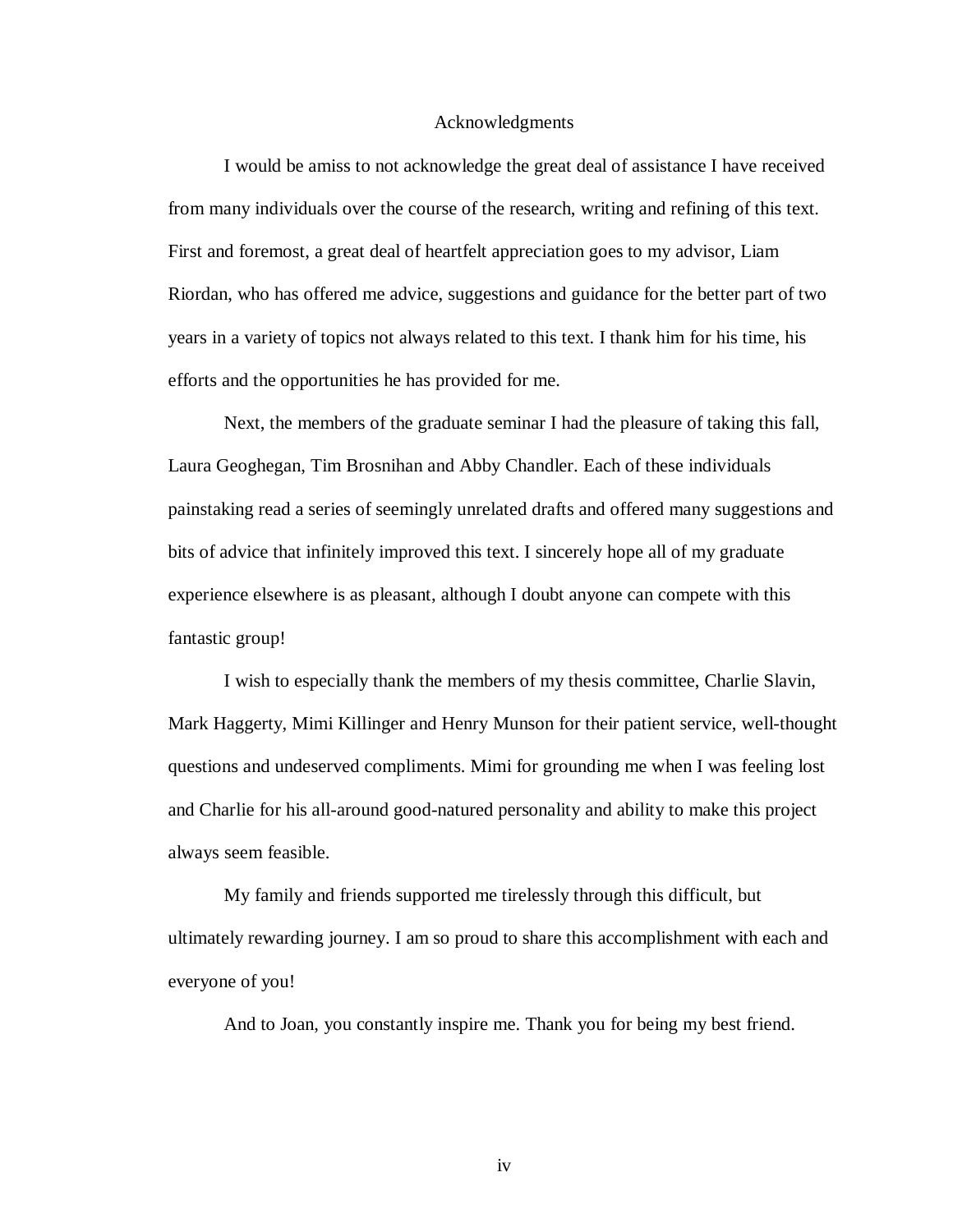## Table of Contents

Note on the Published Political Sermons 1

Introduction Civil Millennialism and the Paranoid Style 5

Chapter I Hebrews in the Wilderness: The Cultural Climate of New England in the 1790s 15

Chapter II Vigilant Watchmen: The Emergence of the Clerical Campaign of 1798-1799 38

> Chapter III Fall from Grace: The Bavarian Illuminati Fraud 61

Conclusion The Americanization of Calvinism 79

Bibliography of Primary Sources 84

Bibliography of Secondary Sources 86

> Author's Biography 89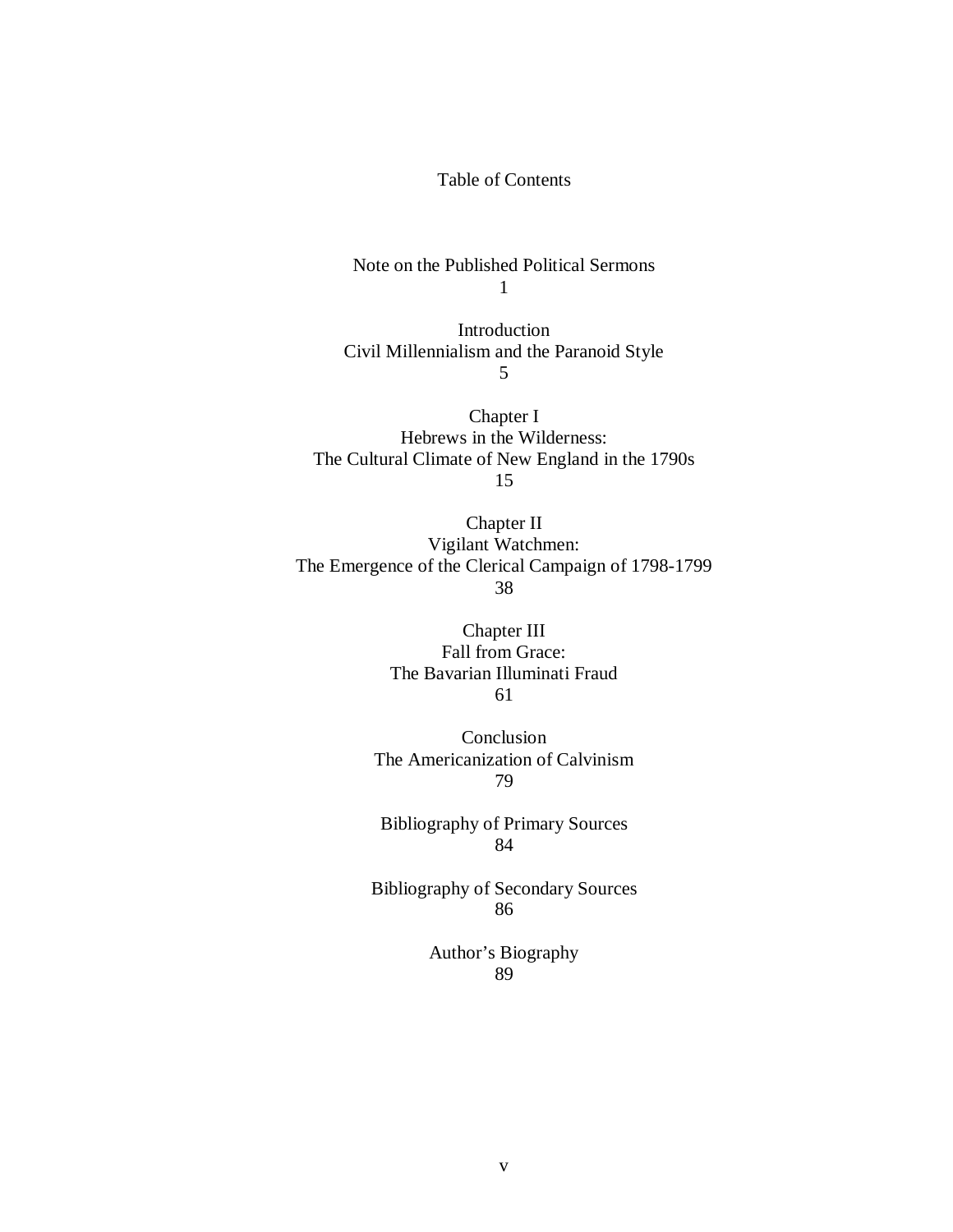#### Note on the Published Political Sermons

The political sermons of the late 1790s constitute a major source for this analysis; Ellis Sandoz described them as a "source of exciting and uncommonly important material" in the foreword to his collection entitled *Political Sermons of the American*  Founding Era, [1](#page-6-0)730-1805.<sup>1</sup> Understanding the significance of these voluminous and revealing sources requires some background information for the reader.

During the 1830's, nearly a generation after the events considered in this thesis, Alexis Tocqueville observed, "the American clergy stand aloof from secular affairs . . . religion is a distinct sphere, in which the priest is sovereign, but out of which he takes care never to go."[2](#page-6-1) This observation contrasts directly with the role assumed by American clergy during the eighteenth century, Congregationalists especially expected their ministers to exert influence beyond the boundaries of their personal parishes. Although the majority of published sermons in New England emerged from printing presses in the urban centers of Boston, Hartford or New Haven, the creation of sermons for publication was not limited to the clergy located near these cultural hubs. Ministers throughout New England, including those on the frontier, produced sermons for publication throughout the century.

Colonial and early national clergy sought publication for their sermons with the blessing of their congregations; in many cases, published sermons included a note on the title page proclaiming the publication had been "at the desire of the hearers."<sup>[3](#page-6-2)</sup> Very often lay leaders exerted considerable control over which sermons reached the printing presses.

<span id="page-6-0"></span><sup>&</sup>lt;sup>1</sup> Ellis Sandoz, *Political Sermons of the American Founding Era, 1730-1805*, (Indianapolis: Liberty Fund, 1991), xi.

<span id="page-6-1"></span><sup>2</sup> Alexis Tocqueville, *Democracy in America*, Richard D. Heffner, ed. (New York: Signet Classic, 2001), 154.

<span id="page-6-2"></span><sup>3</sup> Nathan O. Hatch, *The Sacred Cause of Liberty*, (New Haven: Yale University Press, 1977), 180.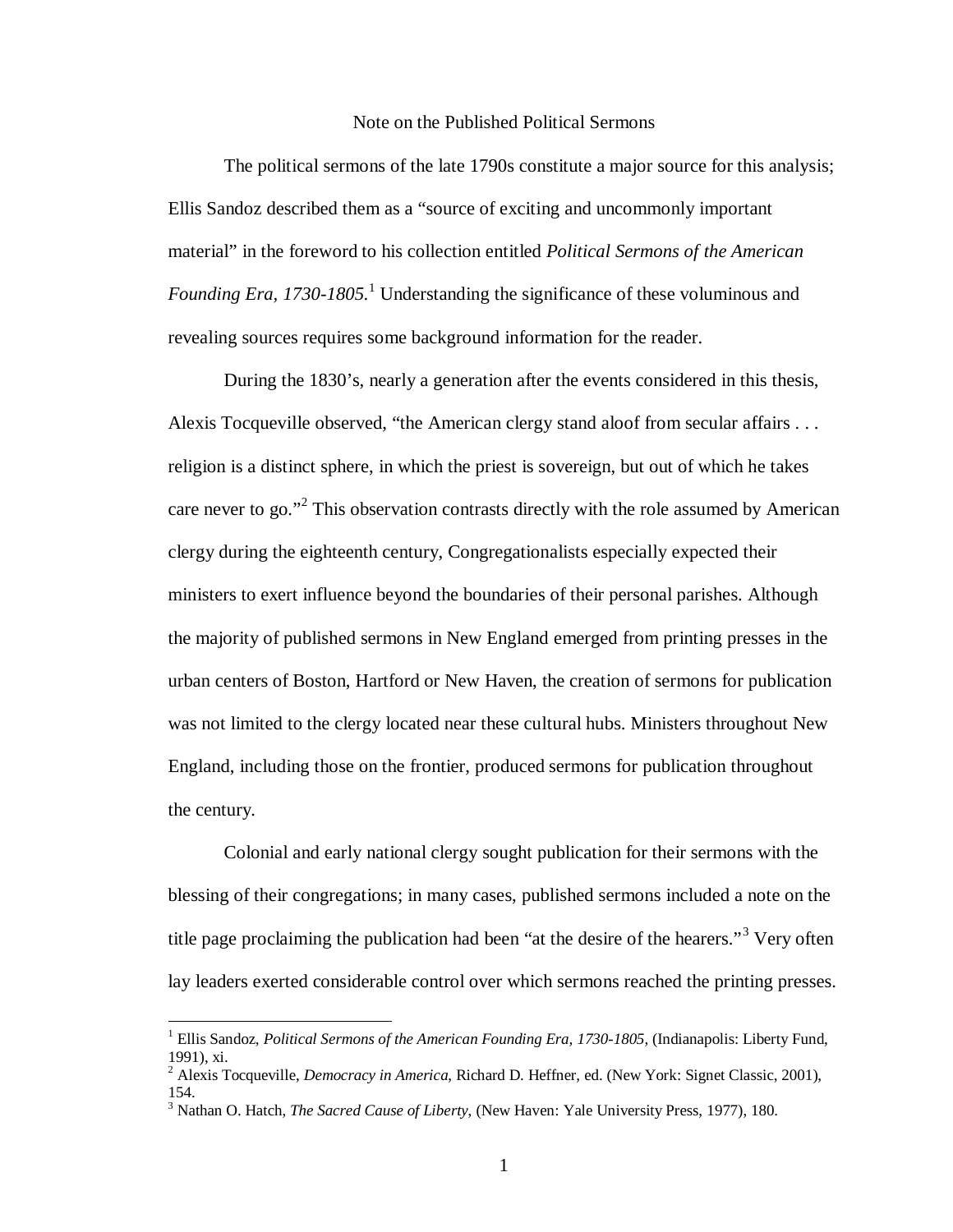Committees or a direct vote at the town meeting selected ministers to address the town for certain special occasions, including fast days and thanksgiving sermons. Ministers appeared before the legislature on election day at the request of the governor and militia officers requested certain ministers to address their troops. The body that selected the minister, often also determined if the sermon was suitable for publication.

Although prefacing their sermons with the approval of their congregation may have been a formality, no minister who desired to continue in his chosen occupation and maintain his reputation would dare falsify the approval of his congregation. The ministers were not publishing with impunity; they were subject to congregational review.

Therefore, Nathan Hatch convincing argues that:

The most likely sermons of all to be placed before the public were the very ones that received the heartiest 'amen' among the influential laymen. In other words, the printed sermons of Revolutionary New England are probably more representative of what was understood and believed in the pew than sermons that failed to arouse anyone's interest and thus were buried quietly in a minister's dusty file of manuscripts.<sup>[4](#page-7-0)</sup>

The appearance of Morse's sermons in print form throughout the new nation suggests the appeal of his message, as do the publication of his orthodox, Old Calvinist allies.

If political turmoil encouraged the acceptance of Morse's conspiracy theory by his parishioners and other Americans, political turmoil also increased the number of publishing clergy. Hatch observed that during the 1790s "when most of America seemed to the Standing Order to be hell-bent on destroying republican institutions and orthodox Christianity, clergymen in Connecticut and Massachusetts flooded the press with 574 sermons, almost double the number for any previous decade."[5](#page-7-1) Many of these political sermons reacted to a perceived increase in irreligion, defined by the clergy as habitual

<span id="page-7-0"></span><sup>4</sup> Hatch, *Sacred Cause*, 181-182. <sup>5</sup> Hatch, *Sacred Cause*, 178.

<span id="page-7-1"></span>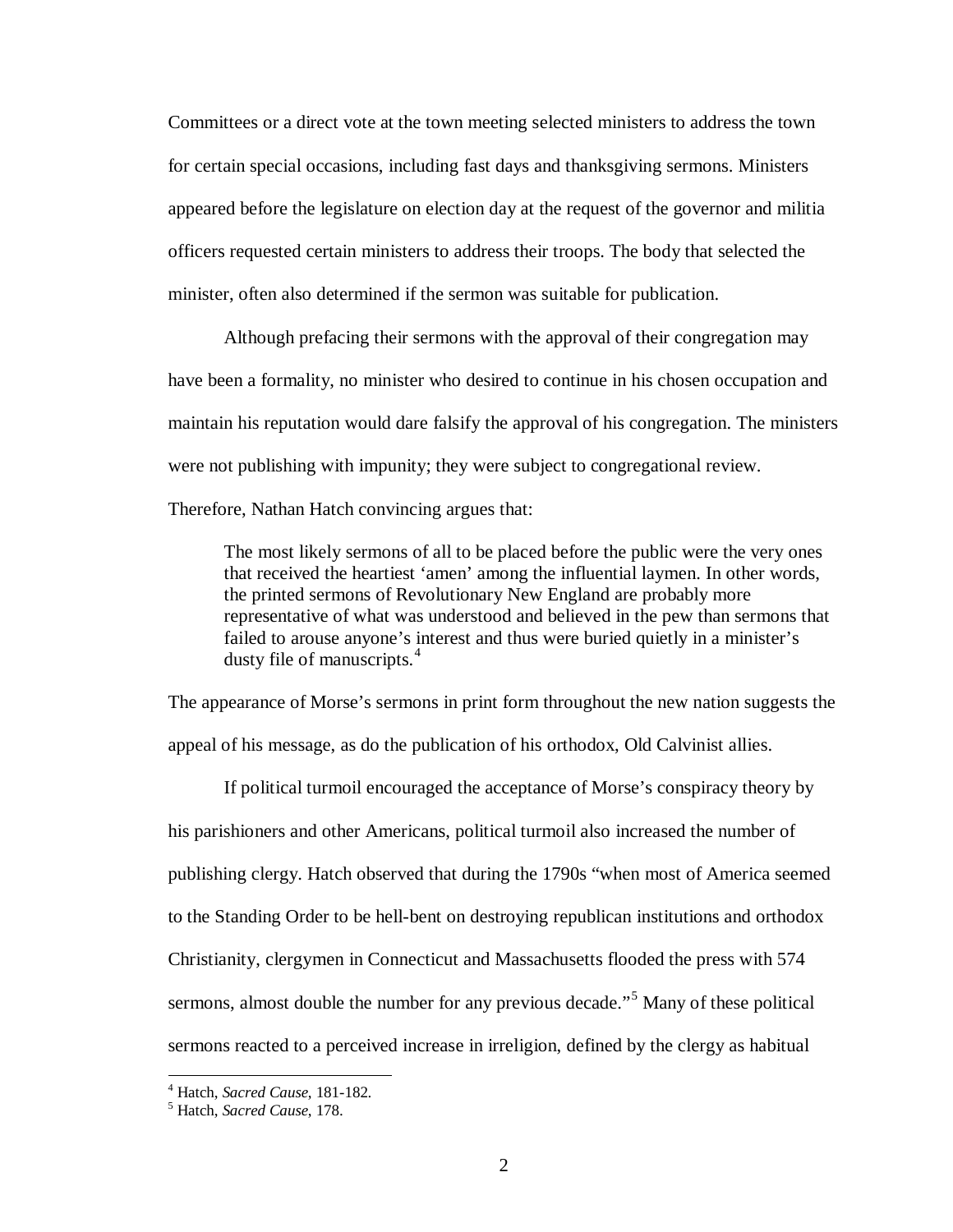absence from public worship and the disregard for virtuous behavior. Declining church attendance during the 1790s meant ministers utilized the fast day or thanksgiving day sermon as the main means of addressing a large and influential audience.

Sermons preached on fast days, election days, thanksgiving days, military occasions or any other event that warranted a special weekday sermon reached a broader audience.

The occasions held immense ceremonial importance. Here were unparalleled opportunities to speak to a broad range of men and women in local society, not just church members. Not surprisingly, town and parish ministers whose position to speak was sanctioned by the state in both theory and practice frequently used weekday sermons to comment on public as well as religious affairs.<sup>[6](#page-8-0)</sup>

In the 1790s, when Congregational Church membership diminished rapidly and women comprised the bulk of church members, Congregational clergy turned to the fast day sermon to reach a large segment of society. By declaring fast days in 1798 and 1799, the Federalists, whether intentionally or not, supported the clerical argument for a cooperative relationship between church and state by providing them with the opportunity to speak before a large audience. Furthermore, election day sermons allowed the ministers an opportunity to speak into the ears of the elite, "If the Sabbath were designed to reach 'the whole of community,' the annual election was geared toward those chosen to hold the levers of power."<sup>[7](#page-8-1)</sup> This explains Morse and Timothy Dwight's affinity for making their most impassioned claims about the fate of the American republic in sermons delivered on special occasions.

The sermons that appear in this study, with the exception of Methodist itinerant John Leland's *The Right's of Conscience Inalienable* and several discourses by William

<span id="page-8-1"></span><span id="page-8-0"></span><sup>6</sup> Butler, *Awash in a Sea of Faith*, 172. <sup>7</sup> Sassi, *A Republic of Righteousness*," 63.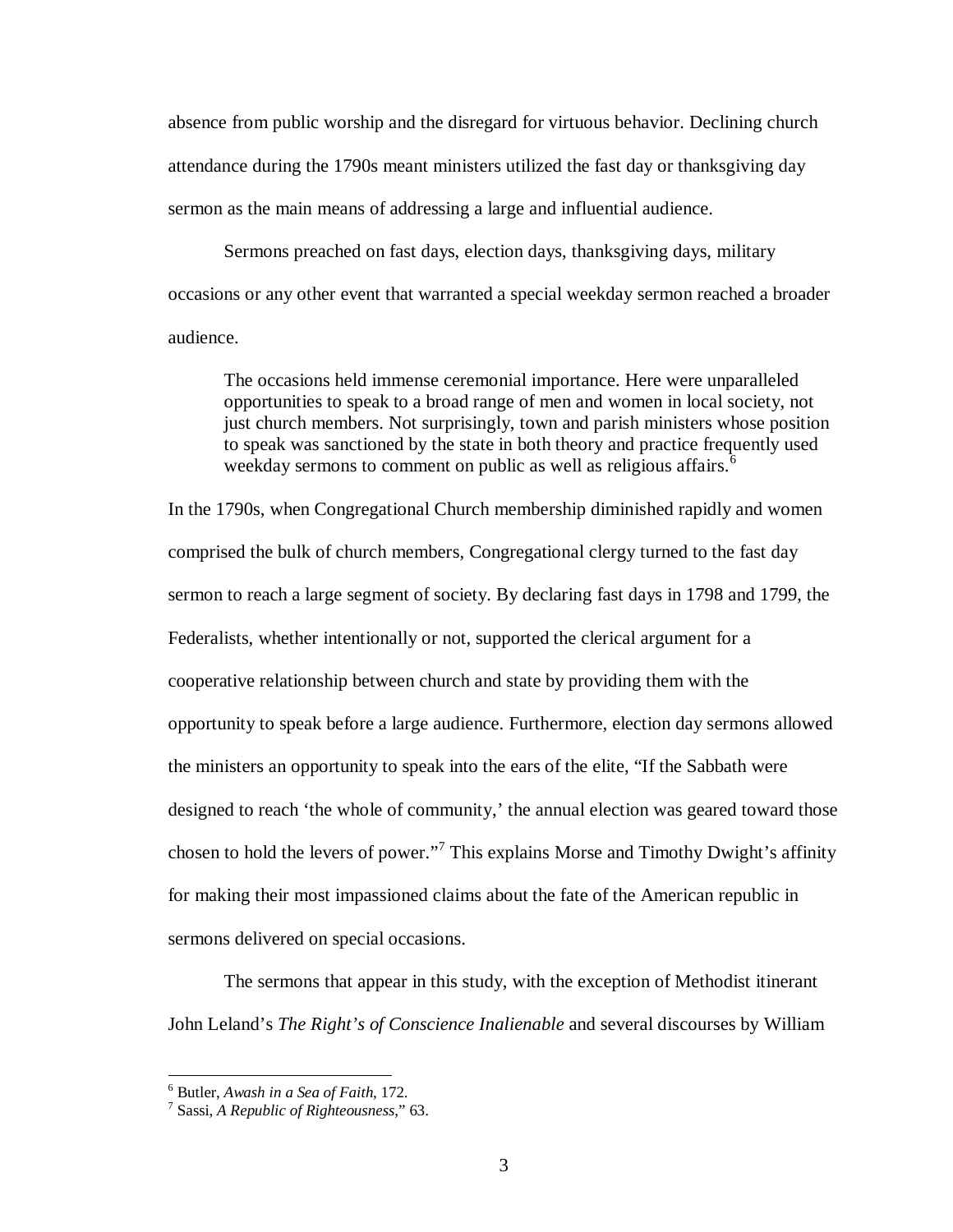Bentley before Masonic Lodges in Massachusetts, were special occasion sermons written by members of the orthodox, Old Calvinist clergy and were printed in New England. Pamphlets, newspapers and letters exhibit the viewpoint of the conservative clergy's opponents. I have chosen to focus specifically on the fast day sermons of Jedidiah Morse because they best articulate the anxieties felt by the conservative clergy, their attempt to maintain their social position and their genuine concern for the future of the American republic. This study also offers an explanation for the demise of the American clergy's involvement in political affairs that Tocqueville observed in 1831.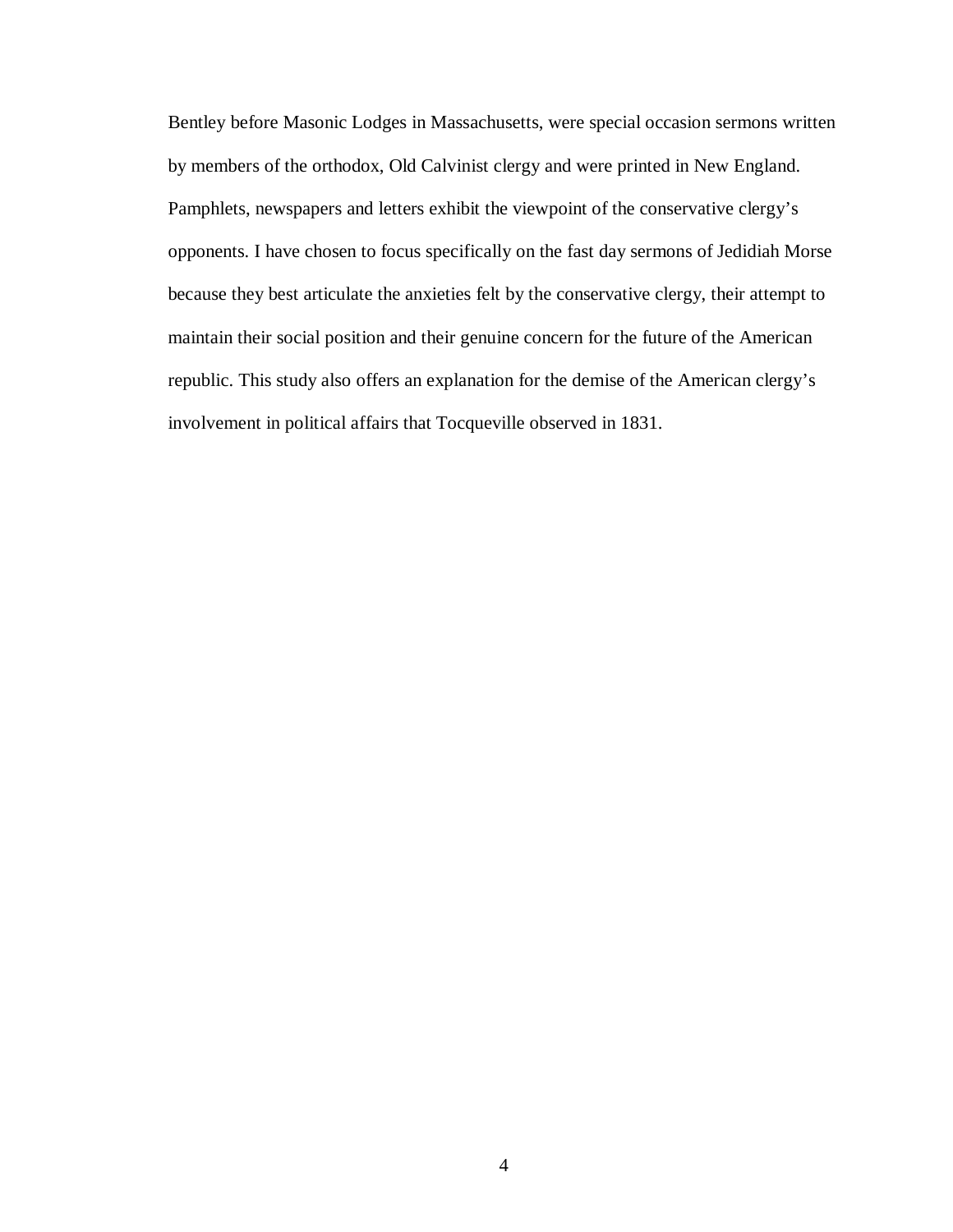## Introduction Civil Millennialism and the Paranoid Style

Individuals and groups have been fascinated with the existence of secret societies throughout history. The first recorded traces of secret societies lie in the ruins of ancient Sumerian and Egyptian cultures, and the fascination continues today with the prominence of conspiracy theories including the Kennedy Assassination and the convoluted history of the Knights Templar in modern popular culture. Even the Illuminati, fodder for conspiracy theorists in the late-eighteenth century remains a vital aspect of modern conspiracies in such books as Pat Robertson's *The New World Order*. Leaders have often found it convenient to adopt conspiracy theories against their enemies. Likewise, individuals outside positions of power create conspiracy theories to explain what they do not comprehend or approve. There is a great amount of power available in harnessing a conspiracy theory, what could be more threatening than a group in the shadows threatening your culture, your religion, your government or even your very existence.

American history encompasses a long series of suspected conspiracies and great influence held by secret societies. The power and eminence held by members and former members of the Skull and Bones, the Trilateral Commission, the Council on Foreign Affairs and the so-called Bilderberg Group suggests the scope of the concerns expressed by conspiracy theorists. During the late eighteenth century, the conservative Congregational clergy of southern New England adopted a conspiracy centered on the actions of the Bavarian Illuminati. Although unquestionably proven false by the early years of the nineteenth century, the legacy of the Illuminati, one of the first major conspiracy theories after the adoption of the Constitution, remains to this day. Modern conspiracy theorists detect the presence and influence of the Illuminati in such American

5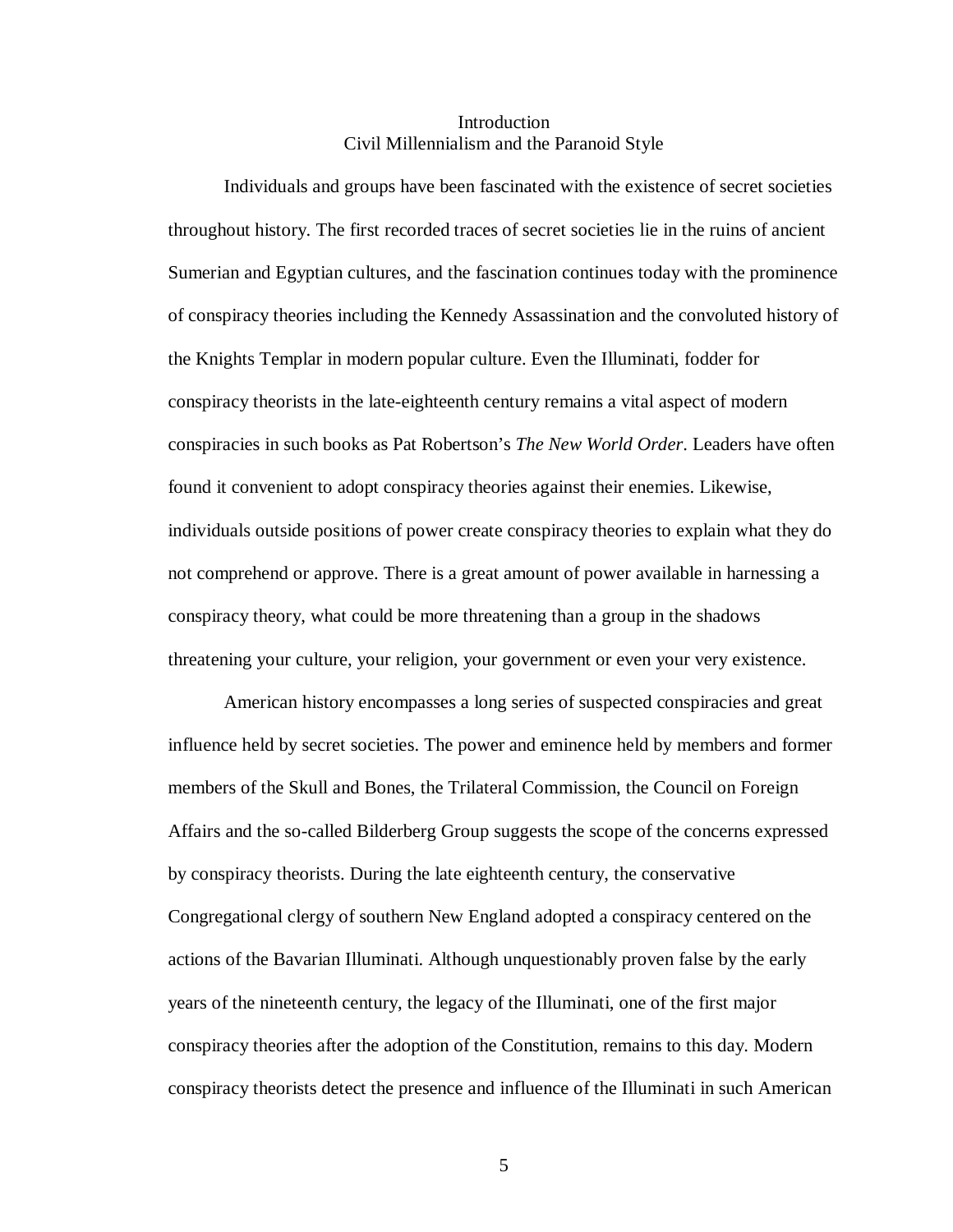symbols as the one-dollar bill and the Statue of Liberty. The amazing persistence of the

Bavarian Illuminati over two centuries of American history demands a study of its own,

but this thesis will examine its role in the reorganization of the New England

Congregational church in the nineteenth century.

The New England minister Jedidiah Morse has come to personify the Bavarian

Illuminati conspiracy. One of the first to embrace the prospect of a conspiracy, Morse

presentation of the Illuminati threat fits the model of what the historian Richard

Hofstadter has termed the paranoid style,

When I speak of the paranoid style, I use the term much as a historian of art might speak of the baroque or the mannerist style. It is, above all, a way of seeing the world and of expressing oneself . . . In the paranoid style, as I conceive it, the feeling of persecution is central, and it is indeed systematized in grandiose theories of conspiracy.<sup>[8](#page-11-0)</sup>

Hofstadter regarded the Bavarian Illuminati conspiracy of the late eighteenth century as a representative example of the paranoid style. Its most important distinction is that it is not primarily motivated by self-interest. A concern for the public good separates its style from clinical paranoia. While the two share similarities, the distinction between selfish concern and public welfare is particularly important for understanding the motivations of the clergy. Hofstadter succinctly described the differences between them,

Although they both tend to be overheated, oversuspicious, overaggressive, grandiose, and apocalyptical in expression, the clinical paranoid sees the hostile and conspiratorial world . . . directed specifically *against him*; whereas the spokesmen of the paranoid style finds it directed against a nation, a culture, a way of life whose fate affects not himself alone but millions of others . . . His sense that his political passions are unselfish and patriotic, in fact, goes far to intensify his feelings of righteousness and his moral indignation.<sup>[9](#page-11-1)</sup>

<span id="page-11-0"></span><sup>&</sup>lt;sup>8</sup> Hofstadter, *The Paranoid Style in American Politics*, 4.<br><sup>9</sup> Hofstadter, *The Paranoid Style in American Politics*, 4.

<span id="page-11-1"></span>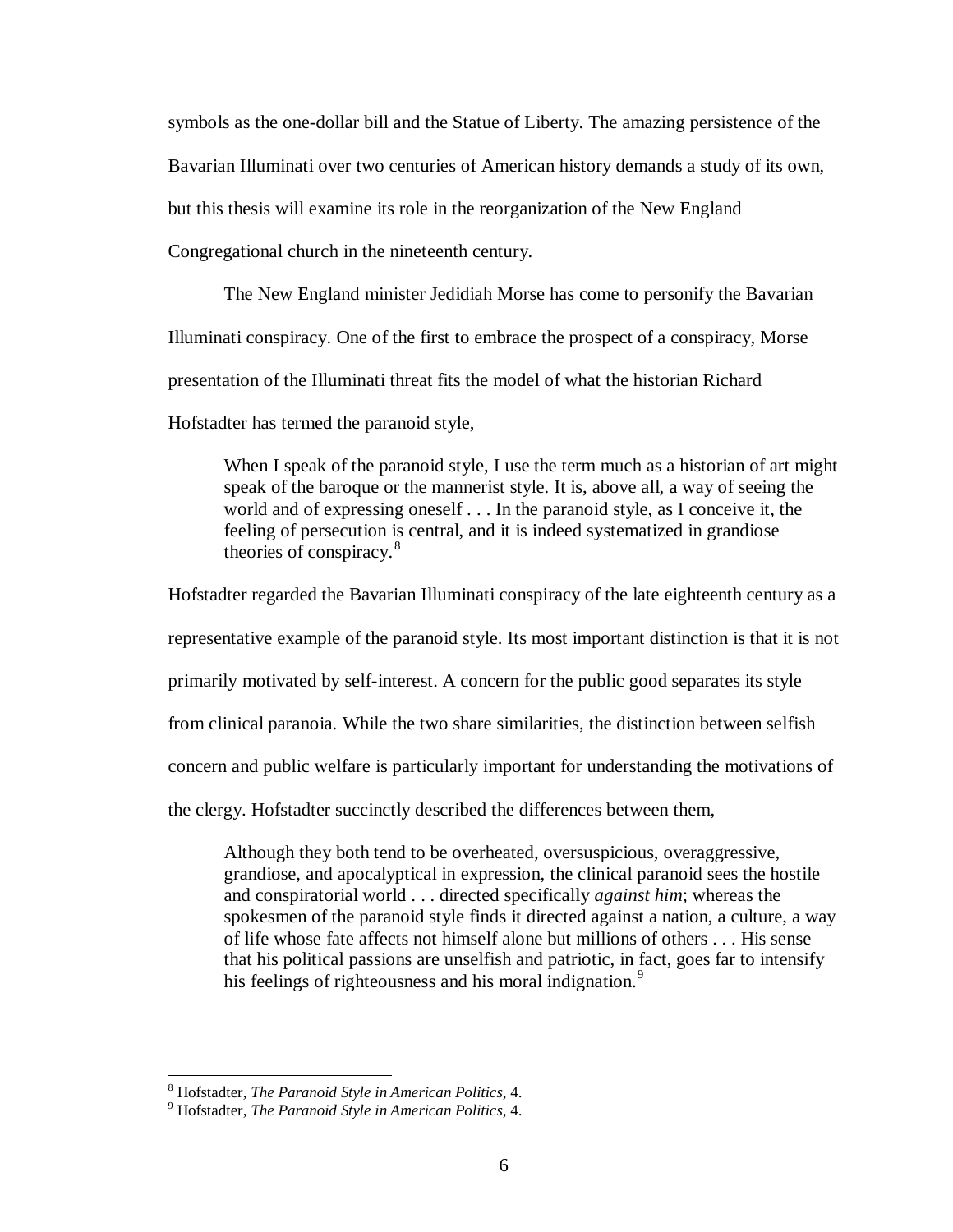History has judged Morse and his cohort as conspiratorial reactionaries, but this misrepresents the true motivations behind the clerical campaign of 1798 and 1799. While preserving the status quo would also preserve the traditional clerical role, the conservative clergy expressed genuine concern for the future of the American republic and the welfare of its citizens. The tumultuous climate of the 1790s combined with the ideology of civil millennialism and the divisions in the Congregational fold spurred these men to influence popular opinion by using the paranoid style. The historical context of these terms expresses the important place held by each in New England society.

Millennial thought was pervasive in New England, but did not achieve the same popular acceptance in the other regions. The lingering influence of Puritan heritage in New England was especially important for this difference. Early Massachusetts residents carried the concept of an intimate connection between religion and government from England and implemented this ideal in their covenanted communities. From the very beginning, the colonists of Massachusetts identified their struggle and purpose with the Biblical Israelites. Like the Israelites, they had a covenant with God and the success of the colony and the continuation of their sacred contract depended on a cooperative relationship between religion and government.

The popular emergence of millennialism can be traced to the Great Awakening; however, it was the political and social upheaval of the French and Indian War that forged the connection between religion and government termed civil millennialism.<sup>[10](#page-12-0)</sup> The tremendous legacy of the Congregational clergy's political sermons exhibits the lasting power of millennial thought in New England. "The cosmic interpretation of the conflict-God's elect versus Antichrist- appeared as a significant pattern in the intricate tapestry of

<span id="page-12-0"></span> <sup>10</sup> Hatch, *Sacred Cause*, 5.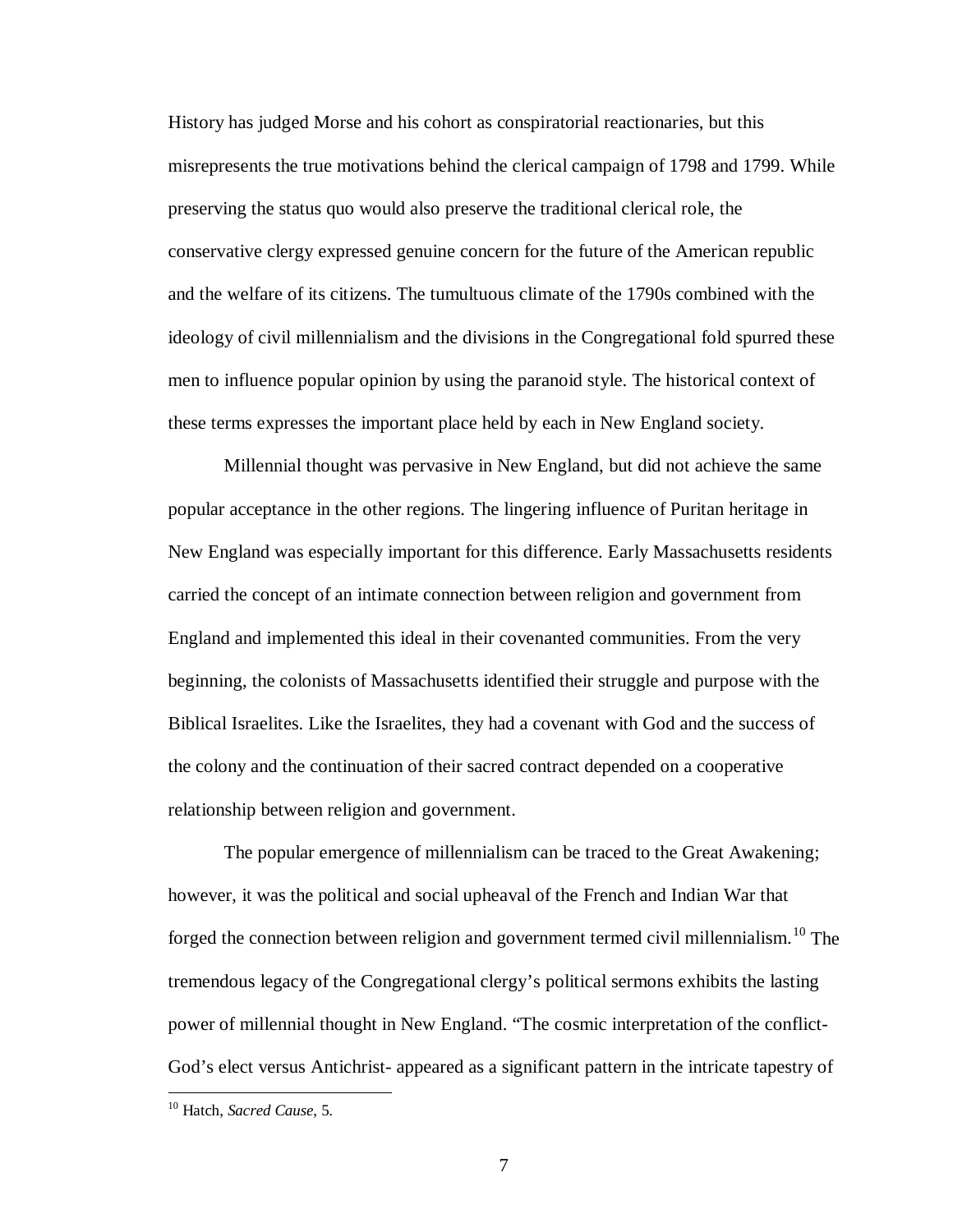ideas used by New England clergymen to explain the war's purpose."<sup>[11](#page-13-0)</sup> Nearly a half century later, these bonds would remain unbroken in Massachusetts and Connecticut. The inclusion of political events and Biblical examples foretelling the forthcoming battle between the forces of good and evil became commonplace in New England sermons. This civil millennialism would perform a large role in the coming Revolutionary struggle with Great Britain, as "New England ministers of the Revolutionary era resisted tyranny in God's name, hailed liberty as the virtue of the 'New American Israel,' and proclaimed that in sharing these values with all mankind America would become the principal seat of Christ's earthly rule."<sup>[12](#page-13-1)</sup>

The term republicanism eludes concrete definition, as an ideology, republicanism assumed many different forms and historians have difficulty supplying a universal definition for this term, yet it remains essential to understand numerous events in American history. In *the Federalist No. 39*, James Madison supplied this definition for the American version of republicanism, "a government which derives all its powers directly or indirectly from the great body of the people, and is administered by persons holding their offices during pleasure for a limited period, or during good behavior."<sup>[13](#page-13-2)</sup> As an ideology, republicanism assumed many differing identities and historians have difficulty supplying a universal definition for this term, which is essential to understanding numerous events in American history. In the pivotal years of 1774 and 1775, republicanism appeared as a utopian force "impelling and giving expression to the

<span id="page-13-2"></span><span id="page-13-1"></span>

<span id="page-13-0"></span><sup>&</sup>lt;sup>11</sup> Hatch, *The Sacred Cause*, 22.<br><sup>12</sup> Hatch, *The Sacred Cause*, 25.<br><sup>13</sup> Alexander Hamilton, James Madison and John Jay, *The Federalist Papers*, (New York: New American Library, 1961), 241.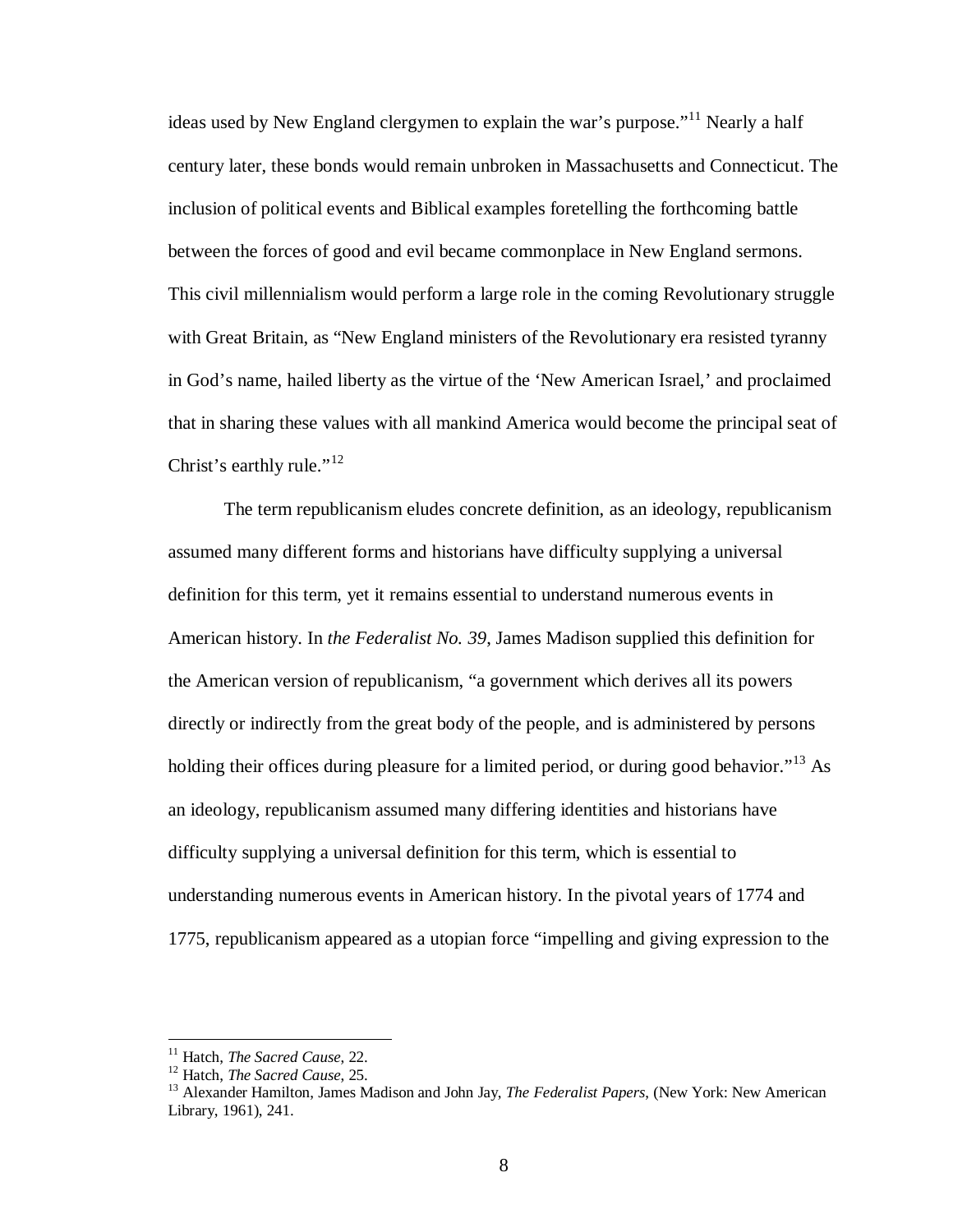regenerative ambitions of the Revolution."[14](#page-14-0) However, the significant role of republicanism in American development "was a profoundly traditional one, the preeminence of the 'public good.'"<sup>[15](#page-14-1)</sup> This strain of republican thought that emphasized public virtue influenced Jedidiah Morse. As the historian Robert Shalhope has suggested, "republicanism meant maintaining public and private virtue, internal unity, social solidarity, and vigilance against the corruptive powers."<sup>[16](#page-14-2)</sup>

Various sub-groups within American culture adopted republicanism to their previously held theological, political, economic or social beliefs resulting in numerous strains of republicanism. When first introduced to the New England intellectual landscape, the Whig political ideologies of republicanism, liberalism and virtue could easily be reconciled with this earlier version of the purpose of government. According to historian Nathan Hatch, the incorporation of Whig political ideals was nearly seamless,

The fact that traditional New England vocabularies incorporated republican terms without substantive damage to Puritan forms does imply that the transition took place with a minimum of intellectual effort. New England's strong dissenting tradition, it seems, was particularly susceptible to the eighteenth-century Commonwealth tradition; common assumptions about human nature, society, and history allowed assimilation to occur almost unnoticed.<sup>[17](#page-14-3)</sup>

The historian James Kloppenberg has especially noted the overlapping of several distinct traditions in the creation of a powerful patriot movement. Protestant religious traditions in New England and Scottish common sense philosophy as explained by John Locke proved particularly well matched. Liberalism developed in response to "the inherited patterns of social hierarchy and economic ideas of mercantilism that together

<span id="page-14-0"></span><sup>&</sup>lt;sup>14</sup> Daniel T. Rodgers, "Republicanism: the Career of a Concept," *The Journal of American History* 79, no. 1 (1992): 18.<br> $^{15}$  Rodgers, "Republicanism," 18.

<span id="page-14-2"></span><span id="page-14-1"></span><sup>&</sup>lt;sup>16</sup> Robert E. Shalhope, "Republicans and Early American Historiography," *William and Mary Quaterly* 39, no. 2 (1982), 335.

<span id="page-14-3"></span><sup>17</sup> Hatch, *The Sacred Cause*, 92.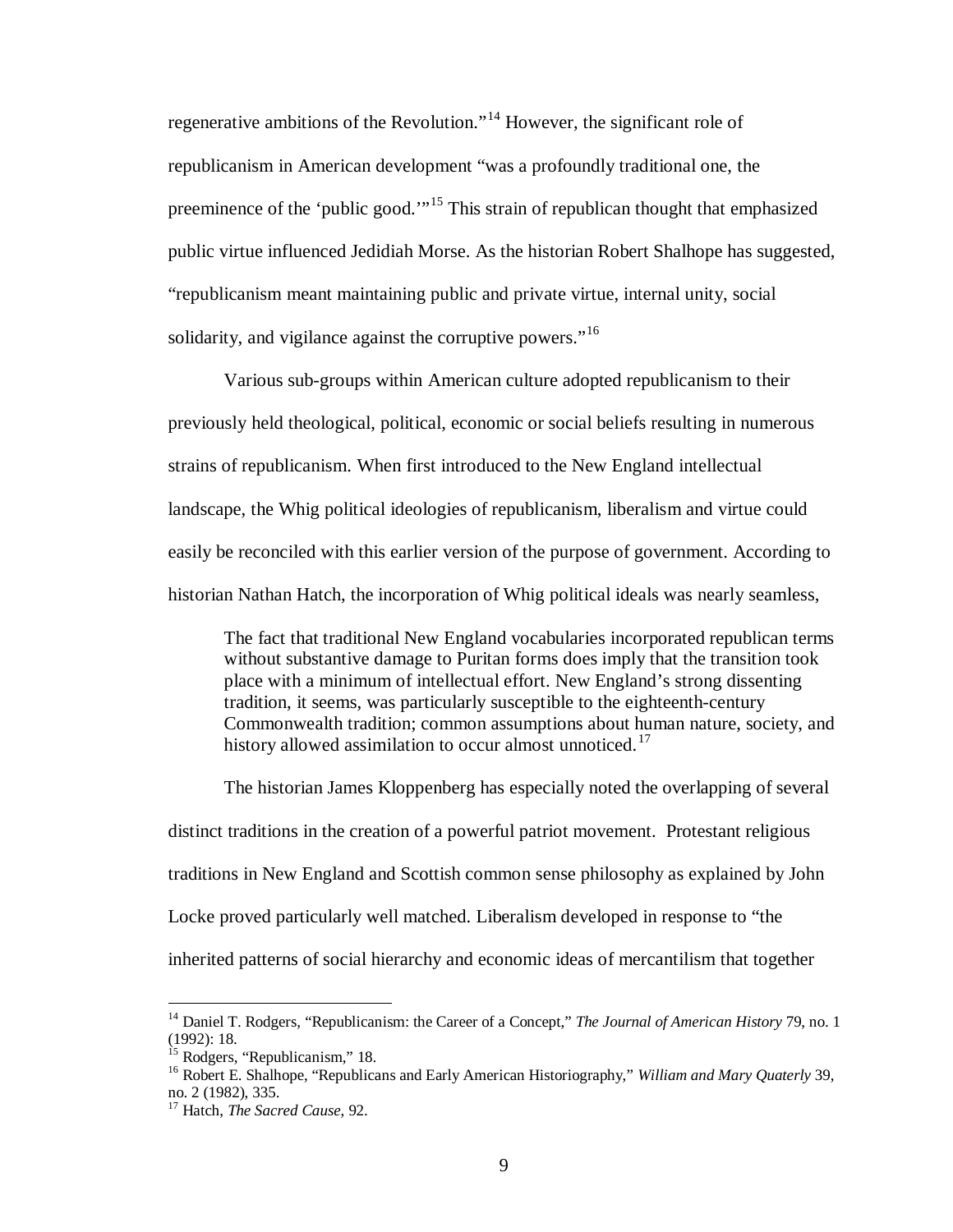served as props for privilege in the seventeenth and eighteenth centuries."<sup>[18](#page-15-0)</sup> While some brands of liberalism were at odds with Protestant theological dogma, Lockean liberalism, with its roots in Protestant Christianity, proved the exception,

His [Locke's] concept of individual liberty dissolves if it is removed from the context of divinely established natural law, which encumbers the freedom of individuals at every turn with the powerful commands of duty. Locke's belief in a natural law discernible by reason led him to condemn the unregulated pursuit of self-interest that Hobbes considered natural and that later writers who celebrated a market economy sanctioned.<sup>[19](#page-15-1)</sup>

This particular variety of liberalism was successful in New England because of its foundation in natural law, which could also be interpreted as God's law, "Scottish philosophers did share a commitment to the accountability of the individual to the community, and that commitment appealed to Americans as much as did their comforting theories of knowledge."<sup>[20](#page-15-2)</sup> The firm sense of personal duty entrenched in Lockean liberalism made the concept compatible with traditional religious morals, particularly the notion of a covenanted community and the responsibility of all community members to uphold the conditions of the covenant. Furthermore, Lockean liberalism allowed a dependence on God's divine will, unlike rational enlightenment thought, a belief in God's involvement in human affairs fit within the framework of Revolutionary ideology largely because of virtue.

Virtue, another term that eludes easy definition, became essential to the New England clerical interpretation of republicanism. This paper will utilize the following definition of virtue, the modern understanding most closely related to the eighteenth century clerical interpretation. Virtue, conformity to a particular standard of right, usually

<span id="page-15-0"></span><sup>&</sup>lt;sup>18</sup> James T. Kloppenberg, "The Virtues of Liberalism: Christianity, Republicanism, and Ethics in Early American Political Discourse," *The Journal of American History* 74, no. 1 (1987), 15.

<span id="page-15-2"></span><span id="page-15-1"></span><sup>&</sup>lt;sup>19</sup> Kloppenberg, "The Virtues of Liberalism," 16.<br><sup>20</sup> Kloppenberg, "The Virtues of Liberalism," 17.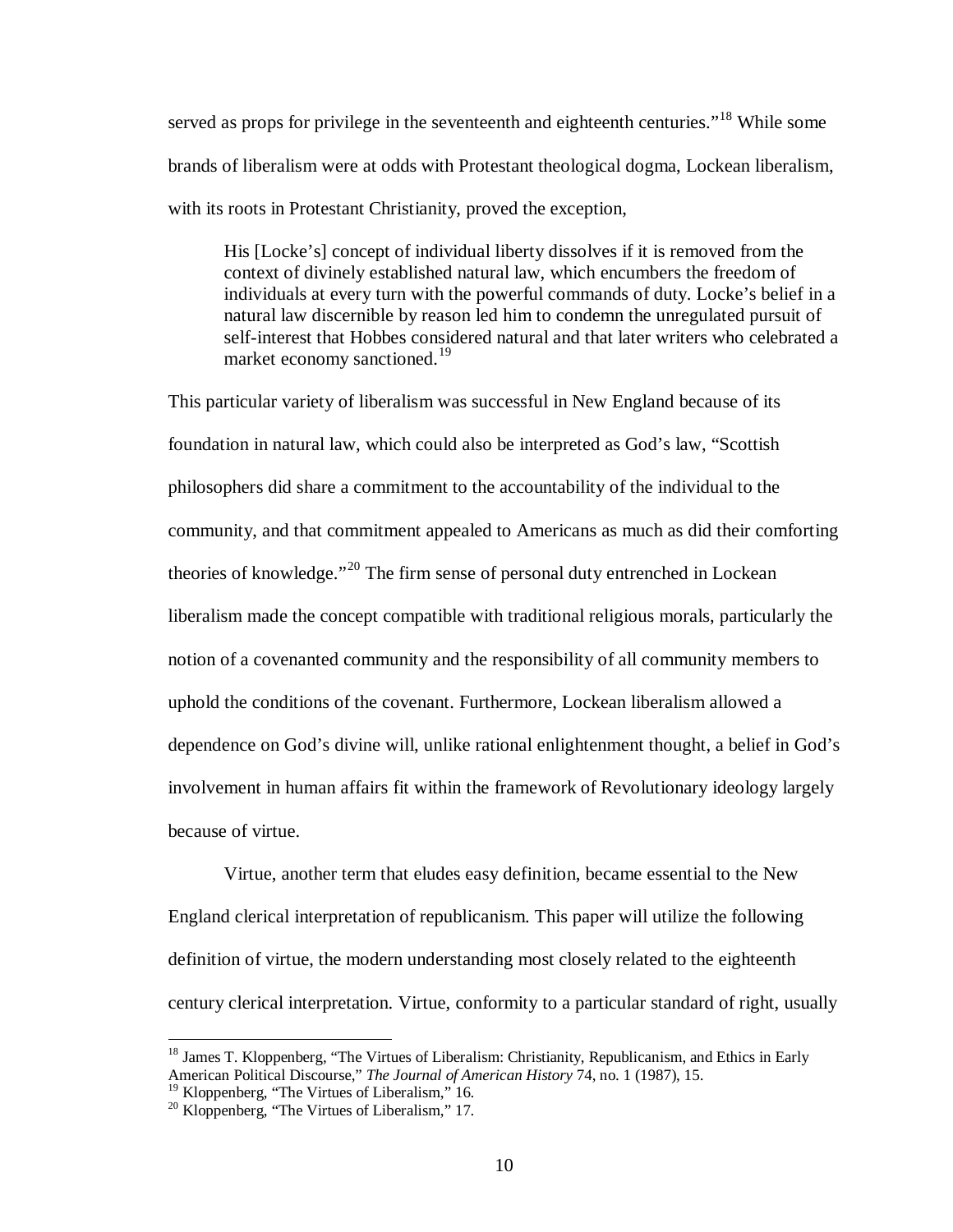religious and a particular moral excellence expected from both individual and society played an essential role in the clerical adaptation of republicanism. The concept of virtue linked millennial theology and republicanism, forming a hybrid termed civil millennialism. Inherent, in civil millennialism is the expectation of a coming apocalypse and the concept that political and social actions can influence the outcome of the apocalyptical battle between good and evil. Nathan Hatch, who coined the term civil millennialism, wrote, "under the aegis of civil millennialism ministers of varying theological persuasions came to do homage at the same shrine, that of liberty, and expressed their allegiance in projections of the future which were as novel as they were pervasive."[21](#page-16-0) Although the combination of political ideology and religious theology that became civil millennialism was present throughout the nation, New England had the strongest tradition of millennial expectations, "New Englanders had for a century also watched political developments for signs of the coming times."<sup>[22](#page-16-1)</sup> New Englanders also remembered a long history of trying to meet the public duties required of members in covenanted communities. Generations before the Revolution, New Englanders maintained the importance of a cooperative relationship between religion and government, public virtue and public duties. This created a volatile mixture when coupled with republicanism and liberalism. In the clergy's interpretation of the state of virtue in American society, the increase in infidelity and irreligion in the post-war period meant the forces of evil were winning. This turn of events was particularly critical to men who entertained dreams of creating a "New Israel" in the American nation.

<span id="page-16-1"></span><span id="page-16-0"></span><sup>&</sup>lt;sup>21</sup> Hatch, "The Origins of Civil Millennialism in America," 408.<br><sup>22</sup> Hatch, "The Origins of Civil Millennialism in America," 409.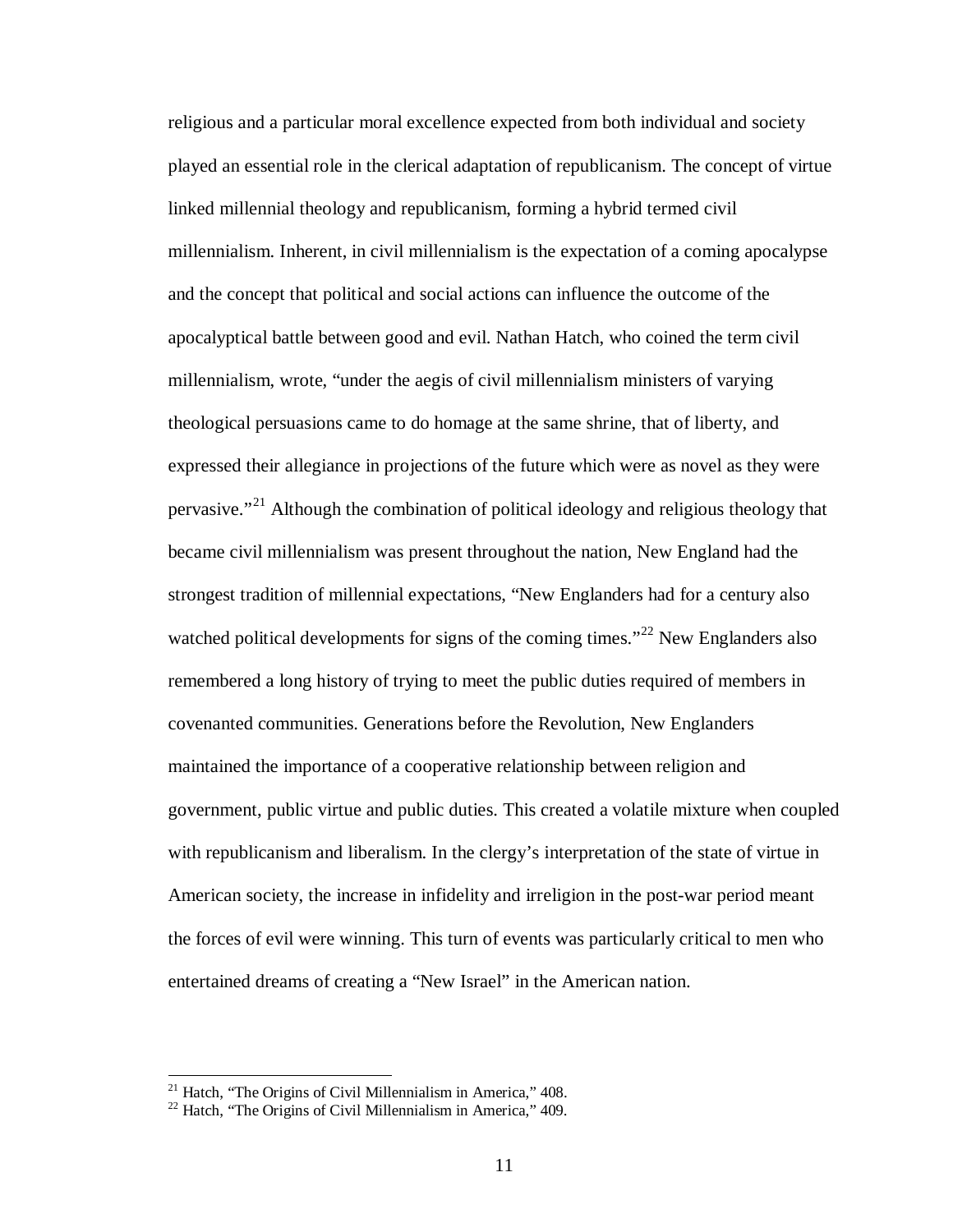New England society was particularly susceptible to the forging of a connection between religious and political spheres for several reasons. Several sources influenced the development of civil millennialism; however, it is impossible to prove the influence of just one. First, the conflicts with France renewed anti-Catholic sentiment in America and fit neatly within millennial theory, "These perceptions of a massive French-Catholic conspiracy were linked directly to an apocalyptical interpretation of history in which the French were accomplices in Satan's designs to subjugate God's elect in New England."<sup>[23](#page-17-0)</sup> The distrust and suspicion of all things Catholic had longstanding roots in New England, and the threat of a Catholic triumph fit neatly into the language of the millennium. Congregational clergy were quick to predict if France were victorious, "Cruel *Papists* would quickly fill the *British Colonies*, seize our Estates, abuse our Wives and Daughters, and barbarously murder us; as they have done the like in *France* and *Ireland*."<sup>[24](#page-17-1)</sup> Perhaps most significantly, many considered the events of the French Revolution a continuation of the American Revolution. When Revolutionary events in France turned to violent excess, those who saw a connection between the Revolutionary sagas in each country feared the occurrence of similar events in their country. Rural uprisings such as the Whiskey Rebellion in the mid 1790s appeared as manifestations of coming violence and chaos.

Two distinct developments after the American Revolution influenced the use of millennial theology in New England. First was the dramatic popularization of millennialism, "At the end of the eighteenth century there was enormous popular interest

<span id="page-17-1"></span>

<span id="page-17-0"></span><sup>&</sup>lt;sup>23</sup> Hatch, "Origins of Civil Millennialism," 419.<br><sup>24</sup> Thomas Prince, *A Sermon Delivered at the South Church in Boston . . .*" (Boston, 1746) quoted in Hatch, *The Sacred Cause of Liberty*, 38.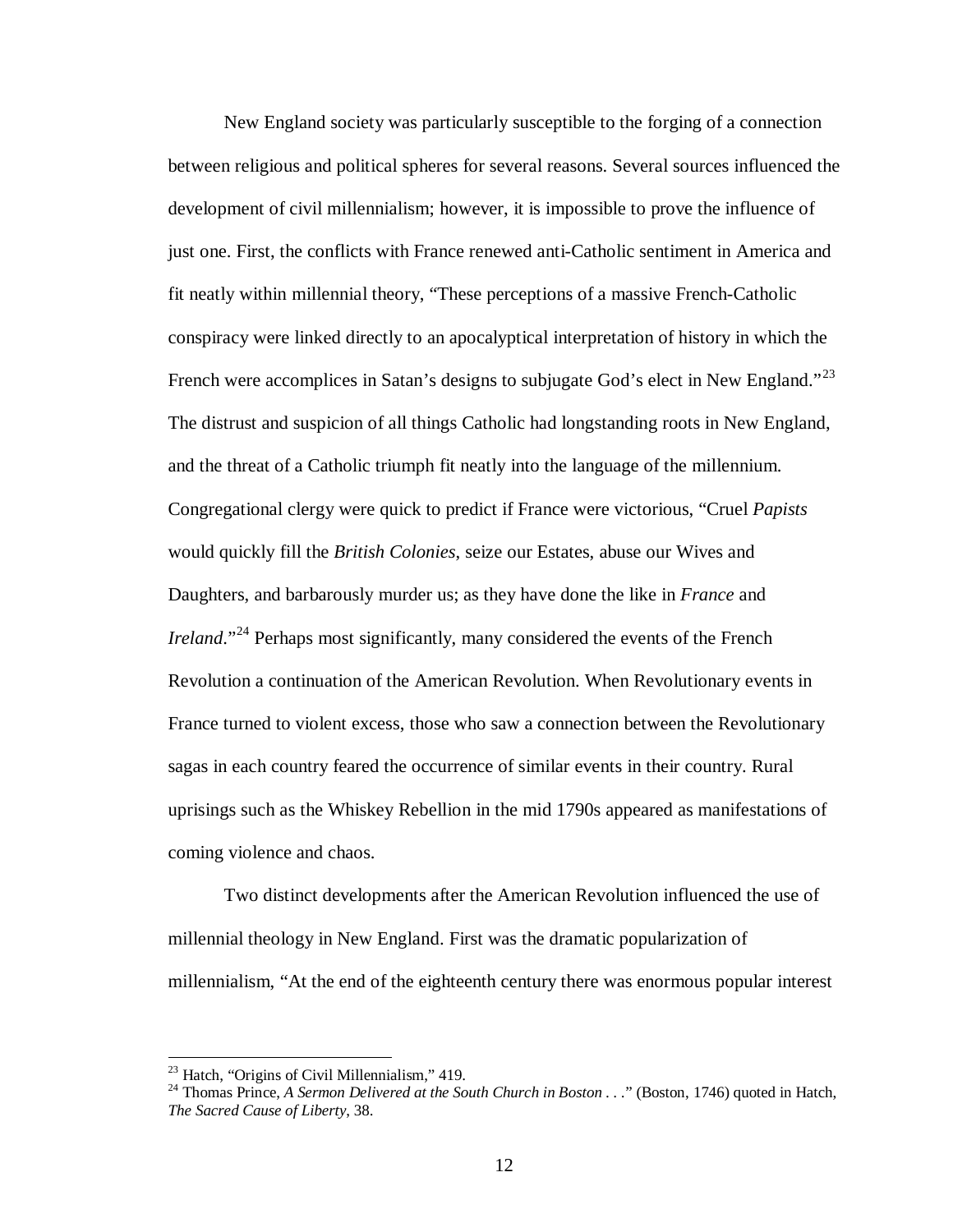in the apocalyptical books of the Bible."<sup>[25](#page-18-0)</sup> This upsurge in the popularity of millennial thought during the early republic was fueled by the drama of recent events, "Millennialist rhetoric predicting Christ's return to earth also expanded. Millennialism thrived on dramatic events, such as the episodic colonial revivals or the French and Indian War, and the Revolution proved an efficient incubator for yet another cycle."<sup>[26](#page-18-1)</sup> As pervasive as millennial theology was in the new nation, dramatic differences existed between the millennial theology embraced by orthodox Congregationalists and evangelicals. The majority of Christian religious leaders agreed "that only Christianity provided the means to prevent sinfulness, promote social virtue, and hold society together."<sup>[27](#page-18-2)</sup> While the members of the orthodox clergy supported the church as an institution, many evangelicals preached nearly the opposite, "It was the disappearance of the church and the unmediated operation of the Spirit upon the individual soul that would mark the advent of the millennium."<sup>[28](#page-18-3)</sup> The millennialism expressed by the evangelicals differed from the traditional civil millennialism of New England because the evangelical vision lacked a direct civil or political dimension.

The Christian republicanism embraced by the New England Congregational clergy in the late-eighteenth century placed considerable importance upon private and public virtue. Congregational ministers equated the success of the republican experiment in the United States with the meticulous observation of proper Christianity. Therefore, these social leaders believed increased political chaos and irreligion signaled the failure

<span id="page-18-0"></span><sup>25</sup> Lienesch, "The Role of Millennialism," 446. <sup>26</sup> Butler, *Awash in a Sea of Faith*, 216. <sup>27</sup> Sassi, *A Republic of Righteousness*, 57. <sup>28</sup> Hatch, *Democratization*, 176.

<span id="page-18-1"></span>

<span id="page-18-2"></span>

<span id="page-18-3"></span>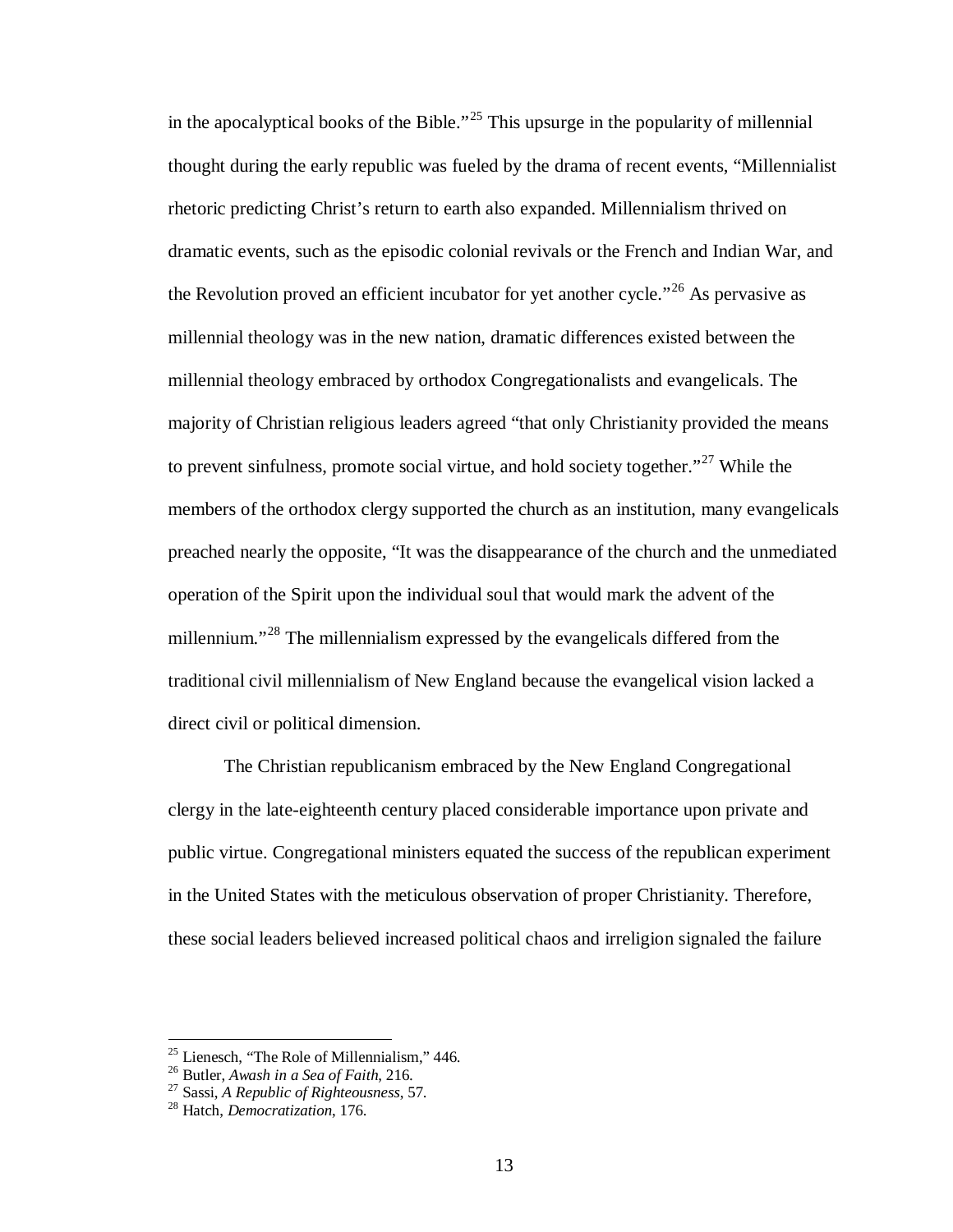of republican government. Certain that only Christianity could preserve the republic, the clergy adopted the Bavarian Illuminati conspiracy to regain an ordered society.

The conservative New England clergy led by Jedidiah Morse believed the decay of public virtue, the rise of evangelical faiths and Democratic-Republican politics posed dire threats to their social power. They were mistaken, the development of rifts between various sections of the Congregational church were even more threatening. Shared enthusiasm for the Revolutionary cause and a willingness to set aside theological differences had temporarily reunited the factions during the Revolutionary War, but this tenuous bond would dissolve in the early years of the republic. The clerical campaign to expose the Bavarian Illuminati conspiracy displayed the divisions within the Congregational fold that held the greatest consequences for the future of the American Congregational church.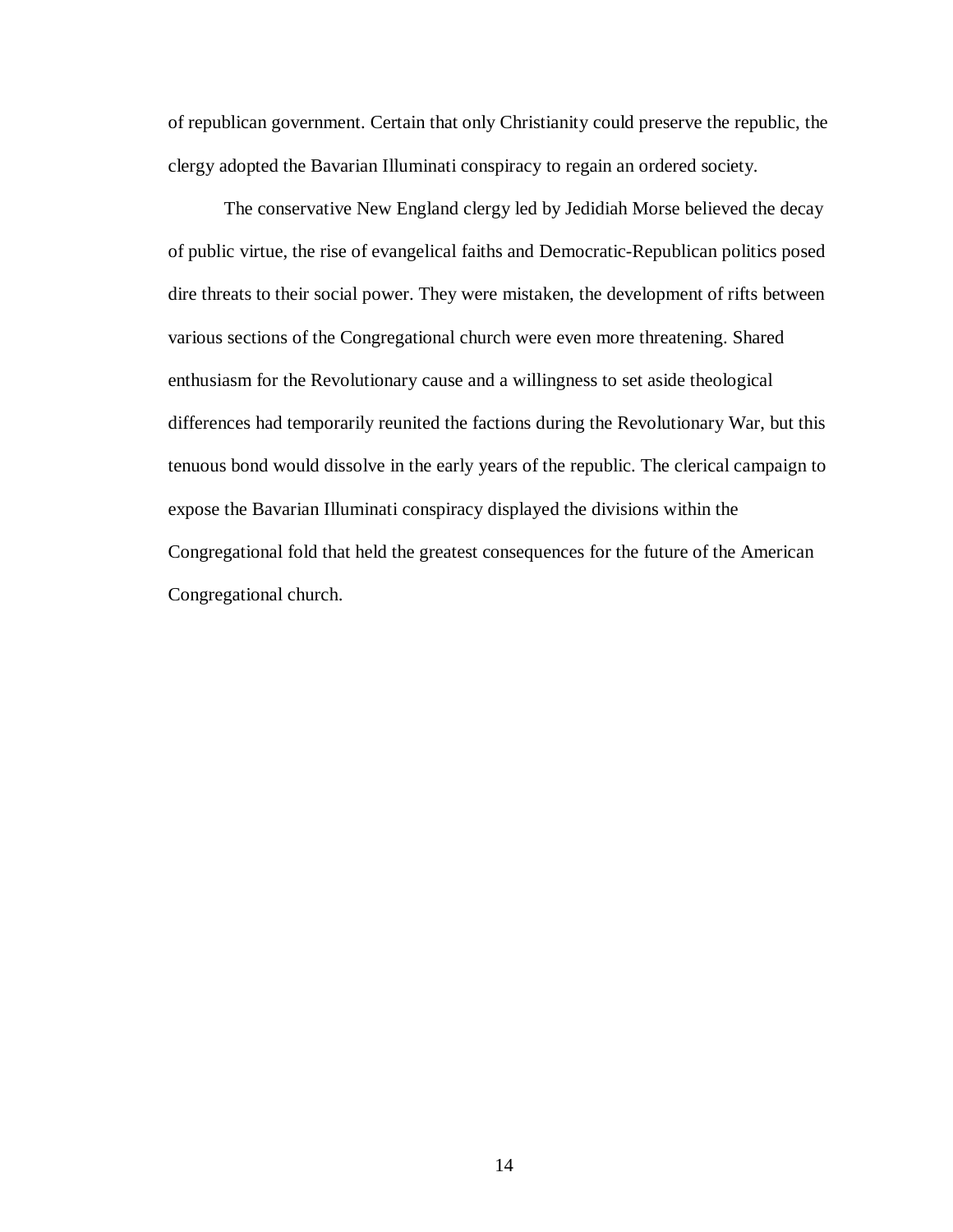## Chapter I Hebrews in the Wilderness: New England in the 1790s

By April 1799 the majority of Congregational clergy in the Boston area agreed, "The world is thrown into a general derangement, both as to civil and religious considerations."<sup>[29](#page-20-0)</sup> In the years after the Revolution, the ideals of the struggle had taken root in all aspects of American society. The republican spirit of the age shaped the cultural climate in ways unforeseen by the political and social elites who had supported the Revolution. The Massachusetts clergy did not expect this sort of development when they assisted the spread and acceptance of Revolutionary ideals during the Revolutionary era. From their pulpits these men witnessed what they termed, ". . . pride and selfishness, vice and irreligion, joined with a spirit of general slumber" infesting society.<sup>[30](#page-20-1)</sup> The members of the Federalist Party shared the concerns of the clergy and also experienced a similar precarious social position. Historians Richard Buel Jr. and Nathan O. Hatch have demonstrated that political elites in New England lacked confidence in the support of their electorate unlike elected leaders in other states. In short, the New England Federalists did not inspire the same mass popular appeal that their political opponents did. Therefore, Massachusetts Federalists tenaciously clung to the ideals of Federalism, "virtue, harmony, carefully limited power, and an avoidance of foreign wars and entanglements."<sup>[31](#page-20-2)</sup>

<span id="page-20-0"></span><sup>&</sup>lt;sup>29</sup> Ezra Weld, *A Discourse, Delivered April 25, 1799 Being the Day of Fasting and Prayer Throughout the United States of America. (Boston: Manning and Loring. 1799). 30: Evans Imprint No. 36699.* 

<span id="page-20-1"></span><sup>&</sup>lt;sup>30</sup> Convention of Congregational Ministers of Massachusetts Ministers, *An Address . . . to their Christian Brethren . . . May 30<sup>th</sup>, 1799, (Boston, 1799), 2; Evans Imprint No. 35339.* 

<span id="page-20-2"></span><sup>&</sup>lt;sup>31</sup> Nathan O. Hatch, *The Sacred Cause of Liberty: Republican Thought and the Millennium In Revolutionary New England*, (New Haven: Yale University Press, 1977), 101.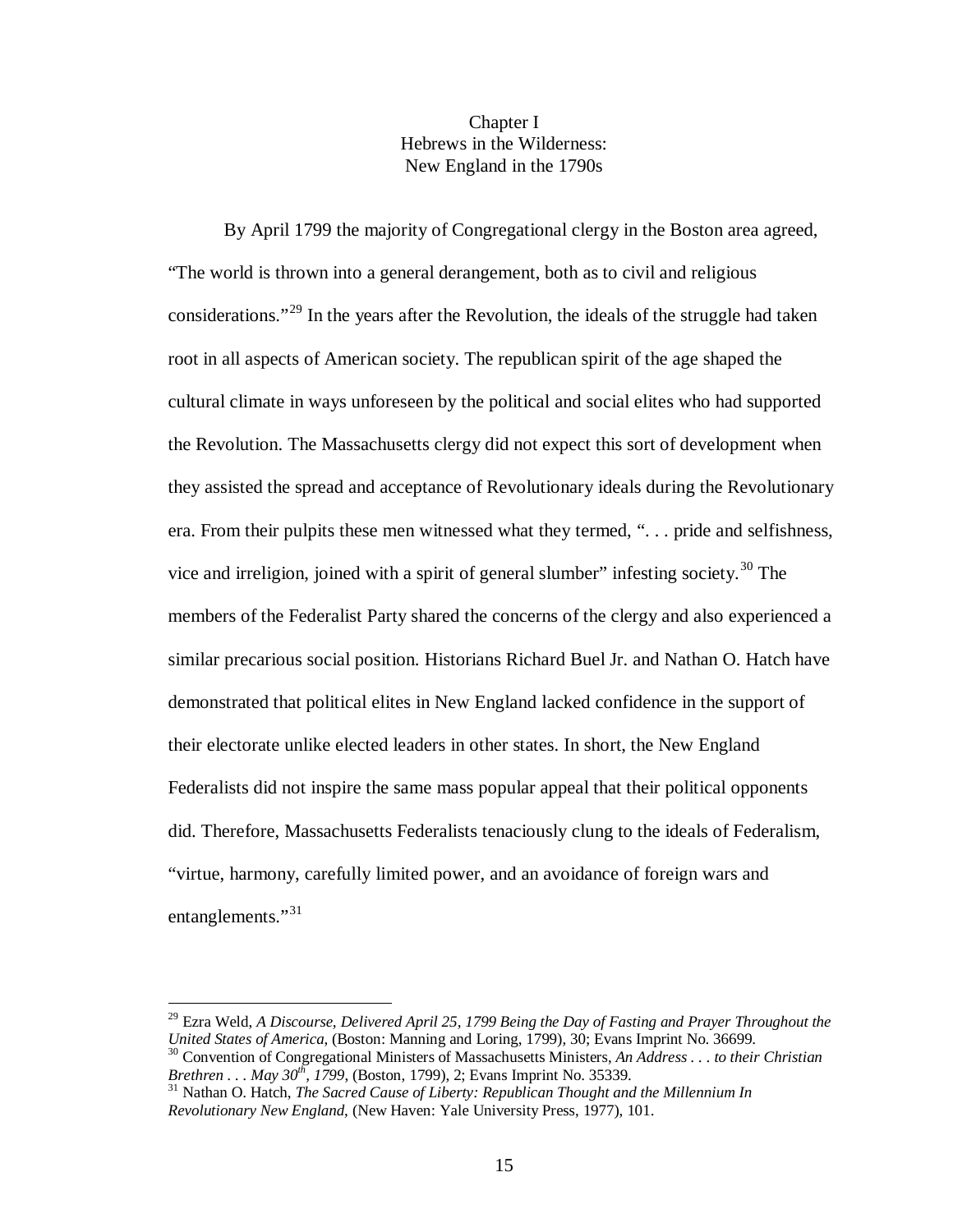The Congregational clergy exemplify this strong reaction to societal change in Massachusetts. For these men both the increasing republican nature of society and the escalating success of evangelical faiths conspired to endanger their societal role. The clergy experienced "a classic case of status anxiety" during the 1790s that would strongly influence their actions during the clerical campaign of 1798 to 1799.<sup>[32](#page-21-0)</sup> Jedidiah Morse, the pastor of Charlestown's Congregational parish became a leader amongst the conservative Congregational clergy through his strong political connections to the Federalist Party, his education and social background, and his immense concern for public virtue and social reform. When he introduced the Bavarian Illuminati conspiracy in 1798 Morse arose as a symbol of conservative Congregationalism throughout New England and the nation. Morse and his allies felt besieged by the changing nature of American society, they identified evangelical religion and democratic politics as the enemies of republicanism. However, the disunity of the Congregational church would prove detrimental to their goals of social reform. Although conservative and liberal Congregationalists expressed similar concerns about the popularity of evangelical faiths and the democratic spirit of American citizens, each faction would embrace different methods to preserve their social role and promote their interpretation of republicanism.

A series of internal schisms had weakened the Congregational clergy during the eighteenth century, beginning with the split between orthodox and liberal Congregationalists, in the aftermath of the disorder and enthusiasm of the Great Awakening revivals. The rational spirit of the Age of Enlightenment greatly influenced those who became liberal Congregationalists; and it "convinced them that true religion was a matter of sound understanding and upright morals, not of self-abasement and

<span id="page-21-0"></span> <sup>32</sup> Hatch, *Sacred Cause*, 102.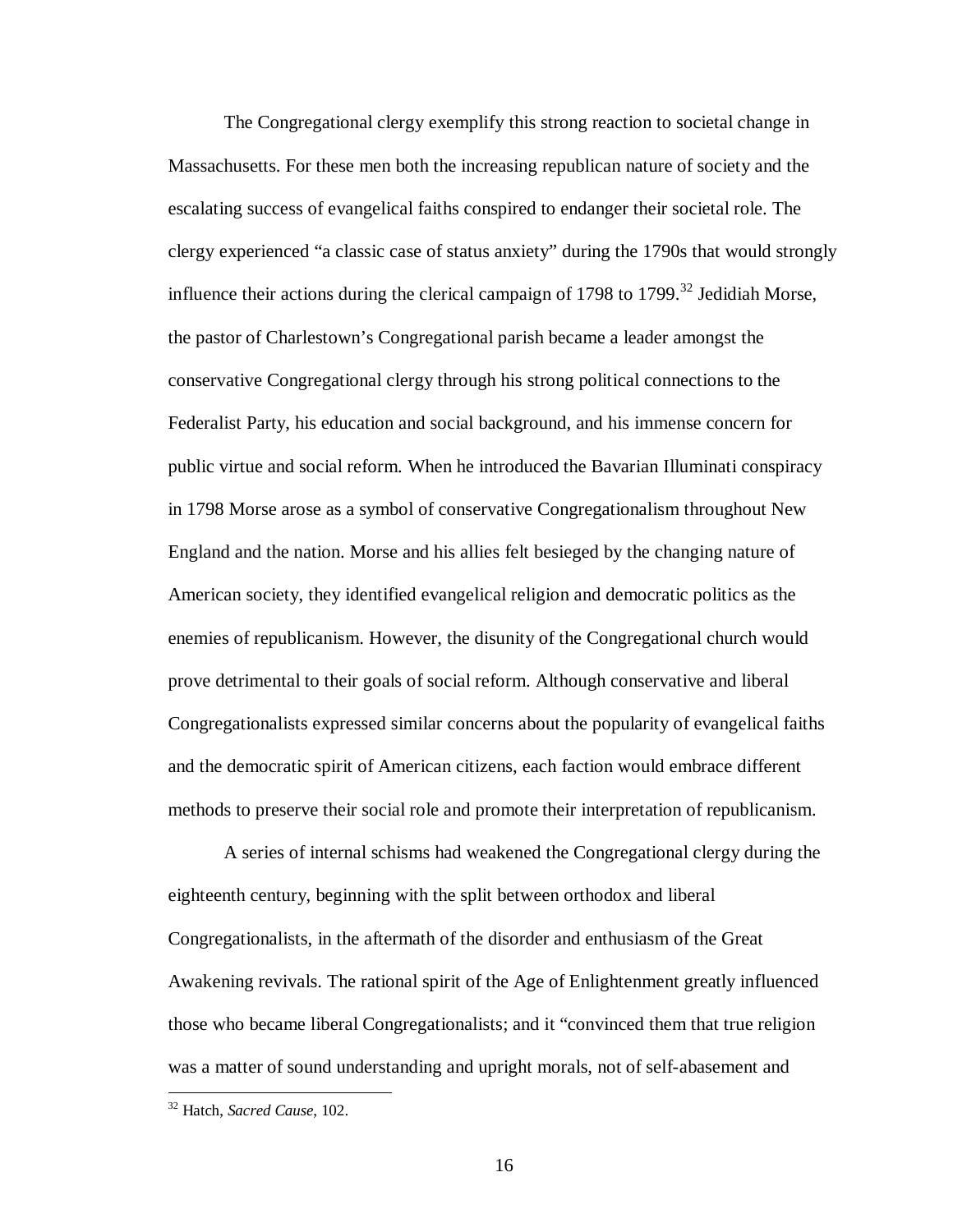claims of spiritual union with God."<sup>[33](#page-22-0)</sup> The emphasis upon rational thought and logic pushed many liberals to reject one of the primary tenants of Calvinism, the doctrine of predestination. By the early national period, the liberal Congregationalists had become "firm Arminians and were drifting even further from Calvinism."<sup>[34](#page-22-1)</sup>

The Old Calvinist faction of the orthodox Congregationalists supported the Half-Way Covenant for two reasons. First, they questioned whether one could adequately prove the legitimacy of a conversion experience and second, "the Old Calvinists took very seriously the notion that the church had the duty of inculcating morality in the people. If it set standards too high, it would exclude people who might benefit from membership and would fail to fulfill its social role."<sup>[35](#page-22-2)</sup> In the Old Calvinist interpretation, the social role of the church was paramount; therefore, the social role of the minister was equally important.

During the 1790s, western Massachusetts and all of Connecticut remained dominated by orthodox Congregationalists who possessed significantly higher numbers than the liberals. Yale College, located in the Old Calvinist territory of Connecticut, was a bastion of orthodox Old Calvinism and Timothy Dwight, its president from 1795 until his death in 1817, would be a crucial ally of Jedidiah Morse. During the 1790s Dwight focused on the social duties of the church, therefore he identified with the goals of the orthodox, Old Calvinist clergy. From the moment of the ratification of the Constitution in 1789, Dwight corresponded with fellow religious leaders and stressed the importance of morality, "Here he would warn that the new Constitution, however indispensable as a

<span id="page-22-1"></span><span id="page-22-0"></span><sup>&</sup>lt;sup>33</sup> Phillips, *Jedidiah Morse*, 23.<br><sup>34</sup> Phillips, *Jedidiah Morse*, 23. For an explanation of Arminianism or any other religious term mentioned in this work, see the Glossary in Mark A. Noll's *America's God: From Jonathan Edwards to Abraham Lincoln*, (Oxford: Oxford University Press, 2002): 563-569. <sup>35</sup> Phillips, *Jedidiah Morse*, 24.

<span id="page-22-2"></span>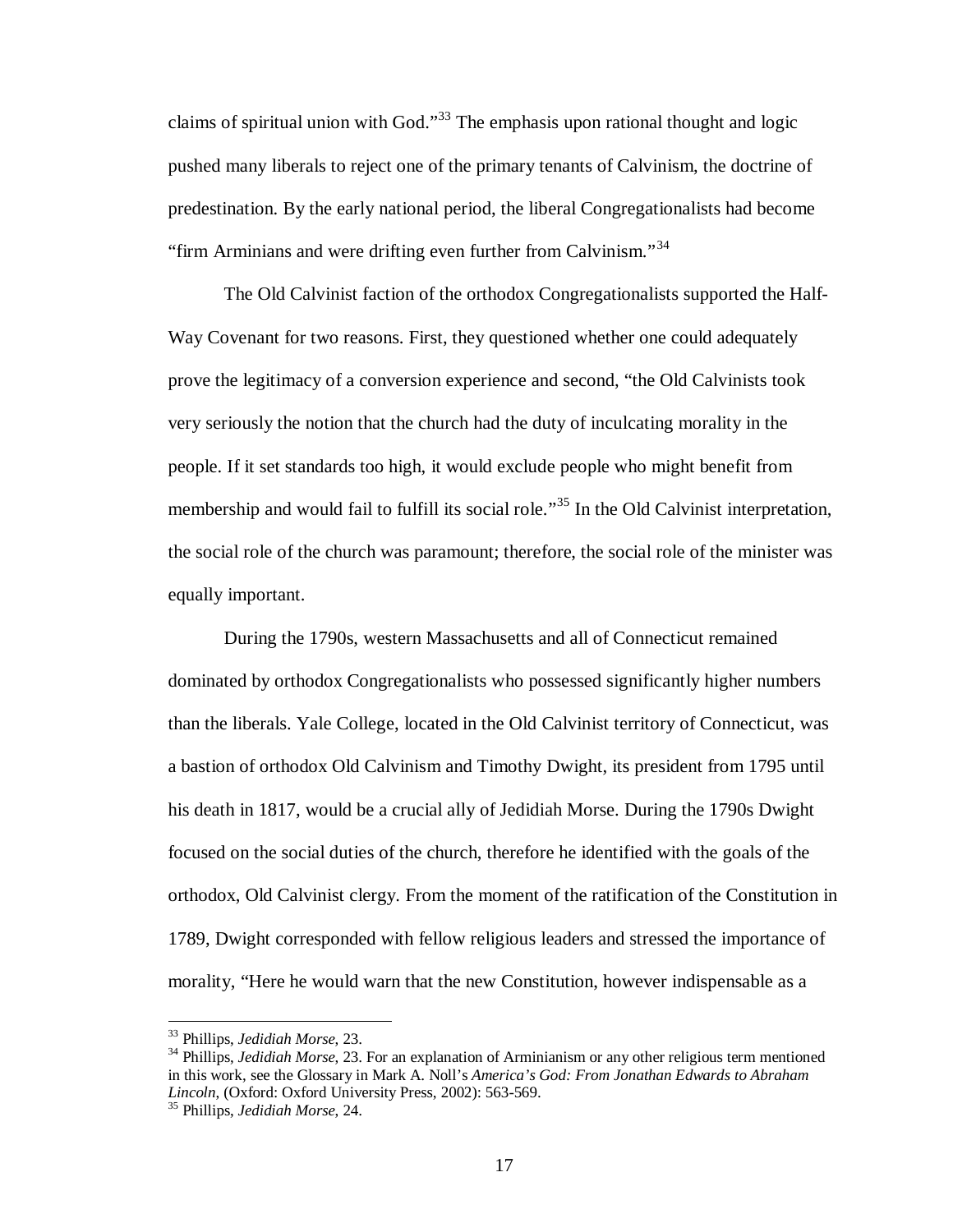purely negative system of restraint 'will neither restore order, nor establish justice among us, unless it be accompanied and supported by morality, among all classes of people."<sup>[36](#page-23-0)</sup> Echoing the arguments of the conservative clergy throughout southern New England, Dwight became "an outspoken advocate for the public role of (and, not surprisingly, the public support for) the clergy as moral monitors" of society. $37$ 

A Yale graduate and the son of a fiercely religious and conservative farmer, Jedidiah Morse became an orthodox, Old Calvinist minister despite receiving a preaching position in Charlestown, adjacent to Boston and part of liberal Congregationalist territory. Morse devoted little of his time to theology, "Of a more practical than speculative bent, Morse was responsive to the Old Calvinist concern that the church fully live up to its social responsibilities."<sup>[38](#page-23-2)</sup> In particular, Morse highlighted the social duties of the Congregational minister, namely to guard the moral character of society. For this reason, Morse and similar clergy referred to themselves as "watchmen" and utilized the theology of civil millennialism to legitimate their role as social guardians. In his 1799 fast day sermon, Morse discussed the criticism the clergy had received for meddling in politics, but Morse asked,

Is this any new crime? No; it is as old as Christianity; nay it is as old as the priesthood itself. The priests and prophets under the Old Testament dispensation; Christ and his Apostles under the New; the faithful Christian Clergy in every age and every country, have *preached politics*; that is, they have inculcated subjection to civil magistrates, and obedience to the laws; have cautioned the people against animosities and divisions; warned them of their dangers, whether from foreign or domestic enemies, and have exerted their talents and influence to support the religion and lawful government of their country.<sup>[39](#page-23-3)</sup>

<span id="page-23-0"></span> <sup>36</sup> Colin Wells, *The Devil and Doctor Dwight: Satire and Theology in the Early American Republic*, (Chapel Hill: The University of North Carolina Press, 2002), 137.

<span id="page-23-1"></span><sup>37</sup> Wells, *The Devil and Doctor Dwight*, 138. <sup>38</sup> Phillips, *Jedidiah Morse*, 24.

<span id="page-23-2"></span>

<span id="page-23-3"></span><sup>39</sup> Morse, *A Sermon, Preached November 29, 1798*, 18-19.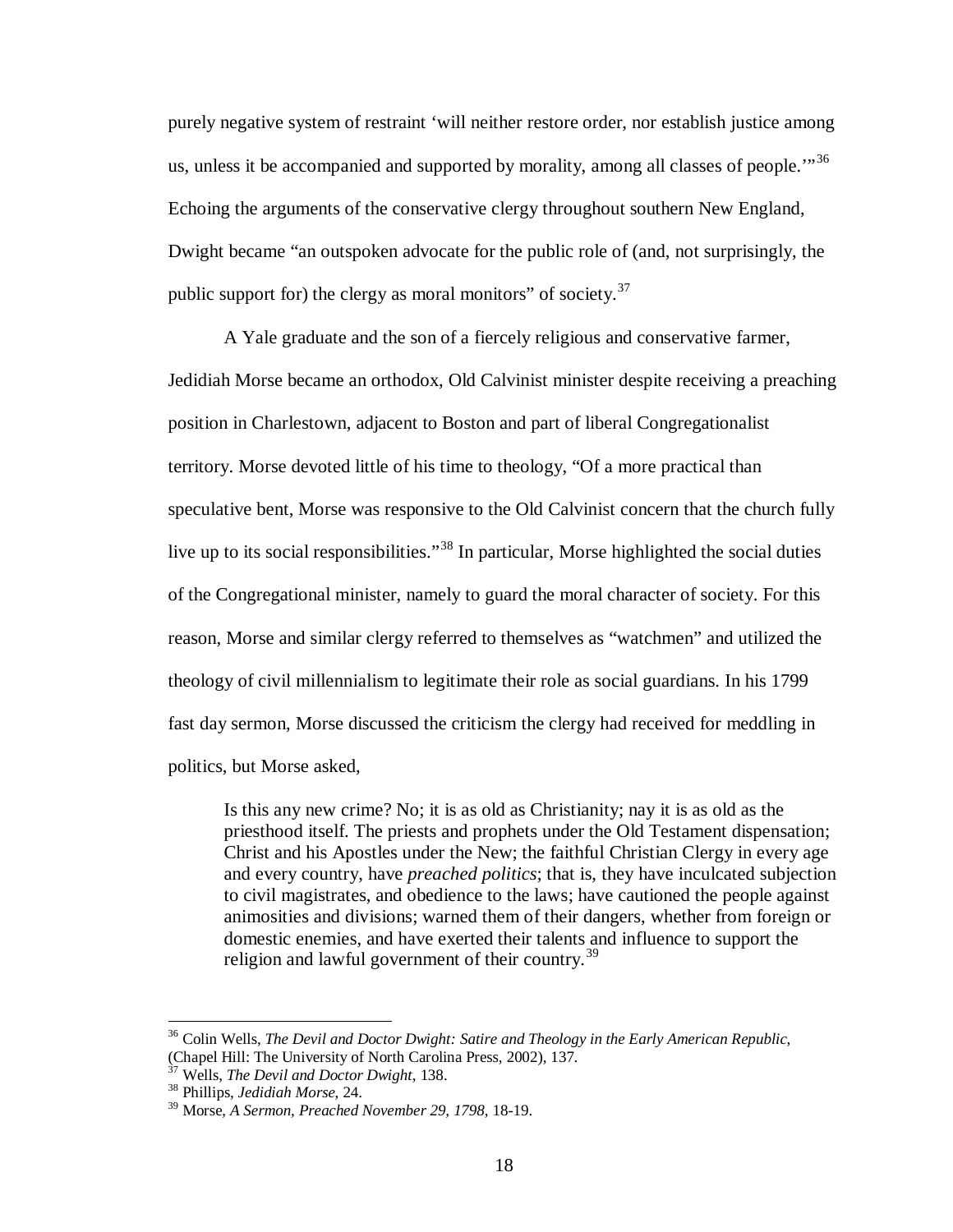Clearly, the orthodox Old Calvinist clergy represented by Jedidiah Morse and Timothy Dwight felt they were fulfilling the ancient duties of the priesthood, however, as the new century approached they faced strong opposition. Despite changing popular attitudes and a vastly different cultural climate, the orthodox clergy clung to their civil millennialist outlook. In fact, they obstinately clutched their increasingly obsolete social role that they had not effectively filled since the Revolution, "for doing what only twenty years ago they were called upon to perform as a *duty*, they are now censured and abused; and represented as an expensive, useless, nay even, noxious body of men."[40](#page-24-0) Religious leaders like Dwight and Morse reacted with horror to the waning presence of deference in New England society.

Massachusetts had dramatically changed as a result of the Revolution. Perhaps most significantly, deference, the mainstay of colonial society was under assault from the egalitarian spirit of the age. A transplant of English society, deference consisted of a system of social relationships based upon family background, wealth and education. In this system men considered socially inferior were expected to defer to their social superiors in virtually all aspects of colonial society. This allowed men of high social standing to easily maintain authority in colonial society, few members of the inferior classes considered challenging assumed social supremacy.

A hint at the impact the decline of deference from American society is illustrated by Alfred F. Young's analysis in *The Shoemaker and the Tea Party*. Within this text Young includes two very different incidents in the life of George Robert Twelves Hewes, in the first the presence of deference shapes Hewes's encounter with John Hancock. On New Year's Day 1763, Hewes arrived at the Hancock House, "He was introduced

<span id="page-24-0"></span> <sup>40</sup> Morse, *A Sermon, Preached November 29, 1798*, 19.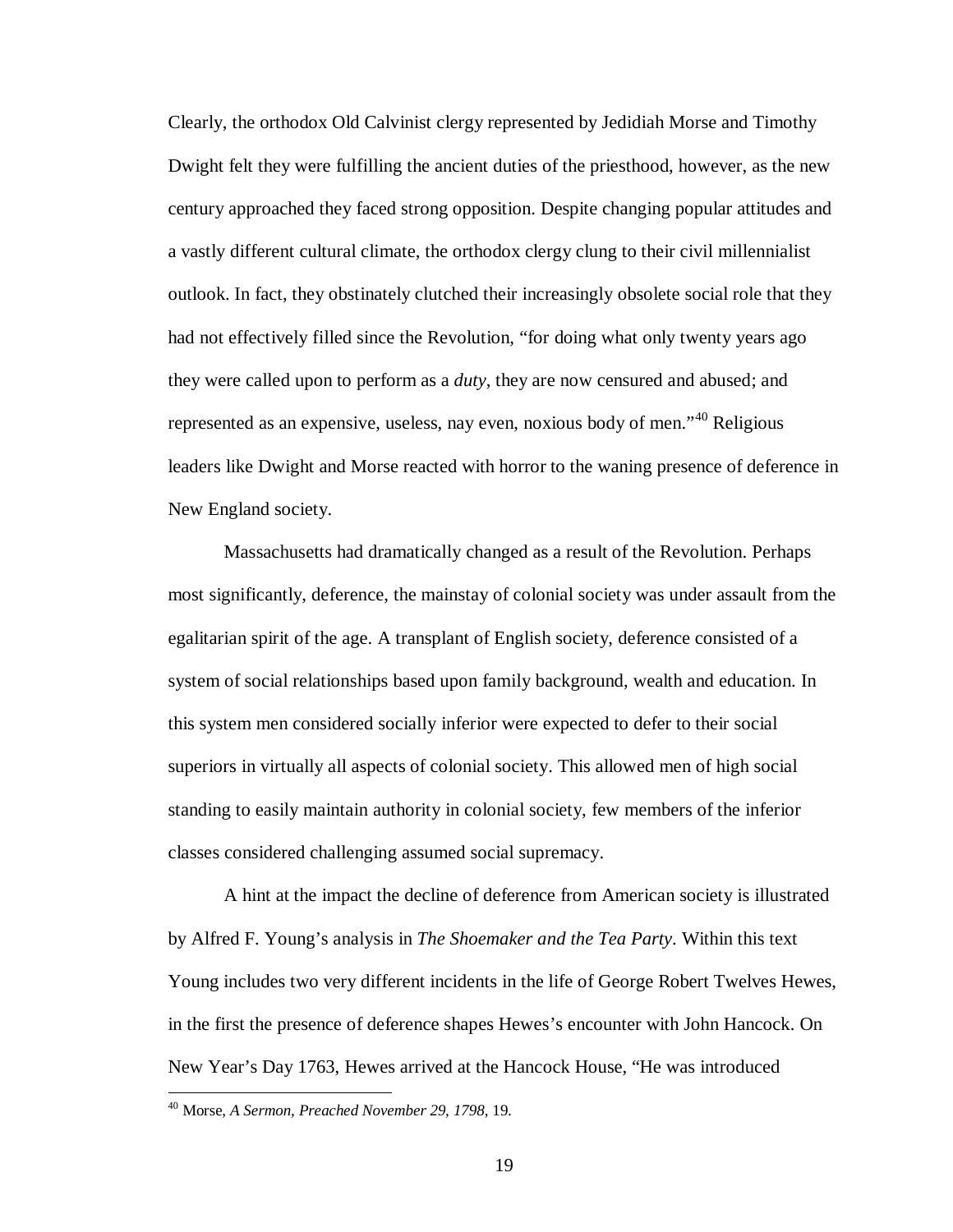directly to the *kitchen*, and requested to seat himself, while report should be made upstairs."<sup>[41](#page-25-0)</sup> An incident fifteen years later demonstrates Hewes's less deferential attitude, his biographer, Benjamin Bussey Thatcher related that Hewes refused to remove his cap for any man. This rejection of deference was radical and extreme; he had changed a great deal from the man patiently waiting in Hancock's kitchen in 1763. Over the course of the Revolutionary struggle and after becoming acquainted with republican ideals of equality, Hewes, according to his biographers, determined that "I am as good as any man regardless of rank or wealth."<sup>[42](#page-25-1)</sup> This realization was not unique to George Hewes; people throughout the nation reached similar conclusions. For many Americans this rejection of deference, "above all was what the Revolutionary events of Boston meant, as did the war that followed."<sup>[43](#page-25-2)</sup>

These cultural changes were not unique to Massachusetts, American society as a whole changed with the injection of republican principles. Laurel Thatcher Ulrich richly portrayed the decay of deference from American society in *A Midwives Tale*. On the edge of the American frontier, in Hallowell, Maine, midwife Martha Ballard recorded her perceptions of a changing society. For Ballard this change manifested itself in the attitudes of her household help. The young girls hired to assist the aging Ballard with her household chores exhibited saucy and independent attitudes. Difficult to control, these young women left Ballard's employ when they saw fit and demanded the full and timely payment of their wages. Accustomed to holding the authority in relationships with servants, Ballard and her husband felt "a shared sense that the world had indeed slipped

<span id="page-25-1"></span><span id="page-25-0"></span><sup>41</sup> Alfred F. Young, *The Shoemaker and the Tea Party,* (Boston: Beacon Press, 1999), 3. <sup>42</sup> Young, *Shoemaker*, 56. <sup>43</sup> Young, *Shoemaker*, 57.

<span id="page-25-2"></span>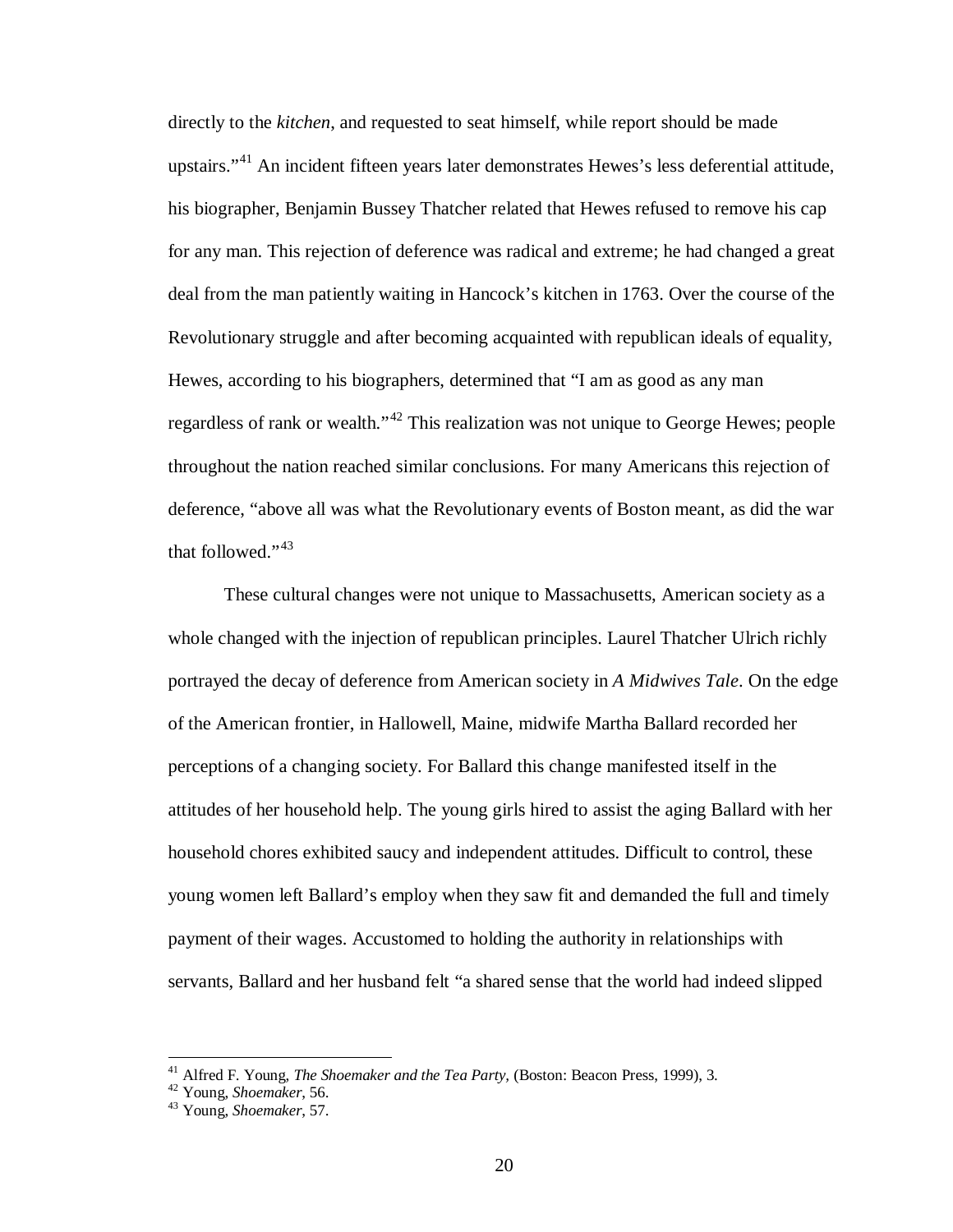from its familiar orbit, that the axis of the universe was changing."<sup>[44](#page-26-0)</sup> Although separated by great distance, the clergy shared the same sentiments as the Ballards.

During the early national period, the clergy received criticism for their continued involvement in politics, most notably many citizens disapproved of the practice of preaching politics from the pulpit, common amongst many conservative clergy in southern New England. The clergy believed they were continuing the practice of their Puritan ancestors, preserving the intimate connection between church and state. Some members of the public thought otherwise and voiced their disapproval in local papers, accusing the clergy of "neglect  $[$ to $]$  the sacred duties of their office."<sup>[45](#page-26-1)</sup> In the same anonymous letter, the writer stated the clergy's concerns over irreligion and the decrease in public virtue were misplaced. Instead placing the blame at the feet of popular evangelicals and politicians, this author felt they should examine their own actions.

The Clergy are pat to complain of the decay of Religion; that their churches grow thin, and that people chose rather to frolic on the Sunday, than go to the house of worship; but while they reprobate the people, let them reflect on their own conduct; probably they will find, that this inattention to public worship is in some degree their own fault.<sup>[46](#page-26-2)</sup>

Jedidiah Morse proved particularly susceptible to this sort of criticism, many, including his father the Deacon Jedidiah Morse, felt Morse devoted too much of his time to researching his geographies or politicking for Federalist candidates. The commenter of the newspaper piece under examination seems to have felt strongly that Jedidiah Morse was a poor example of a clergyman and increased the irreligion in his parish through his own actions,

<span id="page-26-0"></span> <sup>44</sup> Laurel Thatcher Ulrich, *A Midwives Tale: The Life of Martha Ballard, Based on her Diary, 1785-1812*, (New York: Vintage Books, 1990), 224.

<span id="page-26-1"></span><sup>45</sup> *The Independent Chronicle and Universal Advertiser*, Monday, January 7,- to Thursday, January 10, 1799.

<span id="page-26-2"></span><sup>46</sup> *The Independent Chronicle and Universal Advertiser*, January 7- January 10, 1799.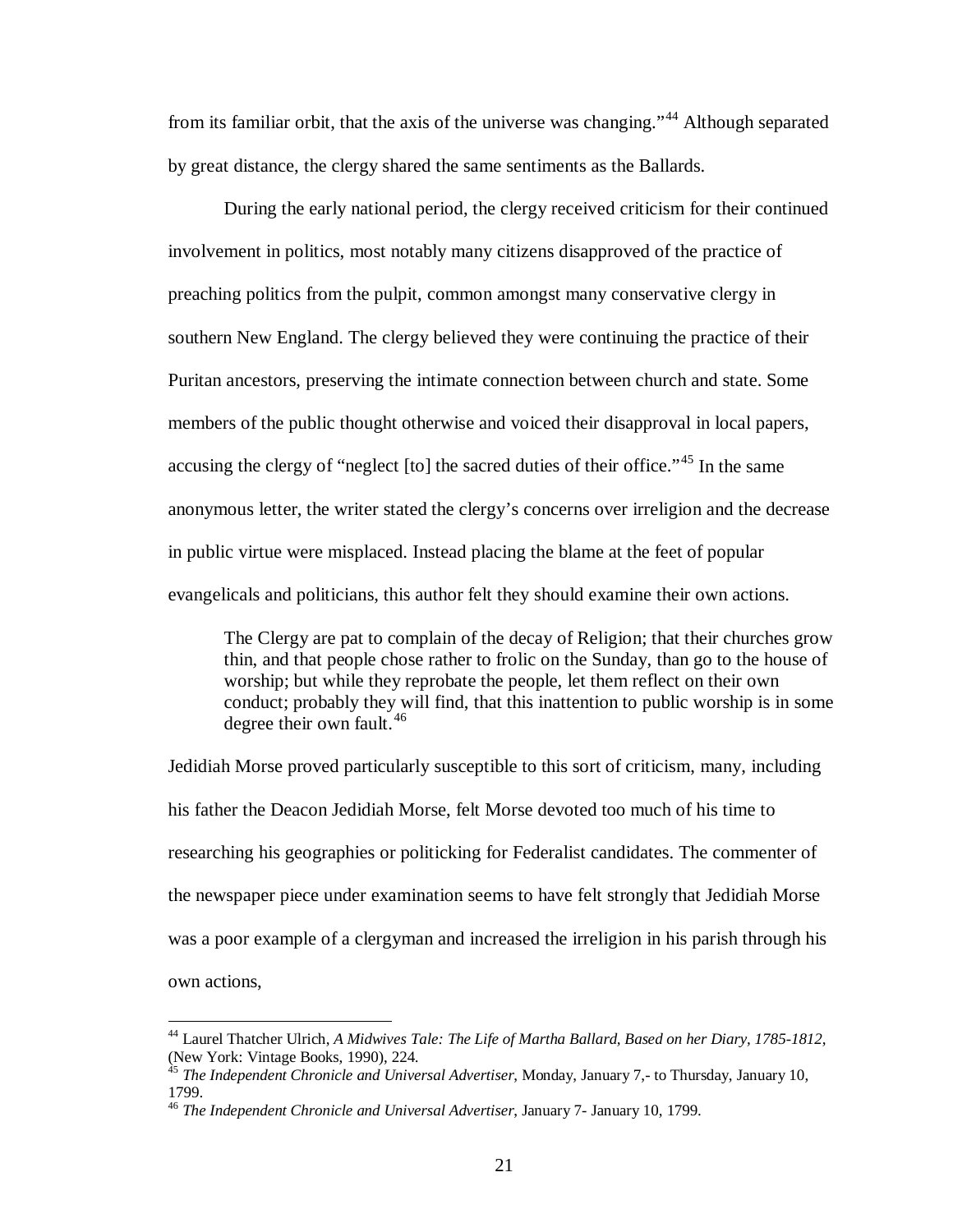If the parish observe the Minister busy about many things; if they find him more anxious about the *geographical* description of the City of Washington or the Georgia Lands, than the *New Jerusalem* or the *Land of Canaan*; if they find him neglect his parish on a Sunday and employ himself during the week, to collect ridiculous fables to swell an appendix to a political publication. If he will do these things, he must expect that his flock will not increase. $47$ 

The writer advised Morse and his conservative cohorts to "not be surprised if some of his *own sheep* have strayed across the river, and become the care of a more attentive shepherd."<sup>[48](#page-27-1)</sup> The majority of clerical readers must have reacted in shock to the condemnation of a lay observer. Prior to the Revolution, the majority of New Englanders deemed public criticism of the clergy socially inappropriate, but in this new social climate, especially with the decrease in deference, the clergy became subject to public disproval in the papers and elsewhere. After the Revolution, many congregations decided to dismiss their pastors for unsatisfactory job performance, yet another source of anxiety for the conservative clergy.<sup>[49](#page-27-2)</sup>

Social change was not the only factor effecting the Congregational clergy's decisions and actions during the last years of the eighteenth century. Although concern for their social role and the diminishment of their personal power preoccupied the clergy, the strong emphasis they placed on the intimate relationship between religion and politics, that now faced criticism, had deep roots in Puritan traditions. The clergy's use of civil millennialism during the years leading up to and during the American Revolution emphasized the political and social role of the clergy. During the Revolutionary crisis especially, the clergy had bridged political thought and religious doctrine. This role contained similarities to the traditional role held by the clergy; the chaos of the period

<span id="page-27-0"></span><sup>&</sup>lt;sup>47</sup> *The Independent Chronicle and Universal Advertiser*, January 7- January 10, 1799.<br><sup>48</sup> *The Independent Chronicle and Universal Advertiser*, January 7- January 10, 1799.

<span id="page-27-1"></span>

<span id="page-27-2"></span><sup>49</sup> Noll, *America's God*, 90.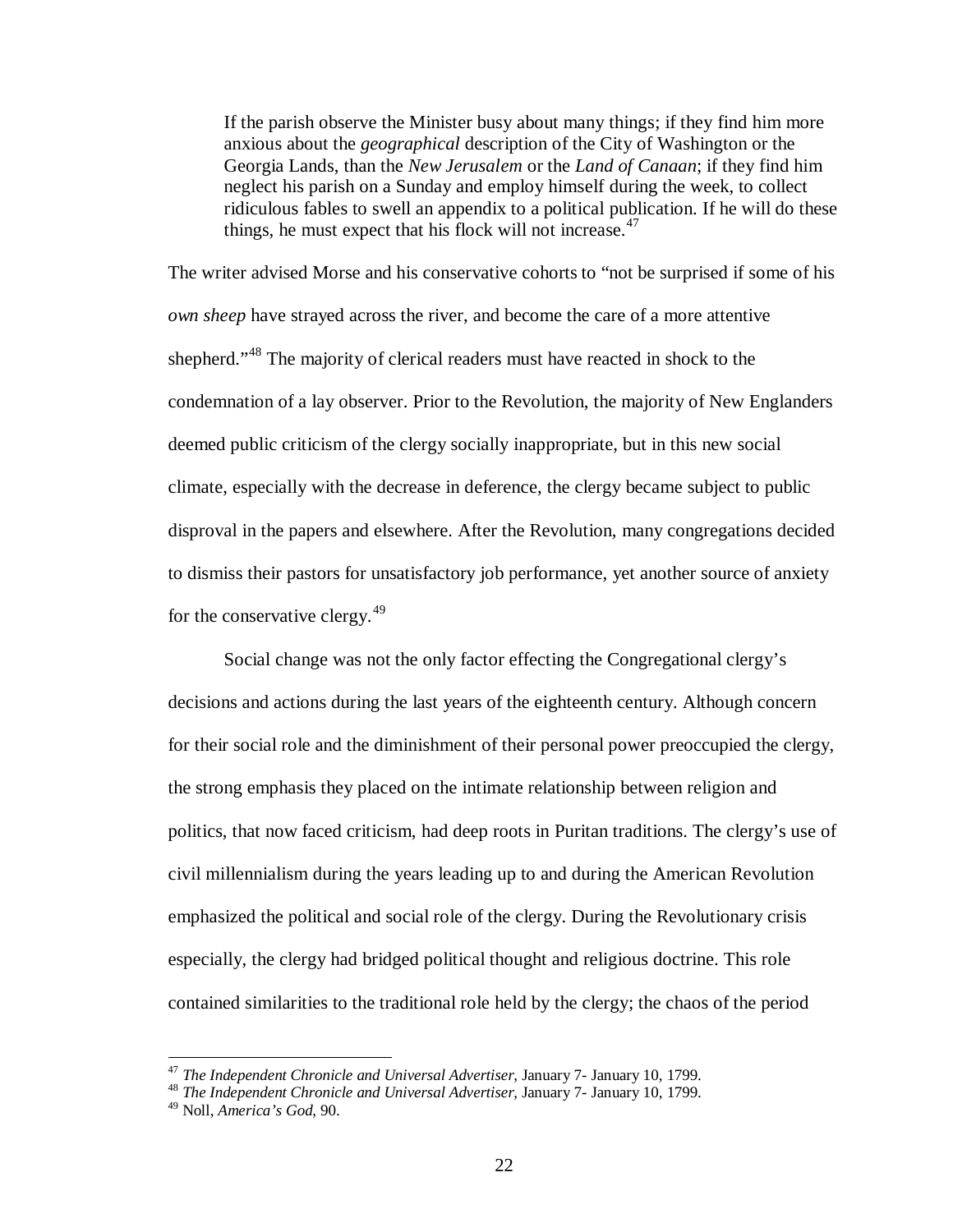only increased the importance of the clergy's social watchmen role. During the 1790s, an era of extreme political and social chaos, New Englanders naturally turned to the past for guidance and they were lead by their religious leaders, the men who stood to lose their traditional role and source of power.

In the 1790s, the Federalist political leaders and the dominant social and religious leaders in Massachusetts, the Congregational clergy, found themselves in similar positions. Neither group had anticipated the sort of social change the Revolution had precipitated and both feared the potential outcome of these changes. Likewise, Federalist politicians and Congregational clergy recognized a limited sphere for their social role in their new society. Furthermore, since both groups were largely comprised of individuals with New England Calvinist backgrounds there was a very firm sense of a quickly approaching millennium. Many people in late eighteenth century America interpreted the American Revolution and subsequent French Revolution as harbingers of a new era. The close association between republicanism, liberalism and, most importantly, virtue led many to recognize the American Revolution as a Christian movement.

Hatch and James M. Banner agree that "'what drew . . . [men] to Federalism was a mental association with established authority and an affinity for the fixed and traditional,' it is also impossible to dismiss the impact of this reactionary definition of virtue, lodged so close to the heart of New England republican conviction.<sup>"[50](#page-28-0)</sup> What, in their opinion, separated Federalists and their Congregational allies from their political and social opposition was a continued emphasis on virtue. During this period, despite the success of Madison and Jefferson's campaign for disestablishment in Virginia, New England Federalists maintained the necessity of a close relationship between government

<span id="page-28-0"></span> <sup>50</sup> Hatch, *Sacred Cause*, 137.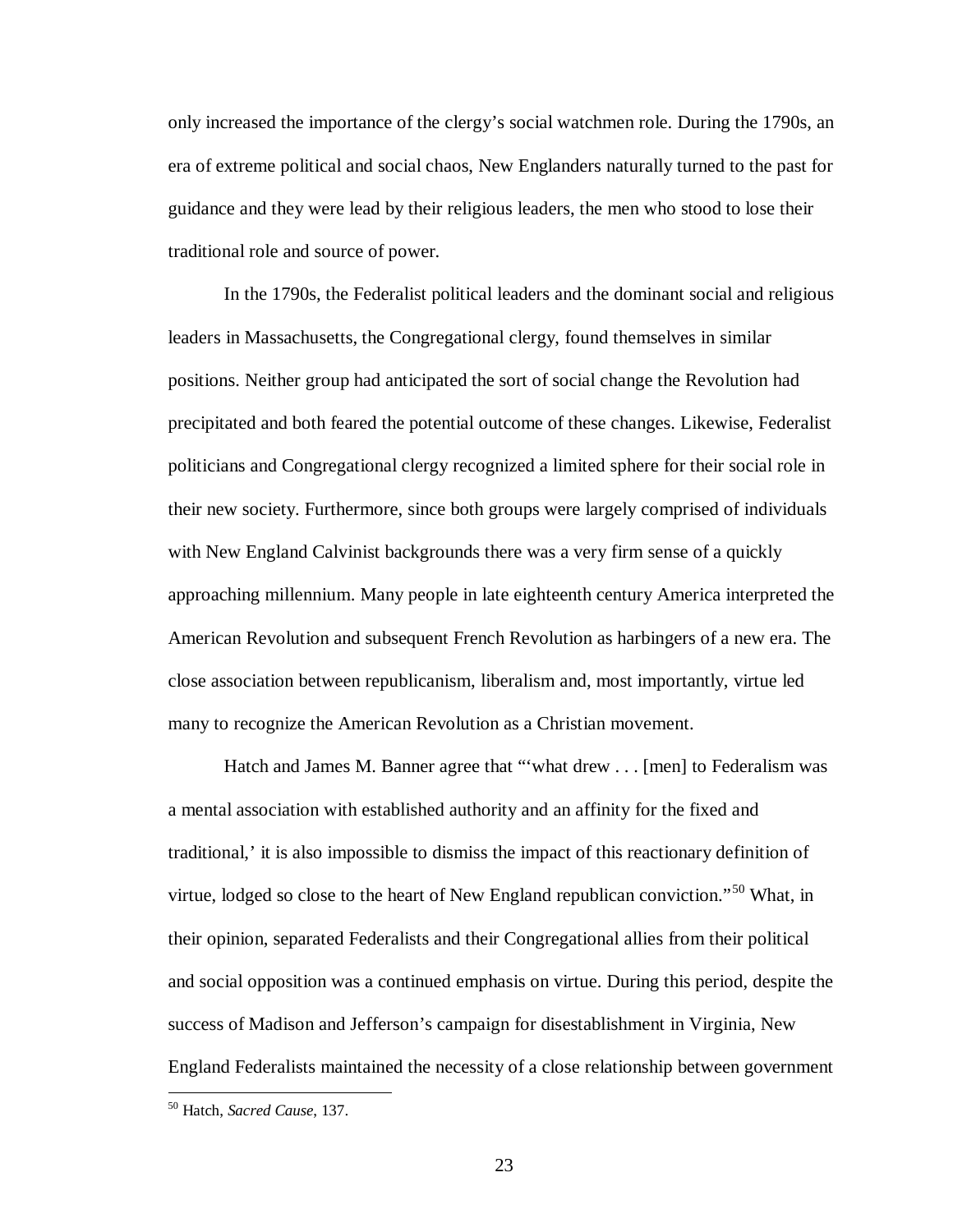and politics. Although civil millennialism had a strong influence before the Revolution, it became a stronger influence on some clergymen in the Revolution's wake.

Republican political ideology heightened concern for moral and religious foundations. Republican principles had enormous importance for American religion because, though they were often vague and elusive, they placed great authority in the very laypeople with whom the clergy had long struggled. . . Contemporaries agreed that a successful republican society and government, by definition, depended on a 'virtuous people.'<sup>[51](#page-29-0)</sup>

Ironically, for the Federalist politicians and Congregational clergy just as they determined political and religious success depended on the virtue of American citizenry the populace had begun to embrace republican ideals most visibly through the popularity of evangelical religions and Democratic-Republican societies. This new society did not mirror the virtue the clergy wanted to see in society. Their concern for the fate of society in both a religious and political sense, as well as their own personal fears, prompted them to search for a solution.

In Massachusetts, and particularly in the minds of conservative Congregational clergymen, the Democratic-Republican societies struck at their diminishing social power. To the clergy these organizations represented the continued decline of deferential politics that had begun during the Revolution and now seemed to be increasing, "so the groundswell of opposition to the federal government in the early 1790s further eroded and undercut public confidence in this traditional and venerable political practice."<sup>[52](#page-29-1)</sup> Over the course of the decade, the clergy developed an awkward relationship with the new wave of democratic-minded organizations that quickly gained popularity amongst the nation's inhabitants. New England was no exception, the political influence held by

<span id="page-29-0"></span> <sup>51</sup> Jon Butler, *Awash in a Sea of Faith: Christianizing the American People*, (Cambridge: Harvard University Press, 1990), 213.

<span id="page-29-1"></span><sup>52</sup> James Roger Sharp, *American Politics in the New Republic: The New Nation in Crisis*, (New Haven: Yale University Press, 1993), 68.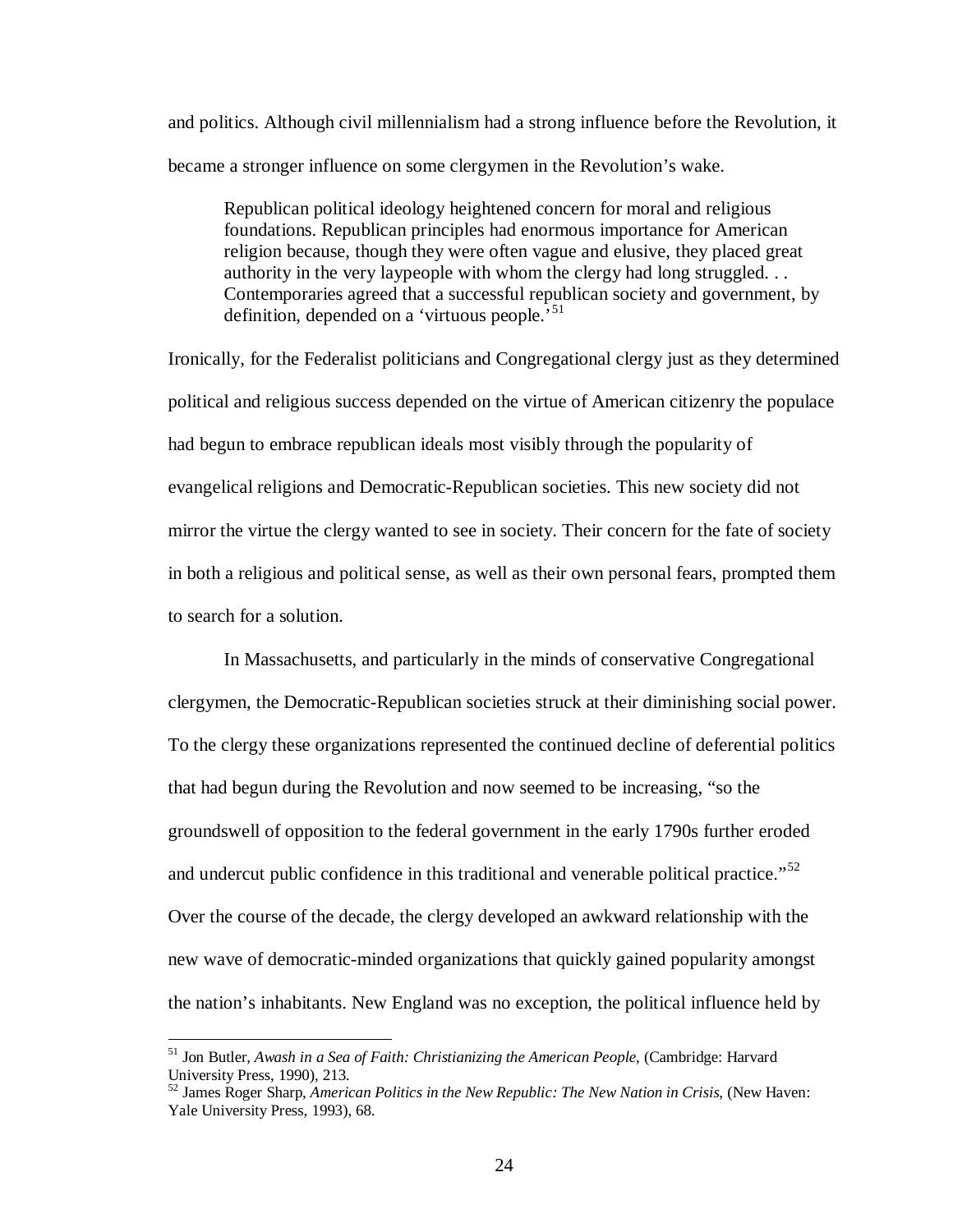the Masonic Lodges and social organizations formed by former officers of the Continental Army presented the clergy with new opportunities for addressing the public. Although the southern New England clergy remained dedicated to discrediting the actions and purposes of the Democratic-Republican societies, other democratic-minded organizations provided a new speaking medium for the clergy, "addresses to the Masonic Lodges and Cincinnatus Clubs soon began to replace the election sermons as the most prestigious forums for clerical wisdom."[53](#page-30-0)

The Democratic-Republican societies seriously challenged the traditional hegemony of the Congregational clergy. These vocal social critics filled the pages of numerous sermons with warnings against the politicians they believed composed the democratic-republican societies. In July of 1799, Jedidiah Morse advised the students of Phillips Academy in Andover, Massachusetts, to be wary of the present state of society,

In the present disorganized state of society in general, your temptations will be numerous, and your dangers great. You will have need, therefore, to be strongly fortified against that infidel and insidious philosophy which has produced such extensive havoc and desolation on the principles and morals of mankind.<sup>[54](#page-30-1)</sup>

Although their battle against the Democratic-Republican societies would continue,

another foe presented a great challenge.

The decline of deference and the rise of popular democratic organizations are examples of a striking change in American society, however, where the increase of republican ideology most threatened clerical status was in the increase of popular evangelical sects. Baptists had begun to challenge Congregational dominion in southern New England since the Great Awakening. Baptist growth continued through the century

<span id="page-30-0"></span> <sup>53</sup> Emory Elliot, "The Dove and the Serpent: The Clergy in the American Revolution," *American Quarterly* 31, no. 2 (1979): 200.

<span id="page-30-1"></span><sup>54</sup> Jedidiah Morse, *An Address to the Students at Phillips Academy Delivered July 9, 1799*, (Charlestown: Samuel Etheridge, 1799), 12; Evans Imprint No. 35837.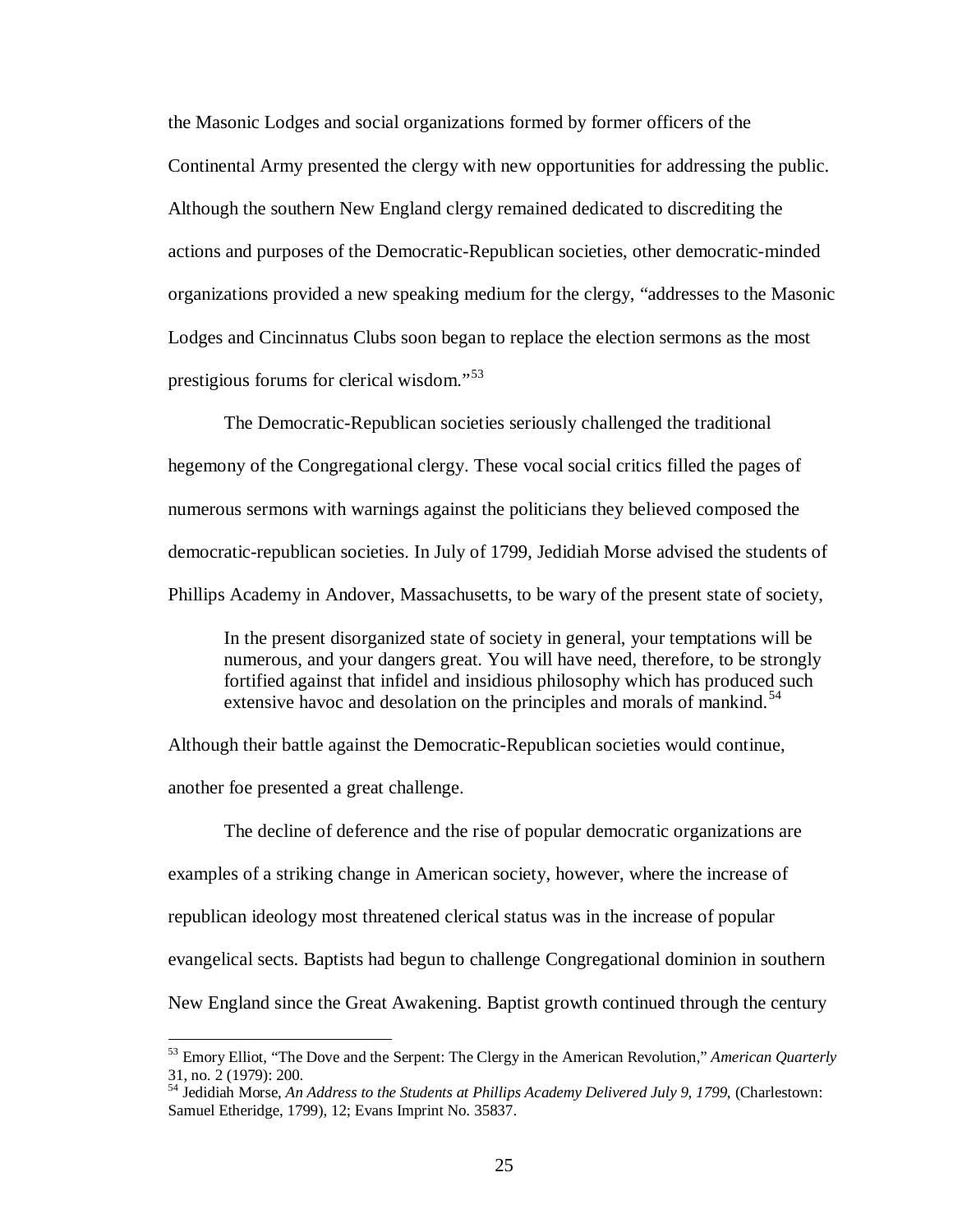and showed "no signs of abating in the early republic."<sup>[55](#page-31-0)</sup> During the nineteenth century, Methodists would also enjoy rapid growth in this region. During the turbulent years of the early republic, the stagnation of Congregational churches caused the conservative clergy to view any sect successful in converting the populace as a threat. The anti-elitism of the popular evangelicals fueled the fire of an already growing controversy.

Inherent in the popular success of evangelical sects, was a denunciation and criticism of the elite, educated ministers who had dominated New England religion since its inception. One of the foremost premises of the evangelical sects was the thought common people could interpret the Bible independent of their minister's guidance. Congregational ministers in Massachusetts abhorred the "religious assault on well-bred and high-toned culture," that challenged their social role.  $56$  The Congregational clergy were accustomed to interpreting not only religious theology, but also political and social events in New England. Over the course of generations, the New England clergy had assumed the role of societal watchmen. They perceived themselves to be in a position of moral oversight; in fact, many came to view the ministry as a public office, in the words of historian Donald M. Scott, "The ministry in seventeenth- and eighteenth-century New England was a form of public office . . . [which] had particular responsibility for the preservation of social order."<sup>[57](#page-31-2)</sup> Although the clergy strove to maintain this position in the New Republic, increasingly public sentiment opposed their actions. The two pillars that had traditionally supported the domination of the Congregational clergy, deference and

<span id="page-31-0"></span> <sup>55</sup> Jonathan D. Sassi, *A Republic of Righteousness: The Public Christianity of the Post-Revolutionary New* 

<span id="page-31-1"></span><sup>&</sup>lt;sup>56</sup> Nathan O. Hatch, *The Democratization of American Christianity*, (New Haven: Yale University Press, 1989), 21.

<span id="page-31-2"></span><sup>57</sup> Donald M. Scott quoted in Sassi, *A Republic of Righteousness,* 59.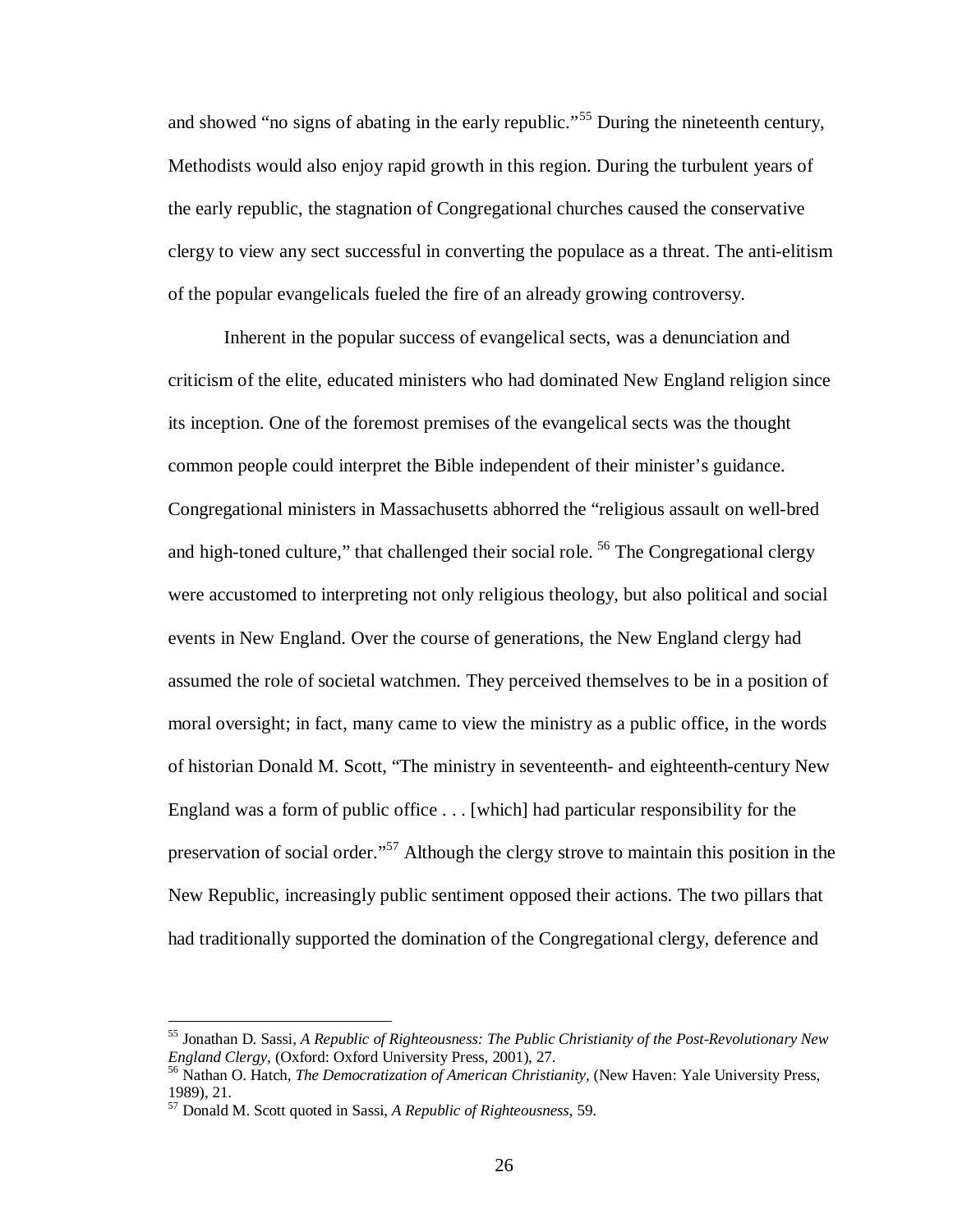the established church, were under attack from all sides and evangelicals often led the assault.

The evangelical opposition to the established church in Massachusetts and Connecticut outspokenly criticized the Congregational clergy as ignorant, indolent and above all covetous. Methodist itinerant John Leland delivered a sermon in Connecticut entitled *The Rights of Conscience Inalienable* shortly after his return from Virginia in 1791. Leland was a staunch admirer and supporter of the Virginia Act for Establishing Religious Freedom penned by Thomas Jefferson. Within the pages of his discourse, Leland condemned the practice of educated ministers interpreting the Bible for the masses. He questioned the justice of this arrangement, "Were not the learned clergy (the scribes) his [Jesus'] most inveterate enemies?"<sup>[58](#page-32-0)</sup> Leland not only insinuated that the learned clergy were superfluous, he also implied that they were the successors of Christ's enemies. Leland criticized the conservative Congregational clergy for espousing politics from the pulpit and desiring a tax supported salary, in this way Leland and his evangelical cohorts threatened the social power structure of Massachusetts and Connecticut. Antielitism was a common characteristic of nearly all the evangelical sects, "All of these movements challenged common people to take religious destiny into their own hands, to think for themselves, to oppose centralized authority and the elevation of the clergy as a separate order of men."<sup>[59](#page-32-1)</sup>

Morse and his colleagues found themselves engaged in a battle for public opinion, a battle they were clearly losing during the 1790s. The clergy were dismayed to discover the evangelical itinerants were encouraging the people to think for themselves on

<span id="page-32-1"></span><span id="page-32-0"></span> <sup>58</sup> John Leland, "The Rights of Conscience Inalienable," (1791) in *Political Sermons of the American Founding Era, 1730-1805*, edited by Ellis Sandoz (Indianapolis: Liberty Fund, 1991), 1090. <sup>59</sup> Hatch, *Democratization*, 58.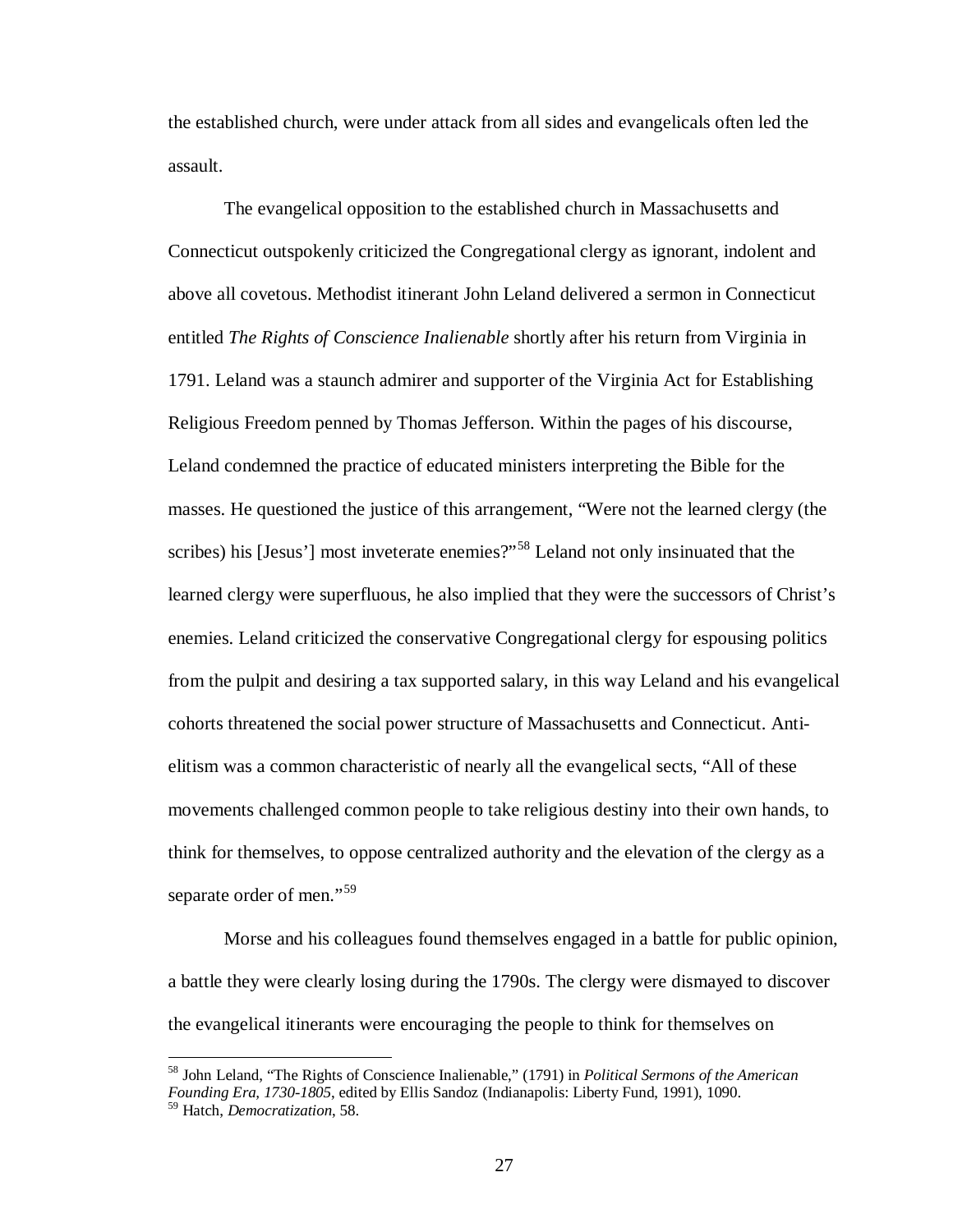theological matters. Even Congregational clergy with Democratic-Republican sympathies, such as William Bentley of Salem, Massachusetts, who would later challenge the authenticity of Morse's Illuminati claims, found lay participation unacceptable, "What Bentley found most appalling was that 'the rabble' not only noised abroad strange doctrine but actually went beyond what they were told in the attempt 'to explain, commend and reveal' religious matters. The people, he groaned, were doing theology for themselves."[60](#page-33-0) The situation reminded the New England clergy of the early years of colonial settlement and the actions of Anne Hutchinson. Once again, inferior and unqualified individuals were interpreting scripture.

Furthermore, New England's Congregational clergy found the notion of a separation between church and state inconceivable. Puritan theology emphasized an intimate relationship between church and state, particularly in the influential doctrine of civil millennialism. Accustomed to their usual role and spurred to greater action by the ideologies of the American Revolution, the clergy hoped to assume a greater role in post-Revolutionary American society. During the 1790s Jedidiah Morse sought to enlarge the role of the parish minister and, as an avid geographer, Morse wanted not only to chart the expansion of the new nation, but wanted to shape it.

In his major geographical work, *The American Geography*, "He assigned the clergy a large role in maintaining Connecticut's happiness by serving 'as a check upon the overbearing spirit of republicanism.<sup> $61$ </sup> He even suggested that when ministers preached the annual election sermons in the New England states, they should submit histories of the events of the past year for reference in settling any political disputes and

<span id="page-33-1"></span><span id="page-33-0"></span><sup>&</sup>lt;sup>60</sup> Hatch, *Democratization*, 21.<br><sup>61</sup> Jedidiah Morse, *The American Universal Geography* (Boston, 1793) quoted in Phillips, *Jedidiah Morse*, 32.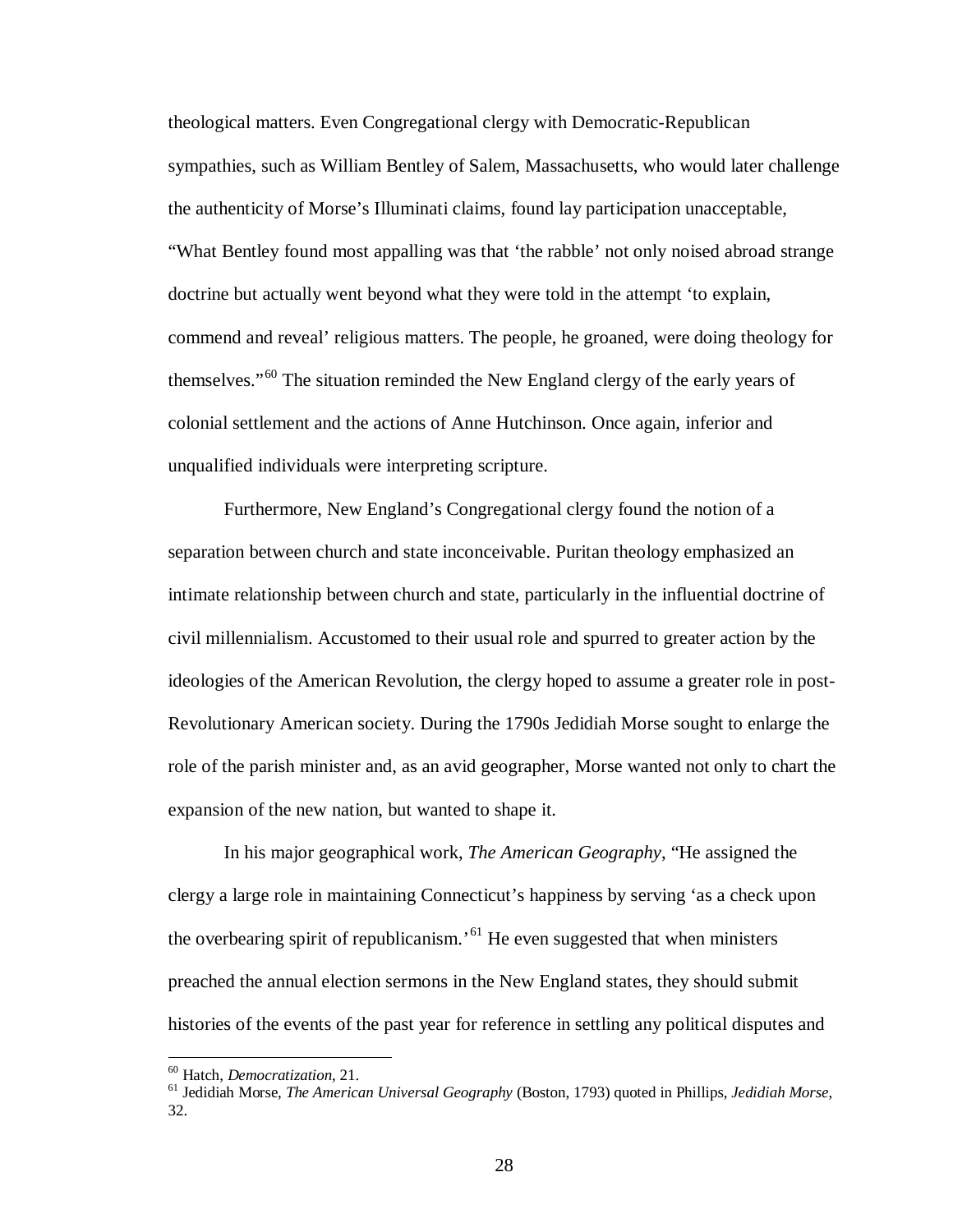preventing the rise of political factions."[62](#page-34-0) However, the majority of the American citizenry were no longer willing to allow elites to interpret political events for them.

Understandably, many in American society found the 1790s marked by a great deal of turmoil. At this point, American republican government was little more than an experiment and no one was sure whether the results would be successful. While the instability of the political and economic systems created a large amount of societal stress, the transforming cultural climate had the most severe repercussions on the relationship between the clergy and their congregations. The ideals of the Revolution influenced both the clergy and the members of their churches; however, they interpreted the impact of these ideals very differently. For the masses, republicanism, liberalism and virtue completely redefined their conception and their place in American society. Like George Robert Twelves Hewes, they developed a new sense of their self worth, "Above all, the Revolution dramatically expanded the circle of people who considered themselves capable of thinking for themselves about issues of freedom, equality, sovereignty, and representation."[63](#page-34-1) The ideals of popular sovereignty and the voice of the people codified in the Constitution expounded these ideas, "The correct solution to any important problem, political, legal, or religious, would have to appear to be the people's choice."<sup>[64](#page-34-2)</sup> It seems a reasonable interpretation, if the people were the deciding authority in legal and political matters, why could they not reach independent conclusions about religion.

The clerical networks faced a crisis with the effective repudiation of their traditional societal role. Through their support of the Revolution and Constitution, most ministers had anticipated an important role in shaping the moral and political society

<span id="page-34-0"></span><sup>62</sup> Phillips, *Jedidiah Morse*, 32. 63 Hatch, *Democratization*, 6. <sup>64</sup> Hatch, *Democratization*, 6.

<span id="page-34-1"></span>

<span id="page-34-2"></span>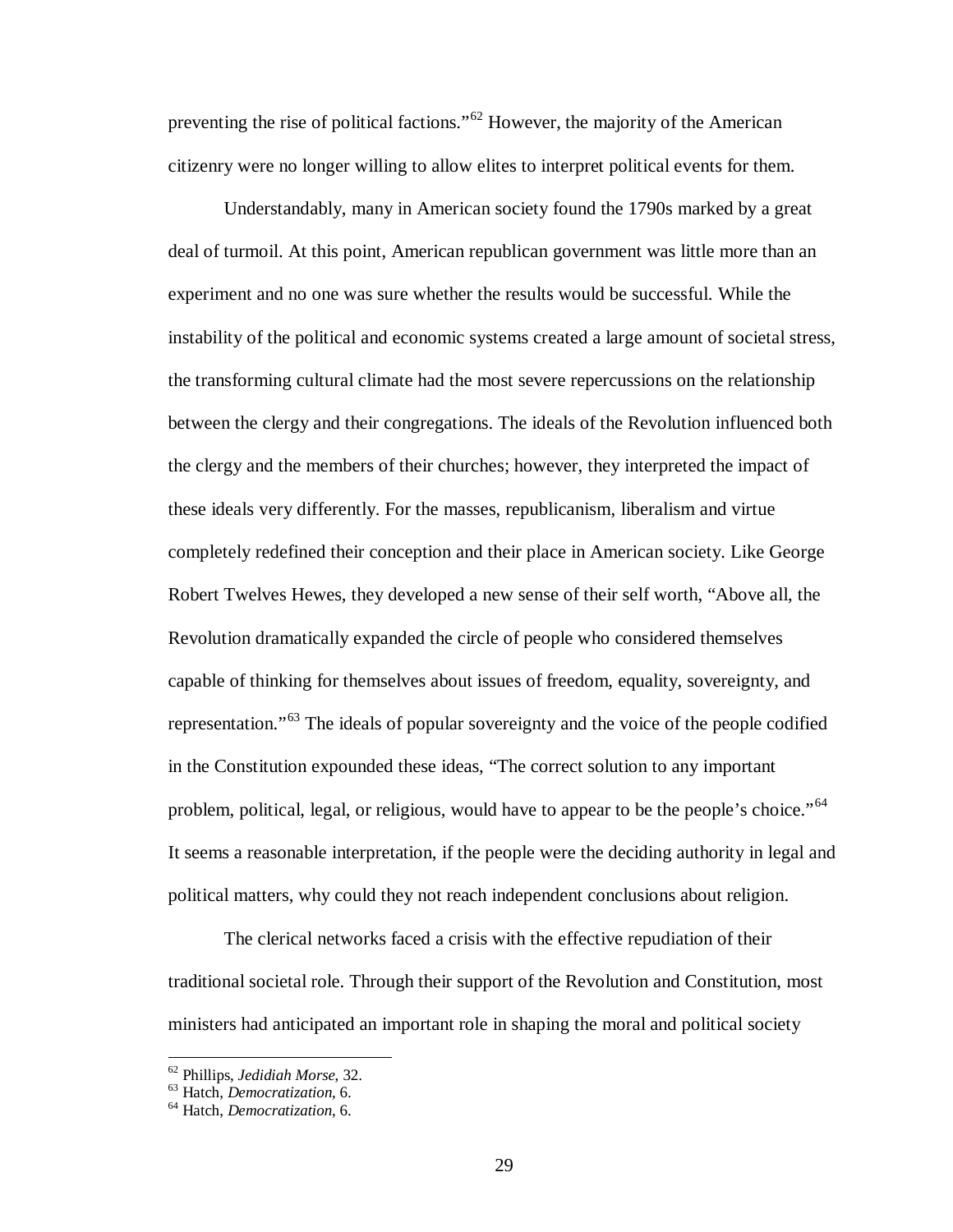forming around them. The Congregational clergy "were most deeply committed to the project of the new United States" and had envisioned a continued, if not expanded, role as societal watchmen.<sup>[65](#page-35-0)</sup> However, this expectation did not fit into the role most republican citizens envisioned for their ministers. After the Revolution, New England's established ministry found themselves suddenly thrust into a new religious arena, "Congregationalists accustomed to state recognition . . . were forced willy-nilly, to adjust. More than simply adjusting, they now had to compete for souls, for public allegiance, and for intellectual commitment."<sup>[66](#page-35-1)</sup> Despite this new set of challenges, the conservative New England ministry was unwilling to discard their visions of a religious and republican utopia in the United States; furthermore, they were unwilling to give up their role in forming this utopia.

Nathan Hatch articulated the challenges faced by the conservative clergy in *The Democratization of American Christianity*. These challenges resulted from the increasingly republican nature of society, "In such a society the elites could no longer claim to be adequate spokesmen for the people in general. In this climate, it took little creativity for some to begin to reexamine the social function of the clergy and to question the right of any order of men to claim authority to interpret God's Word."<sup>[67](#page-35-2)</sup> The clergy faced the difficult task of proving their usefulness to society and the necessity of their traditional role in this new republican society. Unfortunately, for the clergy, the developing society of the 1790s in no way resembled the society the clergy had envisioned. Although, republican society was beginning to emphasize different characteristics of republican ideology, in the words of historian Mark A. Noll,

<span id="page-35-0"></span><sup>&</sup>lt;sup>65</sup> Noll, *America's God*, 253.<br><sup>66</sup> Noll, *America's God*, 257.<br><sup>67</sup> Hatch, *Democratization*, 24.

<span id="page-35-1"></span>

<span id="page-35-2"></span>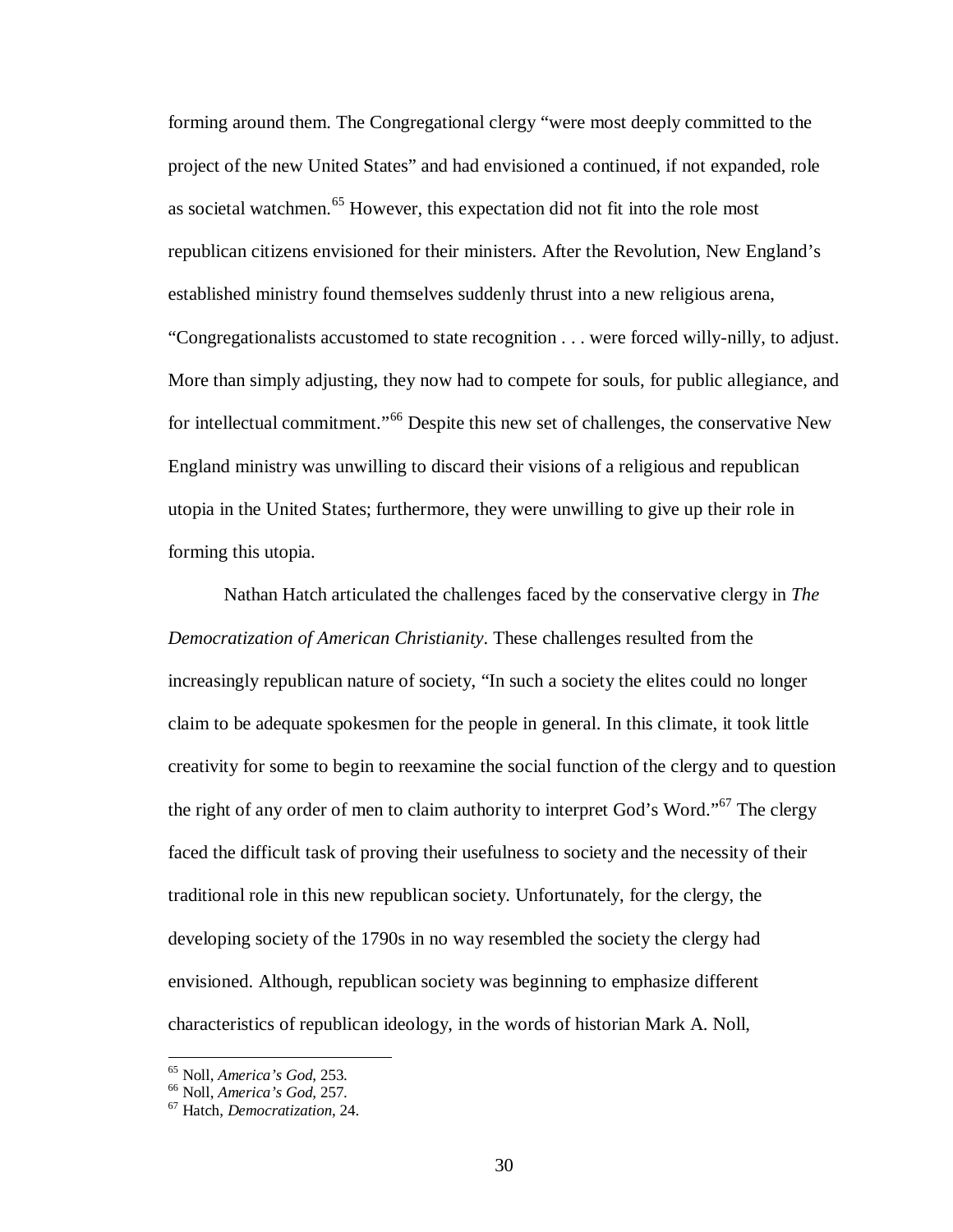The direction in which political conceptions moved defined also the direction of theological change. In the early years of the new nation, that evolution was away from a republicanism defined largely by civic humanism, with ideals of disinterested public virtue and freedom defined as liberation from tyranny. The movement was toward a republicanism aligned with liberalism, with ideals of individualized private virtue and freedom defined as self-determination.<sup>[68](#page-36-0)</sup>

The changing concept of virtue is key, through each fast day, thanksgiving and election sermon conservative clergy railed against the state of virtue in the new nation. In the minds of the religious elite, the means of influencing the morals of society lay in the connection between virtue and piety. The Morse and other members of the conservative Congregational faction feared this new societal structure did not align with the traditional principles of New England religion.

Perhaps the conservative Congregational clergy in southern New England were more concerned with the moral welfare of their society than their counterparts in other states. The unique bond formed between Puritan theology and republican ideology in the years leading up to and during the American Revolution attributed to this seemingly illogical anxiety. A society accustomed to identifying present events with Biblical narratives, many pious New Englanders believed they were citizens of the New Jerusalem. Continuing the Biblical imagery used to describe the Revolutionary struggle, New Englanders now applied similar themes to the social development of the New Republic, "Having watched the divine wonders against 'Pharaoh' and having quickly taken up arms to overthrow 'Egypt,' New Englanders knew that their perilous experiment, now in the wilderness, depended on nothing but their own moral fitness."<sup>[69](#page-36-1)</sup> While New Englanders continued to adhere to the principles of republicanism shared by all American citizens up and down the eastern seaboard, they retained their own unique

<span id="page-36-1"></span><span id="page-36-0"></span><sup>68</sup> Noll, *America's God*, 210. <sup>69</sup> Hatch, *Sacred Cause*, 120.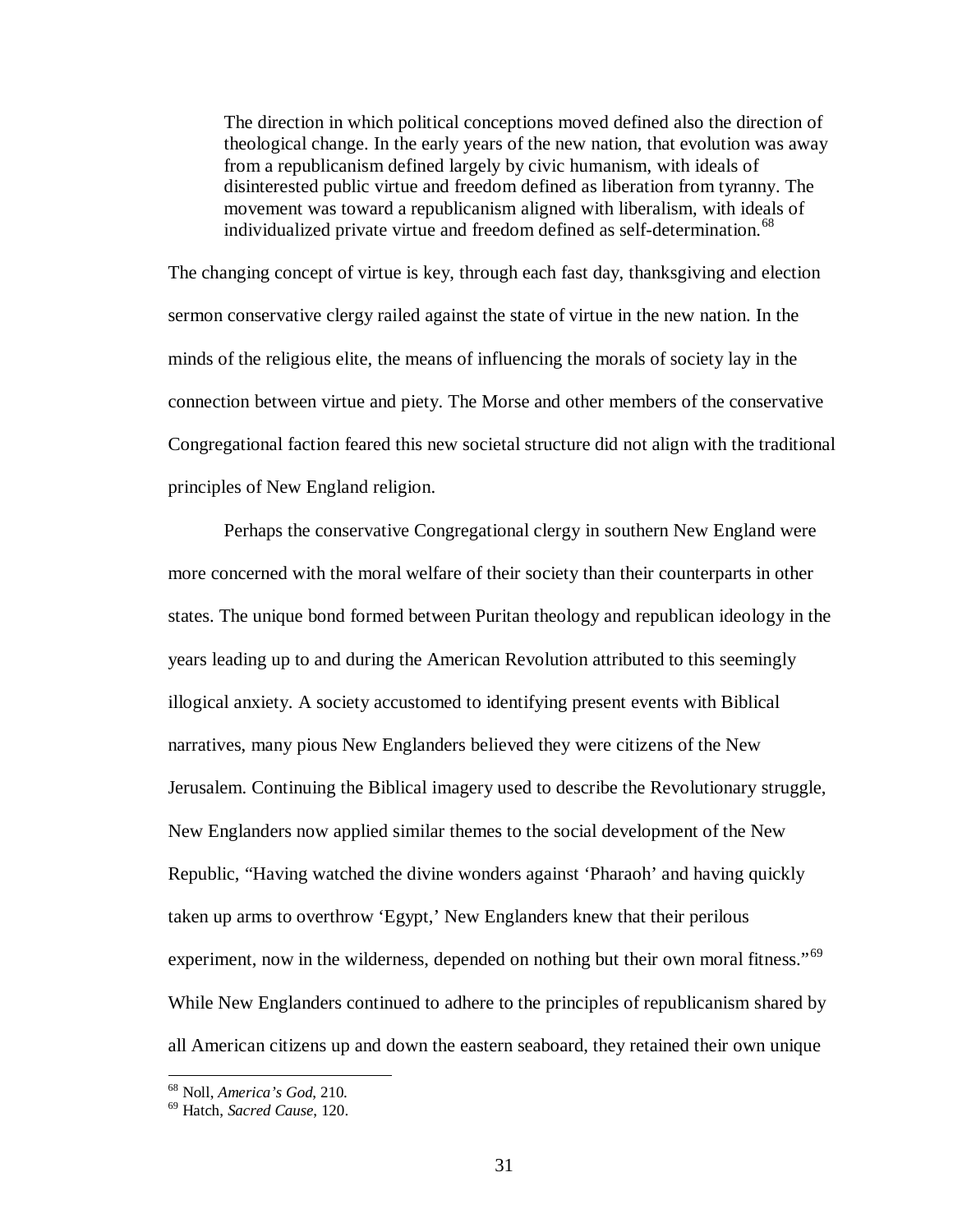interpretation, which "often reflected perceptions of the republic as a commonwealth, virtue as piety and benevolence, vice as sin, and liberty as a opportunity to do what is right."<sup>[70](#page-37-0)</sup> Hence, the New England version of republicanism was unique to that espoused in other regions of the United States. The great emphasis placed on the need for a virtuous citizenry and leadership can be traced to the theological and political development of New England.

Southern New England's conservative religious leaders sought to reestablish the cooperative relationship between church and state, religion and government. Historian Jonathan Sassi succinctly described the goals of the conservative Congregational clergy in *A Republic of Righteousness: the Public Christianity of the Post-Revolutionary New England Clergy*,

Amid the general cultural and theological milieux emphasizing the values of the common good, unity, and order, the Congregational ministry posited its particular strategy for attaining these goals. By teaming up with society's civil leadership, the ministry hoped to inculcate Christian virtue and suppress vice. Because vice and irreligion were so intertwined, an approach was needed for both problems.<sup>[71](#page-37-1)</sup>

The Congregational church continued to support a close alliance between church and state throughout the early national period, although their determined support of establishment seemed out of touch with republican society. The clergy believed in an essential, close working relationship between church and state, a relationship they deemed necessary for the experiment of republicanism to prove successful. They may also have been aware that the removal of required tax support would seriously injure the Congregational church.

<span id="page-37-1"></span><span id="page-37-0"></span>

<sup>70</sup> Hatch, *Sacred Cause*, 120. <sup>71</sup> Sassi, *A Republic of Righteousness*, 60.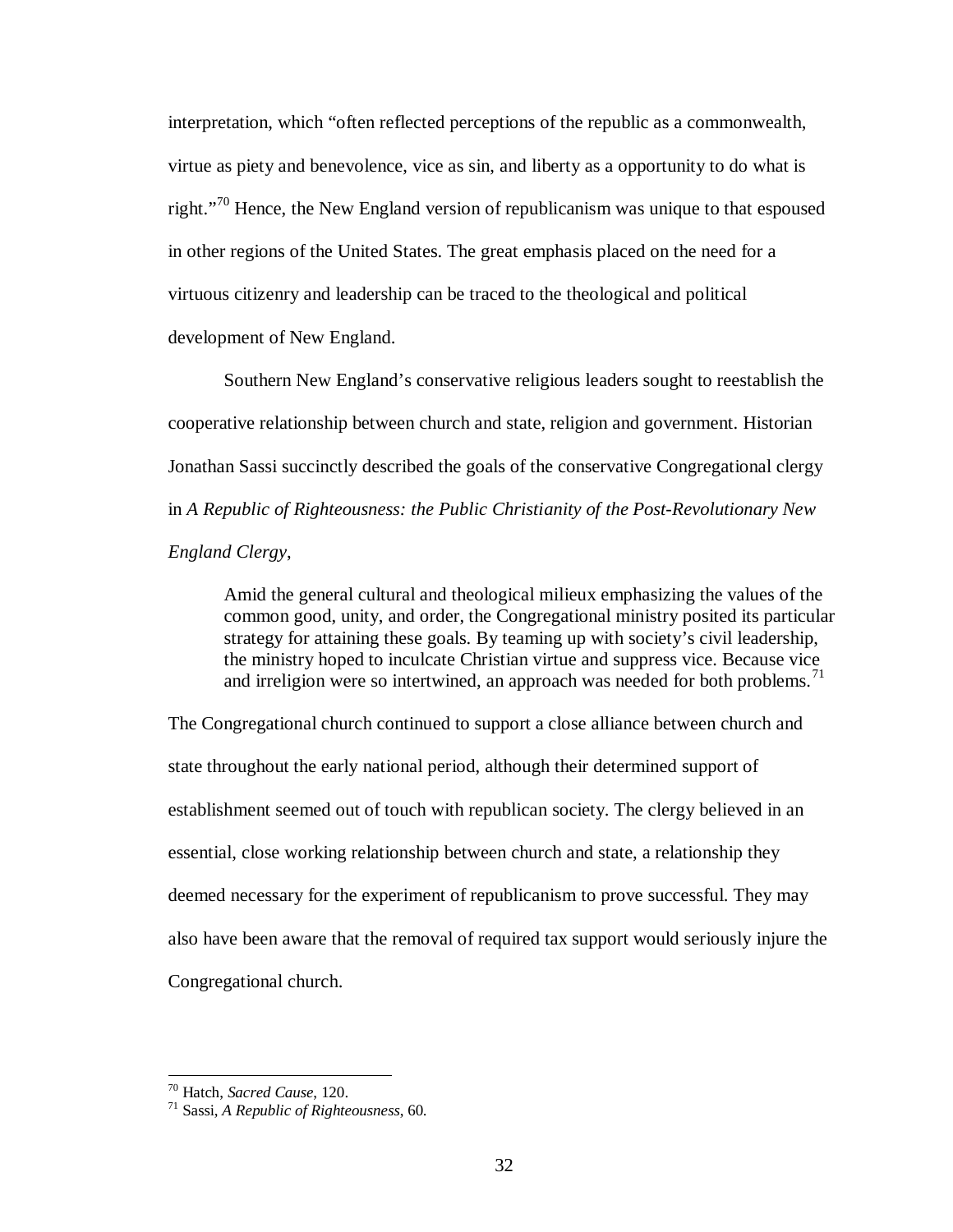Throughout the 1790s and beyond, the clergy tenaciously clung to establishment as a means of preserving republican government in America. In Massachusetts and Connecticut especially, the clergy eloquently supported the Congregational church's tax sustained status. In an Election Day sermon preached before Massachusetts governor John Hancock, Lieutenant Governor Samuel Adams and the State Legislature, David Tappan delineated the differences of "cooperation from unjustifiable melding of church and state."<sup>[72](#page-38-0)</sup> Tappan, the Harvard educated son of a Congregational minister was the pastor of the Newbury Congregational church. A member of the orthodox, Old Calvinist, conservative Congregational faction, Tappan stressed the appropriate relationship between religion and government,

We mean not to advocate such a union or cooperation of the two orders, as involves a heterogeneous mixture of civil and spiritual objects; as places the Magistrate upon CHRIST's throne, in the church, and invests the Christian Minister with the honors and powers of the State: Such motley alliances are the offspring of political and priestly ambition, aided by equal cunning; are the main pillar of both civil and religious tyranny; and the course of infinite mischiefs to the intellectual and moral character as well as the temporal condition of mankind. $73$ 

In sermon after sermon, the orthodox Old Calvinist clergy sought to prove that they were embracing the ideals of Revolution. In their fast and election day sermons in particular, they stressed their embrace of republicanism and tried to convey their brand of virtue and republican society. Furthermore, they sought to effectively sever any tie to the established churches of Europe; Isaac Lewis of Greenwich, Connecticut, offered similar assurance to his congregation,

It is not however our wish that anything similar to the religious establishments of Europe, should be introduced into our country. We hope never to see our

<span id="page-38-1"></span><span id="page-38-0"></span><sup>72</sup> Sassi, *A Republic of Righteousness*, 60. <sup>73</sup> David Tappan, "A Sermon for the Day of General Election," (1792) in *Political Sermons of the American Founding Era, 1730-1805*, edited by Ellis Sandoz (Indianapolis: Liberty Fund, 1991), 1114.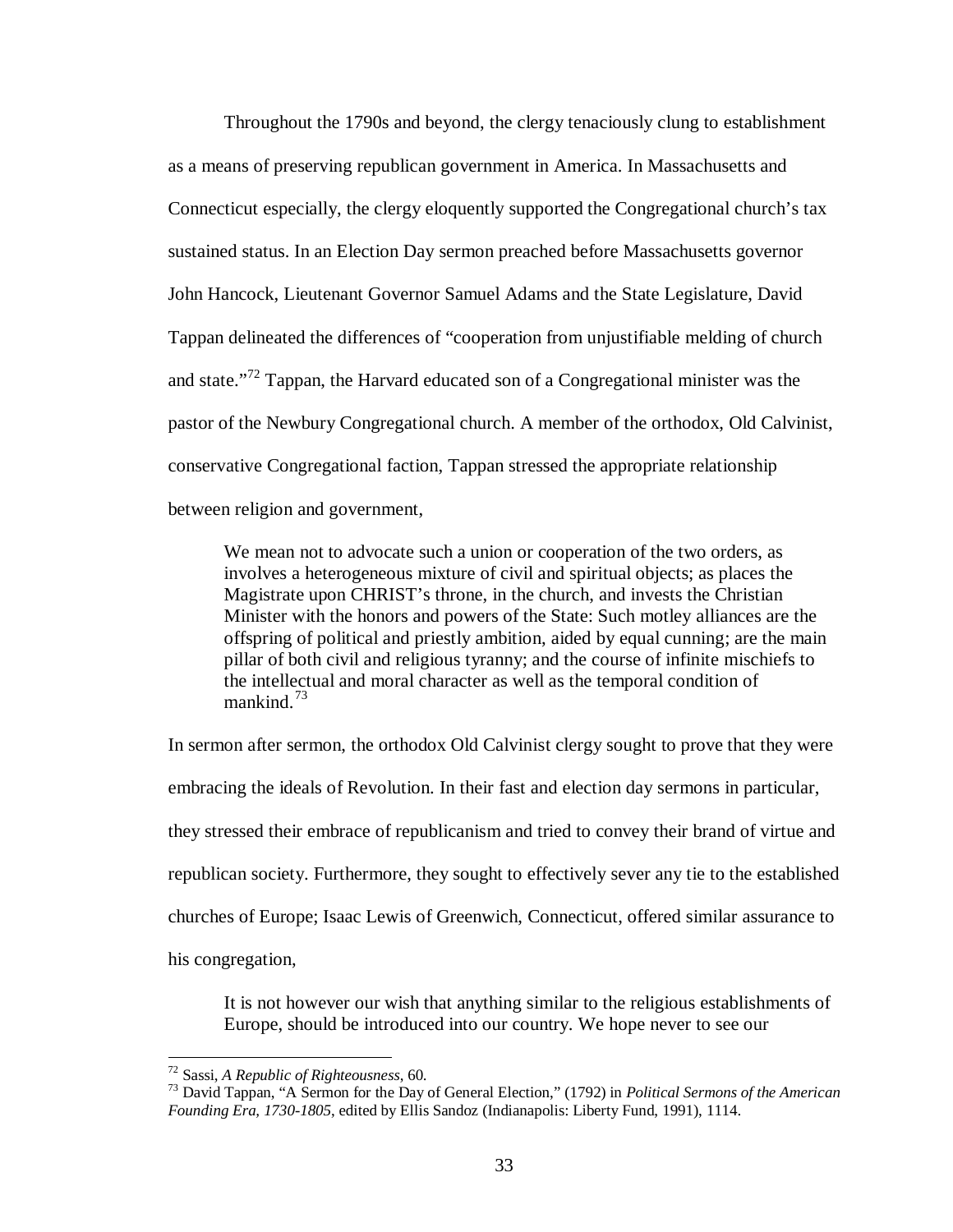magistrates employed, in prescribing articles of faith; nor in the exercise of the least coercive power to compel men to adopt this, or that creed, or submit to any one mode of worship in preference to another. May liberty of conscience, in this land, be never violated. $7<sup>4</sup>$ 

The theory of virtue was essential to the New England clergy's concept of Revolutionary political ideals. Virtue acted as the linchpin connecting republican ideals and Puritan religious traditions. Furthermore, the clerical emphasis on the connection between a virtuous citizenry and a successful republican government was largely responsible for their concern over the morals of society. After the war, however, the development of differing interpretations of the ideal republican society created tensions between vastly different definitions of virtuous citizenry.

The New England clergy identified public virtue as essential to the continued existence of republican government, while corruption would surely destroy it. Timothy Dwight picked up the theme of virtue in a sermon preached before the Connecticut Society of Cincinnati and later published at the organization's request. Dwight's address provided a definition of virtue compatible with the theology and expectations of the orthodox, Old Calvinist clergy. Dwight defined virtue as "The love of doing good . . . It ought to be observed, that it is not a passion, nor an aggregate of passions; but a principle, or disposition, habitual, active, and governing. It is the mental energy, directed steadily to that which is right."[75](#page-39-1) The virtue expounded by Dwight and his allies was elusive and retained similar characteristics to the covenanted community idealized by the early Puritans. Maintaining a virtuous citizenry, placing the common good ahead of personal gain and following carefully the dictates of civil and religious leaders was the duty of

<span id="page-39-0"></span><sup>&</sup>lt;sup>74</sup> Isaac Lewis, *Political Advantages of Godliness* quoted in Sassi, *A Republic of Righteousness*, 235.<br><sup>75</sup> Timothy Dwight, *The True Means of Establishing Public Happiness: A Sermon Delivered, the 7<sup>th</sup> of July* 

<span id="page-39-1"></span>*<sup>1795</sup>*, (New Haven: T&S Green, 1795), 14; Evans Imprint No. 28610.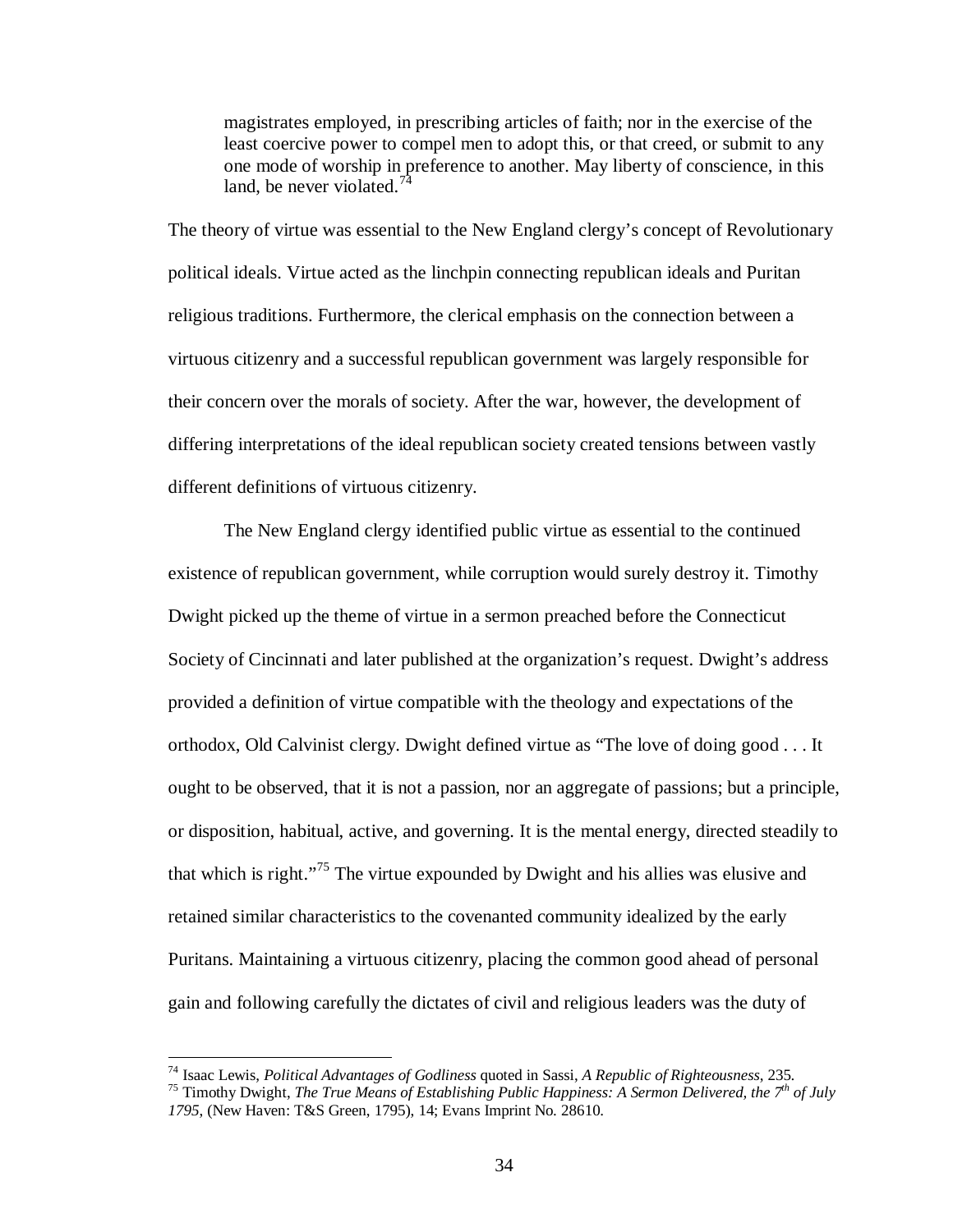Christians in the New Republic. Present in the addresses by orthodox clergymen were the dangerous consequences of social upheaval. Abiel Holmes, pastor of the First Church in Cambridge, warned against "the natural effects of national despondency" in his 1799 fast day sermon.<sup>[76](#page-40-0)</sup> Speaking before two congregations Holmes laid out the grave threat posed by national licentiousness and immorality, "The combined forces of the State will be incapable of being brought into decisive operation. The supineness and timidity of the people will be discovered by the enemy, which must now perceive itself invited to an easy conquest."<sup>[77](#page-40-1)</sup> The community-focused virtue espoused by conservative Congregationalists in New England directly contrasted with the individual liberty supported by Jeffersonians and evangelicals.

For many former revolutionaries, popular sovereignty satisfied the three competing principles of Early American society, namely religion, republicanism and liberalism. James Kloppenberg described popular sovereignty as an attempt to incorporate these values into American government and society, "Its haphazard development not withstanding, the idea of popular sovereignty, rooted firmly in experience, had universal appeal. It seemed to represent at once the fulfillment of the Puritan concept of the covenant, the republican idea of a public-spirited citizenry, and the liberal idea of responsibly self-interested individuals exercising their right to selfgovernment."[78](#page-40-2) To the modern perspective, the concept of popular sovereignty seems unremarkable, even blasé, but for the time it was a radical notion. Some segments of society accepted the new concept more readily than others, for instance the sovereignty of

<span id="page-40-0"></span> <sup>76</sup> Abiel Holmes, *A Sermon Preached at Brattle-Street Church . . . April 25, 1799, the Day Appointed by the President of the United States for a General Fast*, (Boston: Young & Minns, 1799), 14; Evans Imprint No. 35628.

<span id="page-40-1"></span><sup>&</sup>lt;sup>77</sup> Holmes, *A Sermon Preached at Brattle Street Church*, 14.<br><sup>78</sup> Kloppenberg, "The Virtues of Liberalism," 25.

<span id="page-40-2"></span>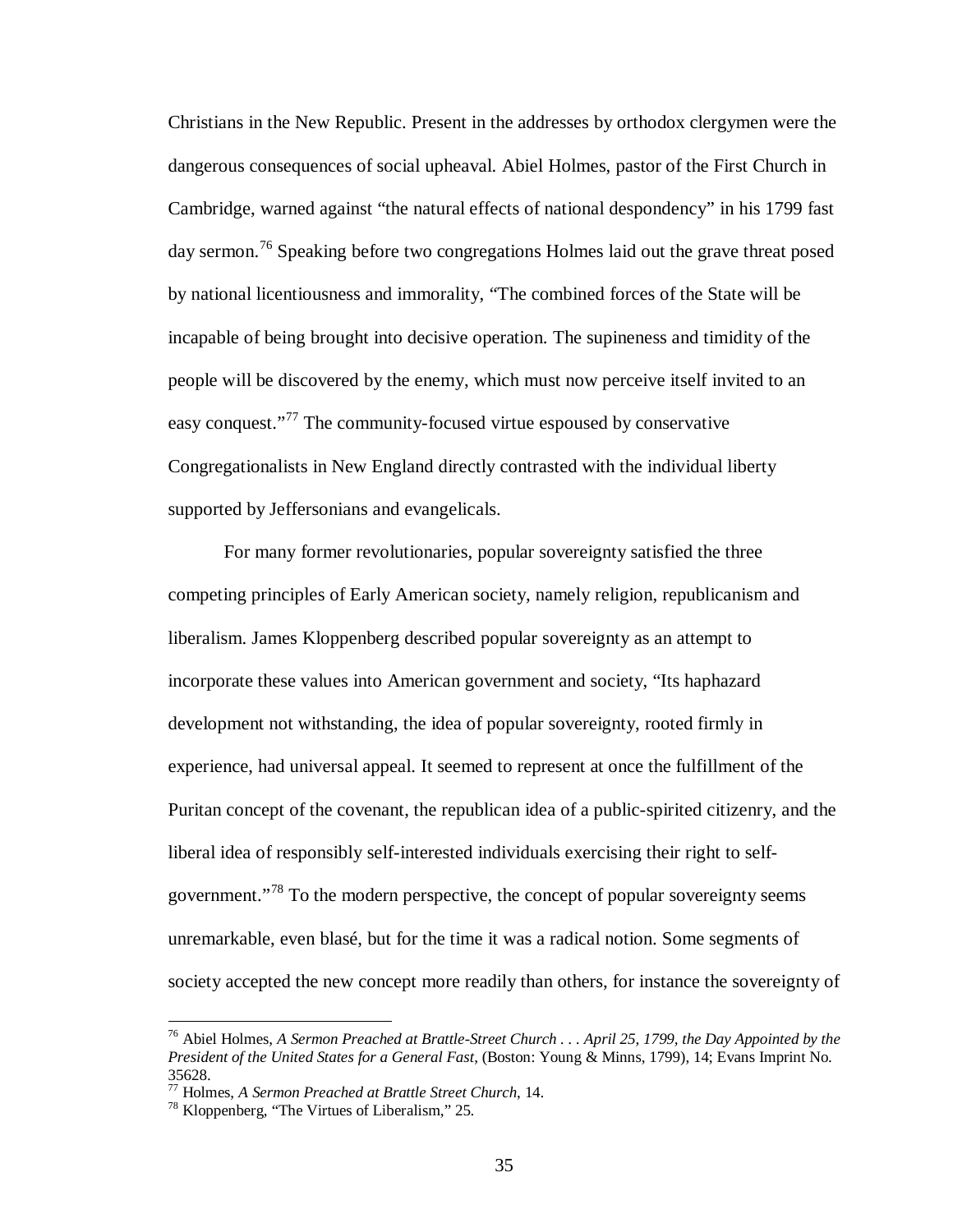the common person was enthusiastically embraced by the Democratic-Republicans. The Congregational clergy in New England found the doctrine of popular sovereignty incompatible with their perceptions of a virtuous society and their role in it, the conservative Old Light, Calvinist clergy in particular expressed concern that unscrupulous politicians would mislead the "unsuspecting American people."<sup>[79](#page-41-0)</sup> Timothy Dwight, also stressed the limitations of popular sovereignty, "The public concerns are too numerous, the public officers, in opinions, characters, and interests, too various, the opportunities of secure oppression too easy, and the neglects of duty too frequent, to allow any possible firmness or consistency."[80](#page-41-1) Dwight, Morse and ministers like them clung to the belief that clergy should guide the actions of the populace.

For the clergy to ensure the virtuous nature of the citizenry, the citizens must attend public worship on a regular basis. The sermons of the period almost continuously berate the public for irreligion and breaking the Sabbath, which would have been criminal offenses earlier in the century and now remained largely ignored by authorities. Whether large parts of the population had ceased attending church entirely or if many worshippers abandoned the Congregational fold for evangelical denominations is difficult to ascertain. Nevertheless, membership in many Congregational churches declined during the 1790s throughout New England. The home parish of Jedidiah Morse in Charlestown, Massachusetts, serves as an example, when Morse assumed leadership of the congregation in 1789 the number of members stood at one hundred and thirty-five; about a decade later in 1800, the church had gained fewer than ten members. Particularly ominous for Morse and his colleagues "this lack of growth in his congregation contrasted

<span id="page-41-1"></span><span id="page-41-0"></span>

<sup>&</sup>lt;sup>79</sup> Morse, *A Sermon . . . May 9<sup>th</sup>, 1798*, 13.<br><sup>80</sup> Dwight, *The True Means of Establishing Public Happiness*, 7.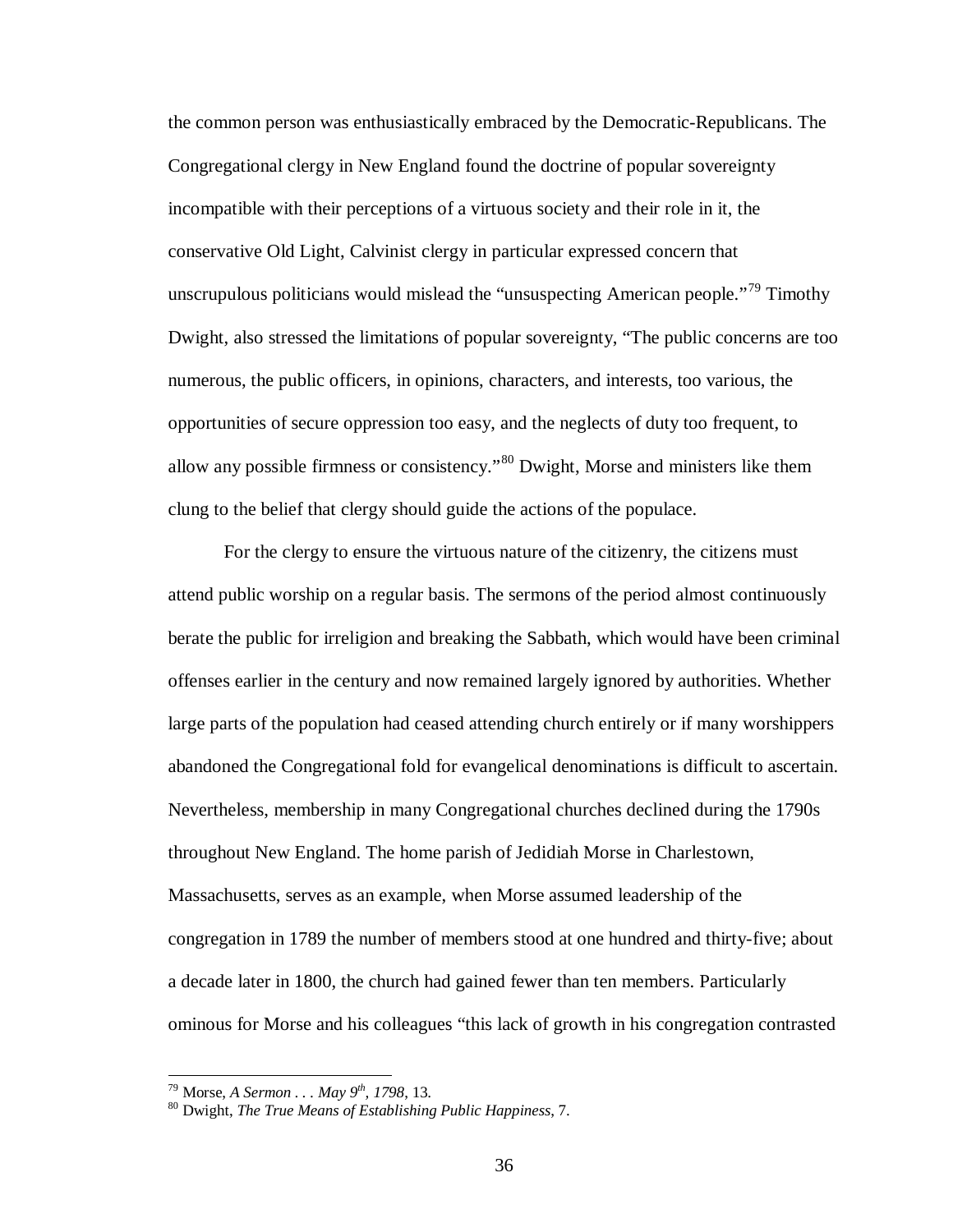sharply with a rapid increase in the Charlestown population."<sup>[81](#page-42-0)</sup> Meanwhile, the evangelical population grew.

The period encompassing the administrations of Washington and Adams, also known as the Age of Federalism, was also a time of social, political and religious chaos. Perhaps because of its chaotic nature, this period produced many passionate social critics. Historian John Howe characterized the 1790s as an Age of Passion, describing American political life as

Gross and distorted, characterized by heated exaggeration and haunted by conspiratorial fantasy. Events were viewed in apocalyptic terms with the very survival of republican liberty riding in the balance. Perhaps most remarkable of all, individuals who had not so long cooperated closely in the struggle against England and even in the creation of a firmer continental government now found themselves mortal enemies, the basis of their earlier trust somehow worn away.<sup>[82](#page-42-1)</sup>

During the social and political upheaval of the 1790s, the orthodox, Old Calvinist clergy tried to steer important aspects of their changing society, and they could not comprehend the criticism levied against them by evangelical leaders and the Democratic-Republican press. The emphasis the orthodox clergy placed upon virtue and civil millennialism meant they were seriously concerned for the moral welfare and future existence of the American nation, and they felt personally attacked. As Morse noted, "the apparently systematic endeavors made to destroy, not only the influence and support, but the official existence of the Clergy" required strenuous rejection. <sup>[83](#page-42-2)</sup> Beset from all sides, the stage was set for a spectacular battle.

<span id="page-42-0"></span> <sup>81</sup> Richard J. Moss, "Jedidiah Morse and the Illuminati Affair: A Re-Reading," *Historical Journal of* 

<span id="page-42-1"></span>*Massachusetts* 16, no. 2 (1988): 142. <sup>82</sup> John Howe cited in Stanley Erkins and Eric McKirtland, *The Age of Federalism: The Early American Republic, 1788-1800*, (New York: Oxford University Press, 1993), 4. <sup>83</sup> Morse, *A Sermon, Preached November 29, 1798*, 17.

<span id="page-42-2"></span>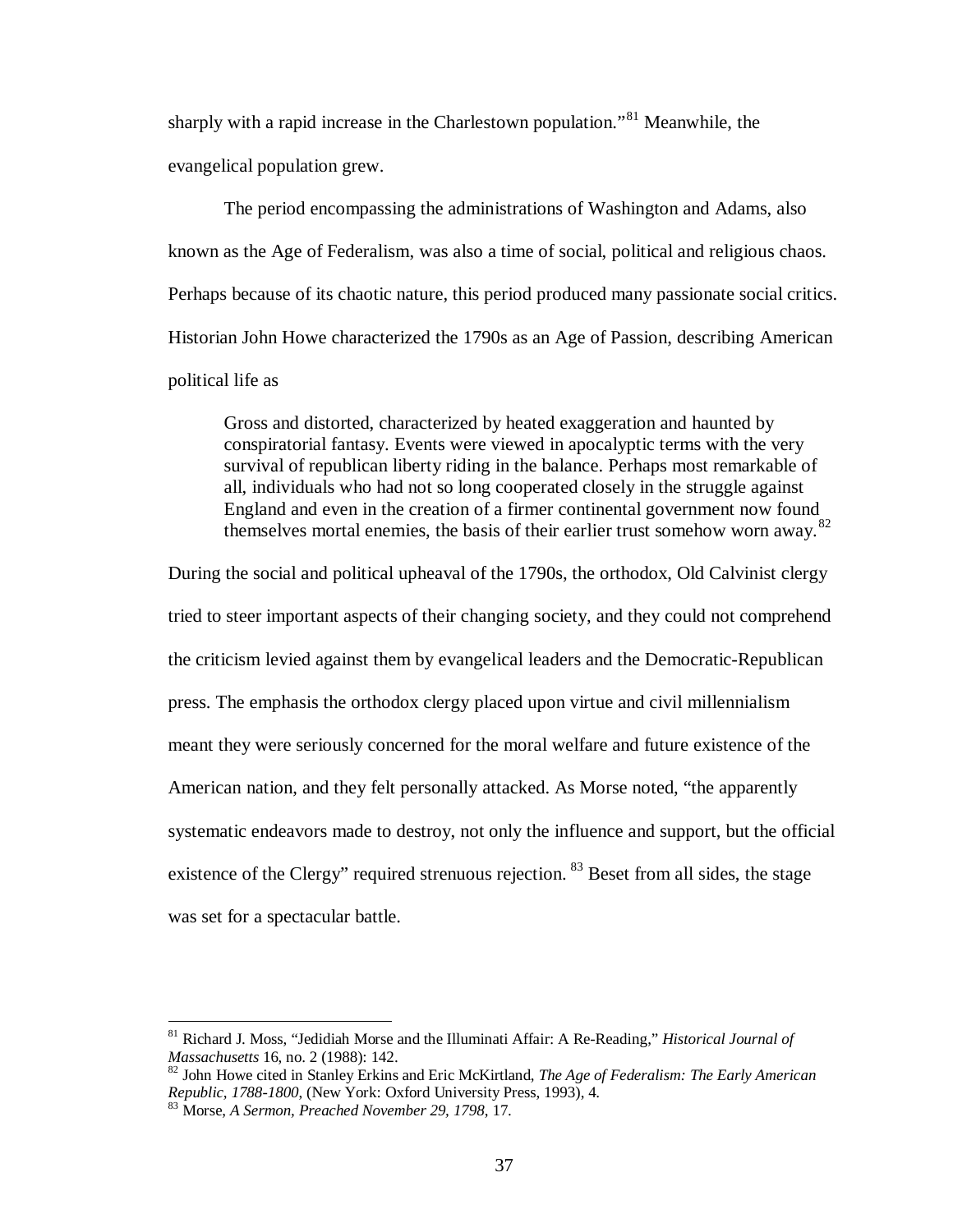## Chapter II Vigilant Watchmen: Clerical Campaign of 1798-1799

The morning of May 9, 1798, the Reverend Jedidiah Morse stepped up to the pulpit of Boston's New North Church to deliver a sermon that would have far-reaching consequences. Before the upturned faces of the congregation, he unveiled the existence of a plot "to root out and abolish Christianity, and overturn all civil government."<sup>[84](#page-43-0)</sup> These words began the Bavarian Illuminati conspiracy that would hold much of New England society in a grip of fear and uncertainty for nearly eighteen months. Within two months time Yale College president Timothy Dwight and the Congregational minister of Braintree, Massachusetts, Ezra Weld would echo the Bavarian Illuminati threat.

Americans became acquainted with the Bavarian Illuminati through a 1798 book written by Scottish professor and scientist John Robison entitled *Proofs of a Conspiracy against All the Religions and Governments of Europe, carried on in the Secret Meetings of Free Masons, Illuminati, and Reading Societies*. Richard Hofstadter described

Robison's book as

A conscientious account, laboriously pieced together out of the German sources, of the origins and the development of Weishaupt's movement. For the most part, Robison seems to have made his work as factual as he could, but when he came to estimating the moral character and the political influence of Illuminism, he made the characteristic paranoid leap into fantasy. $85$ 

Robison claimed the Illuminati were dedicated to "overthrowing government, religion and morals throughout the world."[86](#page-43-2) Furthermore, Robison claimed that "agents of the Illuminati had made their way from Germany into the Jacobin clubs in Paris and were

<span id="page-43-1"></span><span id="page-43-0"></span><sup>84</sup> Jedidiah Morse, *A Sermon, Delivered . . . May 9th, 1798*, 21. <sup>85</sup> Hofstadter, *The Paranoid Style of American Politics*, 11. <sup>86</sup> Phillips, *Jedidiah Morse*, 75.

<span id="page-43-2"></span>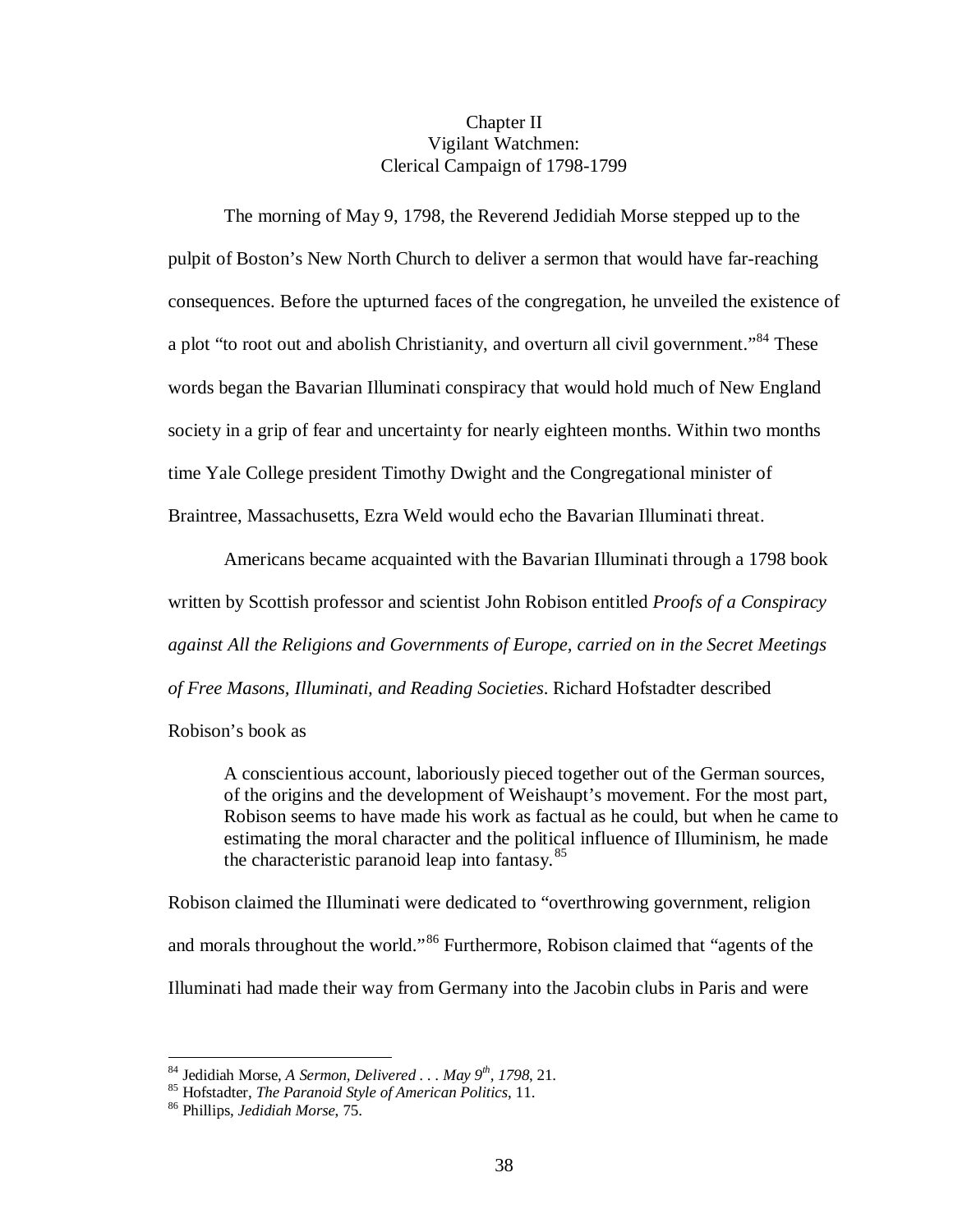responsible for the anarchic, atheistic direction of the French Revolution."<sup>[87](#page-44-0)</sup> Moreover. he claimed that branches of the Illuminati existed in the United States. Morse echoed Robison's concerns in each of his fast day sermons, in 1798 he notified his parishioners that, "There is great reason to believe that the French revolution was kindled by the *Illuminati*; and that it has been cherished and inflamed by their principles."<sup>[88](#page-44-1)</sup> Morse also despondently reiterated Robison's charges of Illuminati agents in America; however, Morse went one-step further and insinuated that the Illuminati had infiltrated high levels of American government. Morse alleged,

There are too many evidences that this Order has had its branches established, in some form or other, and its emissaries secretly at work in this country, for several years past. From their private papers which have been discovered, and are now published, it appears, that as early as 1786, they had several societies in America, And it is well known that some men, high in office, have expressed sentiments accordant to the principles and views of this society.<sup>[89](#page-44-2)</sup>

Although Morse seemingly possessed a great deal of confidence in Robison's sources and accusations, Robison personally had little connection to the Illuminati movement; he had participated in an English Masonic guild and held the actions of Masonic organizations on the Continent in suspicion. Nevertheless, within the pages of his detailed account, Robison portrayed himself as an expert and there is no evidence that Jedidiah Morse knew the threat of the Bavarian Illuminati to be exaggerated.

The historical narrative of the Bavarian Illuminati is relatively simple; Adam Weishaupt a professor of law at the University of Ingolstadt founded Illuminism in 1776. The modern reader would be hard pressed to find antireligious opinions in Weishaupt's writings, "its teaching today seem to be no more than another version of Enlightenment

<span id="page-44-1"></span><span id="page-44-0"></span>

<sup>&</sup>lt;sup>87</sup> Phillips, *Jedidiah Morse*, 75.<br><sup>88</sup> Morse, *A Sermon, Delivered . . . May 9<sup>th</sup>, 1798*, 23.

<span id="page-44-2"></span><sup>89</sup> Morse, *A Sermon, Delivered . . . May 9th, 1798*, 23-24.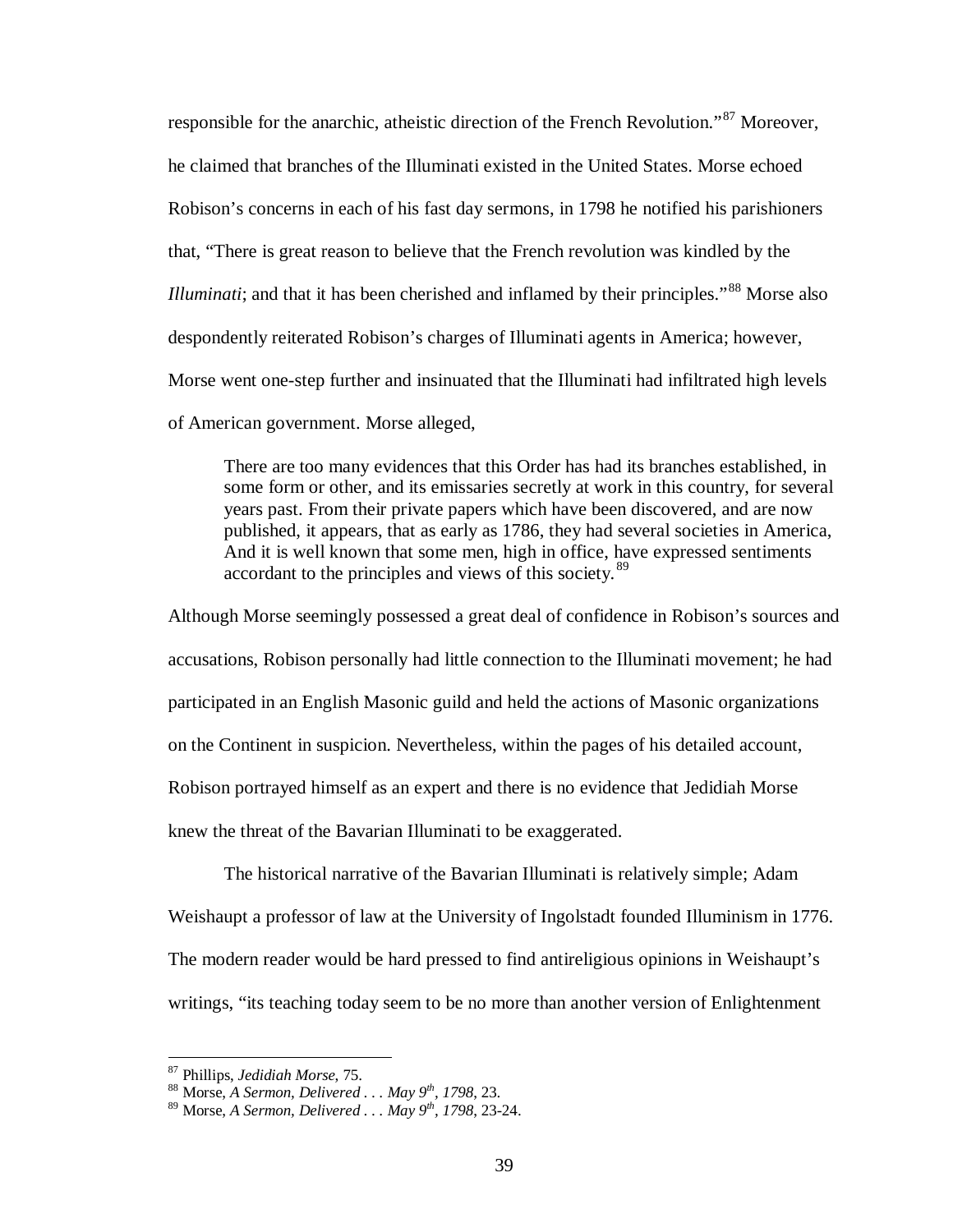rationalism, spiced with an anti-clerical animus that seems the inevitable response to the reactionary-clerical atmosphere of eighteenth century Bavaria."<sup>[90](#page-45-0)</sup> A utopian and rather naive movement, the main goal of the order was to spread the rules of reason to the entire human race. As benign as the goals of Weishaupt's Illuminati may appear to the modern reader, the clergy felt the organization constituted a major threat to their way of life. In his May 1798 introduction to the Bavarian Illuminati, Morse offered this description of their goals and purpose,

The express aim of this society is declared to be, 'To root out and abolish Christianity, and overturn all civil government.' Their principles are avowedly atheistical. They abjure Christianity- justify suicide- declare death an eternal sleep- advocate sensual pleasures agreeable to the Epicurean philosophy- call patriotism and loyalty narrow minded prejudices, incompatible with universal benevolence- declaim against the baneful influence of accumulated property, and in favor of liberty and equality, as the inalienable rights of man- decry marriage, and advocate a promiscuous intercourse among the sexes- and hold it proper to employ for a good purpose, the means which the wicked employ for bad purposes.<sup>[91](#page-45-1)</sup>

The Illuminati experienced a great deal of success during the 1780s, converting many intellectuals and political elites including dukes and princes of the German states and reportedly, philosopher Johann Gottfried con Herder, author Johann Wolfgang von Goethe and educator and reformer Johann Heinrich Pestalozzi. In 1785, leaders of the Bavarian government banished Weishaupt banished from the principality and initiated widespread persecution of Illuminati members the government deemed dangerous and subversive, resulting in the disintegration of the group by the end of the decade. Despite the disestablishment of the Illuminati, the order may have continued to influence Masonic lodges and modern internet searches result in numerous groups claiming ties to Weishaupt's Illuminati. Nevertheless, the historical order of Illuminati founded by Adam

<span id="page-45-0"></span> <sup>90</sup> Hofstadter, *The Paranoid Style of American Politics*, 10.

<span id="page-45-1"></span><sup>91</sup> Morse, *A Sermon, Delivered . . . May 9th, 1798*, 21.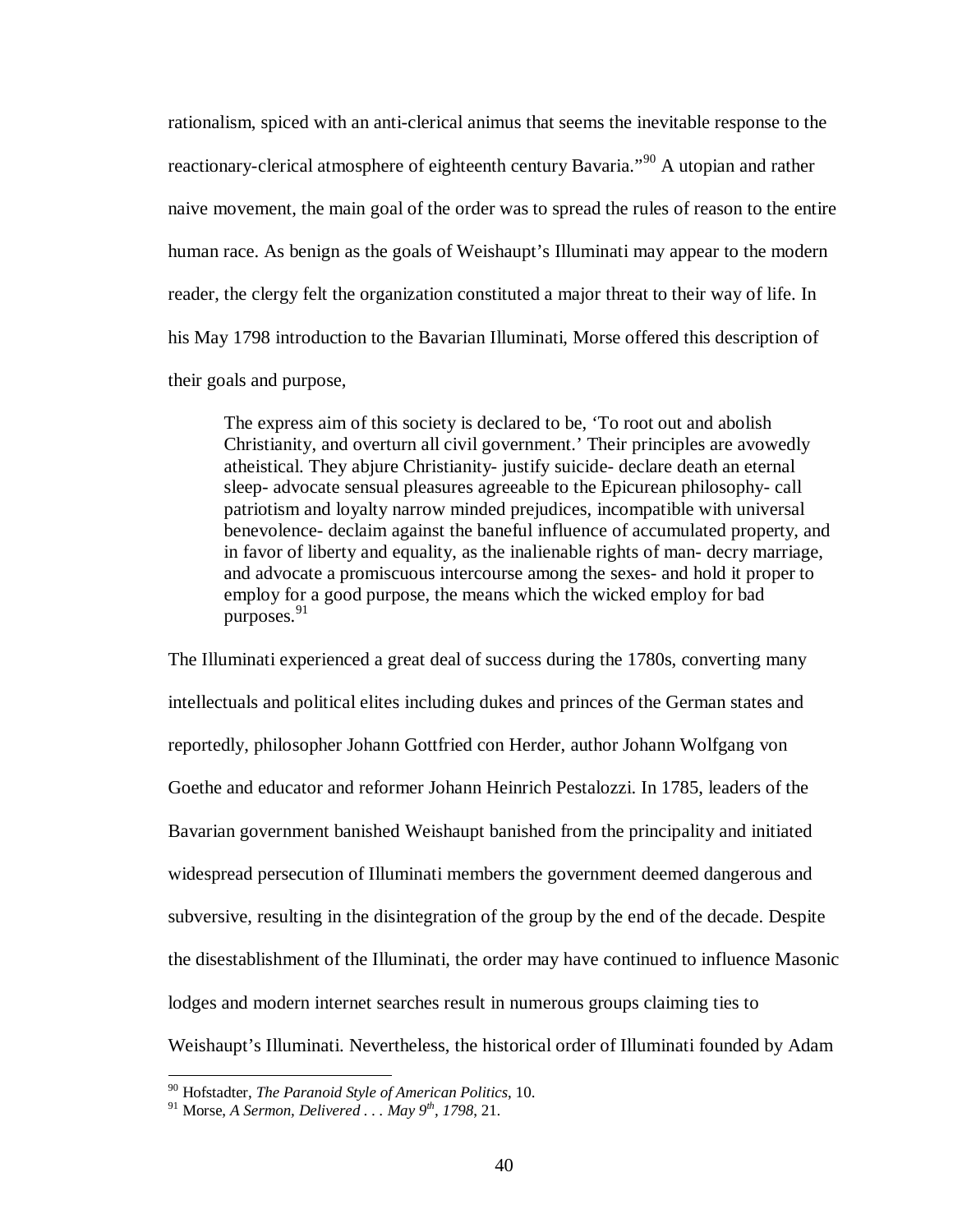Weishaupt had been defunct for at least a decade when Robison's claims surfaced in 1798.[92](#page-46-0)

Whatever his knowledge of the Bavarian Illuminati, Morse passionately expressed the dangers he saw threatening the United States. From his pulpit in Charlestown he bellowed his warning,

Yes, my brethren, it is a sacred truth, that our most precious religious and political interests are at this moment imminently endangered, by *the hostile designs, the insidious arts and demoralizing principles of a* FOREIGN NATION; and I plainly declare to you that I mean the FRENCH NATION.<sup>[93](#page-46-1)</sup>

In the clerical campaign of 1798 and 1799, the conservative Congregational clergy attempted to protect republican government in America. They felt the future of American republican government was in question and in this crisis, conservative ministers, many of them members of the orthodox, Old Calvinist fold, recommended "their congregations to stay the course. They circled the wagons, so to speak, around the Federalists party and New England Congregationalism."<sup>[94](#page-46-2)</sup>

After allowing his announcement of the Bavarian Illuminati threat to percolate through the fall and summer months, Jedidiah Morse again addressed the theme of virtue and republicanism. In Morse's mind, the two were intimately linked, and while his 1798 Thanksgiving sermon addressed the danger posed by the Illuminati he devoted much of his oration to the importance of public virtue. From his pulpit, Morse chided his congregation for their immoral behavior, "Party zeal and animosities have, in some instances, marred our happiness. Prejudices have too often blinded the eyes of the mind

<span id="page-46-0"></span> <sup>92</sup> Hofstadter, *The Paranoid Style of American Politics*, 10; Phillips, *Jedidiah Morse*, 78-89 and 95-99. For more information on the Bavarian Illuminati, an excellent source is Trevor W. McKeown, "A Bavarian Illuminati Primer," *Grand Lodge of British Columbia and Yukon*,

http://freemasonry.bcy.ca/texts/illuminati.html (Accessed 16 March 2006).

<sup>93</sup> Morse, *A Sermon, Preached April 25, 1799*, 12.

<span id="page-46-2"></span><span id="page-46-1"></span><sup>94</sup> Sassi, *A Republic of Righteousness*, 79.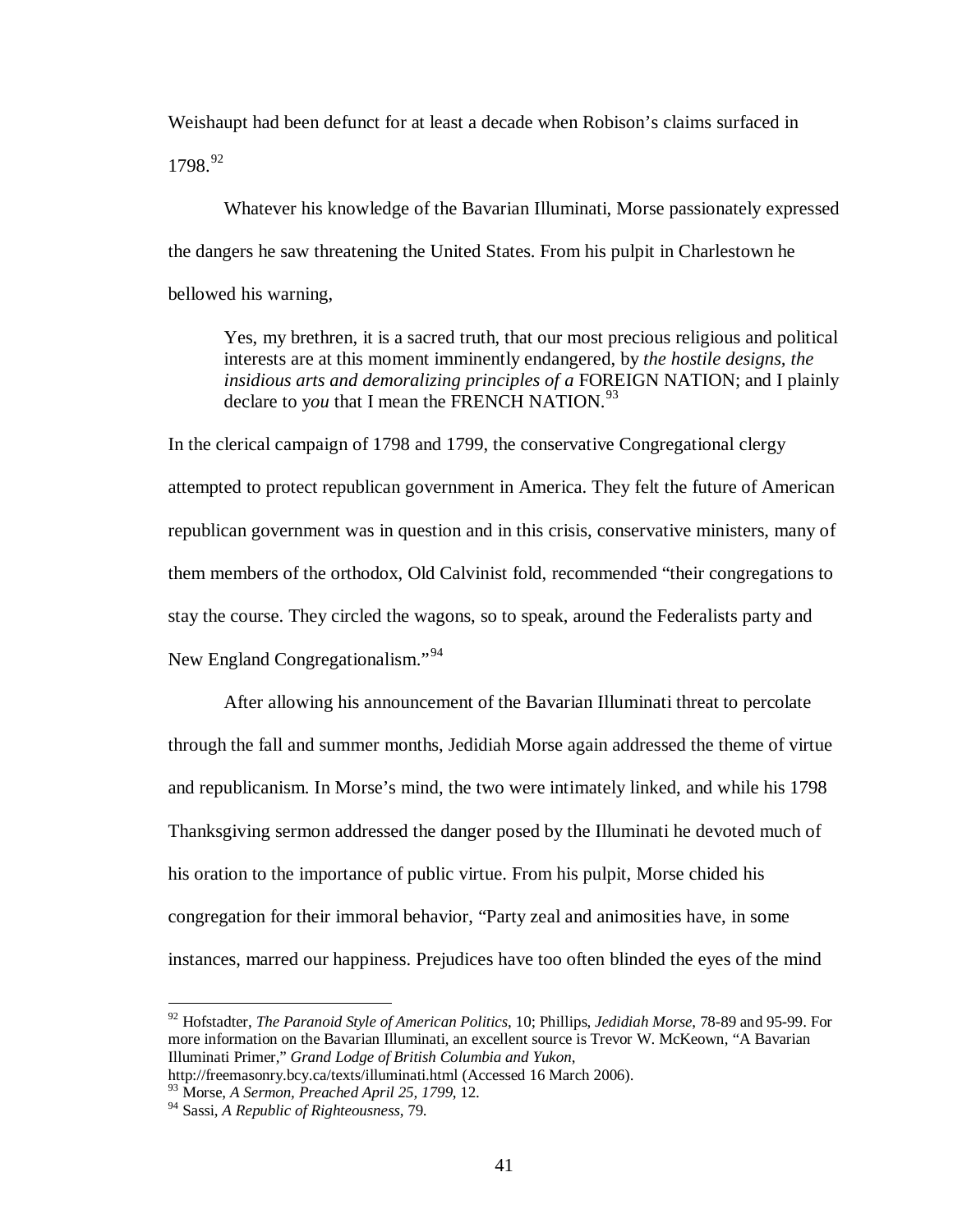against the perception of truth."[95](#page-47-0) True to his desired role as a vocal moral compass for his community, Morse imparted advice that was the culmination of two decades hard work by the Congregational ministry. The connection between virtue and republican government Morse voiced that November morning was the offspring of Congregational Revolutionary rhetoric,

Christianity sheds a most benign and salutary influence on society. It 'teacheth us, that denying ungodliness and worldly lusts, we should live soberly, righteously, and godly in this present world. It prohibits the indulgence of those appetites and desires *only*, which cannot be satisfied without impairing the happiness of others. It is highly friendly to genuine liberty.  $96$ 

Throughout the clerical campaign of 1798 and 1799, conservative clergy in southern New England reacted to the incorporation of millennial thought and republican ideology into New England society, the careful creation of two decades and tremendous social upheaval.

The 1798 thanksgiving sermon did not stress the Illuminati threat as much as the fast day sermons. This could be for several reasons, including a different audience or a different atmosphere for the occasion. However, Morse still informed his congregation of a very grave threat, suggesting that if American citizens did not change their behavior the civil future of the government was in question. In presenting a solution Morse first decried the lack of laws against such behavior, "Many of our laws, indeed, against vice and immorality, those particularly against profane swearing, debauchery, gaming, and Sabbath-breaking, are but a dead letter."<sup>[97](#page-47-2)</sup> Clearly, Morse believed the government was neglected its moral duties. Consequently, Morse adopted an approach akin to popular sovereignty, to a certain extent the people must police themselves. Recalling the earlier

<span id="page-47-1"></span><span id="page-47-0"></span><sup>&</sup>lt;sup>95</sup> Morse, *A Sermon, Preached November 29, 1798*, 9.<br><sup>96</sup> Morse, *A Sermon, Preached November 29, 1798*, 25.<br><sup>97</sup> Morse. *A Sermon, Preached November 29*<sup>*th</sup>, 1798*, 12.</sup>

<span id="page-47-2"></span>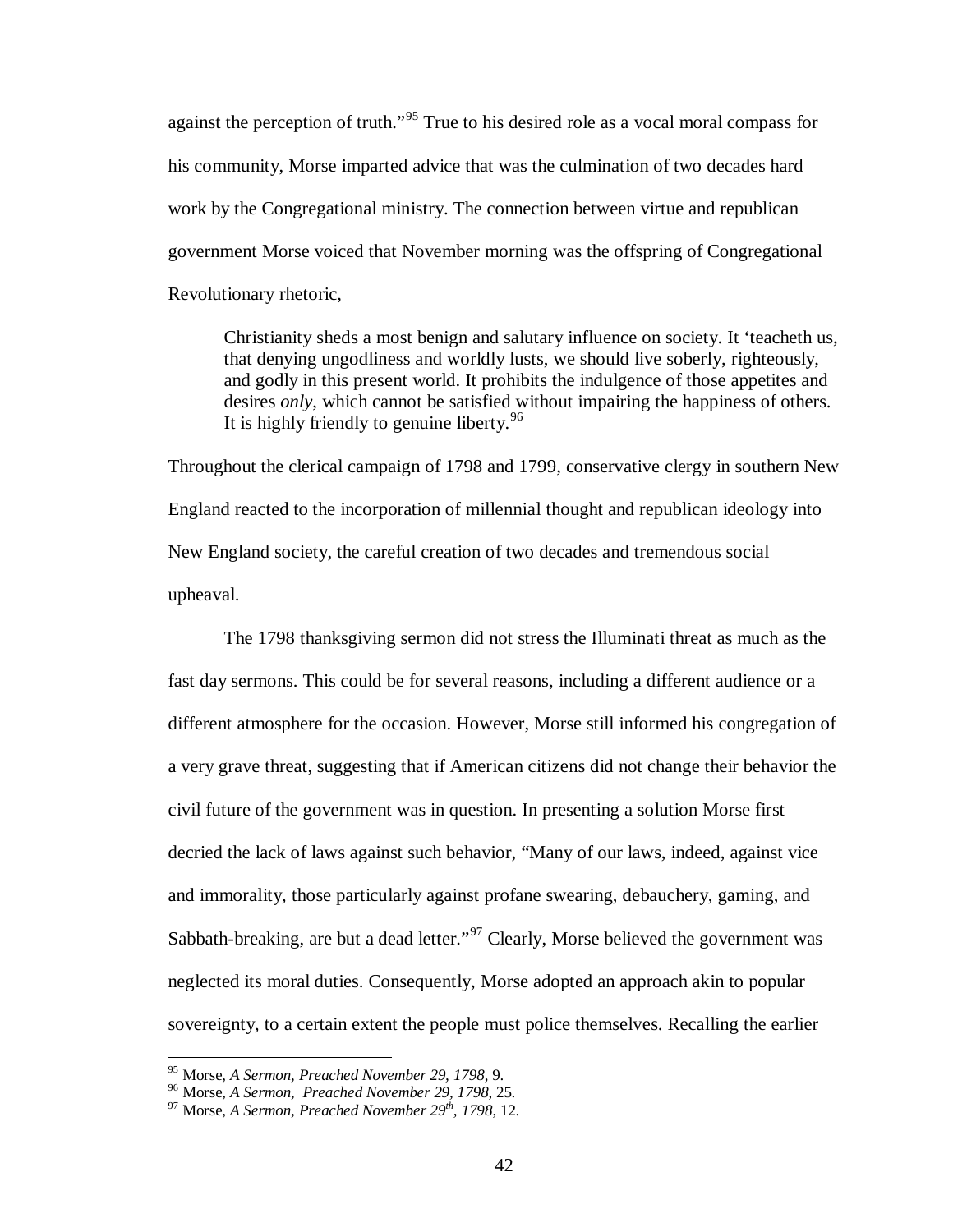covenanted community, Morse advised, "No community can attain the ends of society, which are peace, security, and happiness, unless government be respected and obeyed."<sup>[98](#page-48-0)</sup> Morse held the people responsible to the concept of popular sovereignty as he interpreted it, as voters they must ascertain that they elect wise, pious and virtuous leaders and because they chose these leaders, they must obey and respect them. Morse believed that somewhere along the path to American independence, someone had neglected to inform the American people they could not mount an insurrection in response to every unjust action. This was the wrong interpretation of republicanism, and if it continued, Morse feared constant societal unrest. Therefore, in every one of his published sermons Morse stressed respect for and obedience towards society's civil and religious leaders.

Biblical comparisons were common within the religious and political rhetoric of the early republic, Morse and many others perceived a strong connection between the present American situation and the Biblical book of Isaiah,

How far the facts and circumstances, in the foregoing narrative, apply to our case as a nation; what degrees of resemblance there are in the causes which involved good Hezekiah and his people in their great perplexity and distress, and those which have brought us into our present unhappy and perilous situation, I leave everyone to judge for himself.<sup>[99](#page-48-1)</sup>

Biblical comparisons proved a useful rhetorical tool for religious leaders in early America because the majority of Americans were well acquainted with the Bible. Therefore, the majority of listeners found comparisons between a present event, person or country and a Biblical theme, event or character readily comprehensible. Moreover, this ready comprehension made tedious explanation unnecessary, if a speaker compared the current actions of the French nation to the actions of the Assyrian nation, his listeners readily

<span id="page-48-1"></span><span id="page-48-0"></span><sup>98</sup> Morse, *A Sermon, Preached November 29th, 1798*, 14. <sup>99</sup> Morse, *A Sermon, Delivered . . . May 9th, 1798*, 11.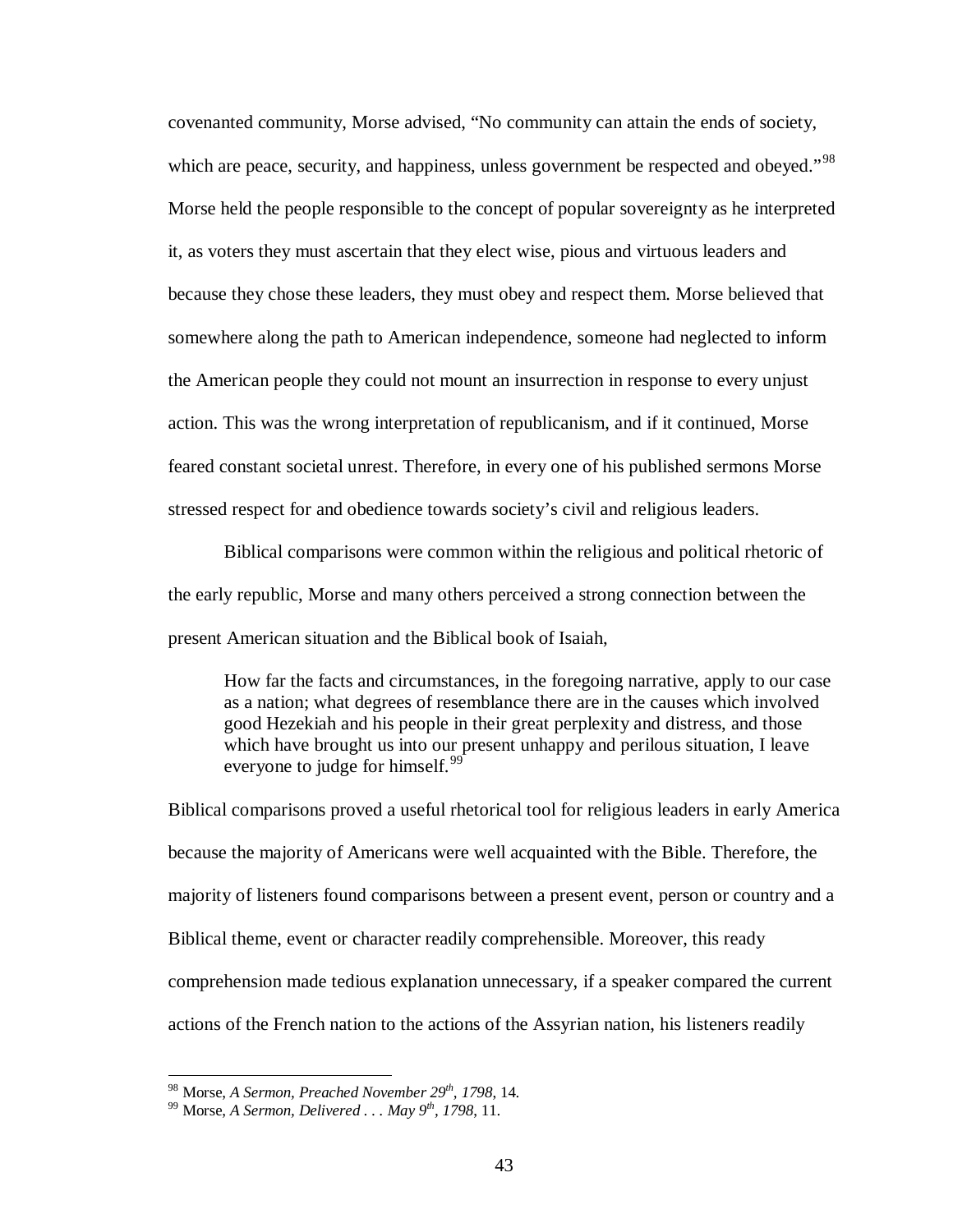recognized Assyria and by extension France as "a treacherous and faithless, as well as powerful nation."<sup>[100](#page-49-0)</sup> In the hands of a speaker accustomed to integrating religious and political imagery, such as Morse, Jefferson became the weak and wicked Ahaz and Adams the pious and wise Hezekiah. The message was blunt; any person familiar with Isaiah would oppose the election of a presidential candidate with many similarities to the Biblical King Ahaz. As Abiel Holmes so appropriately questioned in 1799, "Who does not perceive a happy resemblance between the conduct of the Jewish King, and of the AMERICAN PRESIDENT?"[101](#page-49-1)

Morse expressed particular concern in the leadership abilities of an irreligious leader. He asked his congregation, "Can *he* be a friend to his fellow creatures who hates Christianity, who opposes its progress, who seeks its subversion, ridicules its ordinances, and vilifies its teachers?"<sup>[102](#page-49-2)</sup> There was no need for Morse to name the man he spoke of, every citizen of Massachusetts and Connecticut was well aware that the conservative clergy opposed the election of Jefferson, widely suspected of holding deist beliefs, a belief the clergy equated with atheism. If Jefferson portrayed the wicked Ahaz, Adams was clearly the good King Hezekiah, "whose moral, religious, and political character are well known."<sup>[103](#page-49-3)</sup> There were no secrets with Adams, a pious son of New England, his Unitarian leanings conveniently forgotten; only Adams reliably navigated the ship of state. Morse believed Adams had already proven his worth,

For myself, I cannot forbear observing, that I consider it as one of the most prominent evidences of the Divine Goodness to our country, that the 'life and usefulness' of this great and good man have been preserved . . . That bold and decisive policy which he has adopted and pursued, and in which, happily, he has

<span id="page-49-1"></span>

<span id="page-49-0"></span><sup>&</sup>lt;sup>100</sup> Morse, *A Sermon, Delivered... May 9<sup>th</sup>, 1798*, 6.<br><sup>101</sup> Holmes, *A Sermon Preached at Brattle Street Church*, 19.<br><sup>102</sup> Morse, *A Sermon, Preached November 29<sup>th</sup>, 1798*, 27.<br><sup>103</sup> Morse, *A Sermon, Preached Novem* 

<span id="page-49-3"></span><span id="page-49-2"></span>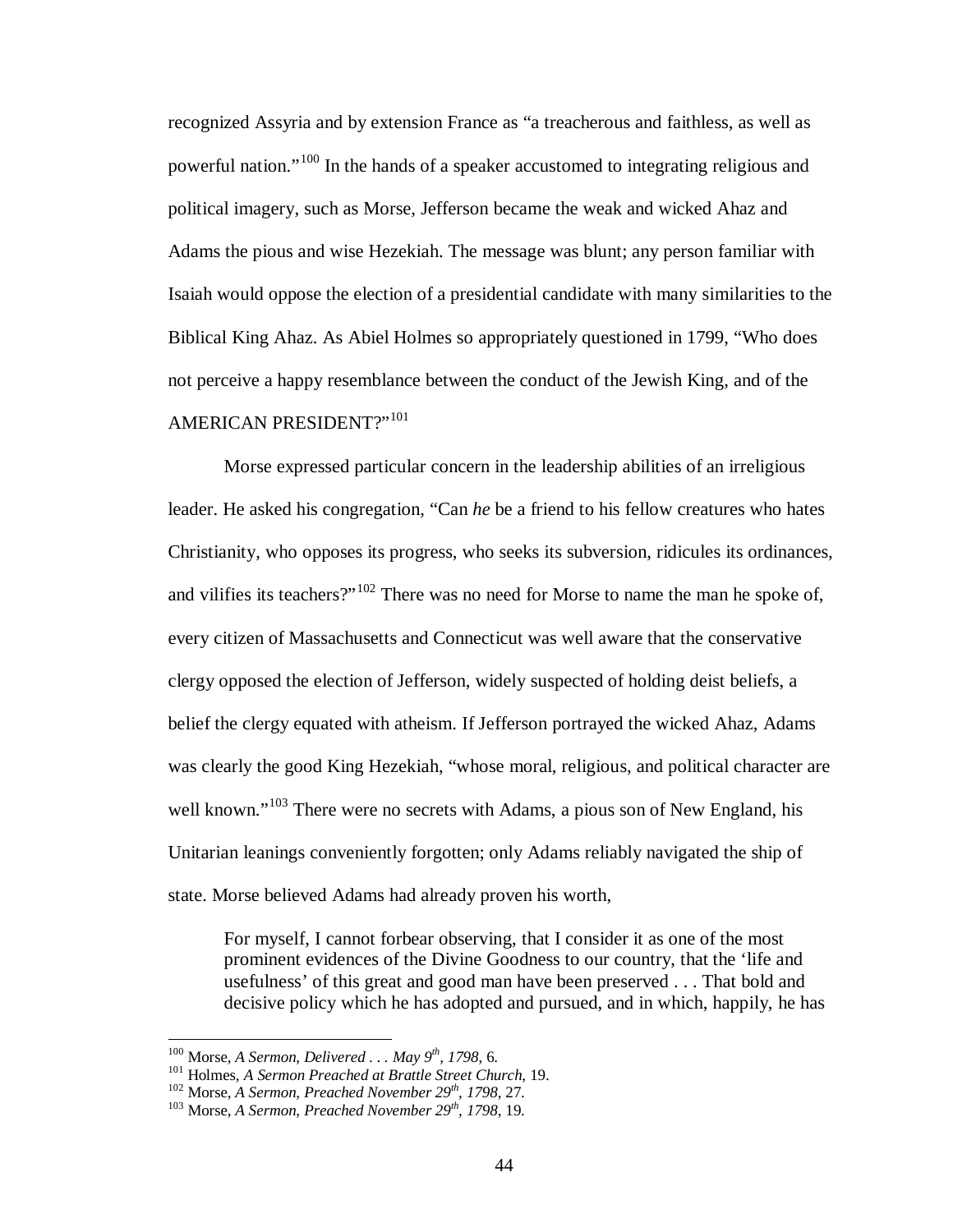been supported by Congress and the People, has, I verily believe, been the means of saving our Constitution.[104](#page-50-0)

High praise indeed, but even the illustrious Adams could not insure the survival of American republicanism alone. In that crusade, he had a great ally in the orthodox, Old Calvinist branch of the Congregational clergy. In his next sermon, Morse would fully discuss the importance of the clerical role.

In May 1799, one month prior to his second fast day sermon discussing the Illuminati, Morse traveled to Philadelphia. While there he met with Oliver Wolcott Jr. and Secretary of State Timothy Pickering, Morse later wrote that during this meeting the three men discussed the current political situation and Morse's efforts in New England. Soon after his return to Charlestown, Morse received Abbé Augustin Barruel's inflammatory memoirs entitled, *Illustrating the History of Jacobinism*. The book included the same material as Robison's earlier account but "made the conspiracy even more extensive, tracing its origins to the early eighteenth century with the work of Voltaire and D'Alembert."<sup>[105](#page-50-1)</sup> The panicked tone and pervasive scope of Barruel's book may explain the increased paranoia present in Morse's 1799 fast day sermon. Shortly after reading Barruel's *Memoirs*, Morse wrote to Wolcott claiming, "that the *Jacobins*, like their father, the first *Disorganizer*, can transform themselves into any shape, even into that of an angel of light, in order to accomplish their purposes, prejudices, vices- in a word, all that is wrong in human nature, against all good."<sup>[106](#page-50-2)</sup> Supplying Morse with information proved a successful strategy for Wolcott, the Federalist Party benefited from his claims of conspiracy, very quickly leading Federalist newspapers in Philadelphia and New York to

<span id="page-50-2"></span>

<span id="page-50-1"></span><span id="page-50-0"></span><sup>&</sup>lt;sup>104</sup> Morse, *A Sermon, Preached November 29<sup>th</sup>, 1798*, 19.<br><sup>105</sup> Phillips, *Jedidiah Morse*, 84.<br><sup>106</sup> Jedidiah Morse quoted in Phillips, *Jedidiah Morse*, 84.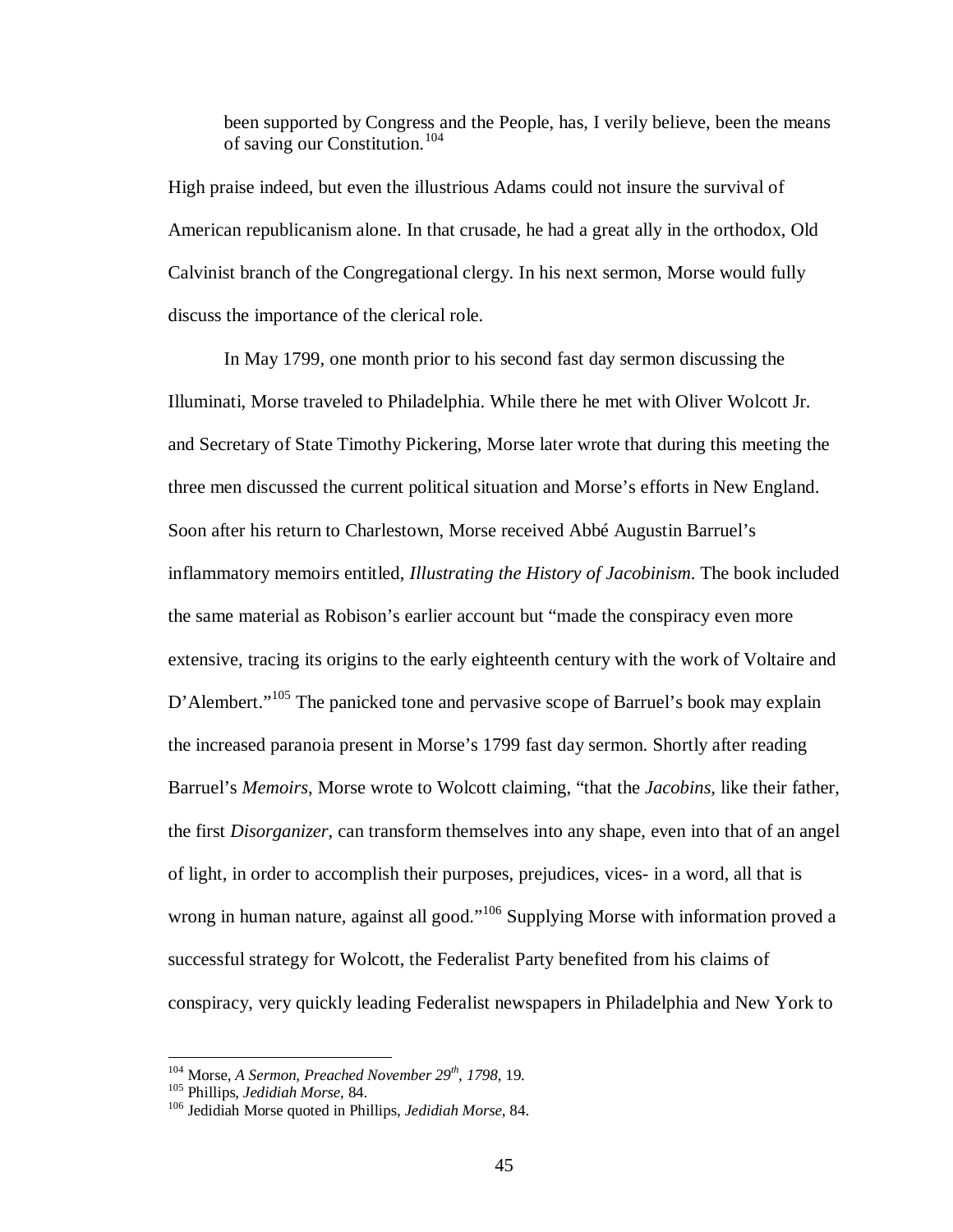reprint extracts of the sermons. "Within Massachusetts, Federalist leaders had four hundred copies distributed to the state's clergy by members of the legislature on their return from the winter session in Boston."<sup>[107](#page-51-0)</sup>

His involvement with the upper echelons of Federalist leadership increased Morse's sense of the danger currently faced by American society, government and religion. However, there is no evidence that Federalist elites allowed Morse inside the political circle he so coveted. There is also no evidence that Morse was a party lackey, he first discovered the Illuminati narrative independently of any Federalist influence and his language suggests that he genuinely believed in the dangerous aspects of the conspiracy he peddled. Morse's intentions aside, clearly his sermons were carefully created to further the Federalist and the Congregational cause.

In April 1799, Morse seemed particularly concerned with anticlericalism. The Bavarian Illuminati figured prominently in this sermon, including the claim of a McCarthy-esque list of suspected members of the Illuminati in Virginia. His meeting with Wolcott and his reading of Barruel's book most likely caused the increased paranoid style of this last sermon by Morse addressing the Bavarian Illuminati. His paranoia greatly increased, Morse proclaimed the true reason for American anticlericalism was the influence of French anticlericalism, "No, my brethren, the true ground of opposition to the clergy of America, at the present time is, they are decidedly opposed to the *hostile*  designs and insidious aim of the French Government."<sup>[108](#page-51-1)</sup> At this point Morse may have felt somewhat alone in opposing the French threat, Adams refused to declare war on France and liberal Congregationalists in New England were busily attempting to refute

<span id="page-51-1"></span>

<span id="page-51-0"></span><sup>&</sup>lt;sup>107</sup> Phillips, *Jedidiah Morse*, 81.<br><sup>108</sup> Morse, *A Sermon, Preached November* 29<sup>th</sup>, 1798, 21.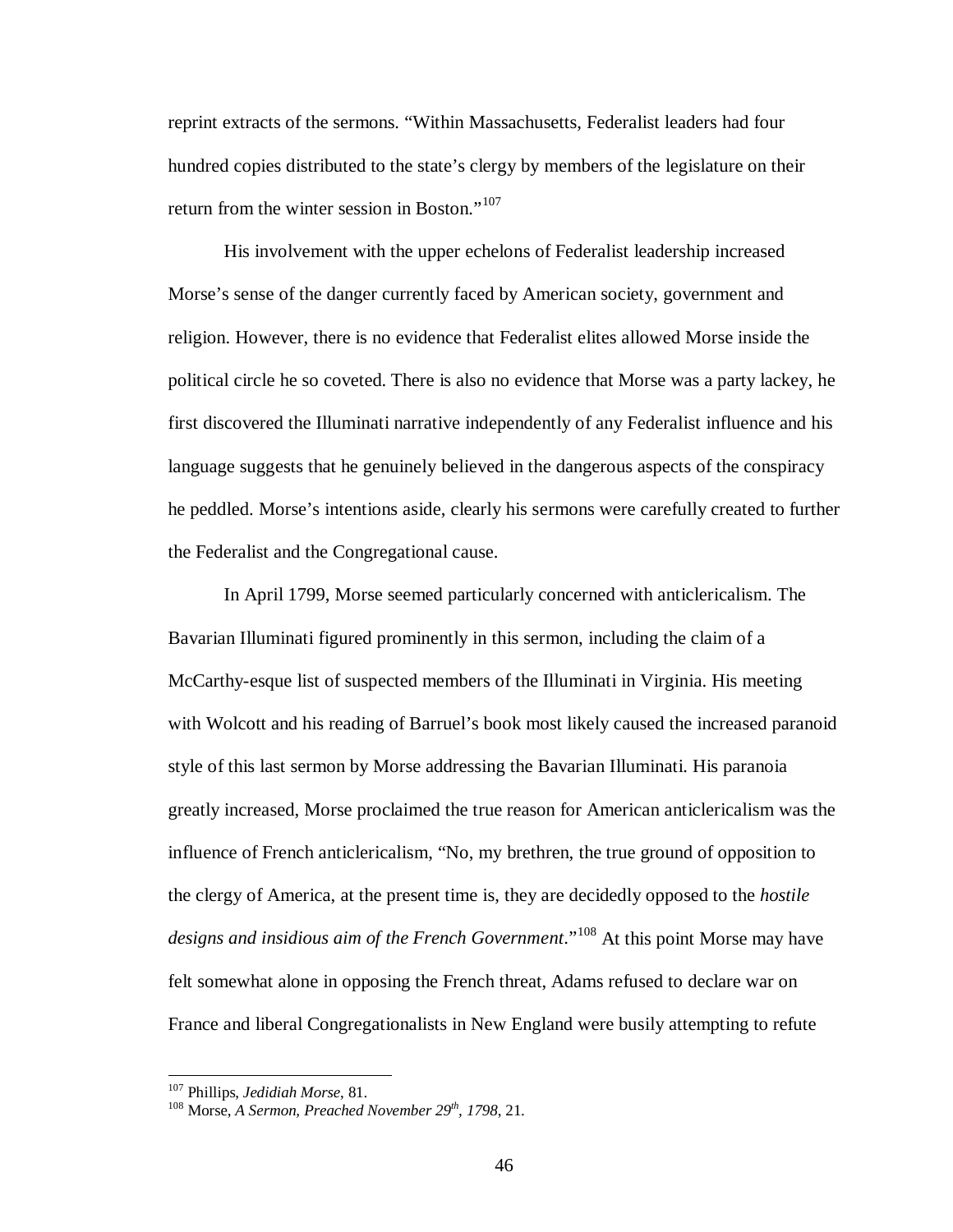the Bavarian Illuminati conspiracy. Allowing himself to become caught up in his paranoid ranting, Morse made the astounding announcement,

I have now in my possession complete and indubitable proof that such societies do exist, and have for many years existed, in the United States: I have, my brethren, an official, authenticated list of the names, ages, places of nativity, professions, &c. of the officers and members of a Society of *Illuminati*, (or as they are now more generally and properly styled, *Illuminees*) consisting of *one hundred* members, instituted in Virginia, by the *Grand Orient* of France.<sup>[109](#page-52-0)</sup>

Unlike Joseph McCarthy one hundred and fifty years later, Morse actually did possess proof, published later with the fast sermon as part of an extensive appendix. Furthermore, Morse claimed that another Illuminati cell, possibly older and more extensive, existed in New York.

The detailed information concerning the alleged Illuminati members in Virginia and New York very likely came from Federalist leaders, Morse boasted an extensive correspondence, but he did not have the connections to gather such a detailed list. During the 1790s, Morse communicated with several members of the Federalist Party leadership, most notably Secretary of the Treasury and future Governor of Connecticut Oliver Wolcott Jr. and diplomat John Jay. In the April 1799 fast day sermon, one central fact may have reached Morse's ears through Federalist channels. Although Morse accused the French of many heinous crimes, French actions against American shipping was one of the few that provided substantial proof. In this sermon, Morse used the actions of the French navy to illustrate the threat posed by the French nation,

Recent intelligence from the West Indies, which has obtained general credit is, that on of our merchant ships has been taken by several French privateers, and the prisoners, (five or six excepted) consisting of 70 souls, all immediately put to the sword, by the blood thirsty victors. $110$ 

<span id="page-52-1"></span><span id="page-52-0"></span><sup>109</sup> Morse, *A Sermon . . . April 25th,, 1799*, 15-16. <sup>110</sup> Morse, *A Sermon . . . April 25th,, 1799*, 13.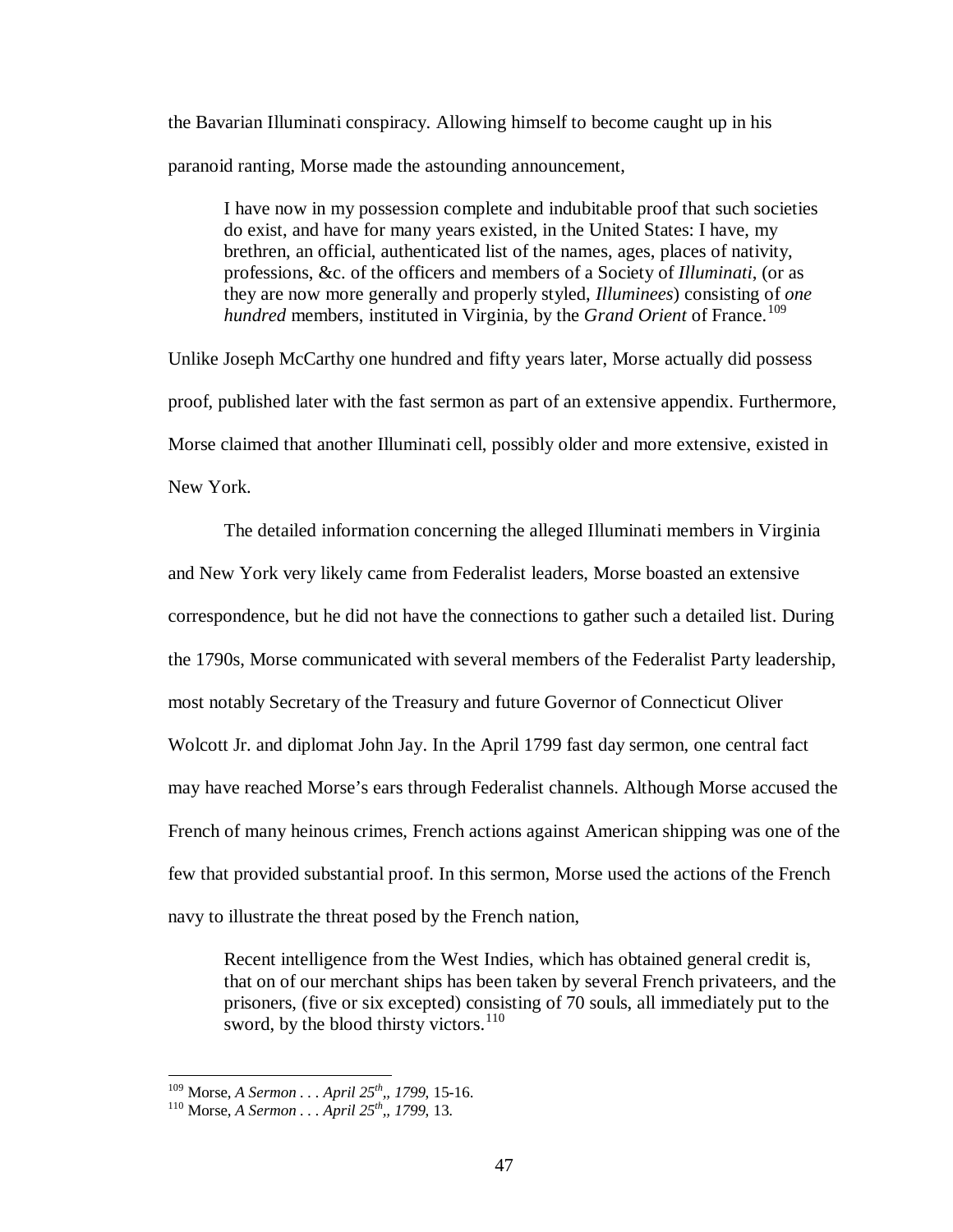Despite the story featuring prominently in the news for several weeks, Morse desired more information. In a letter written to Oliver Wolcott on June 11, 1799, Morse included a postscript requesting further news, "Pray, sir, can you trace the origin of the report of the massacre of the crew of the Ocean? Was any other ship's treated in that same inhuman manner? If so, I will thank you to communicate to me the intelligence as soon as you can<sup>"[111](#page-53-0)</sup> This correspondence suggests that Wolcott and Morse shared growing concerns over the increasing social and political chaos within the United States.

In the same letter, Morse included several copies of the Convention of Massachusetts Congregational Clergy's 1799 address for Wolcott to distribute amongst the Philadelphia clergy. Morse also assured Wolcott, "You will see by these things that the clergy are not asleep this way. They ought everywhere, indeed, to be awake."<sup>[112](#page-53-1)</sup> Within the pages of Morse's correspondence with Federalists leaders the growing concern each group felt is clearly evident. Both the Congregational clergy in New England and the Federalists throughout the nation felt threatened by recent events. In a January 30, 1799 letter to Morse, John Jay expressed the distress felt by many political and social conservatives,

We see many things, my dear sir, which might be altered for the better, and that, I believe, has been the case at all times. But at this period, there certainly are an uncommon number and series of events and circumstances which assume an aspect unusually portentous. $^{113}$  $^{113}$  $^{113}$ 

No one involved with the new republican government doubted the significance of the present moment, for a generation of men preoccupied with their place in history it was

<span id="page-53-0"></span><sup>&</sup>lt;sup>111</sup> George Gibbs, *Memoirs of the Administrations of Washington and John Adams, Edited from the Papers* of Oliver Wolcott, Secretary of the Treasury, (New York: William Van Norden, 1846), 242.

<span id="page-53-2"></span>

<span id="page-53-1"></span> $1^{12}$  Gibbs, *Memoirs of the Administrations*, 241.<br><sup>113</sup> John Jav, *The Correspondence and Public Papers of John Jay, 1763-1826*, Henry P. Johnston, ed. (New York: Da Capo Press, 1971), 252.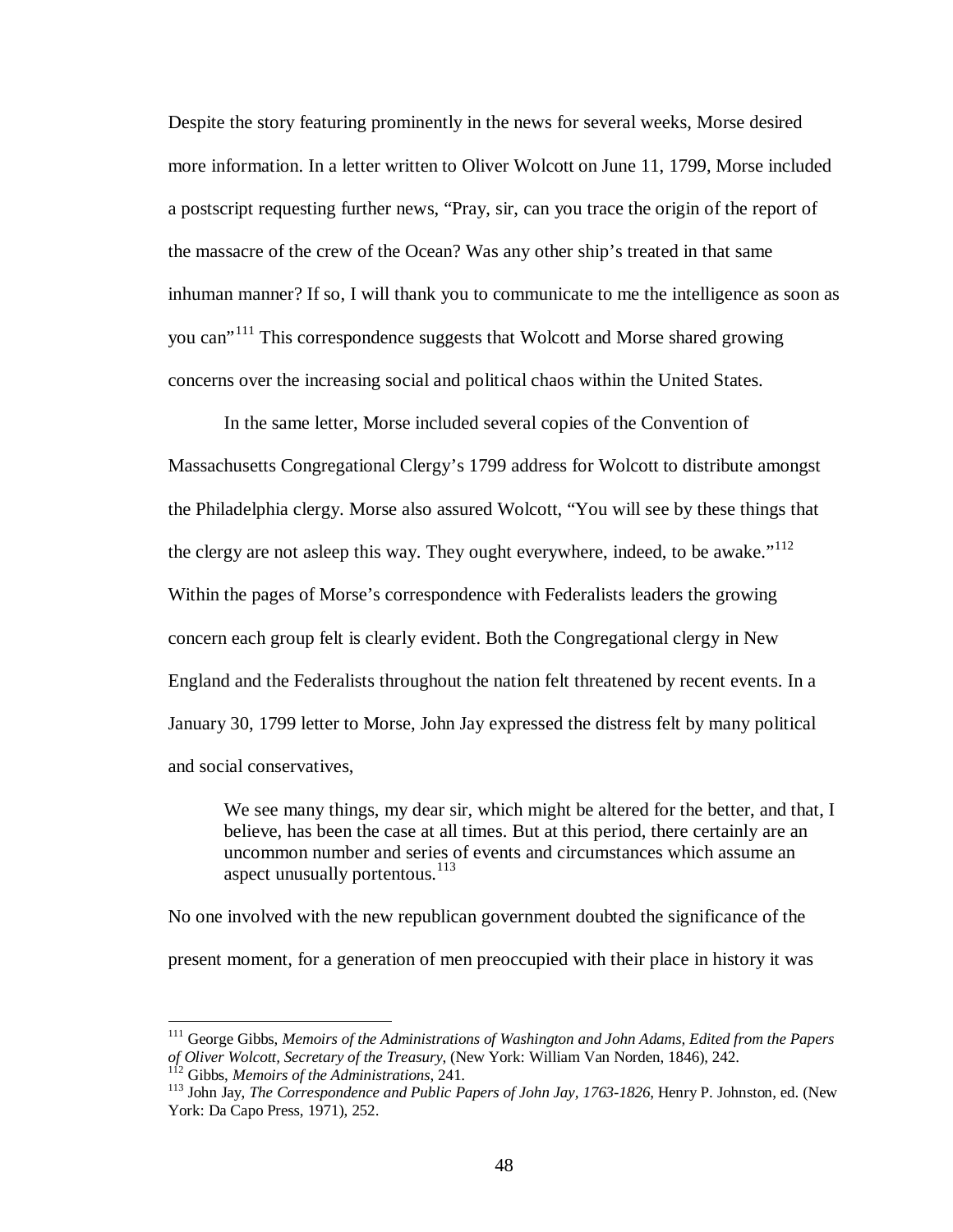clear that the development of the United States would reflect upon their memory. Both the Federalists and the Congregational clergy witnessed the demise of their republican utopia; a republic based upon order, leadership by the elite, educated few and a strong, symbiotic relationship between government and religion.

Like other leaders throughout human history who found their power challenged and their status weakened, the conservative forces in early America searched for a scapegoat. The New England Federalists and conservative Congregational clergy, made allies by uncertain times and similar goals, identified two dangers to American republicanism. The first, continuing a theme from the colonial past, was the French nation. In a letter to Oliver Wolcott, Morse described the danger posed by the revolutionary French government. While armed conflict with France could be disastrous, Morse confessed himself, "infinitely more afraid of their *principles* than their arms."<sup>[114](#page-54-0)</sup> Many High Federalists advocated war with France during the late 1790s; this constituted a break with Adam's peaceful diplomatic overtures to the French government in the wake of well-documented impressments of American sailors and the embarrassment of the XYZ Affair. This division of the Federalist leadership weakened the prospects of Federalist candidates in the upcoming election. His relationship with Jay and Wolcott, and his New England heritage placed Morse in a difficult position. He desperately desired acceptance from the Federalist elites he tried to emulate through his prolific geographies and pulpit politics. However, Morse was also a son of New England, he felt a strong connection to Adams and seems to have genuinely admired the President. He offered unwavering support to Adams throughout the political turmoil of 1799 and 1800, and although he frequently denounced the French nation in sermons, he never advocated war

<span id="page-54-0"></span> <sup>114</sup> Gibbs, *Memoirs of the Administrations*, 241.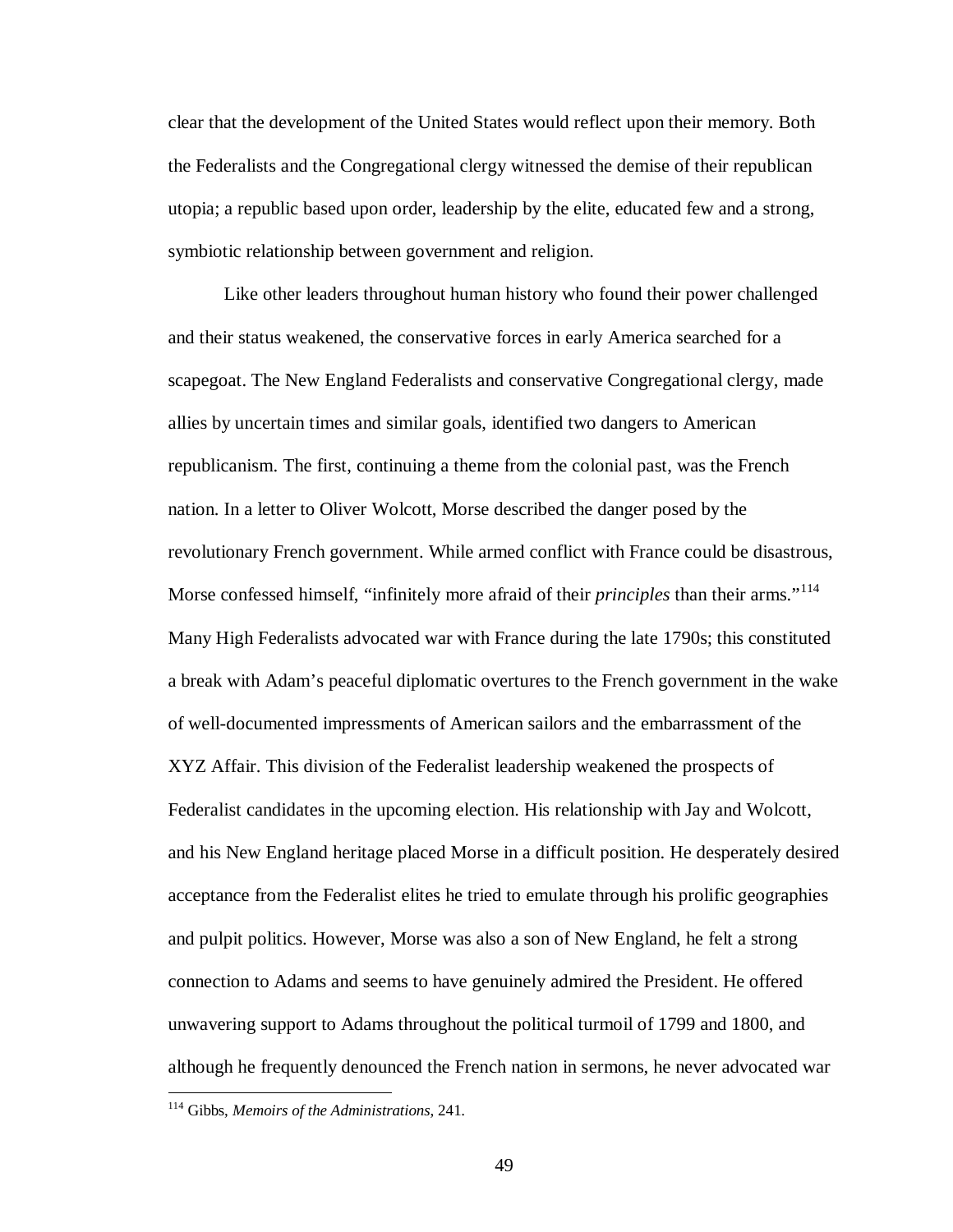with France. Although the recent actions of the French presented an opportune target, the French provided an imperfect scapegoat.

John Jay's 1799 letter to Jedidiah Morse reflects a continued concern amongst conservatives, about the increase in irreligion. Jay wrote, "Infidelity has become a political engine, alarming both by the force and the extent of its operations."<sup>[115](#page-55-0)</sup> The Federalists and the Congregationalists believed themselves to be the true champions of American republicanism, but could not deny that the republicanism espoused by the Democratic-Republicans and the evangelicals appealed more to the average American citizen. Therefore, the rise of evangelicalism and democratic sentiments threatened the religious and the political elites. When Jedidiah Morse climbed into his pulpit in 1799 and declared to his expectant audience, "It has long been suspected that *secret societies*, under the influence and direction of France, holding principles subversive of our religion and government, existed in this country."<sup>[116](#page-55-1)</sup> Furthermore, by emphasizing concerns held by both the political and religious leaders in New England, he provided the conservative elements of American politics and religion with an immensely effective scapegoat. The Bavarian Illuminati combined the threats presented by the French and the growing evangelical faiths into one and fashioned a scapegoat New Englanders in particular could identify as the ultimate enemy, the ever-present Anti-Christ of civil millennial discourse.

Although Morse's main source of anxiety remained the condition of New England society and the preservation of Congregationalism, he harnessed the Bavarian Illuminati for political means. The choice of states harboring Illuminati cells were no coincidence, Virginia, of course, was the home state of Thomas Jefferson and New York the home

<span id="page-55-1"></span><span id="page-55-0"></span><sup>115</sup> Jay, *The Correspondence and Public Papers*, 252. <sup>116</sup> Morse, *A Sermon . . . April 25th,, 1799*, 15.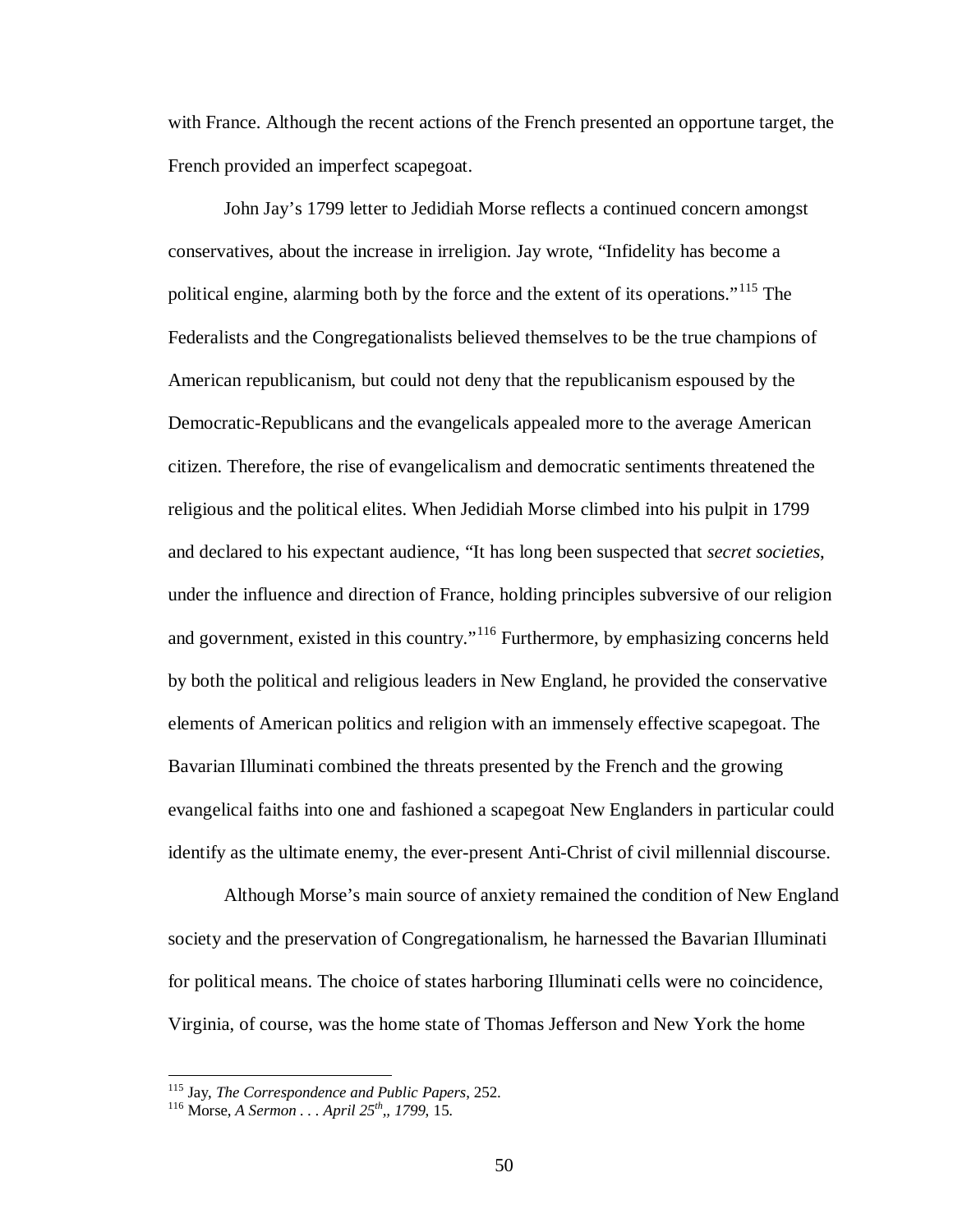state of Alexander Hamilton. Hamilton had recently become an enemy of Adams and his loyal supporters, by authoring a villainous letter that relentlessly criticized Adams. Even more suspect were "the not-so-covert efforts of the Hamiltonians to slip Charles Cotesworth Pinckney in ahead" of Adams in the 1800 presidential election.<sup>[117](#page-56-0)</sup> By implying a strong Illuminati presence in each of these states, Morse further suggested that they might also have a role in the politics of that particular state. Especially since many charged the Illuminati with endeavoring "to destroy the confidence of the people in the constituted authorities and divide them from government."<sup>[118](#page-56-1)</sup>

The conservative clergy in southern New England predicted dire consequences for the American republic if Thomas Jefferson won the presidential election in 1800. Many religiously conservative men throughout the Northeast felt similarly, John Mitchell Mason, a Presbyterian minister in New York, expressed his concern toward the coming election, "I dread the election of Mr. Jefferson, because I believe him to be a confirmed infidel: you desire it, because, while he is politically acceptable, you either doubt this fact, or do not consider it essential."<sup>[119](#page-56-2)</sup> The calm, collected, logical outline of Jefferson's infidelity written by Mason in 1800 used Jefferson's published work, *Notes on Virginia*, to demonstrate the potential president's irrefutable infidelity to the masses. However, the primary spokesmen for the orthodox, Old Calvinist Congregationalist faction in Massachusetts and Connecticut, Jedidiah Morse and Timothy Dwight, did not rely upon such rational arguments.

<span id="page-56-0"></span><sup>&</sup>lt;sup>117</sup> Elkins and McKitrick, *The Age of Federalism*, 692.<br><sup>118</sup> Morse, *A Sermon, Preached November 29<sup>th</sup>, 1798*, 13.

<span id="page-56-1"></span>

<span id="page-56-2"></span><sup>119</sup> John Mitchell Mason, "The Voice of Warning to Christians," (1800) in *Political Sermons of the American Founding Era, 1730-1805*, edited by Ellis Sandoz (Indianapolis: Liberty Fund, 1991), 1453.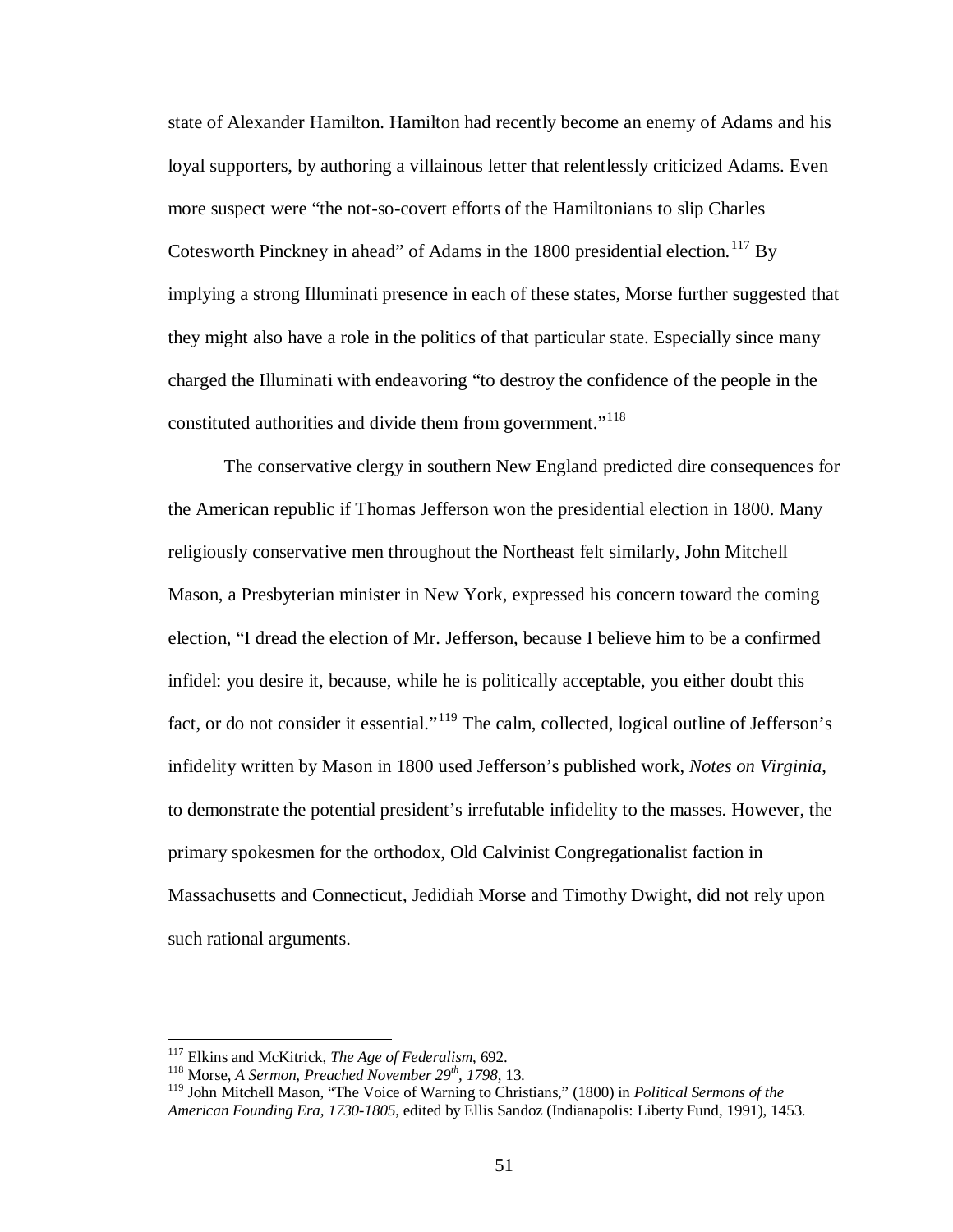Morse's Illuminati sermons of 1798 and 1799 make clear that, only true Christianity can preserve the American republic and only the respect and obedience of the people toward proper elected leaders and the clergy could ensure the creation of a Christian republic. Morse's message became part of a clerical campaign when ministerial colleagues picked up similar themes. Timothy Dwight continued the Illuminati discourse in a sermon given on the Fourth of July, 1798, not quite a month after Morse's original sermon. Dwight echoed similar allegations against the Illuminati. Undeniably a superior orator and writer with a strong background in poetry, Dwight declared, "In the societies of Illuminati doctrines were taught, which strike at the root of human happiness and virtue; and every such doctrine was either expressly or implicitly involved in their system."<sup>[120](#page-57-0)</sup> In explaining the proper defense against the Illuminati, Dwight used the same method as Morse. Dwight told his listeners,

You already know what is to be done, and the manner in which it is to be done ... But it may be necessary to remind you, that personal obedience and reformation is the foundation, and the sum, of all national worth and prosperity. If each man conducts himself aright, the community cannot be conducted wrong. If the private life be unblamable, the public state must be commendable and happy.<sup>[121](#page-57-1)</sup>

If personal obedience and reformation were the foundation of a prosperous and happy republic, the clergy were irreplaceable. Dwight wrote, "Christianity cannot fall, but by the neglect of the Sabbath" and it was the clergy that reminded the people to partake in weekly worship and facilitated the worship of God.<sup>[122](#page-57-2)</sup> Like Morse, Dwight believed a proper Christian society could not exist without the clergy.

<span id="page-57-0"></span><sup>&</sup>lt;sup>120</sup> Timothy Dwight, "The Duty of Americans, at the Present Crisis," (1798) in *Political Sermons of the American Founding Era, 1730-1805*, edited by Ellis Sandoz (Indianapolis: Liberty Fund, 1991), 1374. *AMERICAN FOUNDING ERA, 1730-1805, edited by Ellis Sandong Era, 1730-1805*, 1378.<br><sup>122</sup> Dwight, "The Duty of Americans," 1380.

<span id="page-57-2"></span><span id="page-57-1"></span>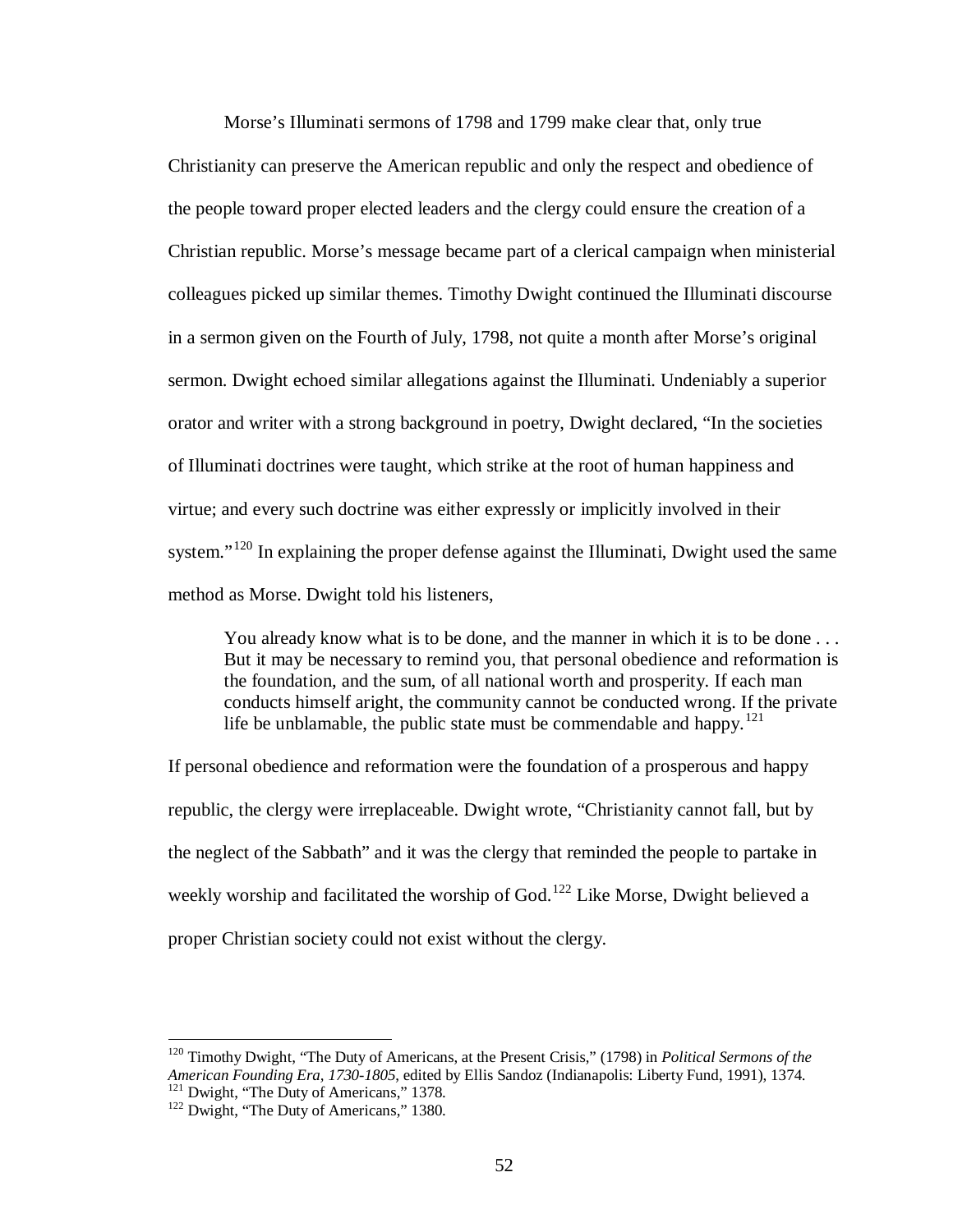On April 25, 1799, the Bavarian Illuminati's clerical opposition experienced a surge in popularity. Many of the clerical members of the orthodox, Old Calvinist Congregational faction referred to the conspiracy in their fast day sermons. Some contained veiled references, others were far more explicit. Ezra Weld assured his Braintree congregation of his personal perusal of the appendix to Morse's thanksgiving sermon and assured them "you will find, I am most confident, abundant reason to alter your opinions relative to France, and the doings of our American government."<sup>[123](#page-58-0)</sup> Echoing the opinions of Morse and Dwight, Weld reminded his listeners and readers of the duties of all citizens of a civilized state, "a Constitution, however, which was not only formed by wisdom and prudence, but needs the same for the pillars of its support. It rests upon the shoulders of the people, upon, their cheerful submission to their own laws, and resistance of all foreign influence."<sup>[124](#page-58-1)</sup> While ministers like Weld, Osgood and Holmes decided not to directly address the troubling claims of the Illuminati's growing power that Morse placed at the center of his fast day sermon, they did emphasize the great importance of public virtue.

The *neglecters* of the public worship of God; the *Sabbath-breakers*, and *gamblers* of the present period; the *profane*, &c. . . . cannot find themselves willing to carry their obedience on to universal submission to the laws of the community. Such licentiousness is indicative of our public unhappiness; for where the laws of a community or State are menaced and violated with boldness and perseverance, and the symptoms of dissolution are visible. $125$ 

By connecting the success of the republic and public virtue in their fast day sermons, the clergy chose to accentuate their interpretation of republicanism tempered by millennial discourse.

<span id="page-58-1"></span><span id="page-58-0"></span><sup>&</sup>lt;sup>123</sup> Weld, *A Discourse, Delivered April 25, 1799*, vi.<br><sup>124</sup> Weld, *A Discourse, Delivered April 25, 1799*, 12.<br><sup>125</sup> Weld, *A Discourse, Delivered April 25, 1799*, 22.

<span id="page-58-2"></span>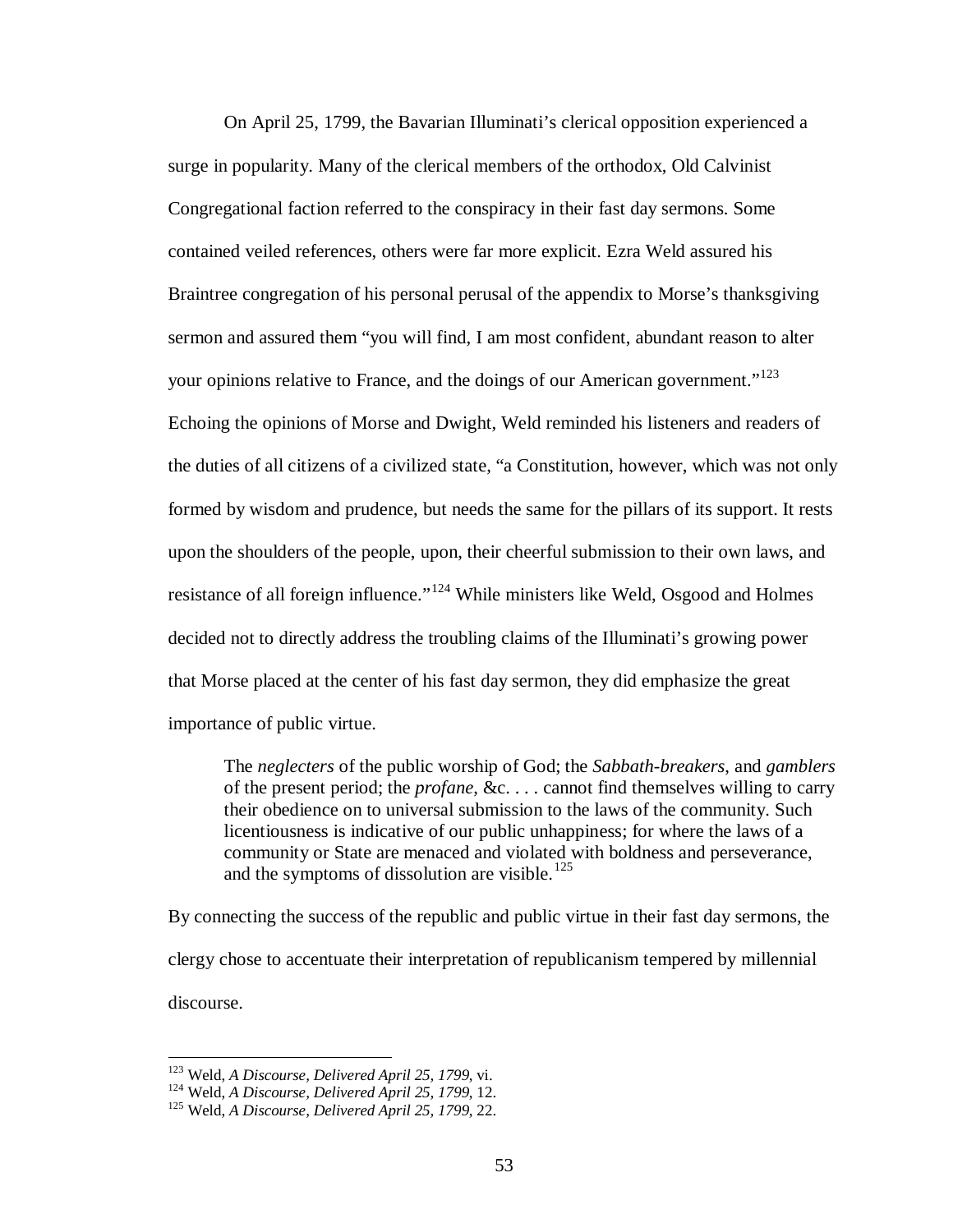The orthodox fast day sermons in April 1799 especially warned of the threat posed by "the disorganizers of civil government" who were the "real enemies to all denominations of the *religious*."[126](#page-59-0) Morse's ministerial colleagues quickly recognized the power of a threat to both government and religion, this dual threat coupled with the millennial expectations held by New Englanders provided incentive for their listeners to adopt their advice. David Osgood referred to anti-Christian elements and Abiel Holmes quoted John Adams's fast day proclamation, a document that reiterated the alarmist language used by Morse, "the most precious interests of the people of the United States are still held in jeopardy- by the dissemination among them of those principles subversive of the foundations of all religious, moral and social obligations, that have produced incalculable mischief and misery in other countries." [127](#page-59-1) These men agreed with Morse and Dwight. Holmes reminded his congregation of the Book of Isaiah and the familiar story of King Hezekiah,

The King of Assyria was a rod in God's hand for the correction of his covenant people. What the Assyrian was to *them*, the Terrible Republic may be to *us* . . . The great condition of our security is nothing less than national religion: *The Lord is with you while ye be with him; and if ye seek him, he will be found of you; but if ye forsake him, he will forsake you*. [128](#page-59-2)

The conservative ministers hoped to remind their flocks of their kinship to the Israelites, they too were covenanted people. If they desired a thriving and content republic, they must carry out their part of the bargain as the clergy interpreted it.

The clergy championed republicanism, yet differed greatly from the evangelicals or the Democratic-Republicans. The clergy espoused a form of limited liberty. Their experiences with civil millennialism and their understanding of virtue taught them that

<span id="page-59-1"></span>

<span id="page-59-0"></span><sup>&</sup>lt;sup>126</sup> Weld, *A Discourse, Delivered April 25, 1799*, 29.<br><sup>127</sup> Holmes, *A Sermon Preached at the Brattle Street Church*, 28.<br><sup>128</sup> Holmes, *A Sermon Preached at the Brattle Street Church*, 27.

<span id="page-59-2"></span>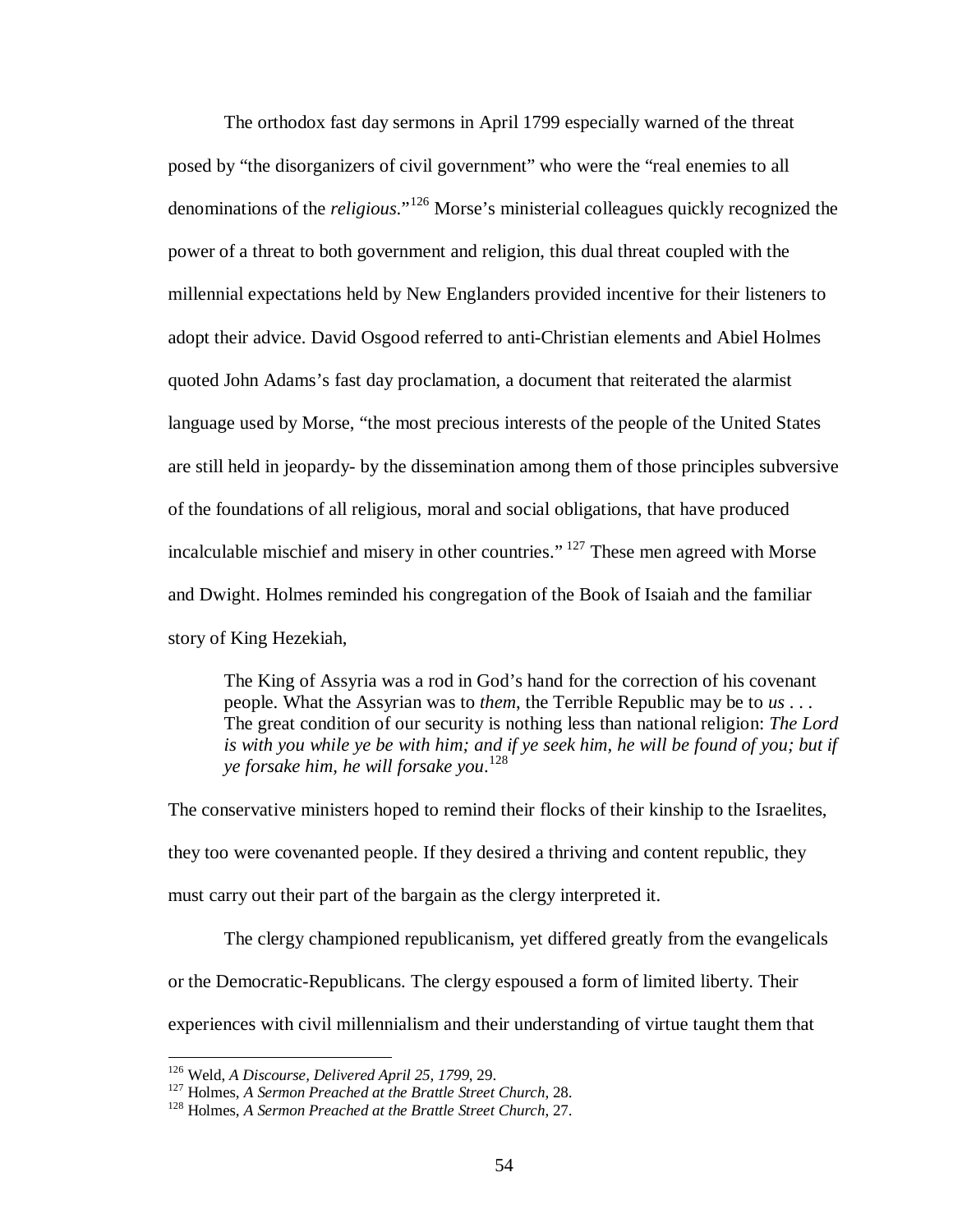only religion could motivate people to seek the common good, and they believed the creation of a moral society was essential to successful republicanism. Therefore, the clergy fought to preserve order in society in order to maintain their definition of liberty, Morse desired that "liberty be given the opportunity to flourish *within* the governmental system." <sup>[129](#page-60-0)</sup> Morse had personal reasons to maintain the status quo, but he was keenly aware "that liberty could only operate within certain limitations."<sup>[130](#page-60-1)</sup> In the minds of Morse, Dwight and their ministerial colleagues traditional religion and a strong social role for the clergy were the only means of preserving American republicanism. Certain that disrespect for the law would result in increased government or the dissolution of government, neither acceptable outcomes, the clergy prepared a campaign to preserve American liberty.

 Historian Richard J. Moss believed Morse had aims beyond the conspiracy, "He did not argue that recent events were understandable solely as the product of a diabolical plot; he sought to put these events in a much larger context."<sup>[131](#page-60-2)</sup> The Illuminati narrative in the hands of the orthodox, Old Calvinists was not a tool for spreading fear and panic, quite the opposite, their arguments "imposed a degree of rationality onto a series of events that otherwise challenged existing categories of thought."<sup>[132](#page-60-3)</sup> The Illuminati threat uniquely suited the campaign waged by the conservative clergy; a threat to both government and religion demonstrated their belief in the essential nature of a connection between church and state. Furthermore, the internal threat required citizens' diligence, and renewed public virtue. The conservative elements of New England

<span id="page-60-2"></span><span id="page-60-1"></span>

<span id="page-60-0"></span><sup>&</sup>lt;sup>129</sup> Snyder, "Foundations of Liberty," 389.<br><sup>130</sup> Snyder, "Foundations of Liberty," 389.<br><sup>131</sup> Moss, "Jedidiah Morse and the Illuminati Affair," 142.<br><sup>132</sup> Wells, *The Devil and Doctor Dwight*, 153.

<span id="page-60-3"></span>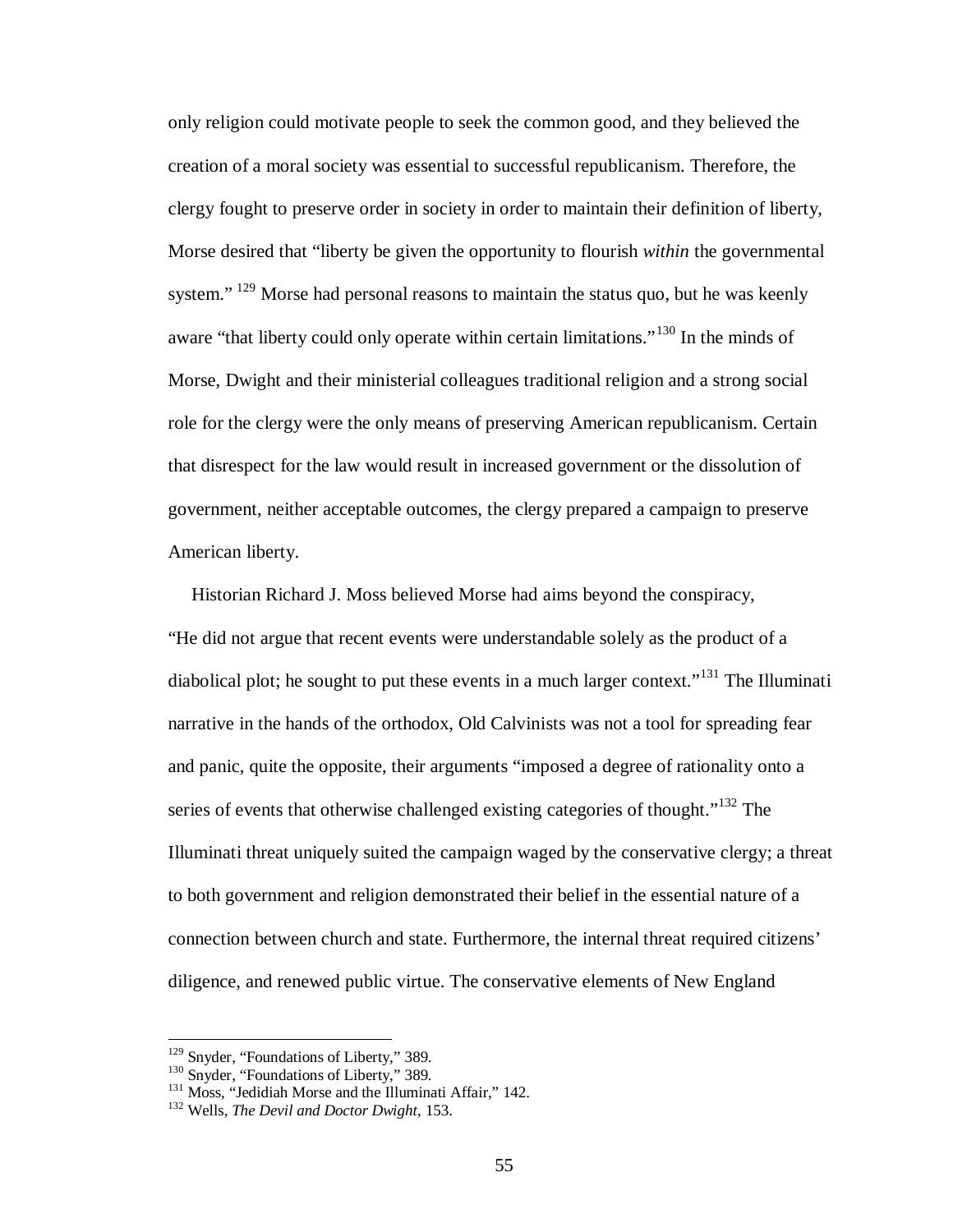Congregational clergy with their world outlook tinged with civil millennialism, concern over public virtue and status anxiety were predisposed to accept the existence of an Illuminati threat. However, New England citizens were also inclined to believe conspiracy threats because of their ideological and religious backgrounds. In his study of republican religion during the early national period, historian William Gribbin explained the ready acceptance of paranoid style rhetoric in New England,

This was one reason why the attitudes which social scientists call the 'paranoid style' flourished among them, for the republican ideology presumed that the continuance of liberty was possible only when the moral fiber of the nation was strong. Hence, any decline from virtue was a political matter; and the toleration of sinful conduct, even private vices causing no immediate disruption to the body politic, endangered the state. $133$ 

New Englanders had steeped in the theology of millennial hope, the covenanted community and the cooperation between church and state for generations, therefore, unlike citizens in Virginia or even nearby New York, the propaganda presented by the clergy meshed with their political and religious expectations.

Although Moss criticizes Jedidiah Morse's Bavarian Illuminati sermons as "poorly written and organized," in actuality they were finely crafted Federalist propaganda.<sup>[134](#page-61-1)</sup> A firm believer in Federalist policy, Morse relished the praise his fast day sermons received from the Federalist leadership because "if he could not shape policy, [he] at least wanted to influence public opinion."<sup>[135](#page-61-2)</sup> The Federal leadership may have recognized this desire in Morse; evidence suggests that Oliver Wolcott supplied Morse with information pertaining to the existence of Illuminati cells on American soil.

<span id="page-61-1"></span>

<span id="page-61-0"></span><sup>&</sup>lt;sup>133</sup> Gribbin, *Republican Religion*, 62.<br><sup>134</sup> Moss, "Jedidiah Morse and the Illuminati Affair," 153.<br><sup>135</sup> Phillips, *Jedidiah Morse*, 81.

<span id="page-61-2"></span>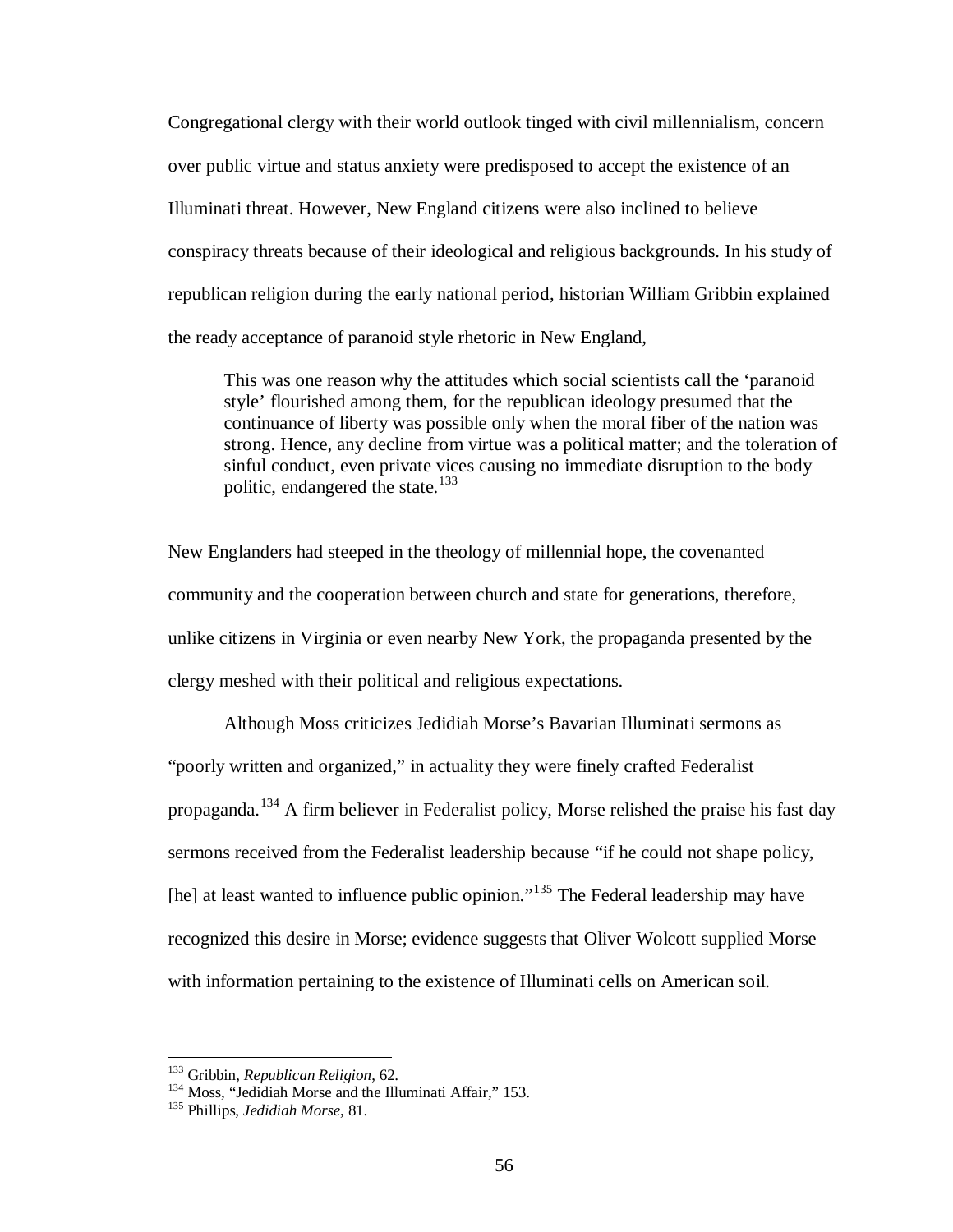In times of crisis, individuals often return to the old, the comfortable, and the traditional. Like the clergy, New Englanders with their firm background in Calvinism and New England political thought were preprogrammed to accept the validity of the Bavarian Illuminati threat. Morse thoroughly utilized past experiences in his efforts to demonstrate the danger posed by the Illuminati. In his sermons, Morse often invoked the memory of past generations, "Our pious ancestors saw the hand of God in every thing, more especially in all signal events, such as pestilence, famine, earthquakes, war, and other calamities. But it had become fashionable as of late, to ascribe these feelings to the uncontrolled operations of natural causes, and to keep out of view the Divine agency."<sup>[136](#page-62-0)</sup> The conservative clergy called upon New England citizens to follow their ancestors and watch for the hand of God in everyday events. The Bavarian Illuminati posed a grave threat to New England culture, to combat it Morse recommended,

To prevent this as far as in us lies, it behooves us to listen to the voice of providence in the present events, which loudly warns us that loudly warns us to avoid all political connection with those nations which seem devoted to destruction; to watch the movements, and detect and expose the machinations of their numerous emissaries among us; to reject, as we would the most deadly poison, their atheistical and destructive principles in whatever way or shape they may be insinuated among us, to take heed that we partake not of their sins, that we may not receive her plagues.<sup>[137](#page-62-1)</sup>

The Bavarian Illuminati worked perfectly under these conditions, had the clergy attempted to persuade their parishioners to thwart the Illuminati threat in an unconventional manner their campaign would have failed outright. The strength of the clerical campaign lay in the clergy's proposed solution, a return to traditional religious values and a more stable government structure. This echoed the concerns of influential

<span id="page-62-1"></span><span id="page-62-0"></span><sup>136</sup> Morse, *A Sermon . . . April 25th,, 1799*, 28. <sup>137</sup> Morse, *A Sermon . . . April 25th,, 1799*, 31.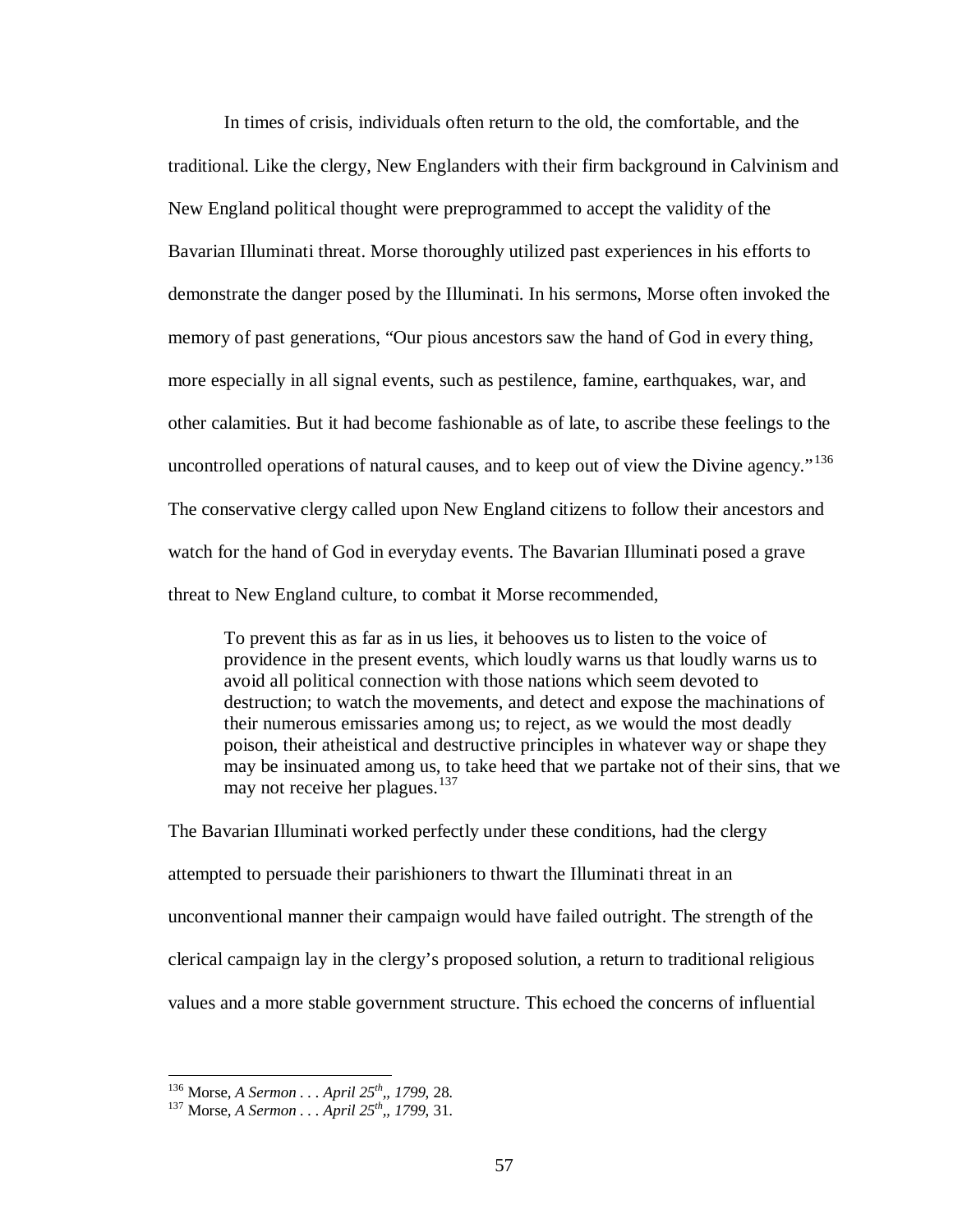local Federalists and fit neatly in the New England traditional of holding the French in suspicion.

A strong historical connection allowed the clergy to demonstrate the consequences of ignoring Providence; clergy used both Biblical imagery and familiar historical precedent to illustrate the scope and power of the present crisis. While politicians held forth the Roman Republic as a shining example of America's republican heritage, the clergy saw a solemn lesson in the Roman narrative and urged their congregations to remember, "That like causes produce like effects, and learn wisdom from the fatal experiences of other nations."<sup>[138](#page-63-0)</sup> In the capable hands of Morse the history of Rome became a cautionary tale exhibiting the importance of religion for a healthy republic. According to Morse while the Roman people followed the great principle of religion,

They were virtuous, free, and invincible. But when the *Atheistical* doctrine of *Epicurus* had insinuated itself among them under the fascinating title of *philosophy*, it by degrees undermined and destroyed this great principle, and with it that 'individual simplicity of manners, and enthusiasm of public virtue . . . and pious attention to the improvement of the morals of the people by religion, which, in all countries are the strong pillars by which every political society is sustained. $139$ 

Thus, Rome fell not because of the barbarian invasions, but because of irreligion. Ominously, Morse predicted the same fate for America because "the same philosophy which ruined Rome has been revived in the present age, and is now widely spreading its desolations over the world. Its contagious influence has reached us, and is visibly marring the foundations of all our most precious interests."[140](#page-63-2) Morse and others reckoned the emergence of rational religion, termed deism by most but atheism by the conservative

 <sup>138</sup> Morse, *A Sermon, Preached November 29th, 1798*, 14.

<span id="page-63-2"></span><span id="page-63-1"></span><span id="page-63-0"></span><sup>139</sup> Morse, *A Sermon . . . April 25th,, 1799*, 29-30. <sup>140</sup> Morse, *A Sermon . . . April 25th,, 1799*, 30.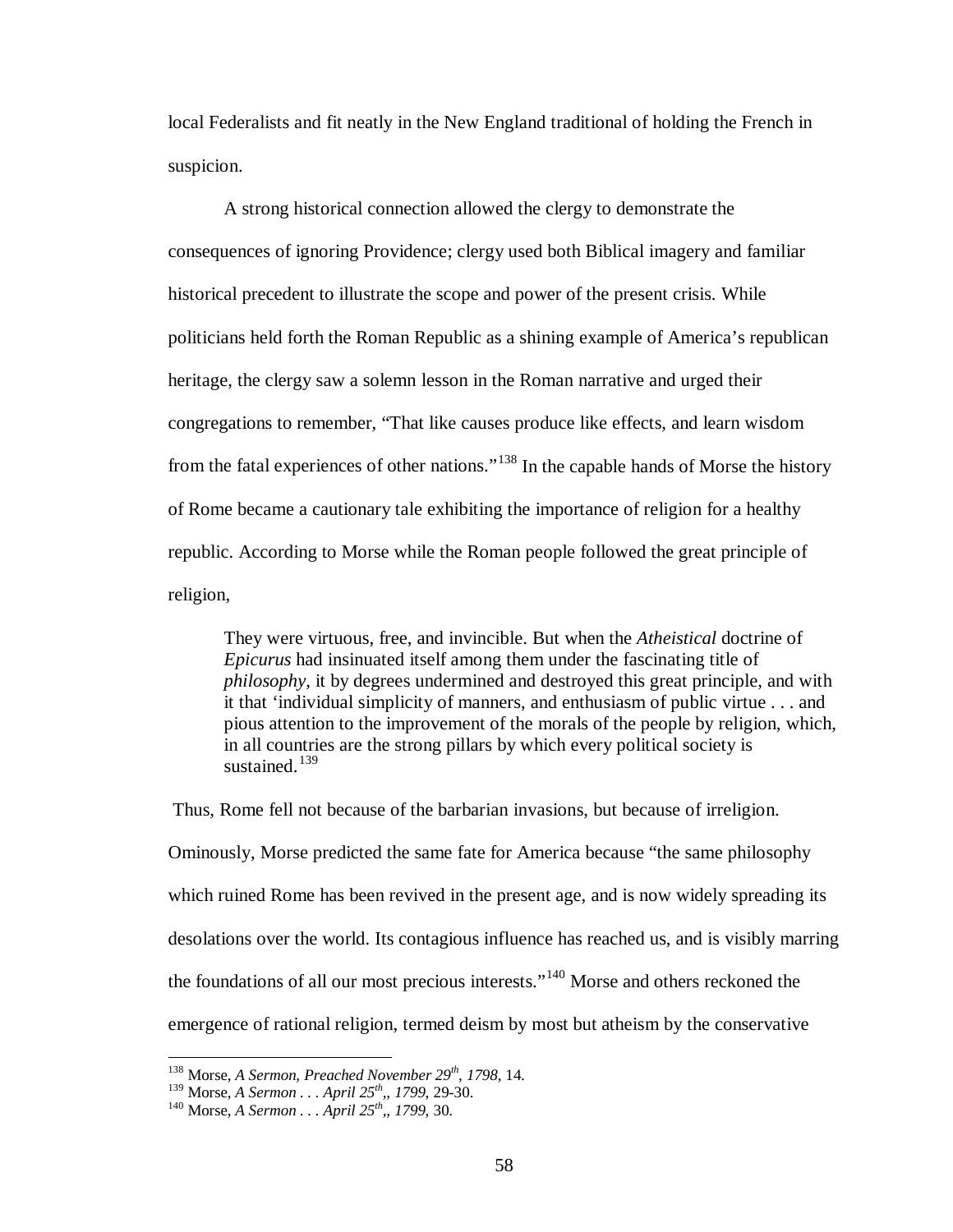clergy, symbolized a return of dangerous, incendiary philosophy. The clergy believed the American state was as morally weak as the Roman state had been before its fall.

The clerical concern over social morality is well established, as is the fact that most of the clergy considered vice and irreligion to be on the rise in early national America. Jedidiah Morse defined irreligion as "a contempt of all religion and moral obligation, impiety, and everything that opposes itself to pure Christianity."<sup>[141](#page-64-0)</sup> Drawing upon the lesson provided by the Greek and Roman downfalls, Morse reminded his congregation that only "through the goodness of God, we continue to enjoy Constitutions of Civil Government well calculated to secure and maintain our rights, civil and religious."[142](#page-64-1) Morse believed that freedom was a privilege, not a right and that the success of American government depended upon God's goodwill. Like other clerical members of the orthodox, Old Calvinist faction, Morse feared the goodwill of God was diminishing because of the rampant spread of immortality, greed and vice. Morse cautioned,

Vice is hostile to freedom. A wicked people cannot long remain a free people. If, as a nation, we progress in impiety, demoralization, and licentiousness, for twenty years to come, as rapidly as we have for twenty years past, this circumstance alone will be sufficient, without the aid of any other cause, to subvert our present form of government. $^{143}$  $^{143}$  $^{143}$ 

The clergy felt immense concern about their society because their experiences with civil millennialism and Revolutionary republican rhetoric convinced them that the success of their country depended on the virtue of their fellow citizens. Furthermore, because colonial and Revolutionary New England culture emphasized the social watchmen role of

<span id="page-64-2"></span>

<span id="page-64-1"></span><span id="page-64-0"></span><sup>&</sup>lt;sup>141</sup> Morse, *A Sermon, Delivered . . . May 9<sup>th</sup>, 1798*, 17.<br><sup>142</sup> Morse, *A Sermon, Preached November 29<sup>th</sup>, 1798*, 10.<br><sup>143</sup> Morse, *A Sermon, Preached November 29<sup>th</sup>, 1798*, 12.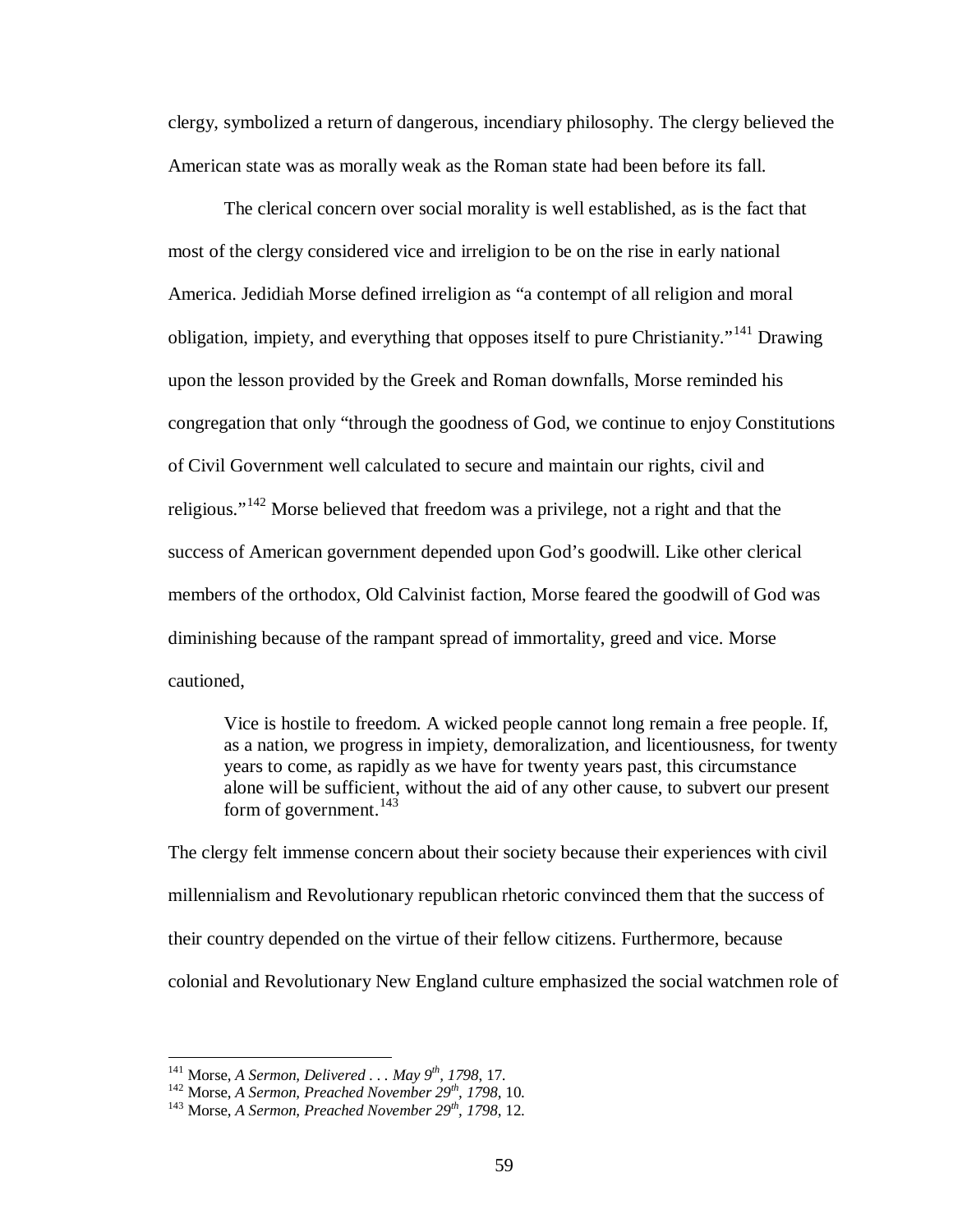the clergy, these men believed it was their duty to protect and guide society. Thus, the conservative clergy launched the Illuminati conspiracy with the best of intentions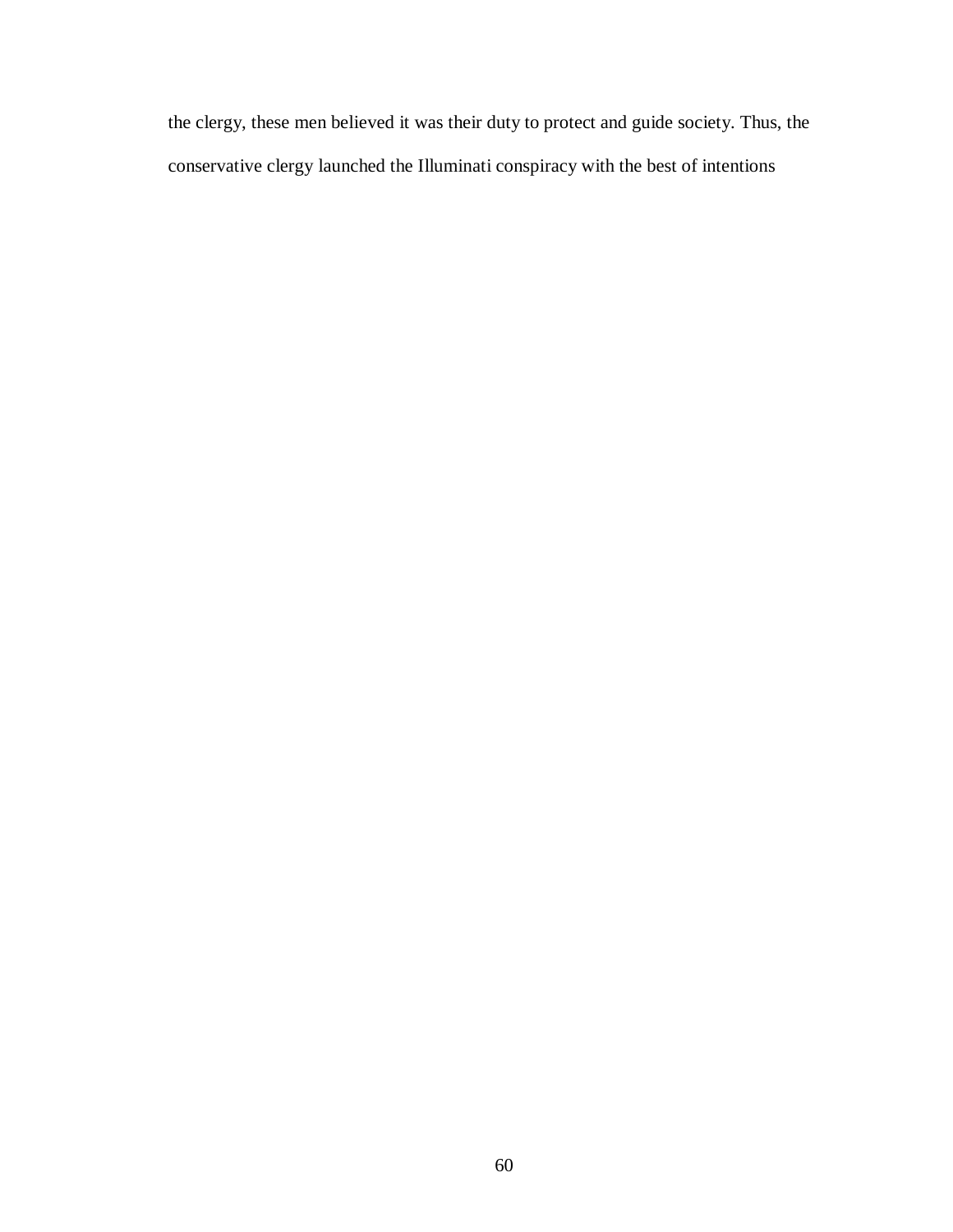## Chapter III Fall from Grace: The Bavarian Illuminati Fraud

Ultimately, the clerical campaign failed, surprisingly, because of an internal division in the Congregational Church. The same disunion that had existed since the Great Awakening, the orthodox and the liberal Congregationalists, now threatened in the late 1790s to tear the Church apart. However, the separations within Congregationalism existed below the surface and often went unrecognized, "While from a distance Congregationalism cut an imposing profile, a closer inspection reveals cracks just below the surface. These divisions, which would split the denomination and sap its strength in the first quarter of the nineteenth century, were now mostly latent, but festering."<sup>[144](#page-66-0)</sup> During the social chaos and political crises between 1760 and 1800, the Congregational Church maintained a veneer of unity; it seemed the clergy could work together for the American cause of liberty despite their theological disagreement. However, at the end of the eighteenth century their relationship changed dramatically.

During the Revolutionary War and Washington administration, New England Congregationalists presented a united front, "They generally stood together in their public pronouncements, although theological segmentation did contribute to a breakdown in consensus regarding the national covenant."[145](#page-66-1) The beginning of serious competition between clergy with different theological loyalties had many causes; one early issue that split the clerical opinion was the Illuminati crisis of 1798 and 1799. Morse and his orthodox, Old Calvinist supporters emphasized the social role of the church, a role they saw diminishing and desperately tried to rescue. The liberal Congregationalists stressed

<span id="page-66-1"></span><span id="page-66-0"></span><sup>144</sup> Sassi, *A Republic of Righteousness*, 25. <sup>145</sup> Sassi, *A Republic of Righteousness*, 25.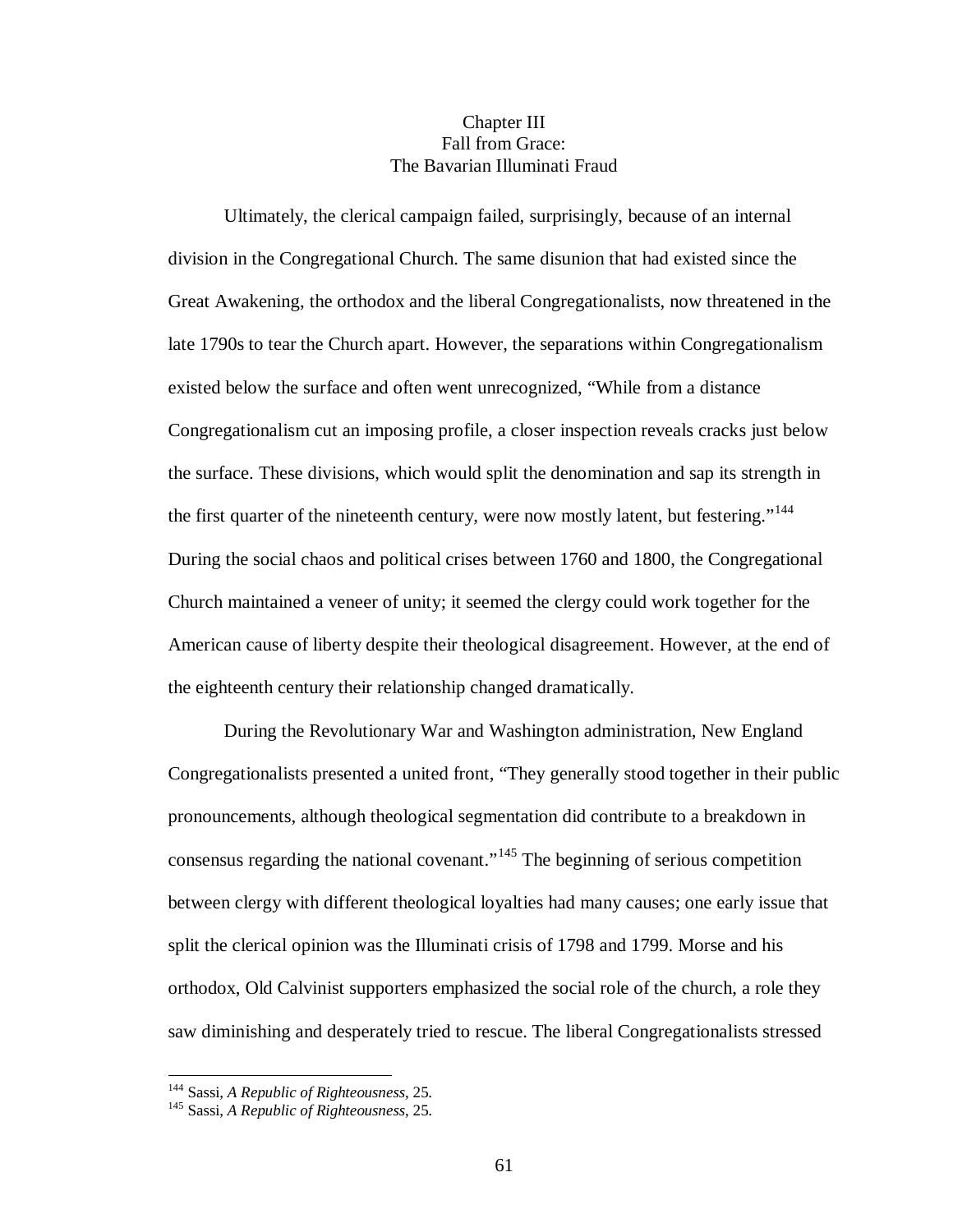the importance of theology and dedicated their efforts to maintaining the theological purity of the Congregational Church. Liberal Congregationalists such as William Bentley found the clerical role advocated by Jedidiah Morse unacceptable. While Morse believed he advocated a return to past religious tradition, the liberal Congregationalists felt quite the opposite, they believed his actions polluted the church and altered the role of the minister. For liberals, more engaged with intellectual and theological pursuits than civic involvement, the political scheming of orthodox clergymen was reprehensible.

The public reaction to the Bavarian Illuminati threat is difficult to judge, yet the language of letters in the newspaper war clearly point to embattled liberal and orthodox Congregationalists. The large number of ministers who addressed the Illuminati in fast day sermons on April 25, 1799, the extensive reprinting of Morse's sermon as far as Philadelphia and South Carolina and the ready market for printed copies of Morse's sermon suggests a great deal of acceptance.<sup>[146](#page-67-0)</sup> In an article discussing the clerical opinion of the French Revolution, Gary B. Nash described the response to Morse's 1798 sermon as largely positive, "Already inflamed by the XYZ Affair, newspapers editors, clergymen, politicians, and private citizens echoed the charges, calling for the extermination of the alien influence and affirming the need for social unity, conservative government, and a revival of religion."<sup>[147](#page-67-1)</sup> Despite the anti-elite climate of the 1790s, all of Morse's printed fast day sermons appear with a note of approval from the listeners on the title page. This suggests that the sermons received the endorsement of the influential lay members of the Congregation entrusted with selecting sermons for print. Morse may

<span id="page-67-0"></span> <sup>146</sup> For examples see: *Porcupine's Gazette*, 1799-02-25, *Porcupine's Gazette*, 1799-01-03,and *South* 

<span id="page-67-1"></span>*Carolina Gazette and Timothy's Daily Advertiser*, 1799-02-08. 147 Gary B. Nash, "The American Clergy and the French Revolution," *The William and Mary Quarterly* 22, no. 3 (1965), 392.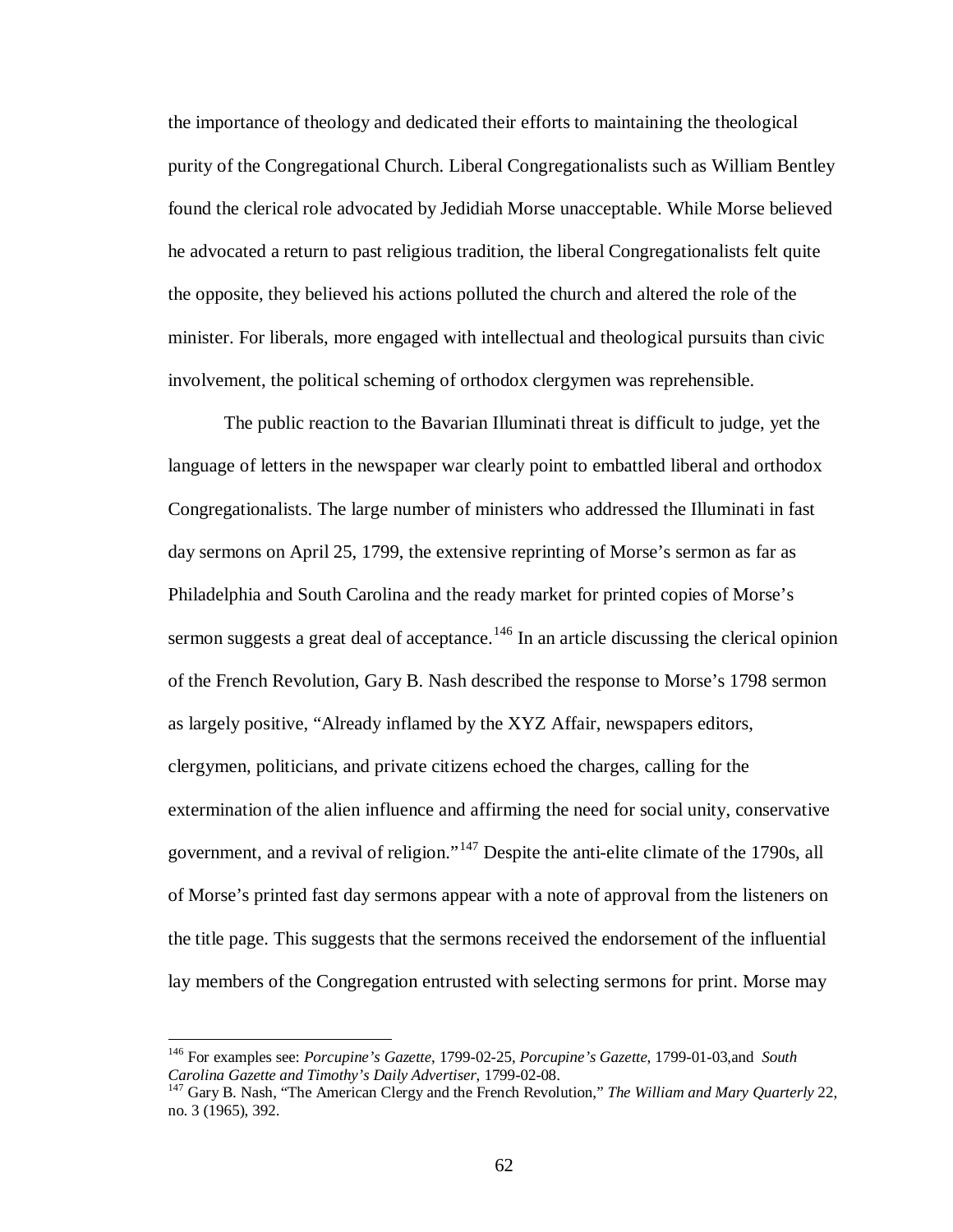also have received the support of local Federalist politicians present in the special occasion audience who found the Bavarian Illuminati conspiracy a means of furthering their political goals.

During the fall of 1799, the conflict over the Illuminati threat took center stage in several Massachusetts and Connecticut newspapers, including the *Independent Chronicle, the Bee, the Massachusetts Spy, the Constitutional Telegraph* and *the American Mercury*. It was not the conflict envisioned by Morse, instead of banding together to present a united front against the Illuminati and the possible dangerous outcome of the approaching election, the Congregational Church divided between those who supported Morse and those who did not. The most important factor in determining which members of society would ultimately support Morse and his conservative Congregationalist brethren was their personal political opinions. The New Englanders who challenge Morse in the newspapers all expressed sentiments compatible with Democratic-Republican political doctrine.

The first letters questioning Morse's motives appeared shortly after his April fast day sermon. *The Independent Chronicle and Universal Advertiser* published a letter from an American citizen concerned with Morse's motives for exposing the Illuminati conspiracy. The writer admitted to being intrigued with the origin and reliability of Morse's principle source, *Proofs of a Conspiracy Against All the Religions and Governments of Europe*, "Being rather surprised that a publication of the authenticity and consequence which Dr. Morse attached to this, should have so little excited the attention of the public, and that the facts which it presents should not have been more generally

63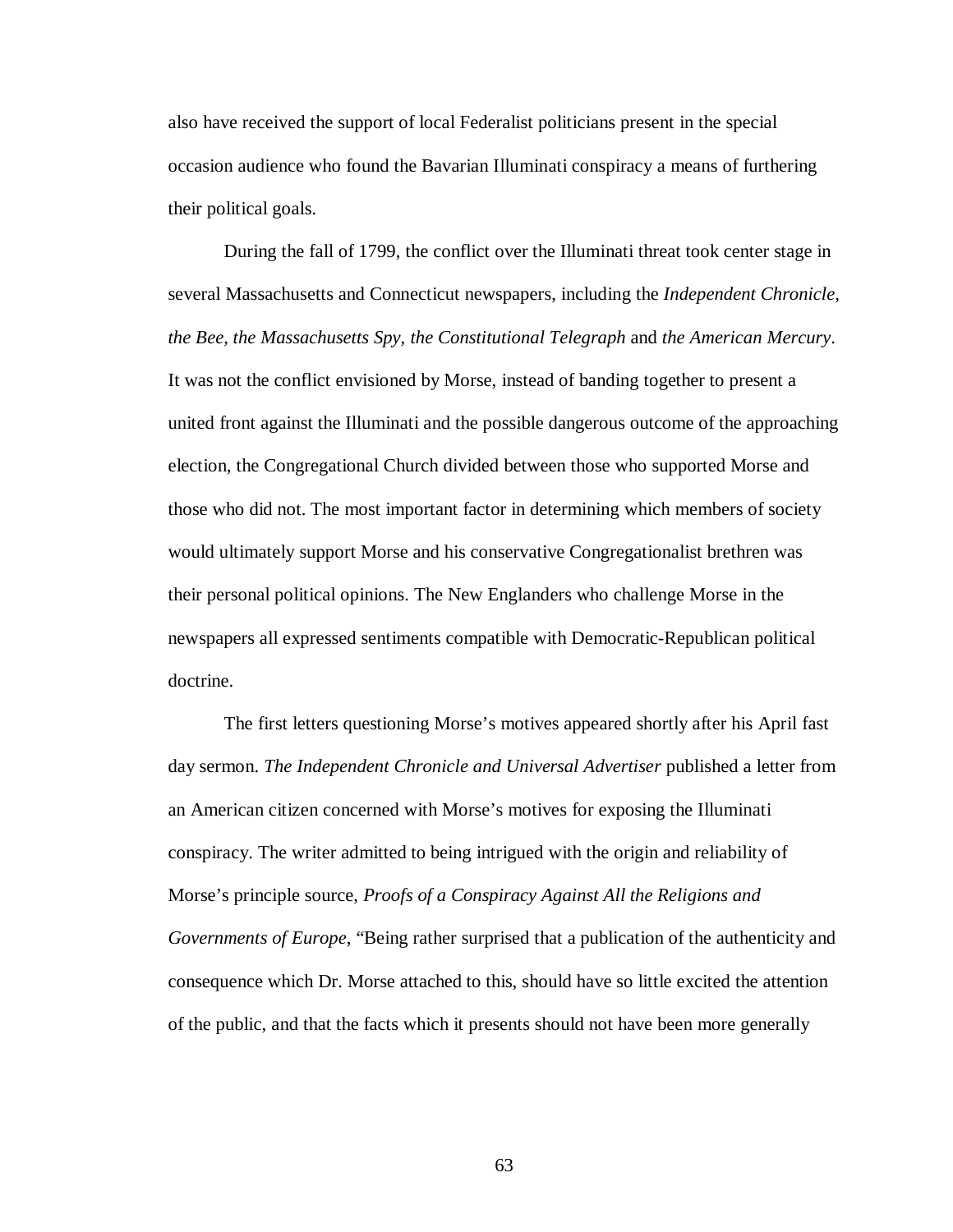known."[148](#page-69-0) 'An American' questioned the authenticity of Robison's book and included a review published by *The Critical Review or Annals of Literature* a London publication from 1797. The review declared the society innocent of all charges and seriously criticized Robison declaring, "The object of our author seems therefore to be absurd in the extreme, and we should throw aside with the utmost contempt . . . [the Illuminati] is of no more consequence than the history of Old Codgers, Jerusalem Bricks, Merry Boys and similar clubs, which have their meetings in and about London."[149](#page-69-1) The author continued in his letter to question Dr. Morse's possible motives, "Charity forbids us to suppose that Dr. Morse would hazard his reputation as a Scholar, his character as a Patriot, or his candor as a Christian, by holding up a work, which is 'calculated to excite alarms in the public,' without pretty decided proofs of its good authority and correctness . . . But Mr. Morse has in a public and solemn manner, indirectly pledged himself for the authenticity of an extraordinary publication by adopting its sentiments, and recommending it to his countrymen."[150](#page-69-2) This letter identified Morse as the source of the conspiracy and intimately attaches his reputation to the accuracy of the publication.

Three consecutive letters with a similar theme also appeared in the *Independent Chronicle* between May 6 and June 3, 1799. They were each signed, "A Friend to a Real Clergyman, and an Enemy to Bigots," Like the letter by 'An American,' this series questioned Morse's motives for releasing the Illuminati information, but continued to ask why he would reveal such sensitive information in a public sermon, "How much more patriotic would it have been in you, Doctor, to have communicated these secret plots to the district attorney, the grand jury, or any other body qualified to take cognizance of

<span id="page-69-0"></span><sup>&</sup>lt;sup>148</sup> *The Independent Chronicle and Universal Advertiser*, Thursday, May 24,- to Monday, May 28, 1798.<br><sup>149</sup> *The Independent Chronicle*, Thursday, May 24,- to Monday, May 28, 1798.

<span id="page-69-2"></span><span id="page-69-1"></span><sup>&</sup>lt;sup>150</sup> *The Independent Chronicle*, Thursday, May 24,- to Monday, May 28, 1798.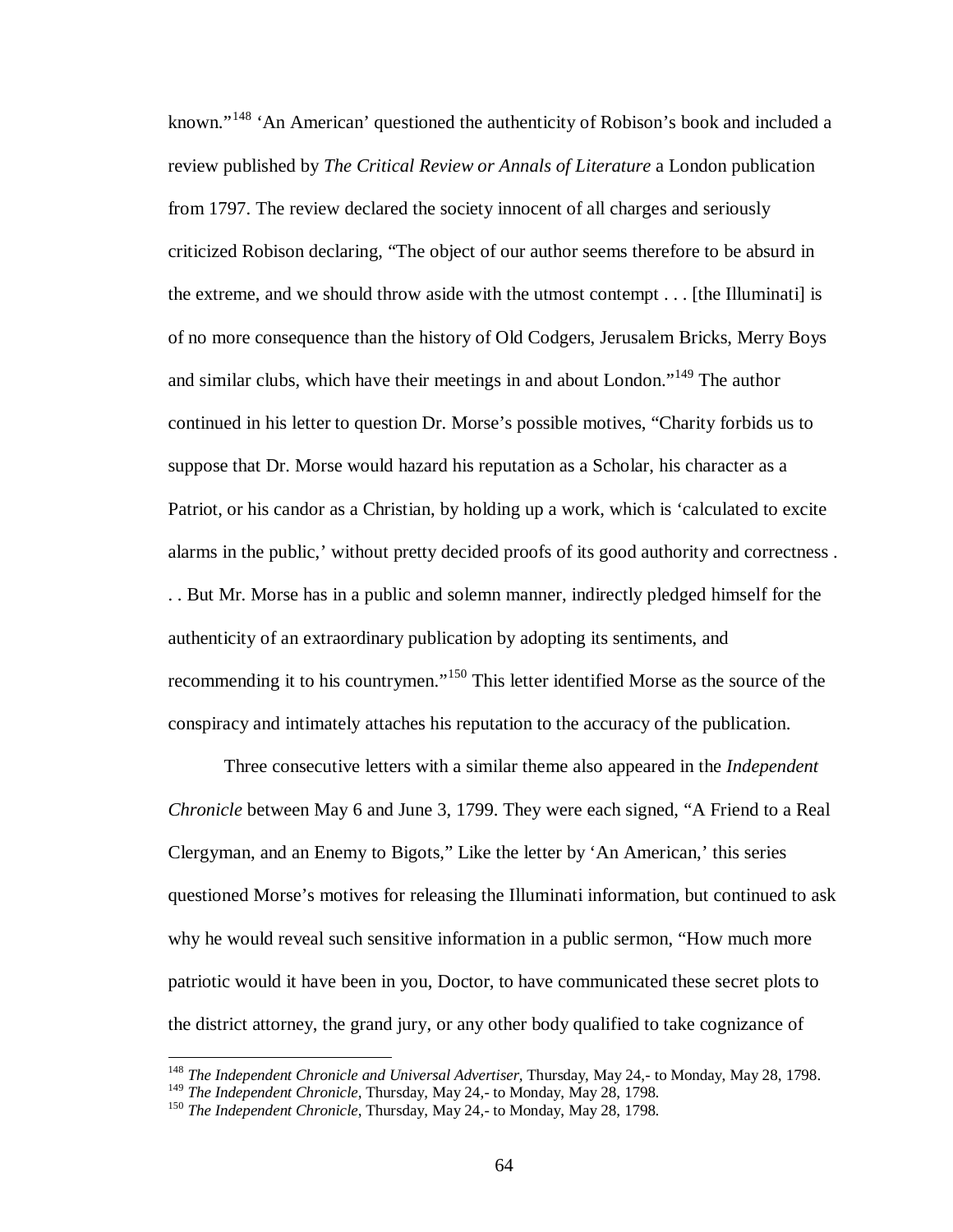such high crimes and misdemeanors, to retail the alarming narrative in nine-penny sermon?" $151$ 

Much more damning, the final letter, accused Morse of neglecting his ministerial duties. First, 'A Friend' criticized Morse for the content of his fast day and thanksgiving sermons, "On a Thanksgiving of Fast day they [the public] expect to have their hearts enlarged with the most grateful adorations of the Supreme Being; they expect to meet together in love, and to separate in friendship; to contemplate the blessings of Heaven, and to implore its protection."<sup>[152](#page-70-1)</sup> This criticism probably offended Morse deeply, but the next accusation cut more deeply at his pride and ambition. The writer advised the clergy to look inward for the cause of recent irreligion,

Instead therefore, Doctor, of throwing the odium of the decline of religion, on the Illuminati, you ought to reflect whether you and *a few others*, in the clerical profession have not been the principle cause of its present enfeebled state. You sermons have been wrote with such a spirit pf party rage, that every moderate man condemns them. You have disgusted people with a constant repetition of false alarms, and when they find that your vouchers are as visionary as the fancy of a distempered mind, your predications and sermons are nearly as much unnoticed as the *quack handbills* of a mountebank, or the catchpenny puffs of a strolling player. For when we find that you propagate one falsehood, we naturally suppose the whole subject to be of the same material.<sup>[153](#page-70-2)</sup>

Thus, in the span of a two-column open letter Jedidiah Morse became the parson who cried conspiracy. Numerous letter writers to the various New England papers advised Morse not to be surprised when his congregation stressed because he had gambled his credibility and devoted too much of his time to geography and political intrigue. Morse had advocated a stance for the clergy above the political and social fray. Stressing the watchman role, Morse anticipated the clergy would continue to receive the traditional

<span id="page-70-0"></span><sup>&</sup>lt;sup>151</sup> The Independent Chronicle and Universal Advertiser, Monday, May 6, - Thursday, May 9, 1798.<br><sup>152</sup> The Independent Chronicle and Universal Advertiser, Thursday, May 30, - Monday, June 3.<br><sup>153</sup> The Independent Chronic

<span id="page-70-1"></span>

<span id="page-70-2"></span>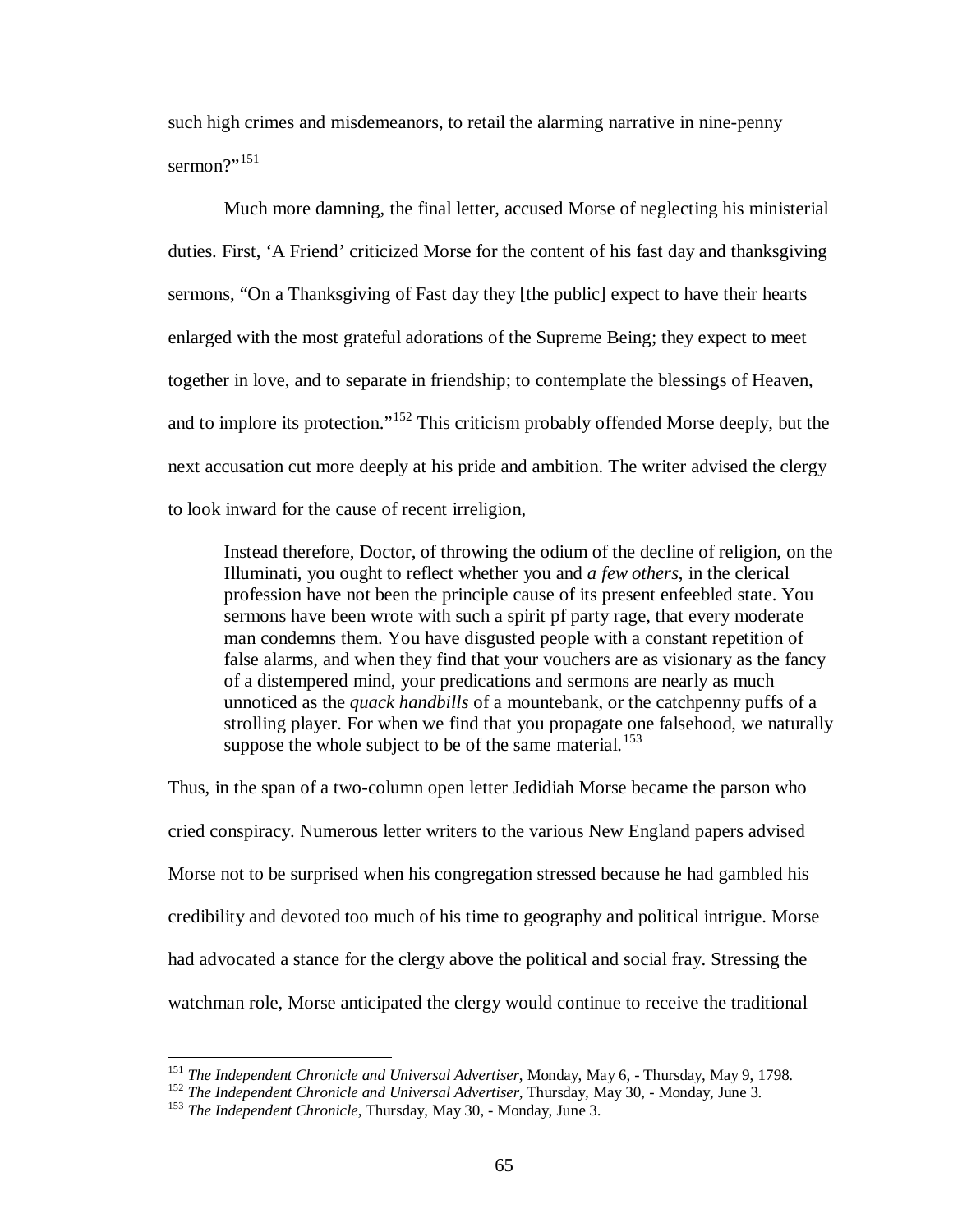respect and deference, but in his choice of public forum and public motivation, he left himself open for attack.

Morse was not entirely without support, a few community members came to his aid in print. In June 1799, an article appeared in the *Commercial Advertiser* without headline or author that supported Morse's allegations against the Illuminati and condemned the newspapers that criticized him. After a short summary of the Illuminati history the writer expressed certainty that,

This spirit is secretly working night and day, to circulate misrepresentations respecting our government. The *Aurora, the Bee* and every lying vehicle of slander, is industriously spread over the country, and put into the hands of credulous, ignorant men, to excite disaffection to our government. The honest men who are thus deceived are to be used hereafter as the instruments of a revolution, which shall exalt atheism and anarchy on the ruins of public peace and established laws.[154](#page-71-0)

In her examination of the political culture of honor that flourished during the early

republic, Joanne Freeman provides a detailed analysis of the art of paper war. "Part of

what differentiated weapons of paper war was the presence or absence of a signature. A

man who gave information 'with his own signature' staked his reputation on the veracity

of his words, thereby giving them weight and power."[155](#page-71-1) Many considered the use of

pseudonyms in political paper wars cowardly; however, the use of various nom de

plumes remained popular because the pseudonym possessed a unique power.

Anonymous print attacks enabled politicians to malign their foes without owning their comments. Often the sting in such attacks lay not in their anonymity but just the opposite: in the insular world of high politics, elite readers often had little difficulty guessing the authors of such pieces, giving them the authority of a reputation without the liability of blame.<sup>[156](#page-71-2)</sup>

<span id="page-71-1"></span><span id="page-71-0"></span><sup>&</sup>lt;sup>154</sup> *Commercial Advertiser*, 1799-06-08.<br><sup>155</sup> Joanne Freeman, *Affairs of Honor: National Politics in the New Republic*, (New Haven: Yale University Press, 2001), 127.

<span id="page-71-2"></span><sup>156</sup> Freeman, *Affairs of Honor*, 128-129.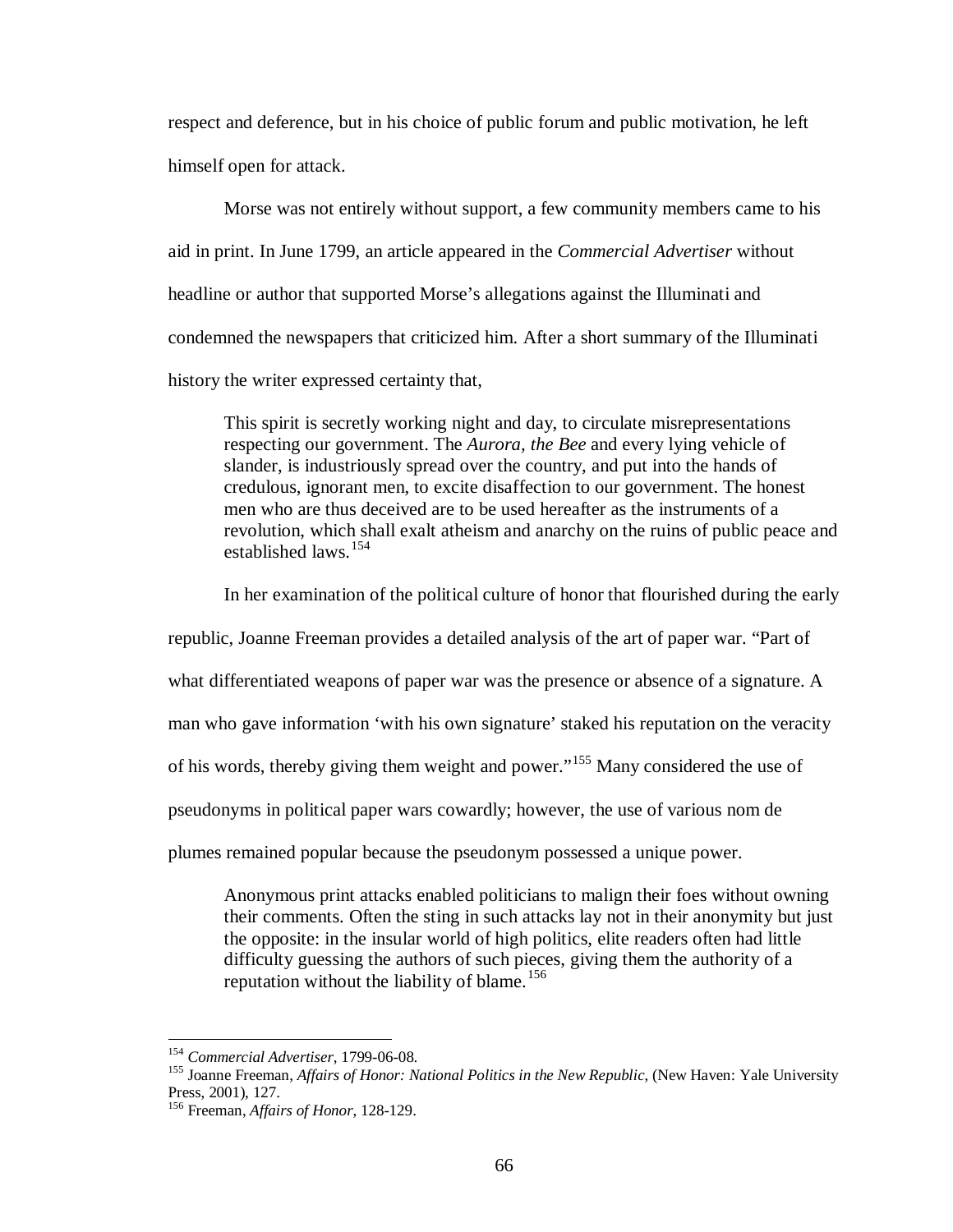Although Freeman's writing is devoted to political dealings, her conclusions contain relevance for the paper war between supporters and detractors of Jedidiah Morse. The Puritan legacy left New Englanders with a firm respect for the authority of a name and a genuine concern with maintaining the good reputation attached to their name. Furthermore, tight-knit and extensive networks of Congregational clergy, usually created around theological and political loyalties as well as region, brought clergy throughout New England into written contact with one another. It is probable that the readers of the time recognized the writing of an ally or foe although these identities remain a mystery to the modern reader.

Democratic-Republican sympathizer, William Bentley became the de facto leader of a paper war against the recent orations of the orthodox, Old Calvinist Congregational clergy, especially Jedidiah Morse. Determined to discredit Morse and Robison, Bentley utilized three mediums. During the late eighteenth century, there were several politically acceptable means of publicizing a political message; politicians wrote letters, pamphlets, broadsides and newspapers with strategic purposes and for an intended audience. The clergy were no exception and William Bentley utilized the full range written communication in his quest to bring into disrepute Morse and his allies. Bentley's first written opposition appeared in the form of a private address before the Morning Star Lodge in Worcester, Massachusetts, which was later printed at the request of the lodge. Delivered a few months after Morse's initial introduction of the Bavarian Illuminati, the author defends Masonry.

The Free Masons were a widespread and venerated institution in early America; several national leaders were members of Masonic lodges including former President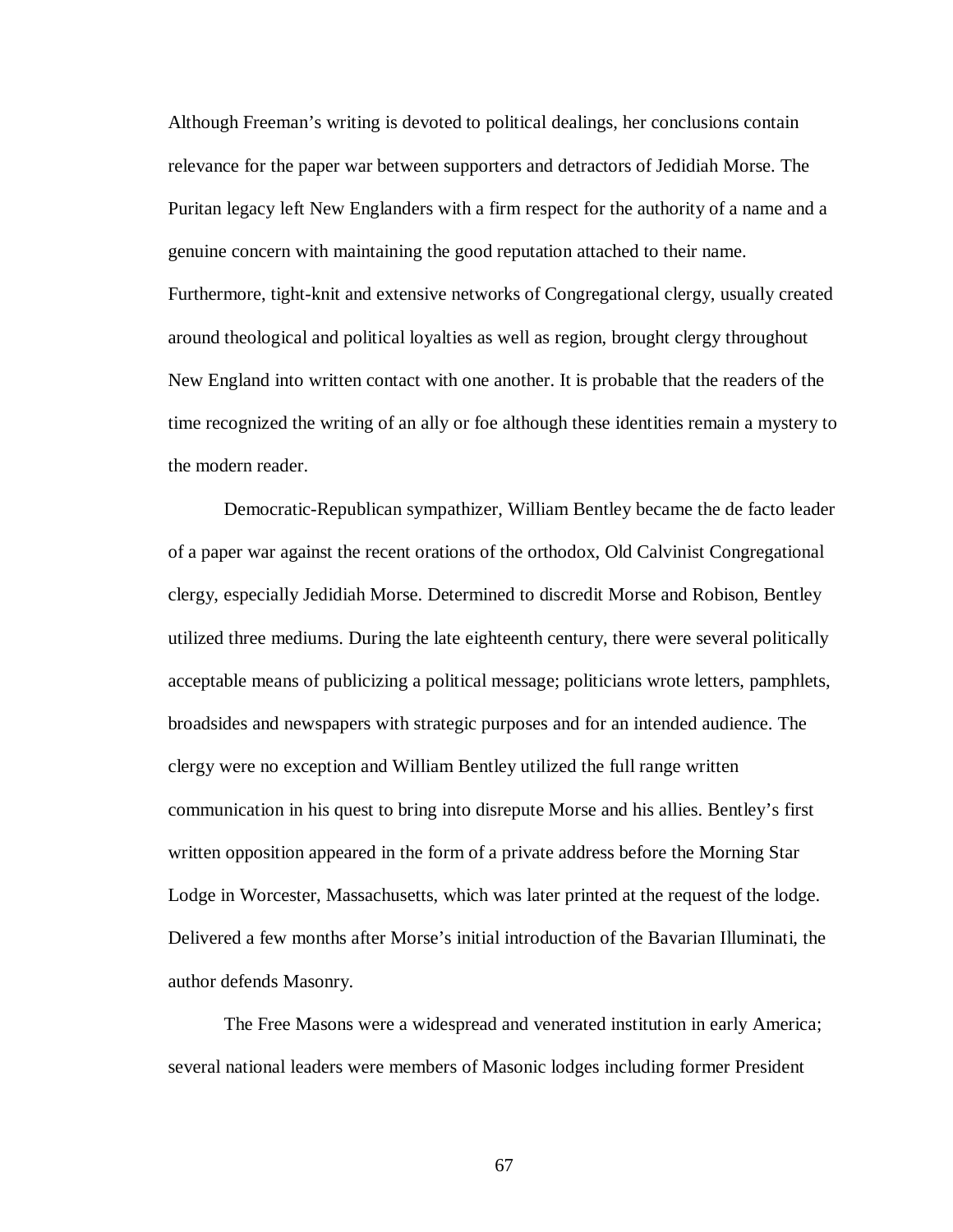George Washington and diplomat Benjamin Franklin. The importance and influence of this society are reflected national symbols and the prevalence of Masons on the national, regional and local political stages. In his June 1798, address before the Worcester lodge Bentley emphasized the role of Masonry in local society,

At present, the number of Brethren in Boston is greater than in any place throughout the Union . . . The spirit of the people, among whom early associations appeared, has formed an habitual inclination. Their political clubs, their mechanic societies, their marine society, their private clubs for friendship, for religion, for letters and humanity: All their social institutions flourish together . . . Hardly any man of rank, or reputation is to be found, who has not had his club nights.<sup>[157](#page-73-0)</sup>

Bentley paints a picture of New England life where clubs are a necessary and wellestablished part of society. Any complaints regarding the power or goals of the Free Masons appear absurd and Bentley works tirelessly to forge a connection between those who oppose Masonry and absurdity.

Bentley identified three groups in American society that posed a threat to Masonry and devoted most of his discourse to the clergy. A clergyman himself, Bentley differentiated between differing clerical opinions, "When we speak of the clergy, we intend not the order, but certain men in it. And we regard not these men, so much as the age in which they have lived, and the prejudices they have entertained."<sup>[158](#page-73-1)</sup> At this juncture in the clerical campaign, Bentley expressed no harsh feelings toward the clergy he believed had been mislead by ignorance and the present cultural climate. Bentley believed a few bad apples influenced the orthodox Congregationalists, "But into this order men will intrude, who have studied their Bible, and not mankind for whom it was written. Who know more of their own opinions from dogmas, than from history and

<span id="page-73-0"></span> <sup>157</sup> William Bentley, *A Charge Delivered before the Morning Star Lodge*, (Worcester: Thomas, 1798), 5-6; Evans Imprint No. 33405.

<span id="page-73-1"></span><sup>158</sup> Bentley, *A Charge Delivered before the Morning Star Lodge*, 8.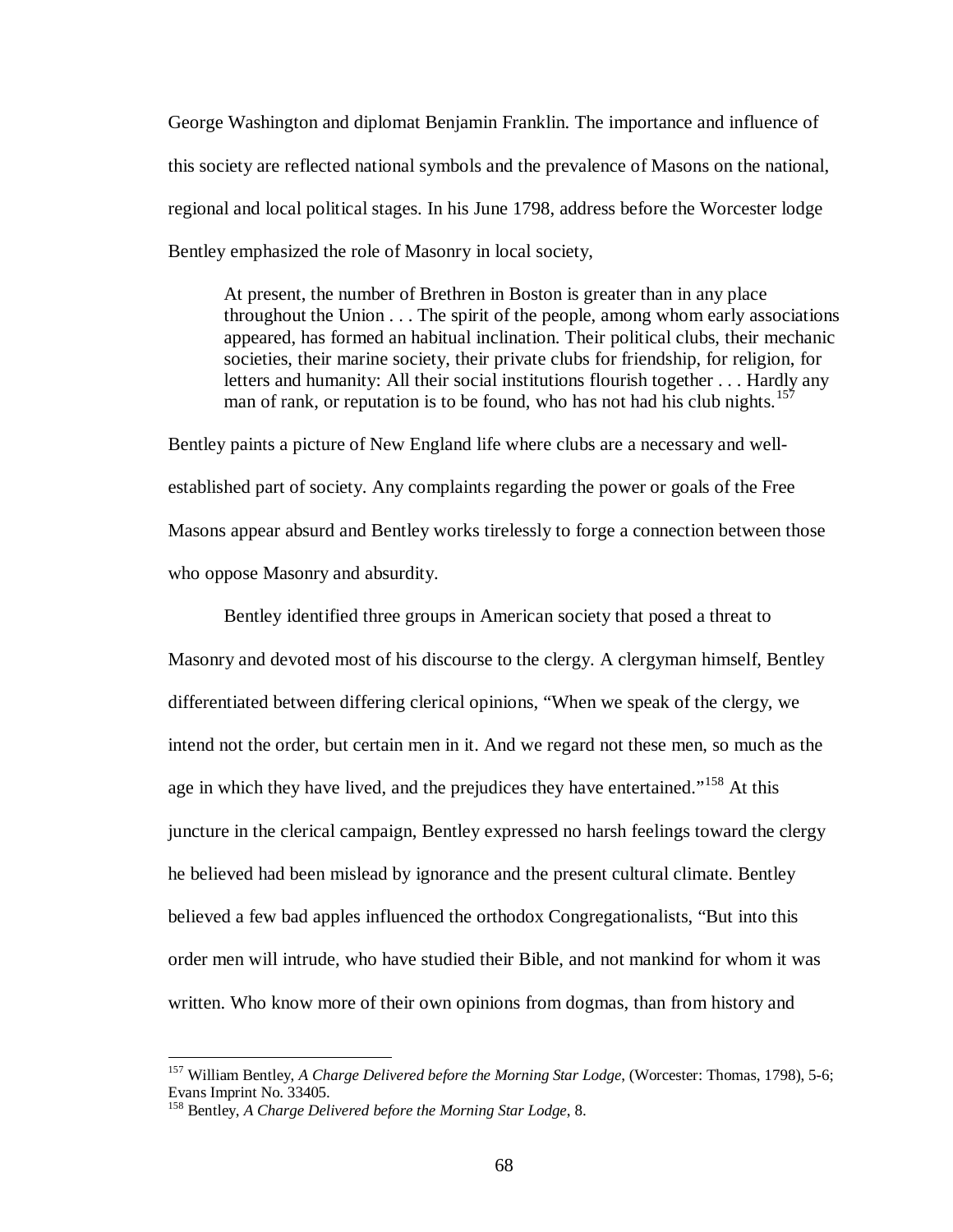investigation."<sup>[159](#page-74-0)</sup> Bentley believed the clergy suffered undue influence from unscrupulous and ambitious individuals as well as their own personal ignorance and intolerance. He remained hopeful that "the scandal will be removed, when the order becomes enlightened."<sup>[160](#page-74-1)</sup>

In closing Bentley offered forgiveness to Morse's, whom he believed had not willfully misled the public. "We must leave Robison to an inquisitive public, and forgive a worthy divine who noticed the book, and has made our order ridiculous, even by applause on such an occasion. May the fate of Zimmerman be never the fate of Robison, or the American Geographer!"<sup>[161](#page-74-2)</sup> In June 1798, Bentley believed responsible scholarship and shared morals would quickly prove the Bavarian Illuminati a false threat, but the increased accusations held in Morse's Thanksgiving sermon and the lack of inquiries from the public into the validity of Morse's claims proved him mistaken.

One month after Morse's Thanksgiving sermon, Bentley delivered an address before the Essex Lodge, of which he was a member, and again defended Masonry. Using subtle language, Bentley declared Robison a fraud, "a late Scottish professor had thrown out his charges in an artful confusion, so as to prove nothing, and yet imply everything; to engage the public suspicions, and yet not suffer every man to see that his design was ungenerous, and political, and his work destitute of truth."<sup>[162](#page-74-3)</sup> Extremely cautious not to make the same mistakes as Robison, Bentley carefully documented his arguments against the professor and provided opinions from Europe. "What say men abroad? That it is a

<span id="page-74-2"></span><span id="page-74-1"></span>

<span id="page-74-3"></span>

<span id="page-74-0"></span><sup>&</sup>lt;sup>159</sup> Bentley, *A Charge Delivered before the Morning Star Lodge*, 8-9.<br><sup>160</sup> Bentley, *A Charge Delivered before the Morning Star Lodge*, 11.<br><sup>161</sup> Bentley, *A Charge Delivered before the Morning Star Lodge*, 31.<br><sup>162</sup> W *Evangelist at the Induction of the Officers*, (Salem: Cushing, 1799), 11: Evans Imprint No. 35180.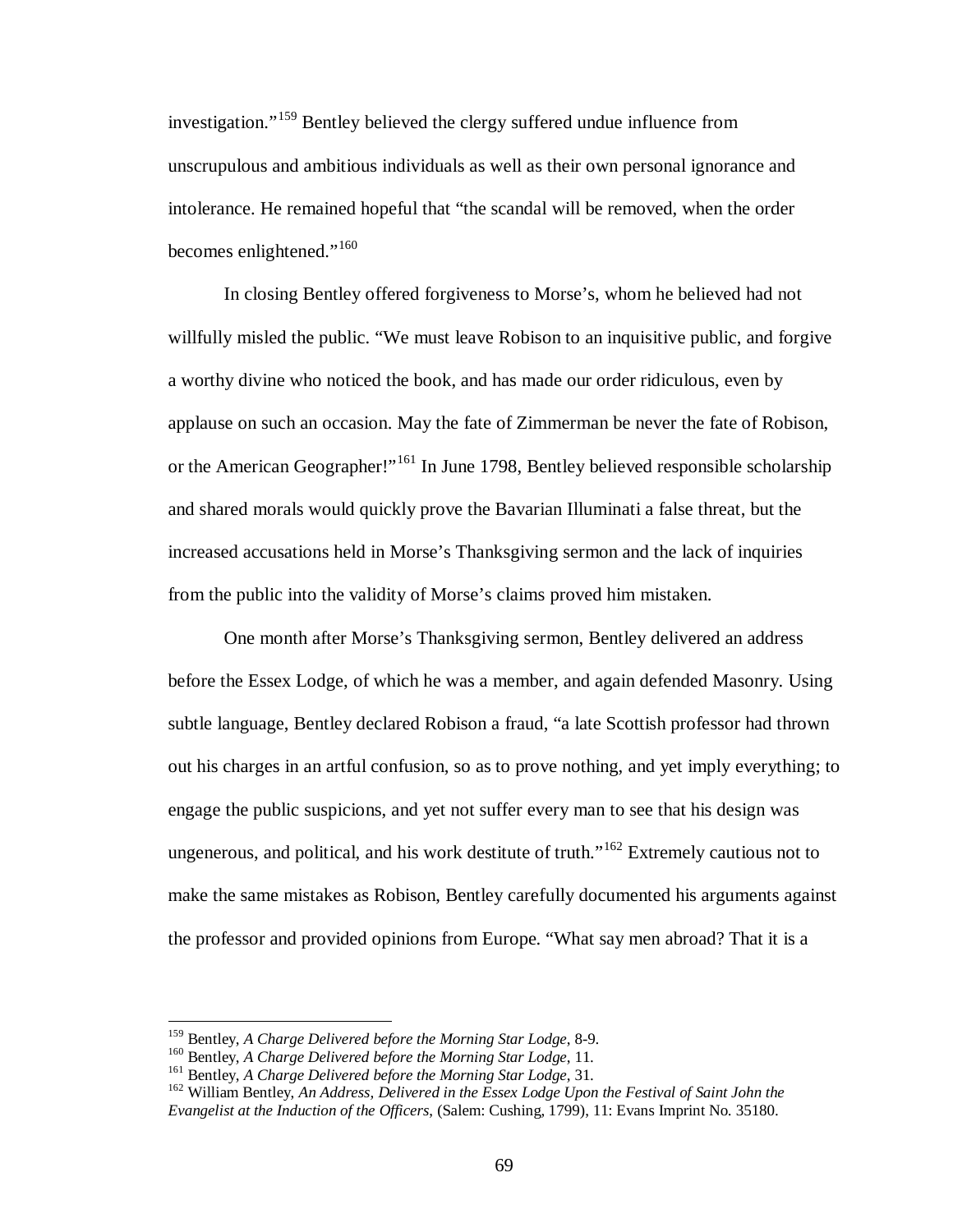pernicious work, without proper documents, and just evidence."<sup>[163](#page-75-0)</sup> According to Bentley, the present situation demonstrated the dangers of clerical involvement in politics and government. Contrary to Morse, Bentley claimed Masonry provided a safe environment for democracy to flourish. In the conclusion of his December  $27<sup>th</sup>$  address Bentley called upon his colleagues saying, "Let us venerate our ancient institution: Our consent in this simple form, unites us with all nations. Our hearts are here prepared for the noblest of duties. We can assist the world in its best hopes, and certainly concur in the best ends of civil society."[164](#page-75-1) Bentley first addressed the Masonic community, but in his next publication, he reached for a wider audience.

In early 1799, a pamphlet entitled *Extracts from Professor Robinson's "Proofs of Conspiracy" with Brief Reflections* appeared in New England. The author, neglecting to provide his own name, instead provided a pseudonym claiming, "It is not from a reluctance in the writer against being known, but from a consciousness that his name would add nothing to the weight of the foregoing remarks, that instead of his real, he has chosen to subscribe the fictitious, name of  $\ldots$  CORNELIUS."<sup>[165](#page-75-2)</sup> By removing his name from the conclusion of the pamphlet, the author reserved the power of anonymity, but undoubtedly, the majority of his intended audience recognized the writing of William Bentley, and if they did not, a footnote advised that they question the printer to satisfy their curiosity. Thus, Bentley also placed the influence of his name behind this second anti-Illuminati publication because he intended very specific audience would read his opinions and recognize his voice in his writing.

<span id="page-75-2"></span><span id="page-75-1"></span>

<span id="page-75-0"></span><sup>&</sup>lt;sup>163</sup> Bentley, An Address, Delivered in the Essex Lodge, 21.<br><sup>164</sup> Bentley, An Address, Delivered in the Essex Lodge, 30.<br><sup>165</sup> William Bentley, Extracts from Professor Robinson's "Proofs of Conspiracy" with Brief Reflecti *the Charges he has Exhibited, the Evidence he has Produced, and the Merit of his Performance*, (Boston: Manning & Loring, 1799), 30; Evans Imprint No. 35181.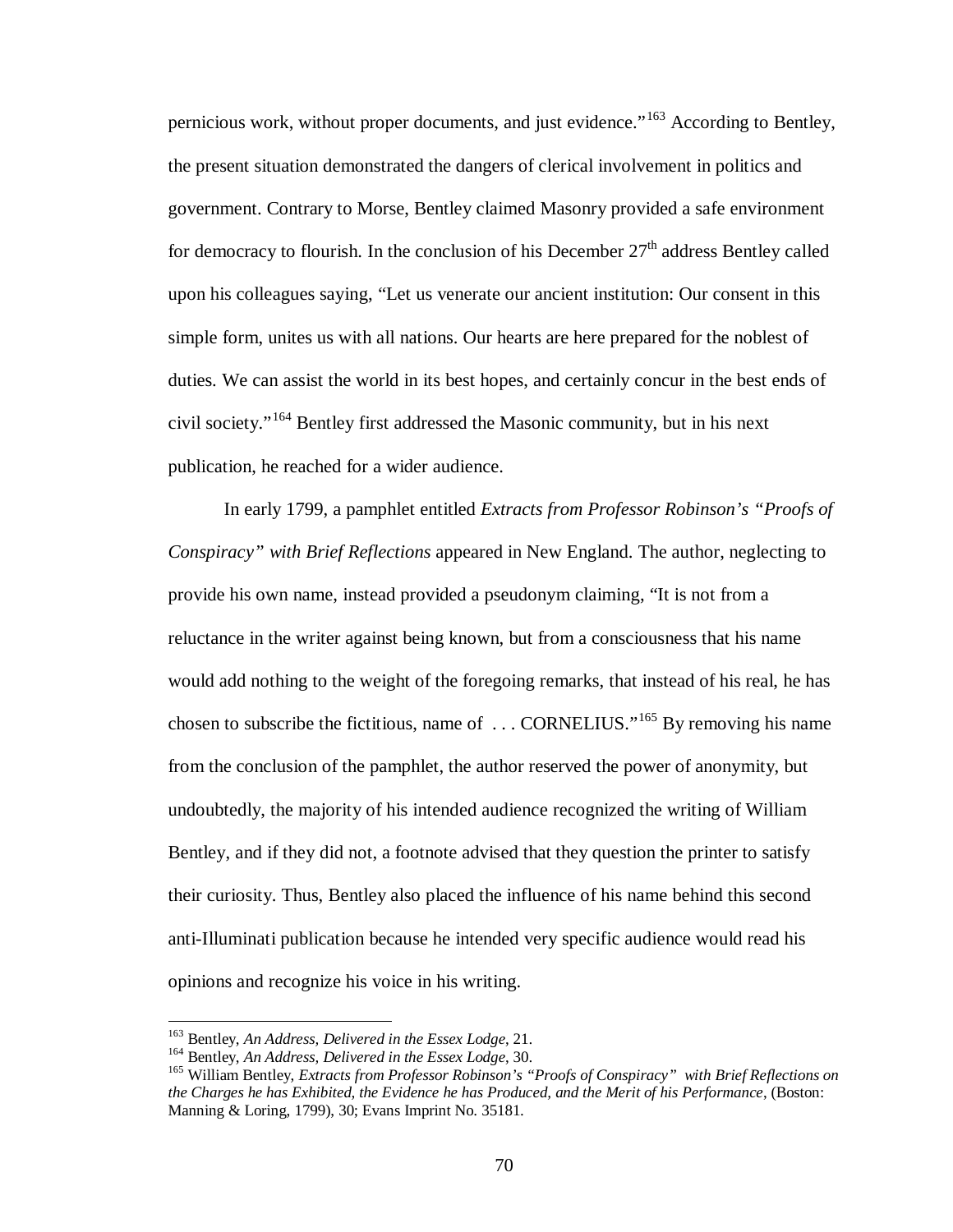The pamphlet was a popular means of distributing information in the eighteenth century. Patriots and Loyalists successfully utilized pamphlets during the Revolutionary War and before to express their political viewpoints. Using the pamphlet for theological and political means, Bentley aimed at a similar, influential audience. "Political pamphlets aimed at wider circles of elite leaders – 'the thinking part of the nation' who could 'set the people to rights' as Jefferson put it or, as Hamilton phrased it, men of the 'first' and 'second class.' Usually dignified in tone and length, they were ideal platforms for presenting a detailed argument."[166](#page-76-0) This second attempt with its scholarly detail was intended for the elite leaders of New England society, perhaps even the very men who joined Morse in the clerical campaign.

To guarantee his readers did not misconstrue his intentions, Bentley stated his purpose for examining Robison's text and publishing his findings on the first page,

Had it not been for the unusual ardor and zeal that appears in a certain description of men to improve the matters contained in this book for the purpose of alarming the minds of our citizens, and affecting the principles of our own government, the following strictures would never have been made upon it; and probably, little notice would ever have been taken of it in this country.[167](#page-76-1)

Bentley attributed the popularity of Robison's book in America to the clergy who promoted it. Therefore, Bentley questioned if the book had any value outside the purpose assigned to it by a group of clergymen. Although the majority of the pamphlet refuted Robison, Bentley devoted some space to maligning clerical participation in politics. True to his liberal Congregationalist faction, he expressed the belief that no minister should participate in politics coupled with a criticism of Thomas Paine,

But, I have often thought, that some of our Clergy who put themselves forward as the political Champions of the day, make nearly the same figure, as Politicians,

<span id="page-76-1"></span><span id="page-76-0"></span>

<sup>&</sup>lt;sup>166</sup> Freeman, *Affairs of Honor*, 116.<br><sup>167</sup> Bentley, *Extracts from Professor Robinson's "Proofs of Conspiracy,"* 3.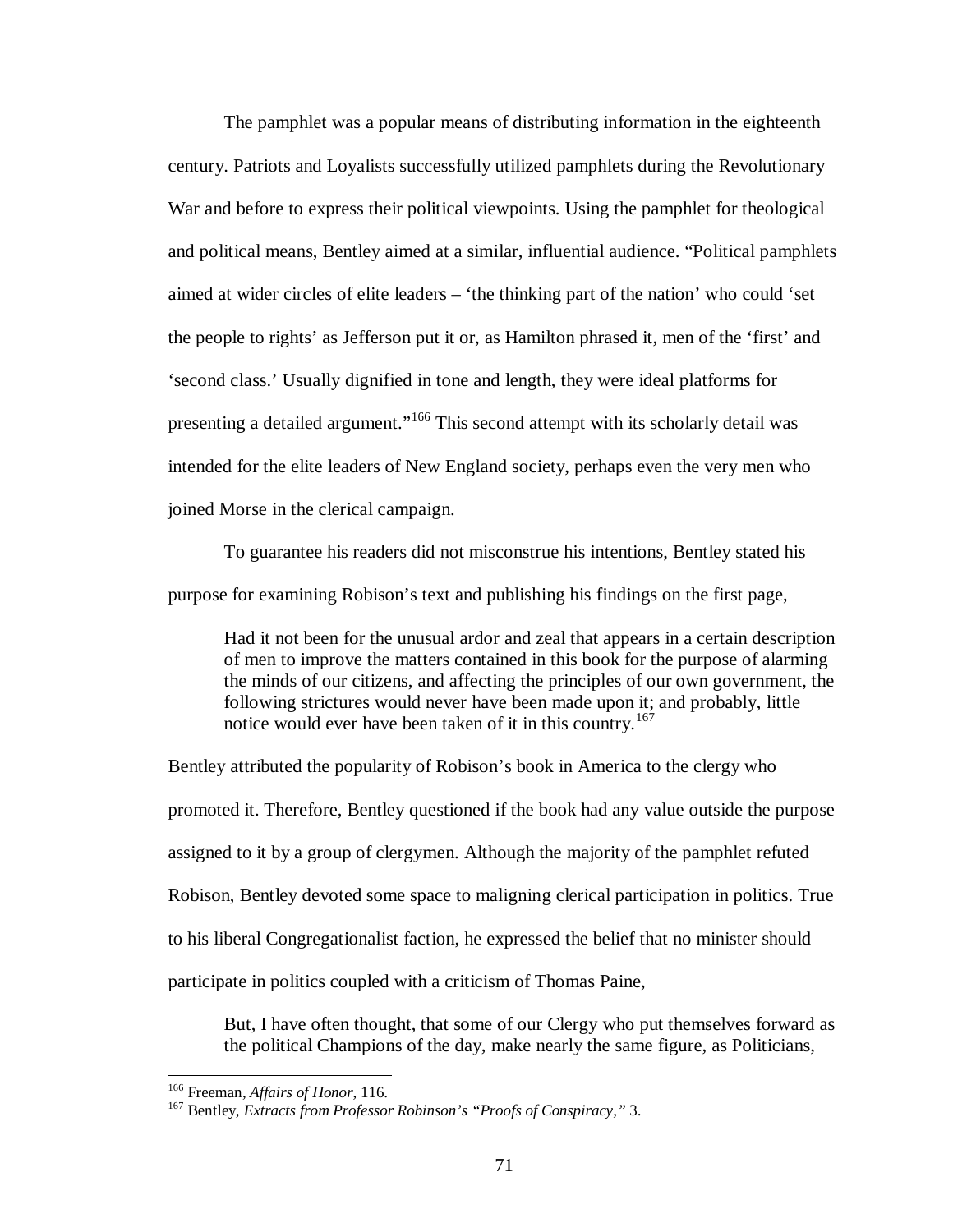which Thomas Paine does, as a Divine. Had they both, in their public performances, confined themselves more to subjects that they better understood, it might have been more happy for the people at large: it certainly would have been much more reputable for themselves.<sup>[168](#page-77-0)</sup>

After his examination of Professor Robison's *Proofs of Conspiracy*, Bentley seems to have determined that Robison also should have stuck to what he knew best.

In this pamphlet, Bentley appealed to the intellectual elite by questioning the validity of Robison's scholarship. Bentley praised Robison for not possessing "any undue prejudices against any particular denomination of Christians."[169](#page-77-1) After painstakingly reviewing Robison's statements in *Proofs of Conspiracy* Bentley isolated several inconsistencies in the text. Most of these were related to the size of the Bavarian Illuminati membership, "When, at one time, his immediate object is to excite alarm, the Illuminati are represented as being *exceedingly numerous and powerful* . . . At another time, as in p. 176, when he has a different object in view, he represents them as low, mean, and insignificant figures."[170](#page-77-2) After isolating this inaccuracy, Bentley asked the logical question, "It is hard to conceive how such *mean and obscure men*, while they continue to be of that description, should, at the same time, have such extensive influence, and fill so many of the *most important offices and places of public trust* in Germany."<sup>[171](#page-77-3)</sup>

Reverend Bentley determined that the many inconsistencies and illogical arguments crippled Robison's text, damaged his credibility and therefore concluded that no anti-religion society posed a threat to American government or religion,

<span id="page-77-0"></span><sup>&</sup>lt;sup>168</sup> Bentley, *Extracts from Professor Robinson's "Proofs of Conspiracy*," 9.<br><sup>169</sup> Bentley, *Extracts from Professor Robinson's "Proofs of Conspiracy*," 19.

<span id="page-77-3"></span><span id="page-77-2"></span><span id="page-77-1"></span><sup>&</sup>lt;sup>170</sup> Bentley, *Extracts from Professor Robinson's "Proofs of Conspiracy*," 26.<br><sup>171</sup> Bentley, *Extracts from Professor Robinson's "Proofs of Conspiracy*," 27.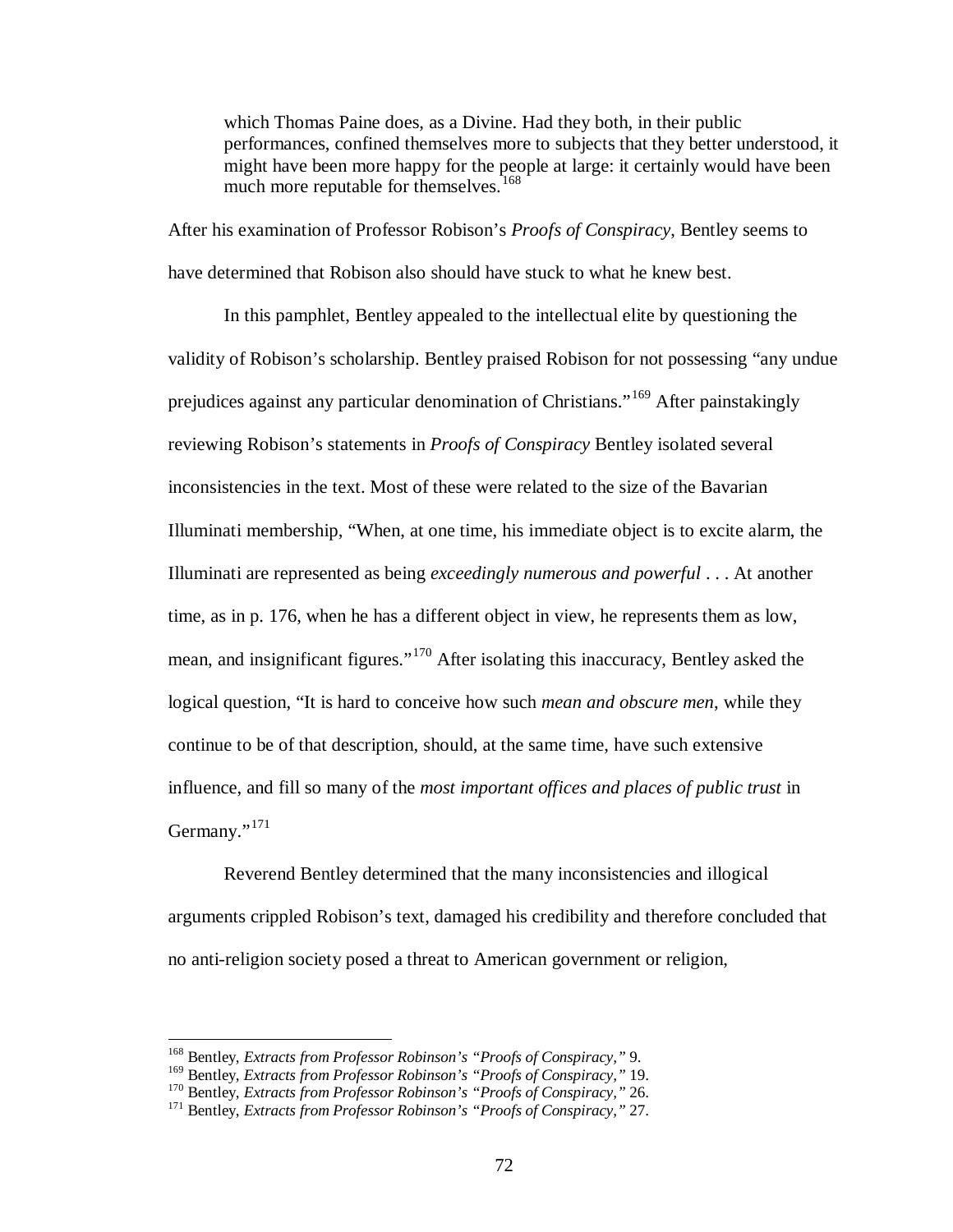That there have been Infidels in all ages of the world- that there have been men of licentious principles and immoral conduct in most societies that were considerably numerous- that obscene, irreligious, and deistical writings abound, and do still abound, was known, and lamented by all good men, long before Mr. Robison published his  $[book].$ <sup>[172](#page-78-0)</sup>

In this polite pamphlet, Bentley refrains from criticizing the character of Robison or the orthodox clergy. Hoping to influence his audience Bentley used reason and intellect to refute Robison and hoped that his readers would in turn shape public opinion. However, the large number of fast day sermons discussing the dangers of the Illuminati proved Bentley wrong. His next attempt to discredit Robison and Morse would not be as civil or pleasant.

In the conclusion of his *Extracts*, Bentley determined the duty of the people of New England was two-fold. First, they must determine for themselves the accuracy of the orthodox clergy's claims and if they believed them to be false to remove the clergy from their influential role. In *Extracts*, Bentley advised the public, "If on the other hand, they are in their nature, fatal to the happiness and equal rights of men, it is still for the people in the same peaceable and Constitutional way, to check their influence before the object is effected, when it will be too late to attempt it."<sup>[173](#page-78-1)</sup> Bentley placed great importance in the public to police public figures, but until midway through 1799, all his publications questioning the Illuminati appeared in print mediums not intended for public perusal. By using newspapers, Bentley increased his audience tremendously, "By linking regions together with bonds of political consciousness, interconnected partisan newspapers were a nationalizing influence, a literal arm of government connecting the extended republic

<span id="page-78-1"></span><span id="page-78-0"></span><sup>172</sup> Bentley, *Extracts from Professor Robinson's "Proofs of Conspiracy,"* 21. <sup>173</sup> Bentley, *Extracts from Professor Robinson's "Proofs of Conspiracy,"* 29.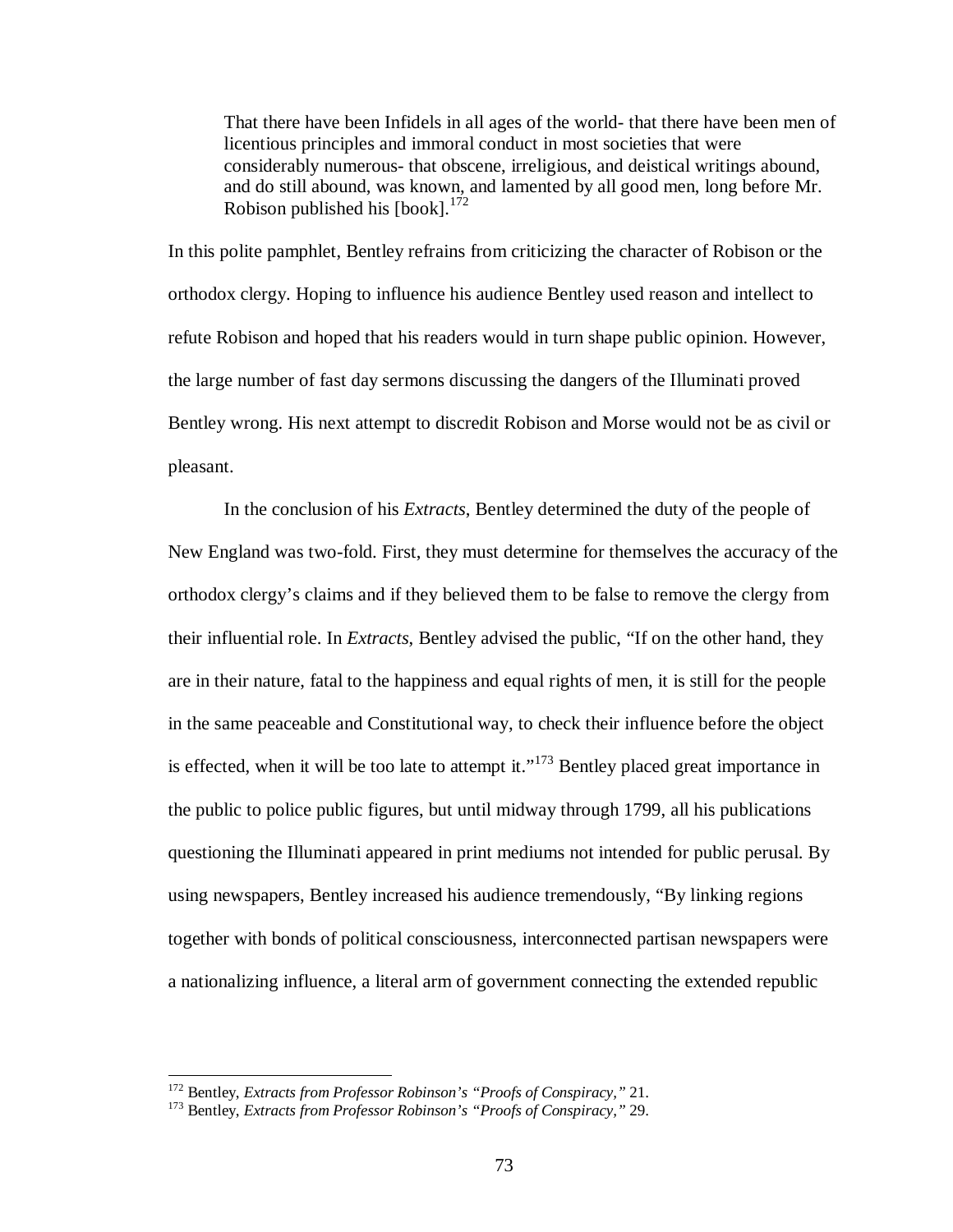through chains of information."[174](#page-79-0) The "chains of information" provided by newspapers allowed Bentley to expand his audience beyond local Masons and the elite networks of clergy and politicians. Newspapers provided Bentley with a nearly limitless audience as evidenced by the appearance of reprinted articles discussing the Illuminati appearing in papers throughout the country despite the Illuminatism remaining a localized New England concern.

On January 8, 1799 the following notice appeared on the second page of *Massachusetts Mercury*,

Dr. Morse's Sermon on the day of the late Thanksgiving, with an Appendix designed to illustrate some parts of the Discourse, 'exhibiting proofs of the early existence, progress and [illegible] effects of the French intrigue and influence in the U.S.' will be published in a few days. $175$ 

Orthodox clergy and supporters of the clerical campaign claimed this appendix would provide indisputable proof of the existence of the Bavarian Illuminati and their dangerous plots. A correspondent for *Russell's Gazette* assured local readers that the appendix of Dr. Morse's sermon contains information not yet available to the public. Having perused an early copy, the correspondent expressed confidence that the readers would find the appendix "completely demonstrative of the baseness and perfidy of *French* measures political, civil, and ecclesiastical."<sup>[176](#page-79-2)</sup> Throughout much of the year, attacks upon Jedidiah Morse and the Bavarian Illuminati continued to appear in the local newspapers of Connecticut and Massachusetts.

Community members continued to submit anonymous letters criticizing the actions of Morse and his clerical supporters and William Bentley supplied local papers

<span id="page-79-1"></span>

<span id="page-79-0"></span><sup>174</sup> Freeman, *Affairs of Honor*, 123. <sup>175</sup> *Massachusetts Mercury*, 1799-01-08. <sup>176</sup> *Russell's Gazette*,1799-01-21.

<span id="page-79-2"></span>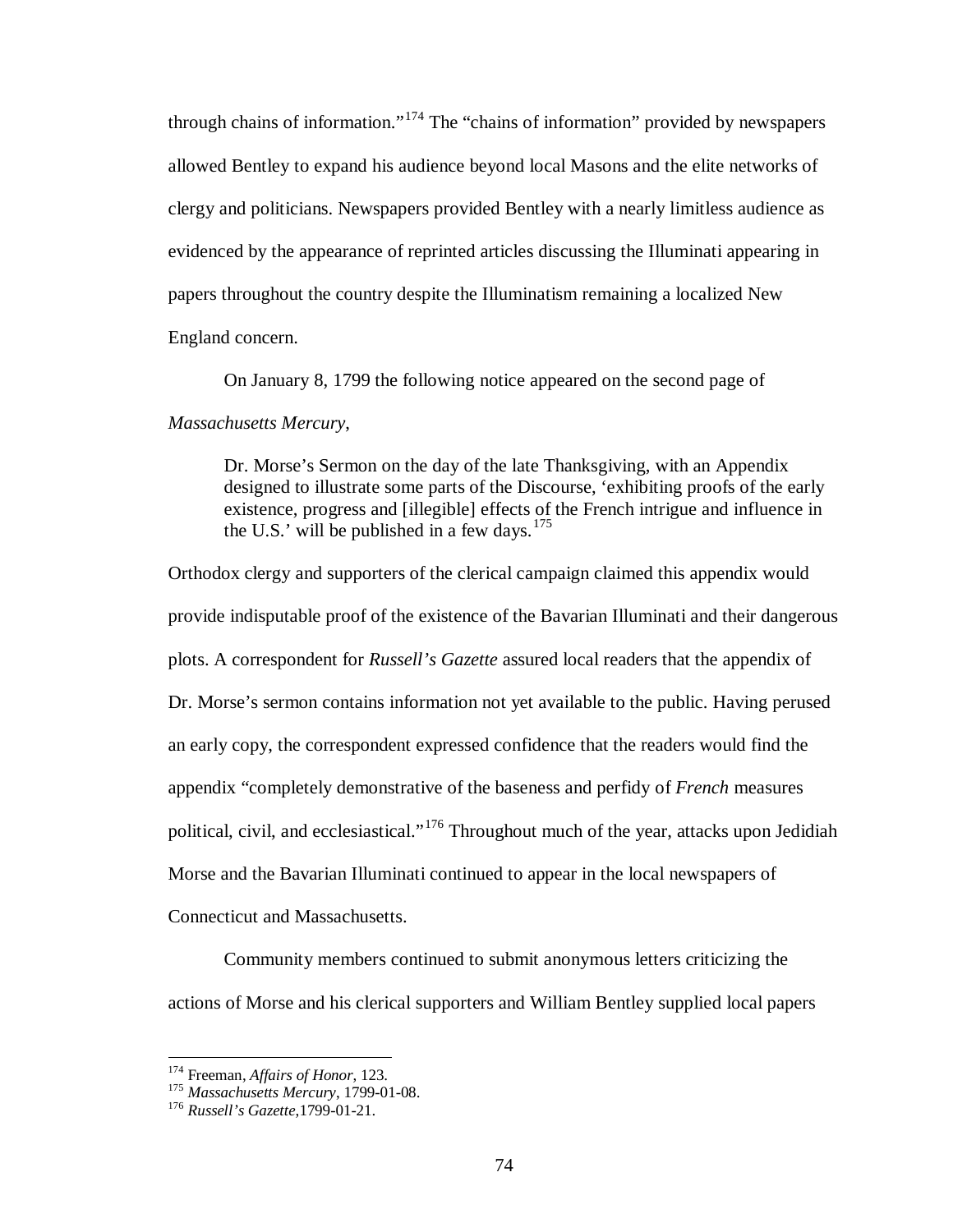with review articles from the British press denouncing Robison. Morse responded to Bentley's attacks by sending reviews praising *Proofs of Conspiracy* to the Boston papers. Feeling this tactic insufficient to vindicate his reputation and his actions Morse began to submit open letters to various Boston papers defending himself and Robison. This paper war continued without resolution until July 1799, while unbeknownst to Morse and William Bentley, both corresponded with the German geographer Christoph Ebeling. In March of the same year, Ebeling wrote them similar letters explaining the existence of the Bavarian Illuminati. According to Ebeling, the Illuminati had been formed several decades earlier to oppose the Jesuits. Confident the order was now defunct; Ebeling claimed their only goals had been liberalization in church and state. Ebeling also addressed Robison's text, "Ebeling ridiculed *Proofs of Conspiracy* for its many erroneous statements about the men whom it described, and he even charged that it was written as propaganda at the behest of officials in the British government."[177](#page-80-0) In July, following the practice of reading letters aloud, Morse shared his letter from Ebeling with a fellow minister when Morse's Yale classmate, Samuel Huntington, overheard the contents. Huntington was both a Mason and Democratic-Republican and shortly after he overheard the letter, rumors began to circulate about its contents.

Some of the more outrageous rumors claimed that charges of forgery and insanity forced Robison to flee Britain. None of these rumors contained any truth, but public curiosity had been piqued. In response to letters questioning Ebeling's statements, Morse wrote that, "Though Ebeling indeed had ridiculed and rejected both Robison's and Barruel's representations of the Illuminati, his letter had actually supported their charges.

<span id="page-80-0"></span> <sup>177</sup> Phillips, *Jedidiah Morse*, 86.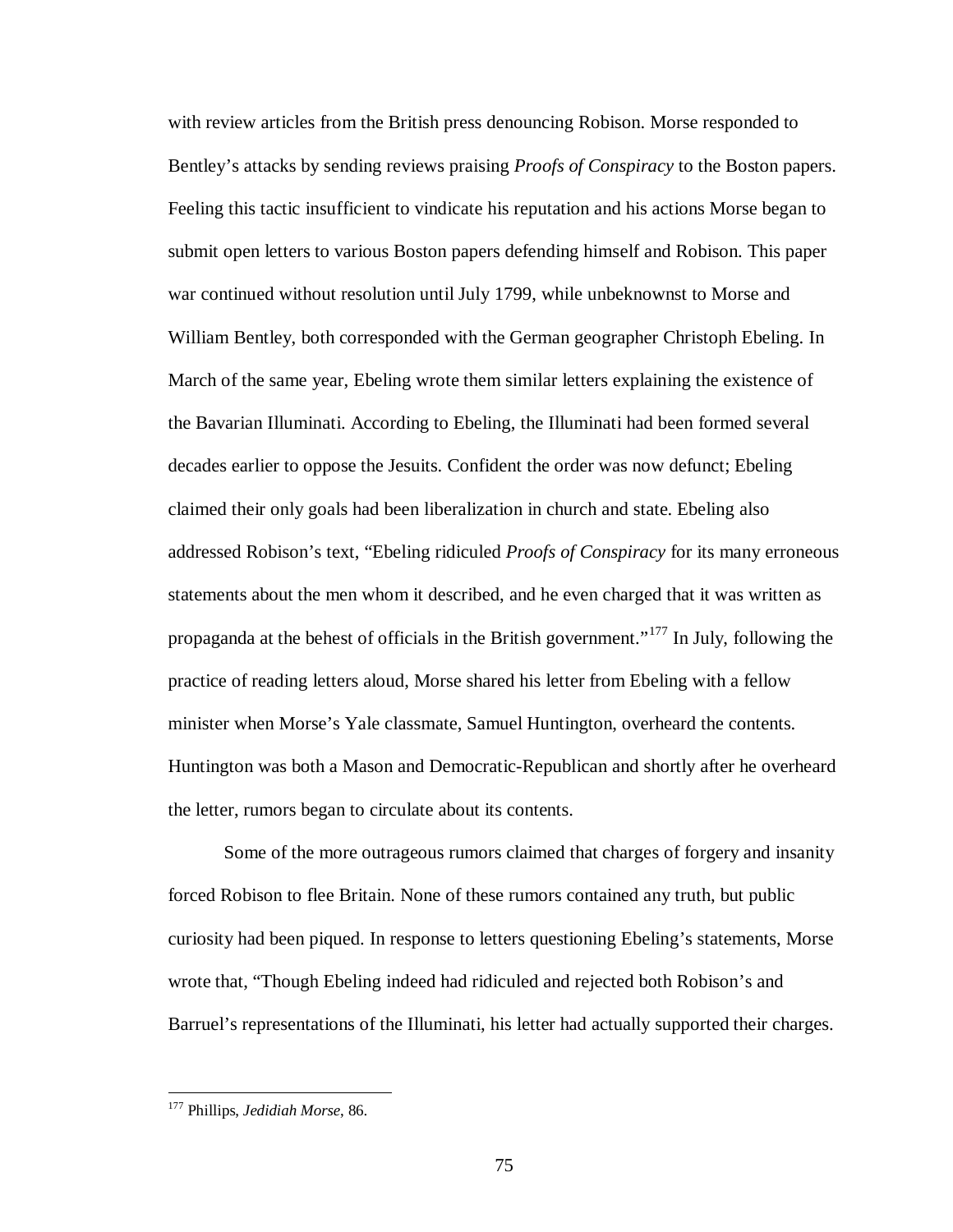Ebeling had said that the Illuminati did exist."<sup>[178](#page-81-0)</sup> Morse managed to stretch the truth regarding the Ebeling letter until an alleged extract, that was in fact a fraud, appeared in the *American Mercury*. The extract claimed to contain snippets of the letter written by Ebeling to "an eagle-eyed detector of *Illuminatism*" in America.<sup>[179](#page-81-1)</sup> Not unlike the legitimate British reviews that had appeared in American newspapers for over a year the extract of the alleged Ebeling letter referred to *Proofs of Conspiracy* as a "catch-penny production, and the facts alleged in it unknown to any body besides the author."[180](#page-81-2) The remainder of the article was devoted to idle gossip concerning Robison's character. A few highlights include Ebeling's claims that, "Robison had lived to fast for his income, and to supply deficiencies had undertaken to later a bank bill" and "Robison's friends gave out that he was insane, and had taken the tour of Europe for his health; choosing rather to sacrifice him to the shrine of misfortune, than to that of infamy."<sup>[181](#page-81-3)</sup> The printing of the alleged letter extract may have been harmless, except William Bentley was among the paper's readership and he seized the ultimate opportunity to embarrass Morse and prove him wrong.

There had been many public calls for Morse to publish his letter from Ebeling, including one in the September 26 edition of the *American Mercury*, "Many people wonder why the Rev. *Granny*, who has officiated at the birth of so many *Mice*, (when Mountains have travailed) has not published the letter he has lately received from Professor Ebeling: many others suppose he will publish it is an Appendix to his next

<span id="page-81-1"></span><span id="page-81-0"></span><sup>&</sup>lt;sup>178</sup> Phillips, *Jedidiah Morse*, 87.<br><sup>179</sup> American Mercury, 1799-09-26.

<span id="page-81-2"></span><sup>179</sup> *American Mercury,* 1799-09-26. <sup>180</sup> *American Mercury,* 1799-09-26. <sup>181</sup> *American Mercury,* 1799-09-26.

<span id="page-81-3"></span>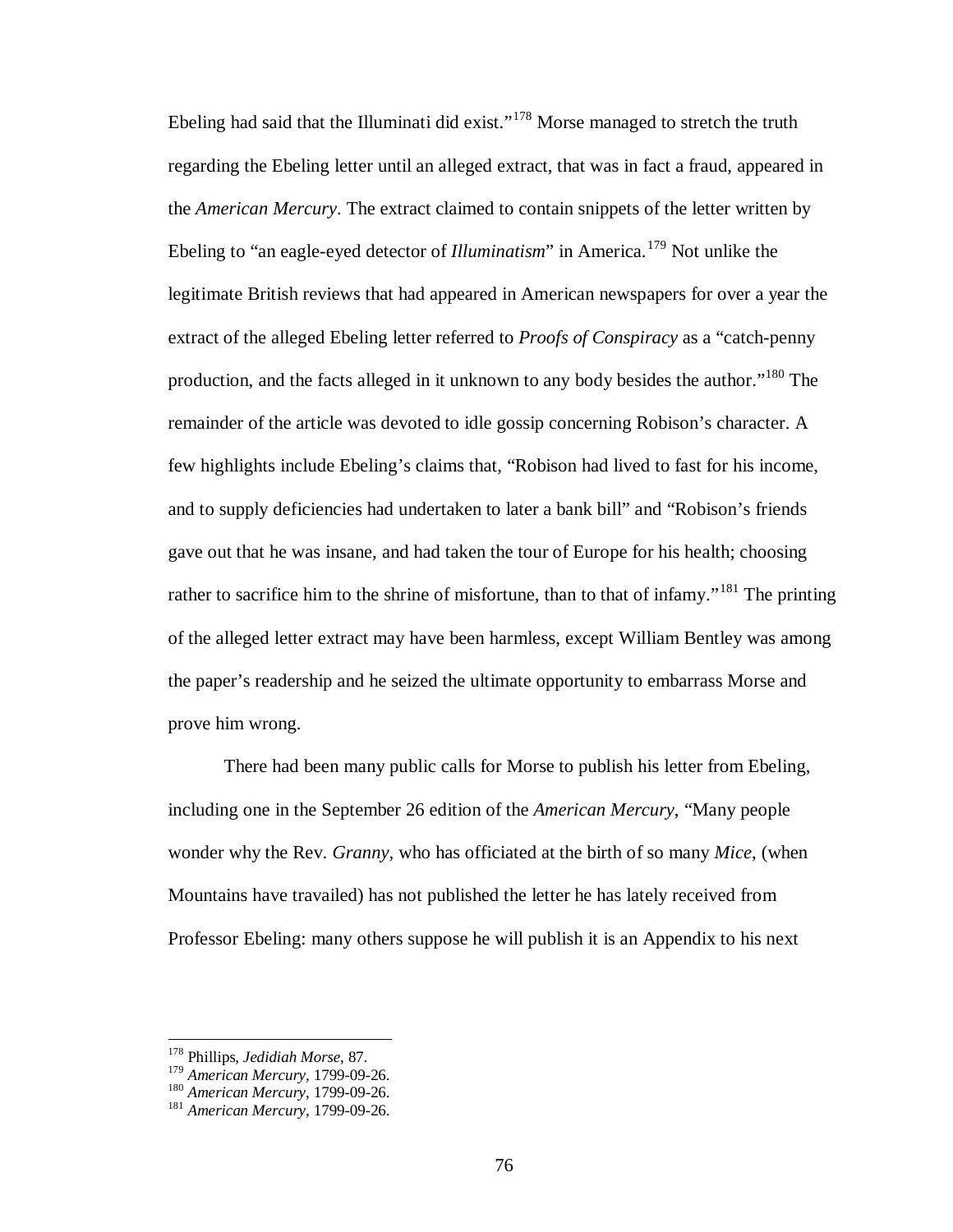Fast-Day Sermon."<sup>[182](#page-82-0)</sup> Morse ignored the taunts and steadfastly refused to allow the letter to be printed. Extremely proud of his extensive correspondence, Morse, like others of his day believed "a correspondence was a mutual exchange of respect and trust" and maintained that he did not have Ebeling's permission to print his letter.<sup>[183](#page-82-1)</sup> Such niceties, however, did not stop Bentley. In October, Bentley sent his letter from Ebeling to the *Massachusetts Spy*. The letter appeared in early October with the following vague introduction, "A Gentleman in this State, who has a literary Correspondent in Germany, has lately received the following Letter from his friend in that Country, on the subject of Robison's Book of Illuminati, &c. As that book has been such much the subject of conversation, the Letter may be interesting to some of our Readers."[184](#page-82-2) Although purposefully misleading, the introduction was not technically a lie. Bentley was indeed a correspondent of Ebeling and had received such a letter. The contents were particularly damaging to Morse, as a reading of the letter demonstrated that Ebeling most certainly did not support Robison's claims and he claimed Bavarian government had suppressed and extinguished the Illuminati many years before.

The letter placed Morse in a very difficult position, he still refused to send his personal letter to the press and many accepted his refusal as a sign of defeat. Morse received the belated support of one anonymous New Englander after the publication of Morse's original letter from Professor Ebeling. This contributor, signed 'a Correspondent,' intended to preserve the reputation of the clergyman now under a great deal of suspicion, "The doctor, however zealous he may be in hunting up and making the most of every thing that looks like evidence in support of his favorite dogmas, would not,

<span id="page-82-2"></span>

<span id="page-82-1"></span><span id="page-82-0"></span><sup>182</sup> *American Mercury,* 1799-09-26. <sup>183</sup> Freeman, *Affairs of Honor*, 141. <sup>184</sup> *Massachusetts Spy, or Worcester Gazette*,1799-10-09.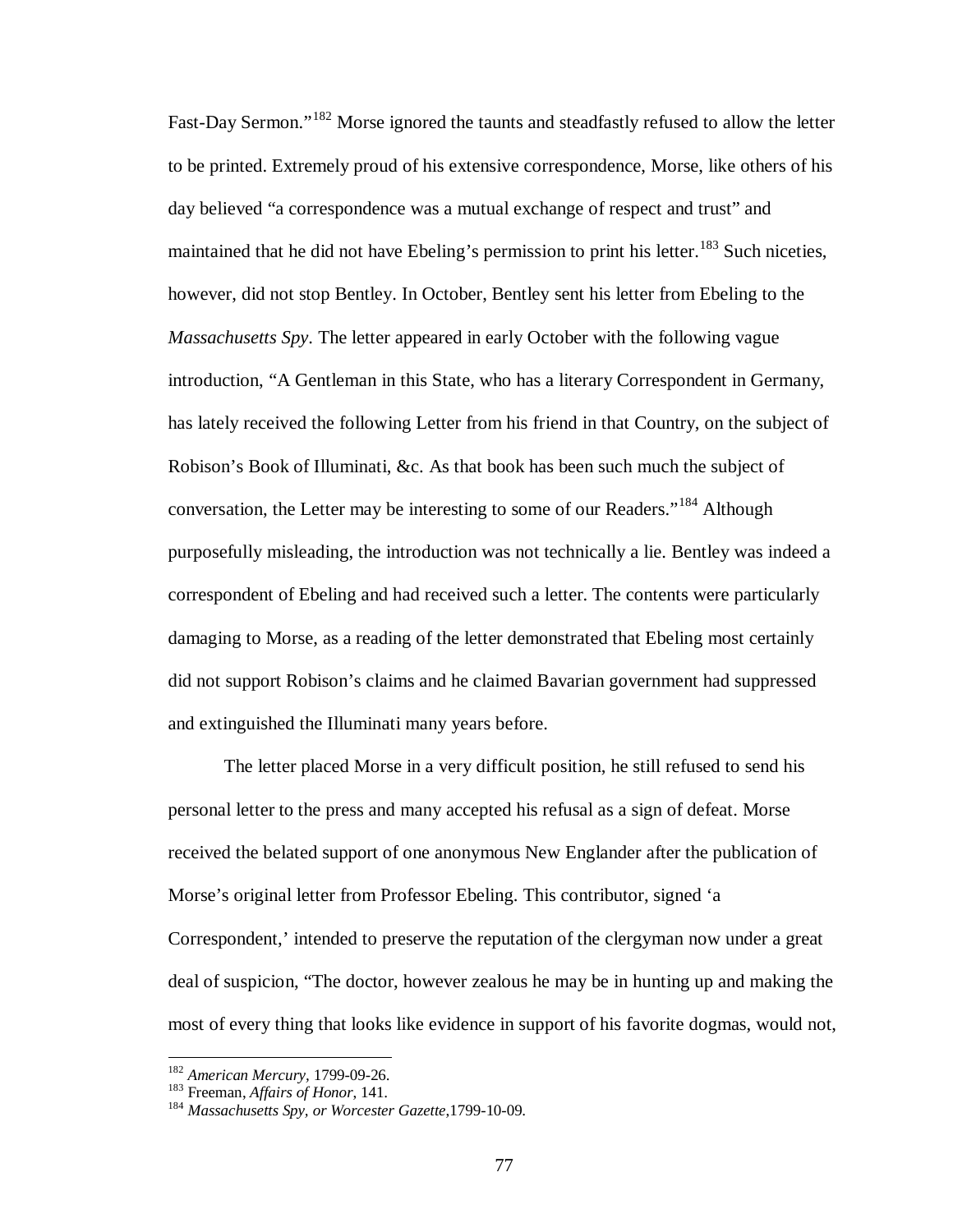I believe, commit so gross an aberration from truth as to forge so malicious a calumny. His informant in this case, I am well informed, was *Oliver Wolcott*, esq."<sup>[185](#page-83-0)</sup> Unfortunately for Morse, this appears to be the extent of his supporters, whether his orthodox colleagues recognized the futility of the fight because of the rabid enthusiasm of the detractors or knowledge of the falsity of the claims or, and perhaps most likely, an attempt to preserve their own reputations remains hidden.

Bentley's letter, still attributed to Morse, appeared in papers up and down the Atlantic seaboard, including in Philadelphia's pernicious Democratic-Republican *Aurora*. Within the span of a few weeks, Morse became an object of national ridicule. The clerical campaign in shambles and his supporters absent, Morse finally conceded to print his letter. William Bentley celebrated Morse's complete defeat in his diary,

In yesterday's gazette we had the last roar of poor Morse. His only fort was in recourse to vulgar prejudice. He did not dare to meet the argument fairly. He ranted upon the zeal of Masons in his old Copie [sic] of Robison, then condemned all Secret Societies, & after saying that 3/4s of what had been said was nothing to the point, he ended by saying nothing was understood.<sup>[186](#page-83-1)</sup>

The printing of the Ebeling letter would be Morse's final reference to the Bavarian Illuminati conspiracy; the last public letters supporting his position had appeared in newspapers the previous summer. The clergy that had supported his desperate attempt to cling to the status quo, even Dwight, had deserted him. The clerical campaign was effectively over in December 1799, Bentley and his Masonic, Democratic-Republican, liberal Congregationalists allies had won the paper war.

<span id="page-83-1"></span>

<span id="page-83-0"></span><sup>&</sup>lt;sup>185</sup> *The Bee*,1799-12-11.<br><sup>186</sup> William Bentley, *The Diary of William Bentley, D.D. Pastor of the East Church, Salem, Massachusetts, Volume II, January 1793- December 1802*, (Gloucester: Peter Smith, 1962), 291.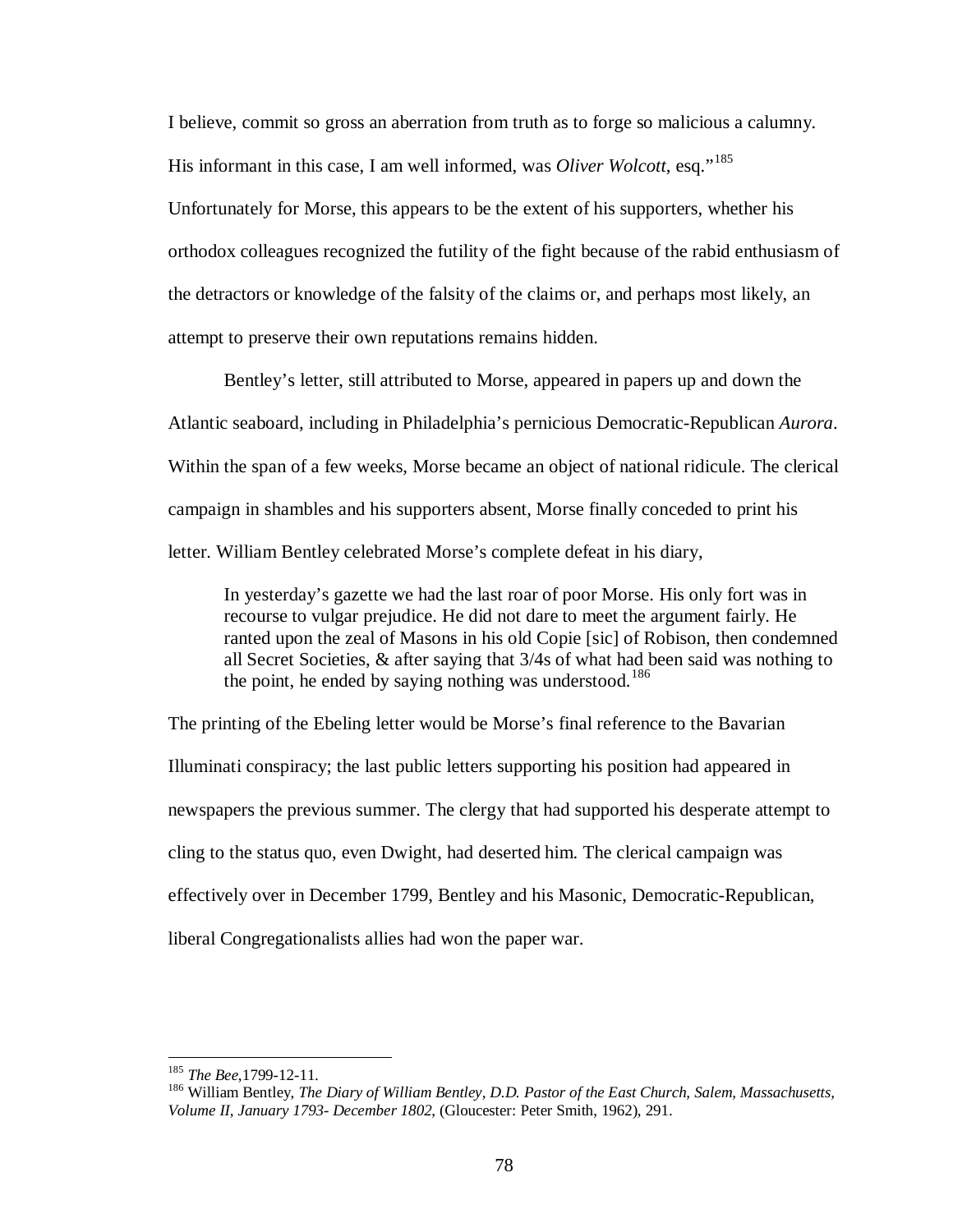## Conclusion The Americanization of Calvinism

The results of conspiracy theories are often unexpected; when Jedidiah Morse first embarked on the clerical campaign of 1798-1799, he anticipated a very different outcome. The revelation of the Bavarian Illuminati as a false threat had significant and lasting consequences for the American Congregational church. Changes in leadership, organization and social involvement characterized the church of the nineteenth century. Most significantly, the theology of the Congregational church fundamentally changed in the nineteenth century to reflect the evangelical and democratic enthusiasm of the early nineteenth century. The failure of the clerical campaign to preserve the status quo forced the Congregational Church to adapt to an evangelical and democratic environment. The adoption of evangelical principles during this period resulted in the Americanization of Calvinism.

The animosities generated by the paper war between Morse and Bentley resulted in a decade of exacerbated tensions between the liberal and orthodox Congregationalist leaders. During the first decade of the nineteenth century, the liberals achieved several victories over the orthodox clergy including the appointment of liberal theologian Henry Ware to the position of Hollis Professor of Divinity at Harvard College in 1804. Adding insult to injury, a few years later the liberals managed to elect another liberal Congregationalist to the presidency of Harvard. The orthodox clergy along with Morse had campaigned tirelessly to avoid both these appointments, but their efforts proved immaterial. The backlash from the clerical campaign had seemingly empowered the liberal faction and the founding of competing theological publications further increased the hostilities.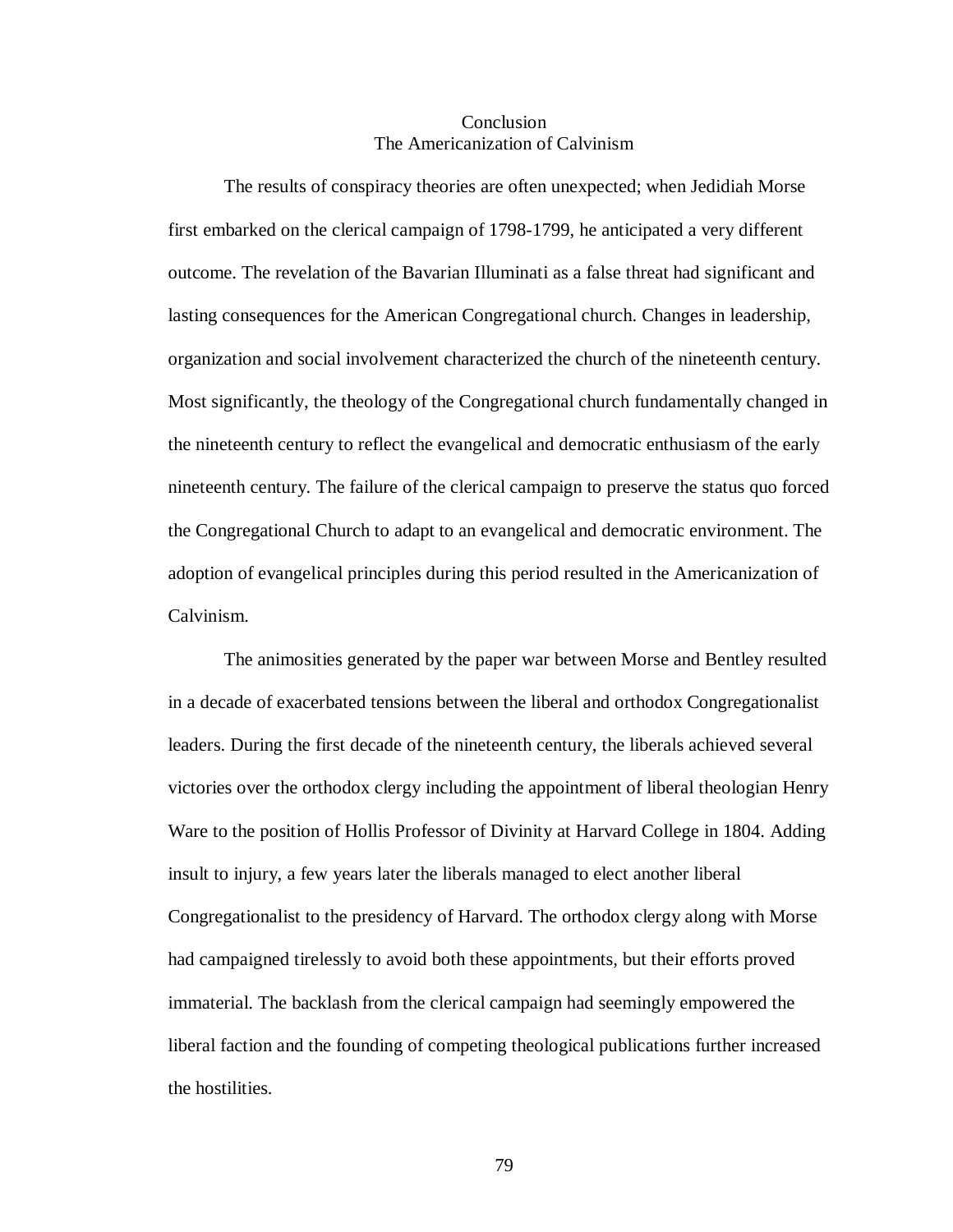The orthodox clergy were not without triumphs during the first decade of the new century, the founding of Andover Seminary filled many with the hope of creating a new brand of minister. Previously, ministerial candidates had studied separately under the direction of one man, resulting in most of them becoming disciples of their instructor. Morse anticipated that studying communally under several professors would create a foundation of common knowledge and heal the divisions between the Congregational factions. Although divisions continued to persist, the seminaries did create a new brand of Congregational minister by implementing selected evangelical and democratic principles. This first generation of seminary graduates deserves the credit for adapting the Church to the evangelical spirit of nineteenth century America.

The first method of adapting to evangelical and democratic society was the increased importance placed on benevolent societies by Congregational clergy. An American society devoted to benevolent concerns emerged in the second decade of the nineteenth century. After the disastrous conclusion of the clerical campaign in 1800, even strict orthodox leaders such as Dwight and Morse became heavily involved in the new trend in Congregational ministry: missionary work and social reform. In the Northeast, the social reform movements concerned with intemperance, abolition, and missionary work with Native populations gained enormous popular support and the Congregational Church became an active participant in each of these causes. Massachusetts and Connecticut quickly established temperance societies, the Massachusetts Society of the Suppression of Intemperance and the Connecticut Society for the Promotion of Good Morals, respectively, the second with Timothy Dwight as a founding member. Jedidiah Morse followed the benevolent spirit of the age and became involved with the Society of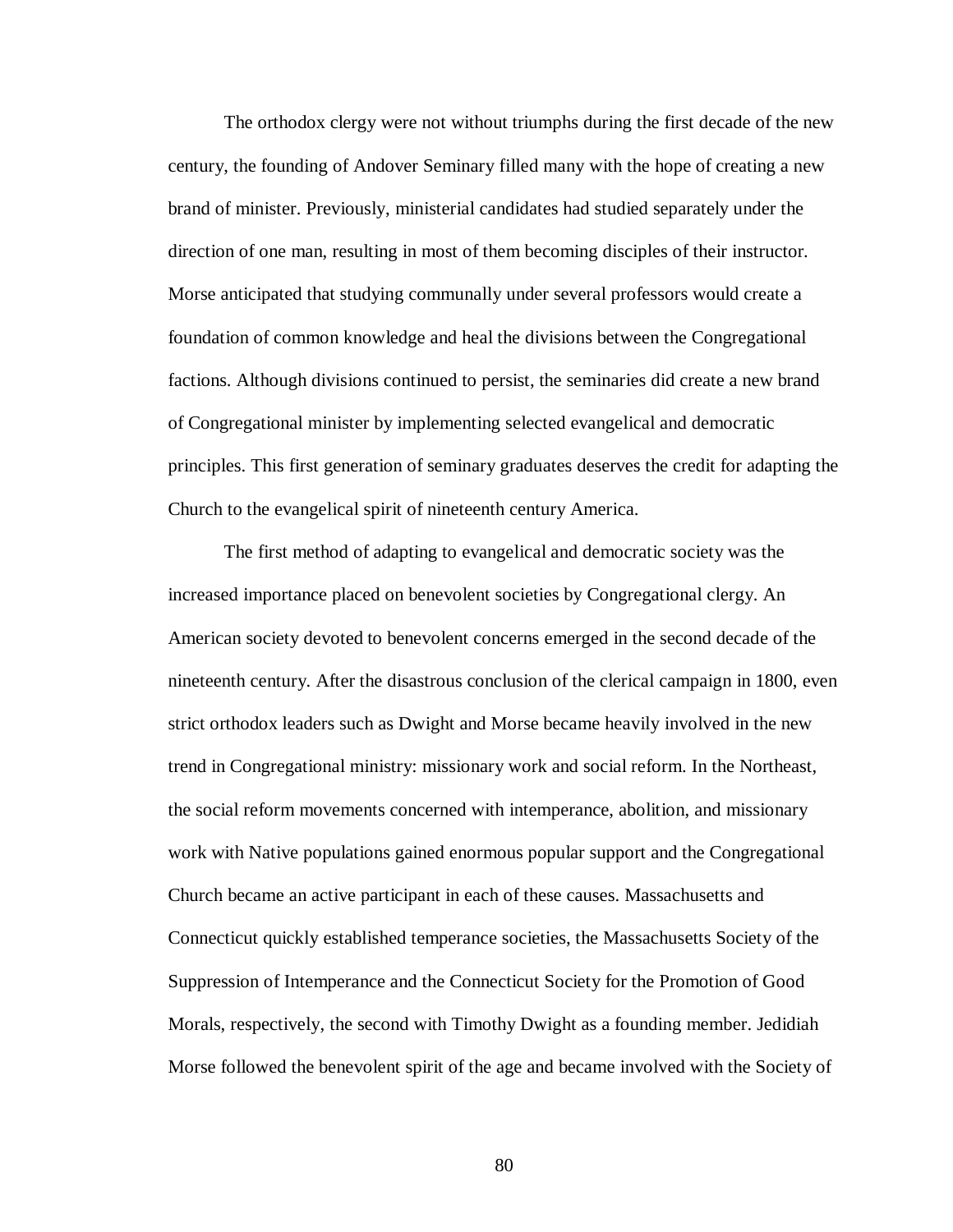the Propagation of the Gospel in North America, founded in the 1790s and very actively involved with Indian conversion and U.S. policy affecting Native American groups. These benevolent societies proved immensely influential and allowed the clergy a new means of reducing irreligion. Furthermore, the American public proved more receptive to the work of benevolent societies then the jeremiads and theological diatribes used during the clerical campaign. By joining the bandwagon of social reform, the Congregational Church survived the tumultuous religious climate created in the midst of the Second Great Awakening.

The second method of incorporating evangelical principles into the Congregational church fundamentally altered the doctrines of Calvinism. Most significantly, this Americanization of Calvinism resulted in the rejection of the doctrine of predestination early in the nineteenth century. Disengaging from the theologies of John Calvin, Jonathan Edwards and other prominent figures, the nineteenth century Church removed the emphases upon original sin, election and actual sin. Over the course of the century, New England clergy emphasized a changed meaning of sin, defining sin as a result of human action. The importance of public virtue, removed from the protective system of establishment, acquired a new significance. Recalling John Winthrop's *City upon a Hill* address, the new wave of Congregational ministers encouraged their parishioners to "build a world for God."[187](#page-86-0) When Jedidiah Morse died in 1826, the majority of Congregational clergy were only nominally Calvinist, and in a short time, the theology associated with Congregationalism changed so completely as to be nearly unrecognizable to earlier generations. Considerably less harsh and stern, the liberal and

<span id="page-86-0"></span> <sup>187</sup> Noll, *America's God*, 274.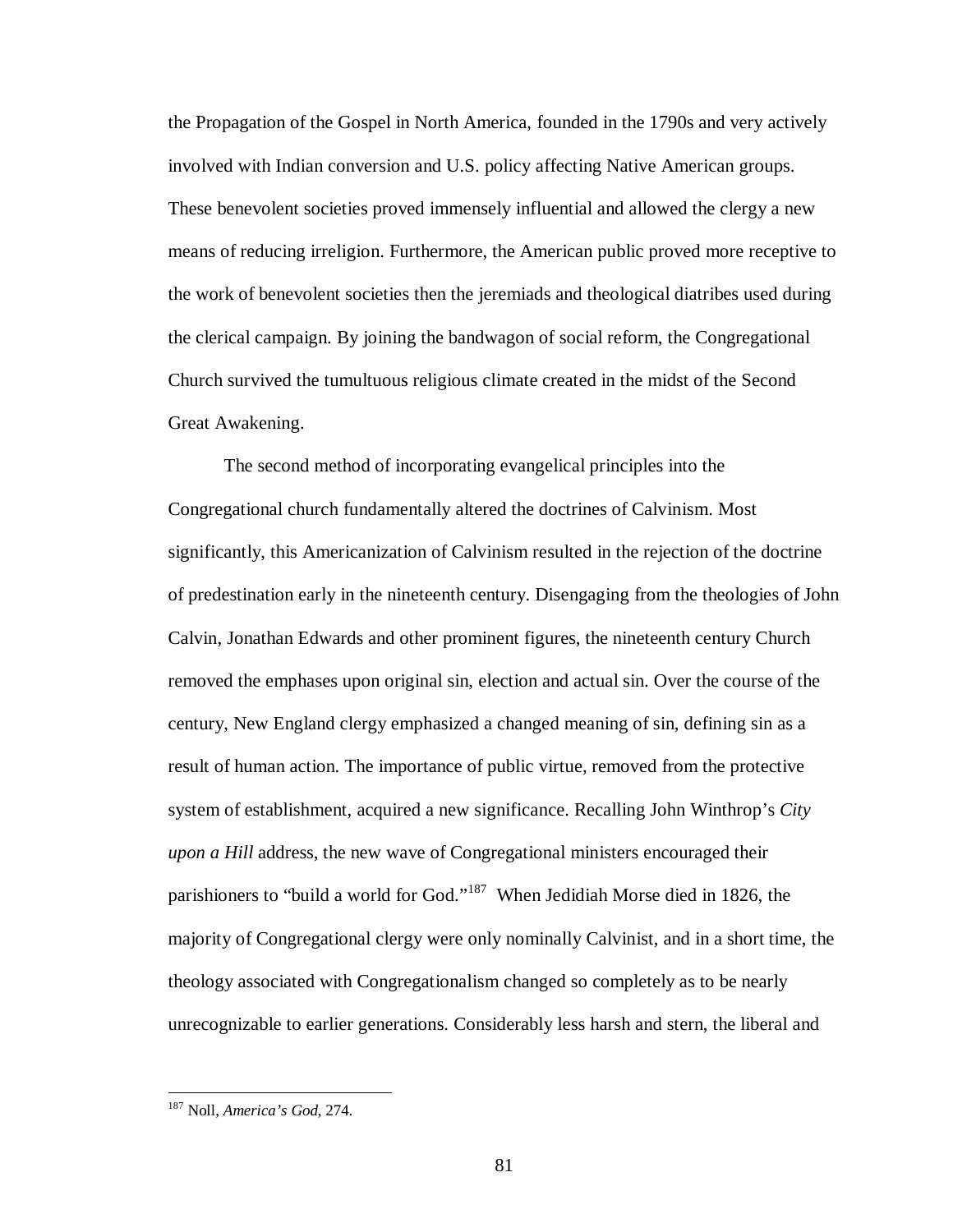forgiving nature of the modern Congregational church was apparent in early nineteenth century developments.

Likewise, changes in church structure were forthcoming. The governing structure of the Church transformed to incorporate the democratic ideals so prevalent in the new nation. Umbrella governing structures encompassing many parishes developed over the course of the nineteenth century, including the General Council of Congregational Churches (1828-1959) and the United Church of Christ (1958 to the present). Beginning as regional governing bodies encompassing a county or a state, over time these organizations grew to include all the Congregational Churches nationwide in the General Synod. The governing structure of individual churches also experienced changes; annual popular elections selected a core group of officers to oversee church business and work in conjunction with committees formed from church membership. The minister retained an influence over church business, but held a role similar to that of an advisor or counselor. These changes were not unique to the Congregational Church but as many American sects implemented similar changes.

In 1800, the New England Congregational Church appeared to be a dying institution, the clerical campaign of 1798 and 1799 the actions of a desperate clergy. In 1799, the Congregational clergy perceived a threat to the social, religious and political status quo that had allowed them to secure positions of power and prestige in their communities. Whether the clergy willfully misled the public remains uncertain, however, the later action of the Congregational leaders leaves no question as to their intent to preserve of public virtue through their involvement with various benevolent societies. Finally abandoning the didactic, stern and patronizing strategies used by previous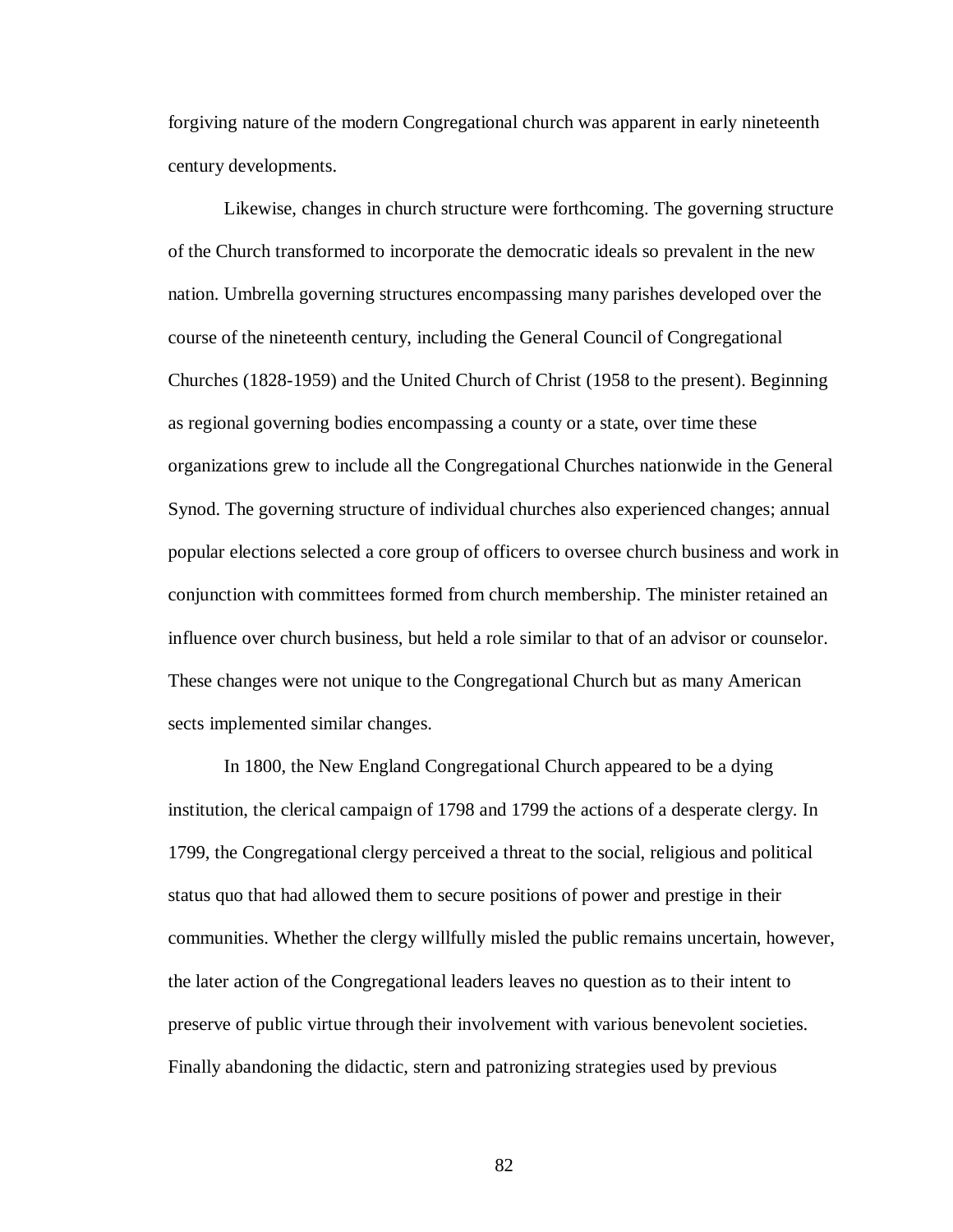generations, the Congregational clergy ultimately were forced to embrace evangelical and democratic principles present in American society. Ultimately, the Americanization of Calvinism and the ability of the orthodox leadership to accept the evangelical and democratic spirit of the age preserved the existence and successful functioning of the Congregational Church to the present day. From rocky beginnings in Massachusetts Colony to its modern manifestation, Congregationalism has proved exceptionally adaptive. The tenacious spirit of the Congregational Church is beautifully expressed in the words spoken by church members at the Centennial Celebration of a local Congregational Church:

'Churches may be built and burn, ministers may come and go, members be born and die,' leaders arise and retire, programs succeed and fail, while the First Congregational Church, United Church of Christ in Wiscasset goes on from generation to generation under the guidance and empowerment of God's Holy Spirit. 'Crowned as she is with the grace and glory of' 225 years 'may she ever be a power for good in the religious, moral, and aesthetical future of Wiscasset.<sup>[188](#page-88-0)</sup>

The adaptability and persistence of the Congregational Church made it truly an American institution. The aftermath of the clerical campaign of 1798-1799 and the disastrous consequences of the falsity of the Bavarian Illuminati conspiracy ultimately pushed the Congregational Church into its modern form and furthered the Americanization of Calvinism.

<span id="page-88-0"></span> <sup>188</sup> Vivian Wright Dunn and Dr. A.S. Packard quoted in Harold W. Tucker, *Ye Olde First Parish: The Story of the First Congregational Church, United Church of Christ, Wiscasset, Maine*, (Private Printing, 1998). Note: The words outside the single quotations were added by Dr. Tucker in 1998 to reflect 125 years of subsequent history. The words spoken by Dunn and Packard were part of a Centennial Celebration Commencement Address delivered Wednesday, August 6, 1873.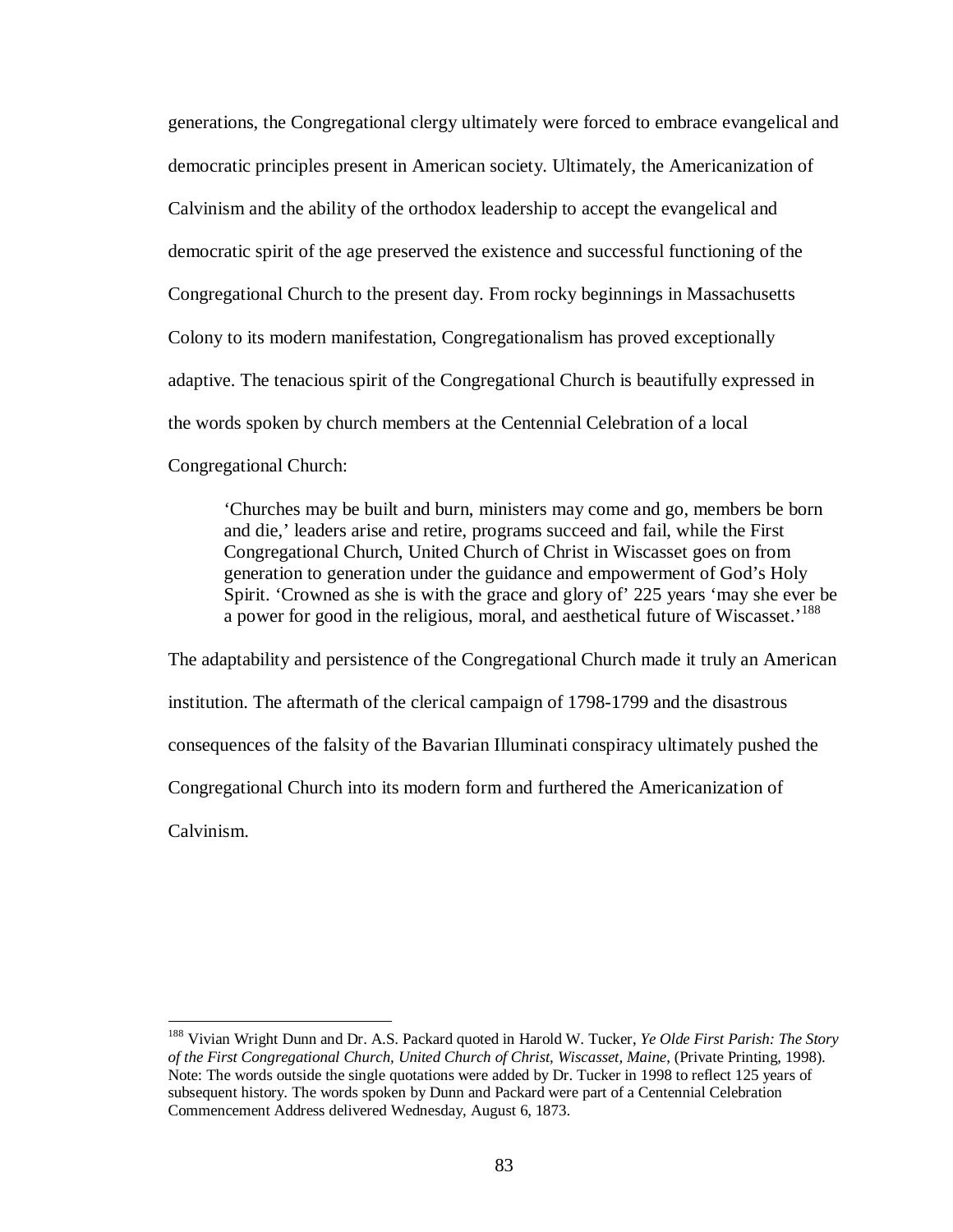## Bibliography of Primary Sources

- Bentley, William. *An Address, Delivered in the Essex Lodge, Upon the Festival of St. John the Evangelist at the Induction of the Officers*. Salem: Cushing, 1799. Evans Imprint No. 35180.
- Bentley, William. *A Charge Delivered Before the Morning Star Lodge in Worcester, Massachusetts, Upon the Festival of Saint John the Baptist*. Worcester: Thomas, 1798. Evans Imprint No. 33405.
- Bentley, William. *The Diary of William Bentley, D.D. Pastor of the East Church, Salem, Massachusetts, Volume II, January 1793- December 1802.* Gloucester: Peter Smith, 1962.
- Bentley, William. *Extracts from Professor Robison's 'Proofs of a Conspiracy,' &c. with Brief Reflections on the Charges he has Exhibited, the Evidence he has Produced, and the Merit of his Performance*. Boston: Manning & Loring, 1799. Evans Imprint No. 35181.
- Convention of Congregational Ministers of Massachusetts. *Rev. and Dear Brethren*. Boston, 1799. Evans Imprint No. 35340.
- Dwight, Timothy. *The True Means of Establishing Public Happiness. A Sermon Delivered on the 7th of July, 1795, Before the Connecticut Society of Cincinnati*. New Haven: T. & S. Green, 1795. Evans Imprint No. 28610.
- Holmes, Abiel. *A Sermon Preached at Brattle-Street Church, in Boston and at Cambridge, April 25, 1799, the Day Appointed by the President of the United States for a National Fast*. Boston: Young & Minns, 1799. Evans Imprint No. 35628.
- Lathrop, Joseph. *God's Challenge to the Infidels to Defend their Cause Illustrated and Applied in a Sermon*. West-Springfield: Gray, 1797. Evans Imprint No. 32360.
- Morse, Jedidiah. *An Address to the Students at Phillip's Academy*. Charlestown: Etheridge, 1799. Evans Imprint No.35837.
- Morse, Jedidiah. *A Sermon, Delivered at the New North Church in Boston, in the Morning, and in the Afternoon at Charlestown, May 9th, 1798, Being the Day Recommended by John Adams, President of the United States of America, for Solemn Humiliation, Fasting and Prayer*. Boston: Hall, 1798. Evans Imprint No. 34148.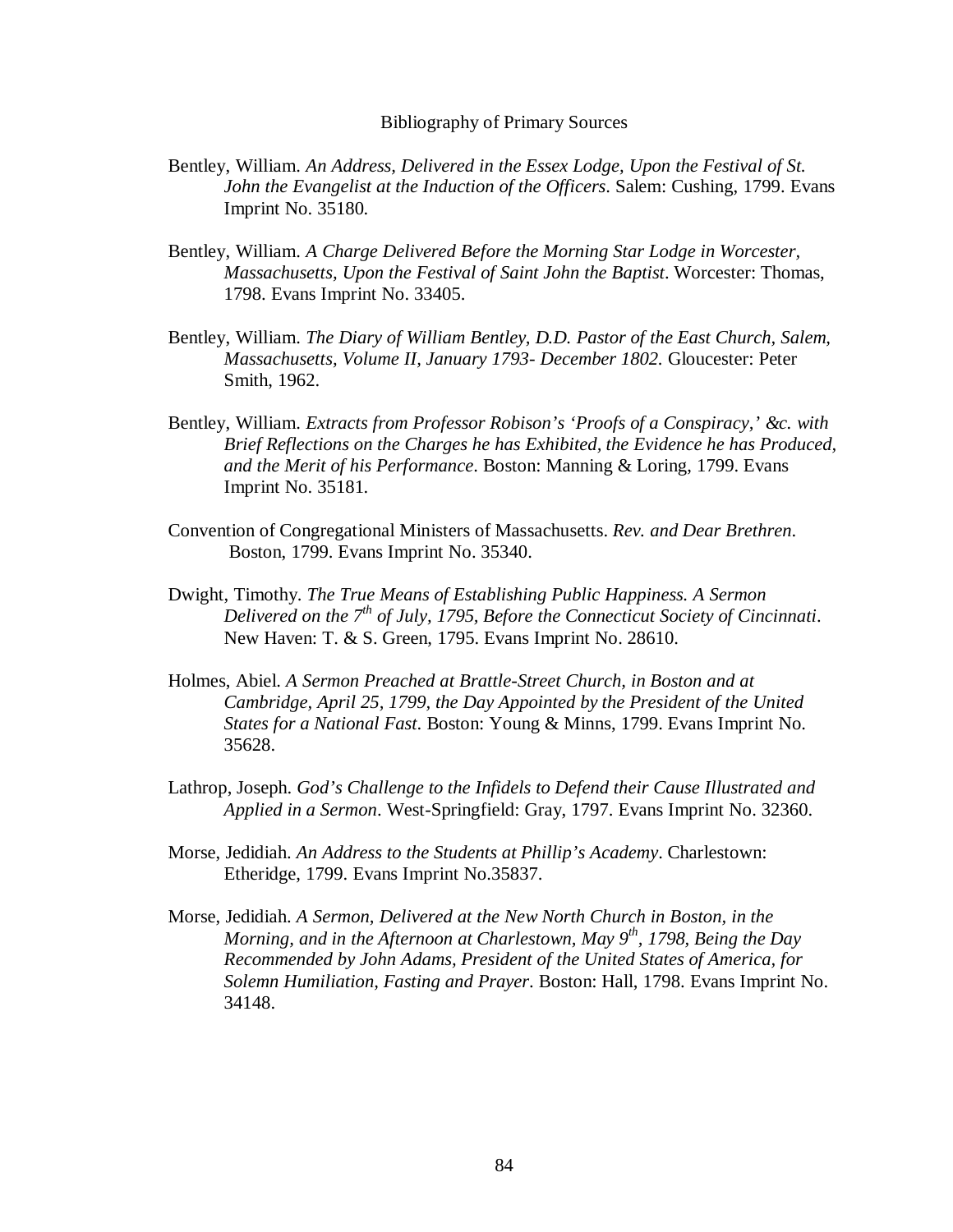- Morse, Jedidiah. *A Sermon Exhibiting the Present Dangers, and Consequent Duties of the Citizens of the United States of America. Delivered at Charlestown, April 25, 1799, the Day of the National Fast*. Charlestown: Etheridge, 1799. Evans Imprint No. 35838.
- Morse, Jedidiah. *A Sermon Preached at Charlestown, November 29, 1798, on the Anniversary Thanksgiving in Massachusetts with an Appendix, Designed to illustrate some parts of the Discourse; exhibiting proofs of the early existence, progress, and deleterious effects of French intrigue and influence in the United States*. Boston: Hall, 1799. Evans Imprint No. 35842.
- Osgood, David. *The Devil Let Loose, of the Wo [sic] Occasioned to the Inhabitants of the Earth by his Wrathful Appearance Among Them*. Boston: Hall, 1799. Evans Imprint No. 36020.
- Sandoz, Ellis. *Political Sermons of the American Founding Era, 1730-1805, Volumes 1 and 2*. Indianapolis: Liberty Fund, 1998.
- Weld, Ezra. *A Discourse, Delivered April 25, 1799; Being a Day of Fasting and Prayer Throughout the United States of America*. Boston: Manning & Loring, 1799. Evans Imprint No. 36699.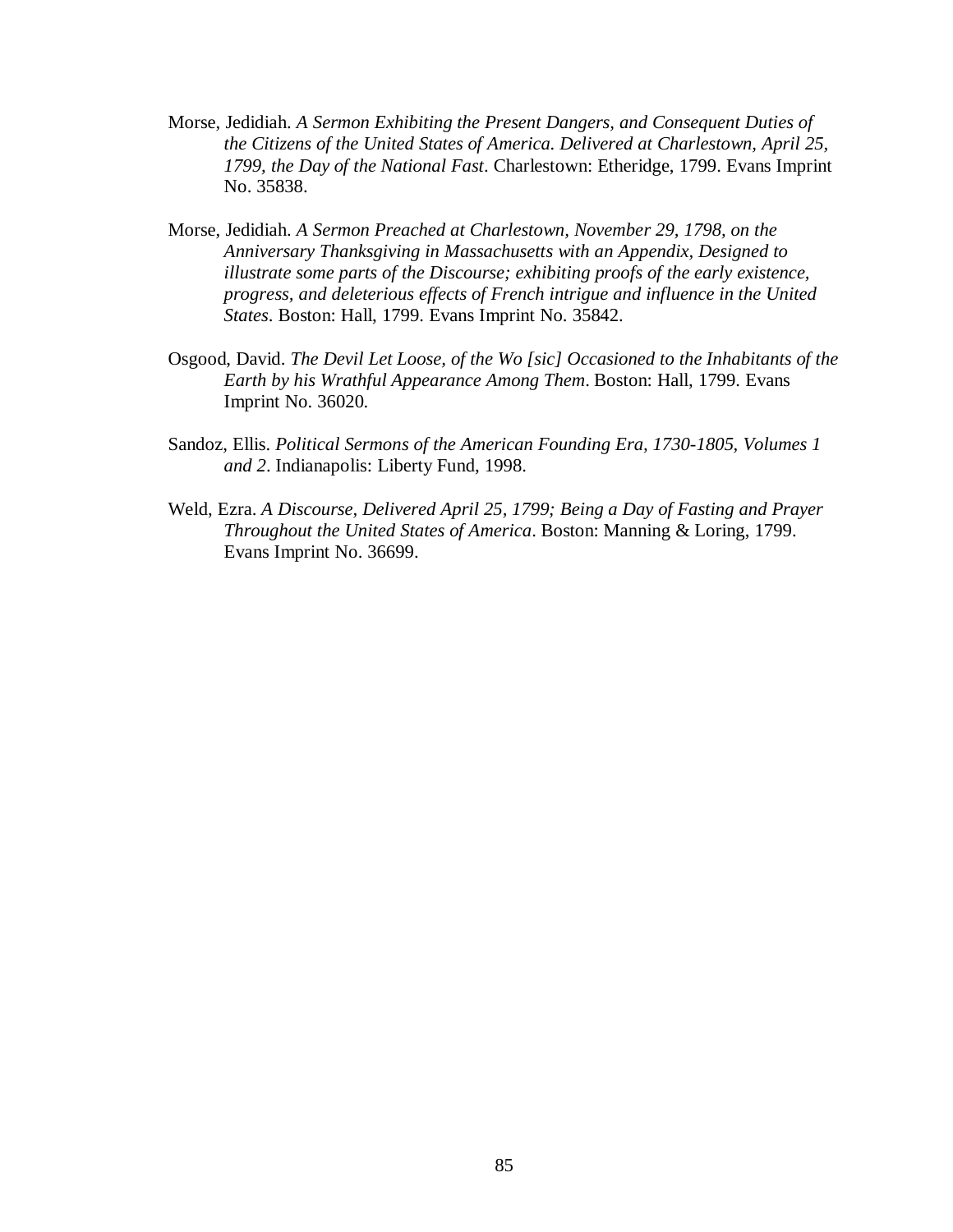## Bibliography of Secondary Sources

- Bonomi, Patricia U. *Under the Cope of Heaven: Religion, Society and Politics in Colonial America, Updated Edition*. Oxford: Oxford University Press, 2003.
- Butler, Jon. *Awash in a Sea of Faith: Christianizing the American People*. Cambridge: Harvard University Press, 1990.
- Elliot, Emory. "The Dove and the Serpent: The Clergy in the American Revolution." *American Quarterly* 31, no. 2 (1979): 187-203.
- Elkins, Stanley and Eric McKitrick. *The Age of Federalism: The Early American Republic: 1788-1800*. New York: Oxford University Press, 1993.
- Fisher, David Hackett. *The Revolution of American Conservatism: The Federalist Party in the Era of Jeffersonian Democracy*. New York: Harper & Row, 1965.
- Freeman, Joanne B. *Affairs of Honor: National Politics in the New Republic*. New Haven: Yale University Press, 2001.
- Gibbs, George. *Memoirs of the Administrations of Washington and John Adams, edited From the Papers of Oliver Wolcott, Secretary of the Treasury, Volume II*. New York: William Van Norden, 1846.
- Gribbin, William. "Republican Religion and the American Churches in the Early National Period." *The Historian* 35, no. 1 (1972): 61-74.
- Griffin, Charles J.G. "Sins of the Fathers: The American Jeremiad and the Franco-American Crisis in the Fast Day Sermons of 1798." *The Southern Speech Communication Journal* 47, no. 4 (1982): 389-401.
- Hanson, Charles P. *Necessary Virtue: The Pragmatic Origins of Religious Liberty in New England*. Charlottesville: University Press of New England, 1998.
- Hatch, Nathan O. *The Democratization of American Christianity*. New Haven: Yale University Press, 1989.
- Hatch, Nathan O. "The Origins of Civil Millennialism in America: New England Clergymen, War with France, and the Revolution." *The William and Mary Quarterly* 31, no. 3 (1974): 407-430.
- Hatch, Nathan O. *The Sacred Cause of Liberty: Republican Thought and the Millennium in Revolutionary New England*. New Haven: Yale University Press, 1977.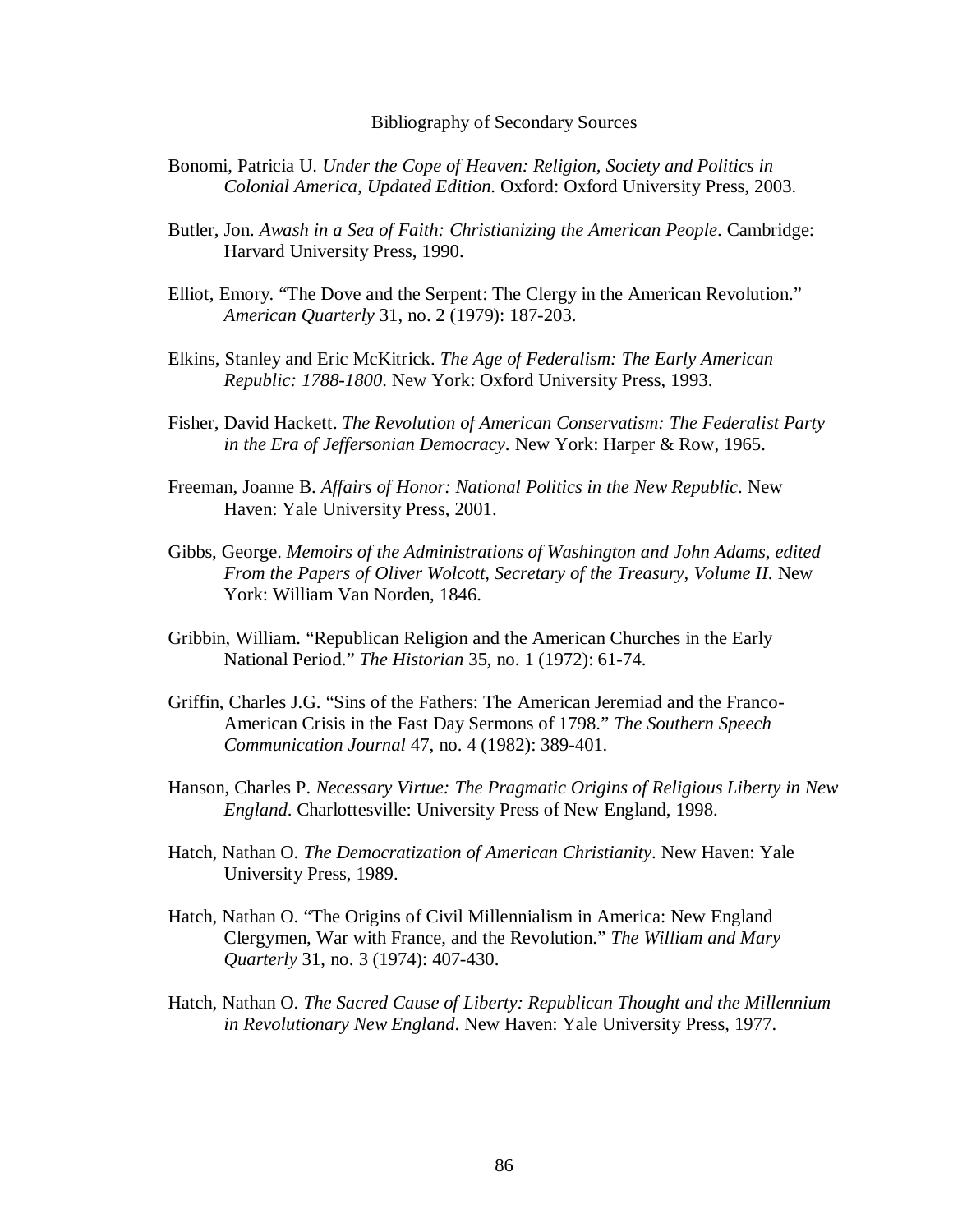- Hofstadter, Richard. *The Paranoid Style of American Politics and Other Essays*. New York: Alfred A. Knopf, 1966.
- Jackson, Leon. "Jedidiah Morse and the Transformation of Print Culture in New England, 1784-1826." *Early American Literature* 34, no.1 (1999): 2-31.
- Kamensky, Jane. *Governing the Tongue: The Politics of Speech in Early New England*. New York: Oxford University Press, 1997.
- Kamensky, Jane. "'In These Contrasted Climes, How Chang'd the Scene': Progress, Declension, and the Balance in the Landscapes of Timothy Dwight." *The New England Quarterly* 63, no. 1 (1990): 80-108.
- Kerber, Linda K. *Federalists in Dissent: Imagery and Ideology in Jeffersonian America*. Ithaca: Cornell University Press, 1970.
- Kloppenburg, James T. "The Virtues of Liberalism: Christianity, Republicanism, and Ethics in Early American Political Discourse." *The Journal of American History* 74, no. 1 (1987): 9-33.
- Kornblith, Gary J. and John M. Murrin. "The Making and Unmaking of an American Ruling Class." *Beyond the American Revolution: Explorations in the History of American Radicalism*, Alfred F. Young, ed. DeKalb: Northern Illinois University Press, 1993.
- Lienesch, Michael. "The Role of Political Millennialism in Early American Nationalism." *The Western Political Quarterly* 36, no. 3 (1983): 445-465.
- Moss, Richard J. "Jedidiah Morse and the Illuminati Affair: A Re-Reading." *Historical Journal of Massachusetts* 16, no. 2 (1988): 141-153.
- Nash, Gary B. "The American Clergy and the French Revolution." *The William and Mary Quarterly* 22, no. 3 (1965): 392-412.
- Noll, Mark A. *America's God: From Jonathan Edwards to Abraham Lincoln*. Oxford: Oxford University Press, 2002.
- Noll, Mark A. *Religion and American Politics: From the Colonial Period to the 1980s*. New York: Oxford University Press, 1990.
- Phillips, Joseph W. *Jedidiah Morse and New England Congregationalism*. New Brunswick: Rutgers University Press, 1983.
- Rodgers, Daniel T. "Republicanism: the Career of a Concept," *The Journal of American History* 79, no. 1 (1992): 11-38.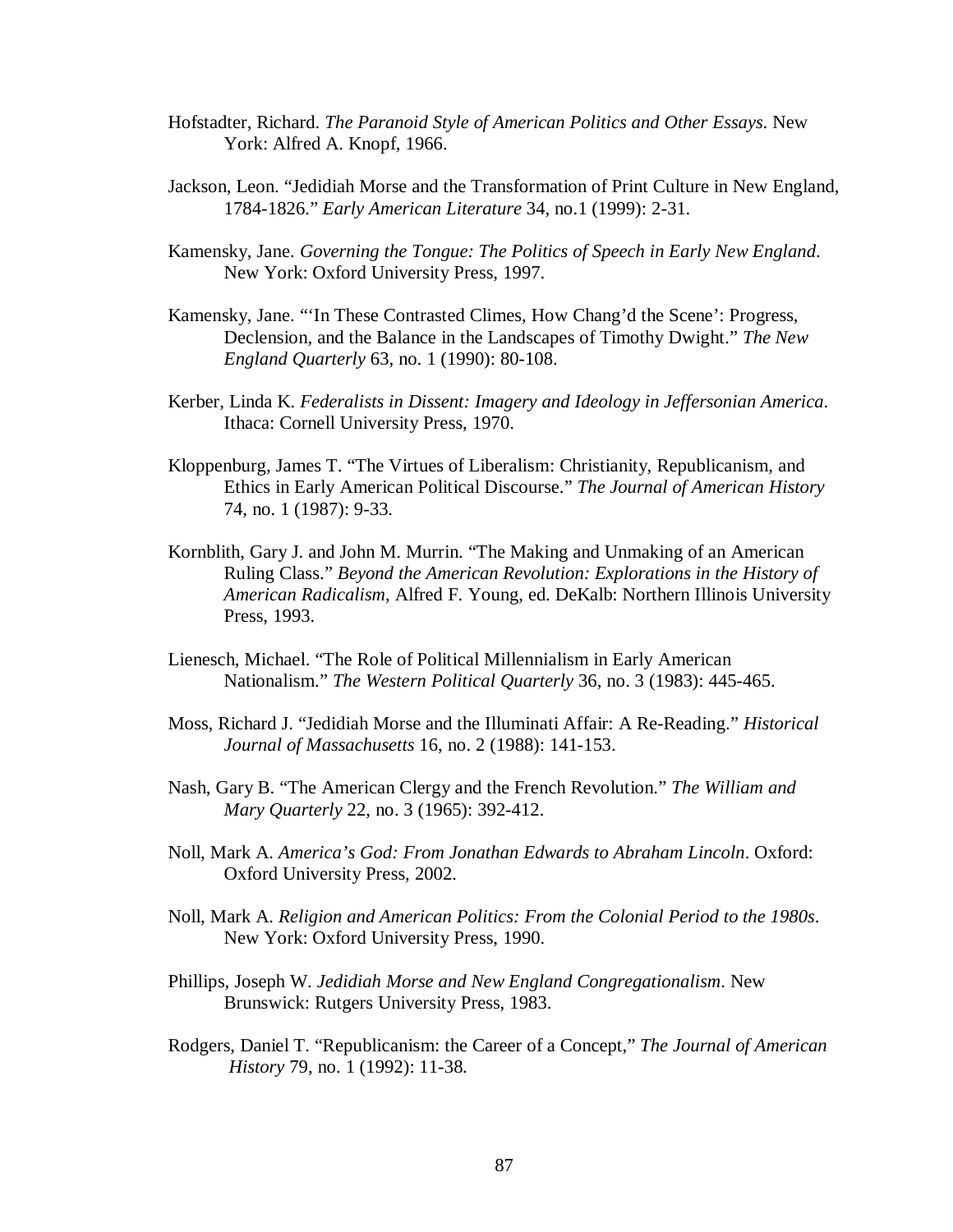- Sassi, Jonathan D. *A Republic of Righteousness: The Public Christianity of the Post-Revolutionary New England Clergy*. Oxford: Oxford University Press, 2001.
- Shalhope, Robert E. "Republicanism and Early American Historiography." *The William and Mary Quarterly* 39, no. 2 (1982): 334-356.
- Sharp, James D. *American Politics in the New Republic: The New Nation in Crisis*. New Haven: Yale University Press, 1993.
- Snyder, K. Alan. "Foundations of Liberty: The Christian Republicanism of Timothy Dwight and Jedidiah Morse." *The New England Quarterly* 56, no. 3 (1983): 382- 397.
- Tucker, Harold W. *Ye Olde First Parish: The Story of the First Congregational Church, United Church of Christ, Wiscasset, Maine*. Private Printing, 1998.
- Ulrich, Laurel Thatcher. *A Midwives Tale: The Life of Martha Ballard, Based on her Diary, 1785-1812*. New York: Vintage Books, 1990.
- Waterman, Bryan. "The Bavarian Illuminati, the Early American Novel, and Histories of the Public Sphere." *The William and Mary Quarterly* 62, no.1 (2005): 9-30.
- Wells, Colin. *The Devil and Doctor Dwight: Satire and Theology in the Early American Republic*. Chapel Hill: University of North Carolina Press, 2002.
- Young, Alfred F. *The Shoemaker and the Tea Party: Memory and the American Revolution*. Boston: Beacon Hill, 1999.